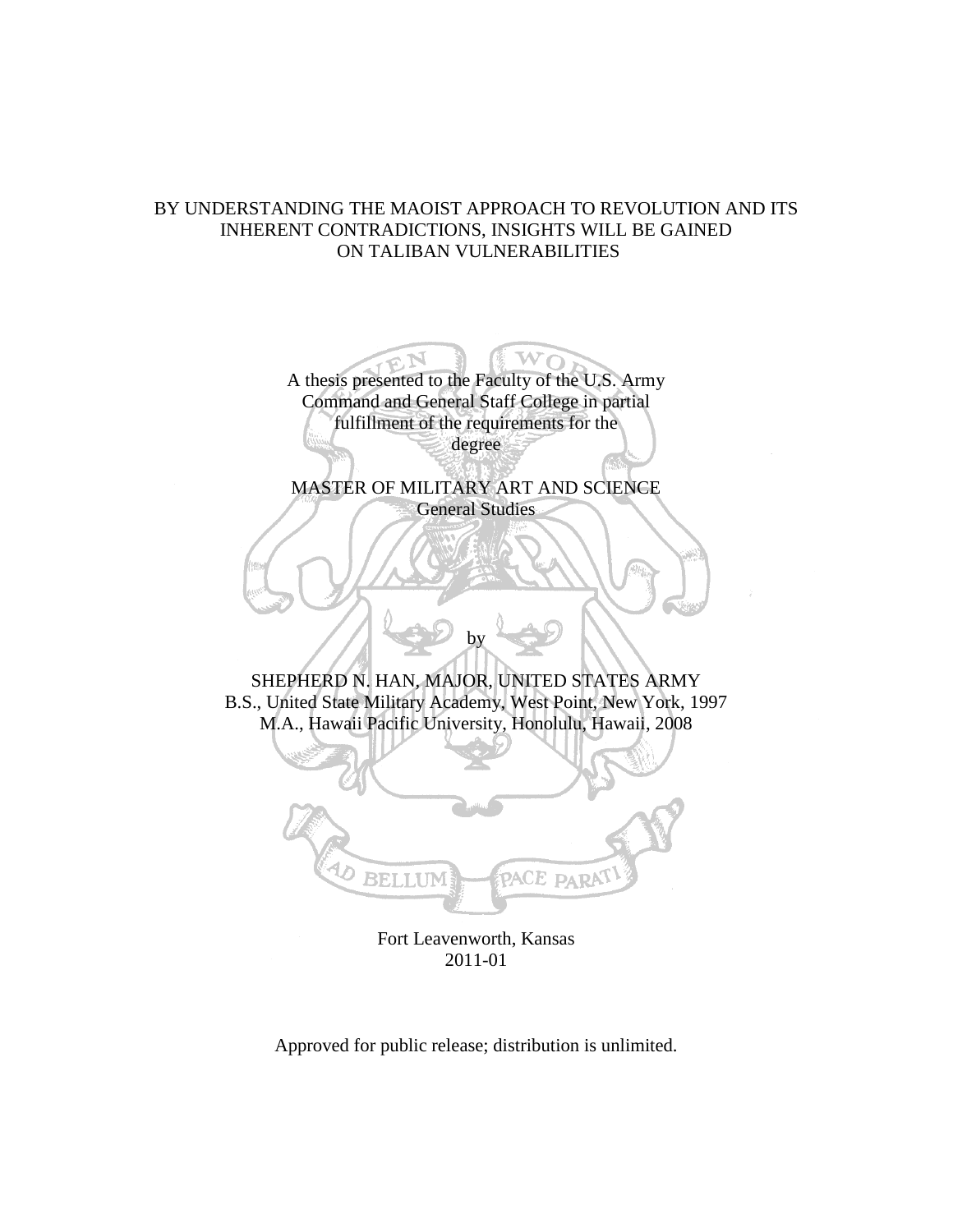|                                                                                                                                                                                                                                                                                                                                                                                                                                                                                                                                                                                                                                                                                                                                                                                                                                                                                                                                                                                      | <b>REPORT DOCUMENTATION PAGE</b>                 | Form Approved<br>OMB No. 0704-0188 |                                                             |                        |                                                         |  |  |
|--------------------------------------------------------------------------------------------------------------------------------------------------------------------------------------------------------------------------------------------------------------------------------------------------------------------------------------------------------------------------------------------------------------------------------------------------------------------------------------------------------------------------------------------------------------------------------------------------------------------------------------------------------------------------------------------------------------------------------------------------------------------------------------------------------------------------------------------------------------------------------------------------------------------------------------------------------------------------------------|--------------------------------------------------|------------------------------------|-------------------------------------------------------------|------------------------|---------------------------------------------------------|--|--|
| Public reporting burden for this collection of information is estimated to average 1 hour per response, including the time for reviewing instructions, searching existing data<br>sources, gathering and maintaining the data needed, and completing and reviewing this collection of information. Send comments regarding this burden estimate or any other<br>aspect of this collection of information, including suggestions for reducing this burden to Department of Defense, Washington Headquarters Services, Directorate for<br>Information Operations and Reports (0704-0188), 1215 Jefferson Davis Highway, Suite 1204, Arlington, VA 22202-4302. Respondents should be aware that notwithstanding<br>any other provision of law, no person shall be subject to any penalty for failing to comply with a collection of information if it does not display a currently valid OMB control<br>number. PLEASE DO NOT RETURN YOUR FORM TO THE ABOVE ADDRESS.                    |                                                  |                                    |                                                             |                        |                                                         |  |  |
|                                                                                                                                                                                                                                                                                                                                                                                                                                                                                                                                                                                                                                                                                                                                                                                                                                                                                                                                                                                      | 1. REPORT DATE (DD-MM-YYYY)                      |                                    | 2. REPORT TYPE                                              |                        | 3. DATES COVERED (From - To)                            |  |  |
| 10-06-2011                                                                                                                                                                                                                                                                                                                                                                                                                                                                                                                                                                                                                                                                                                                                                                                                                                                                                                                                                                           |                                                  |                                    | Master's Thesis                                             |                        | AUG 2010 - JUN 2011                                     |  |  |
| <b>4. TITLE AND SUBTITLE</b>                                                                                                                                                                                                                                                                                                                                                                                                                                                                                                                                                                                                                                                                                                                                                                                                                                                                                                                                                         |                                                  |                                    |                                                             |                        | <b>5a. CONTRACT NUMBER</b>                              |  |  |
|                                                                                                                                                                                                                                                                                                                                                                                                                                                                                                                                                                                                                                                                                                                                                                                                                                                                                                                                                                                      |                                                  |                                    | By Understanding The Maoist Approach to Revolution and its  |                        |                                                         |  |  |
|                                                                                                                                                                                                                                                                                                                                                                                                                                                                                                                                                                                                                                                                                                                                                                                                                                                                                                                                                                                      |                                                  |                                    | Inherent Contradictions, Insights Will be Gained on Taliban |                        | <b>5b. GRANT NUMBER</b>                                 |  |  |
|                                                                                                                                                                                                                                                                                                                                                                                                                                                                                                                                                                                                                                                                                                                                                                                                                                                                                                                                                                                      |                                                  |                                    |                                                             |                        |                                                         |  |  |
| Vulnerabilities                                                                                                                                                                                                                                                                                                                                                                                                                                                                                                                                                                                                                                                                                                                                                                                                                                                                                                                                                                      |                                                  |                                    |                                                             |                        | <b>5c. PROGRAM ELEMENT NUMBER</b>                       |  |  |
| 6. AUTHOR(S)                                                                                                                                                                                                                                                                                                                                                                                                                                                                                                                                                                                                                                                                                                                                                                                                                                                                                                                                                                         |                                                  |                                    |                                                             |                        | <b>5d. PROJECT NUMBER</b>                               |  |  |
| Han, Shepherd N., Major                                                                                                                                                                                                                                                                                                                                                                                                                                                                                                                                                                                                                                                                                                                                                                                                                                                                                                                                                              |                                                  |                                    |                                                             |                        | <b>5e. TASK NUMBER</b>                                  |  |  |
|                                                                                                                                                                                                                                                                                                                                                                                                                                                                                                                                                                                                                                                                                                                                                                                                                                                                                                                                                                                      |                                                  |                                    |                                                             |                        | <b>5f. WORK UNIT NUMBER</b>                             |  |  |
| 7. PERFORMING ORGANIZATION NAME(S) AND ADDRESS(ES)<br>U.S. Army Command and General Staff College<br><b>ATTN: ATZL-SWD-GD</b><br>Fort Leavenworth, KS 66027-2301                                                                                                                                                                                                                                                                                                                                                                                                                                                                                                                                                                                                                                                                                                                                                                                                                     |                                                  |                                    |                                                             |                        | 8. PERFORMING ORG REPORT<br><b>NUMBER</b>               |  |  |
|                                                                                                                                                                                                                                                                                                                                                                                                                                                                                                                                                                                                                                                                                                                                                                                                                                                                                                                                                                                      |                                                  |                                    |                                                             |                        |                                                         |  |  |
|                                                                                                                                                                                                                                                                                                                                                                                                                                                                                                                                                                                                                                                                                                                                                                                                                                                                                                                                                                                      |                                                  |                                    | 9. SPONSORING / MONITORING AGENCY NAME(S) AND ADDRESS(ES)   |                        | <b>10. SPONSOR/MONITOR'S</b><br><b>ACRONYM(S)</b>       |  |  |
|                                                                                                                                                                                                                                                                                                                                                                                                                                                                                                                                                                                                                                                                                                                                                                                                                                                                                                                                                                                      |                                                  |                                    |                                                             |                        | <b>11. SPONSOR/MONITOR'S REPORT</b><br><b>NUMBER(S)</b> |  |  |
|                                                                                                                                                                                                                                                                                                                                                                                                                                                                                                                                                                                                                                                                                                                                                                                                                                                                                                                                                                                      | <b>12. DISTRIBUTION / AVAILABILITY STATEMENT</b> |                                    |                                                             |                        |                                                         |  |  |
|                                                                                                                                                                                                                                                                                                                                                                                                                                                                                                                                                                                                                                                                                                                                                                                                                                                                                                                                                                                      |                                                  |                                    | Approved for Public Release; Distribution is Unlimited      |                        |                                                         |  |  |
|                                                                                                                                                                                                                                                                                                                                                                                                                                                                                                                                                                                                                                                                                                                                                                                                                                                                                                                                                                                      | <b>13. SUPPLEMENTARY NOTES</b>                   |                                    |                                                             |                        |                                                         |  |  |
| <b>14. ABSTRACT</b>                                                                                                                                                                                                                                                                                                                                                                                                                                                                                                                                                                                                                                                                                                                                                                                                                                                                                                                                                                  |                                                  |                                    |                                                             |                        |                                                         |  |  |
| The Maoist Revolutionary model provides a template of a successful revolution. Both the Taliban and<br>the Chinese underwent similar circumstances. Both movements formed as a result of failed states<br>seeking ways to restore unity and order within their environments. The purpose of this thesis is to use<br>the Maoist revolutionary model to gain insights in vulnerabilities within the current Taliban strategy.<br>First, the thesis examines the history behind both movements to determine if there are any contextual<br>similarities. Second, it studies Mao's philosophies on revolution using his major works. These<br>philosophies are applied to the Taliban to gain insights on their weaknesses. Last, the thesis looks at<br>Mao's ideas in protracted war and problems conducting guerrilla warfare. The relevance of these ideas<br>are applied to the Taliban to understand what threatens their strategic overall success from a Maoist<br>perspective. |                                                  |                                    |                                                             |                        |                                                         |  |  |
| <b>15. SUBJECT TERMS</b>                                                                                                                                                                                                                                                                                                                                                                                                                                                                                                                                                                                                                                                                                                                                                                                                                                                                                                                                                             |                                                  |                                    |                                                             |                        |                                                         |  |  |
| Maoism, Revolutionary Strategies, Mass Mobilization, Protracted War, Taliban                                                                                                                                                                                                                                                                                                                                                                                                                                                                                                                                                                                                                                                                                                                                                                                                                                                                                                         |                                                  |                                    |                                                             |                        |                                                         |  |  |
| <b>16. SECURITY CLASSIFICATION OF:</b>                                                                                                                                                                                                                                                                                                                                                                                                                                                                                                                                                                                                                                                                                                                                                                                                                                                                                                                                               |                                                  |                                    | <b>17. LIMITATION</b><br>OF ABSTRACT                        | 18. NUMBER<br>OF PAGES | 19a. NAME OF RESPONSIBLE PERSON                         |  |  |
| a. REPORT                                                                                                                                                                                                                                                                                                                                                                                                                                                                                                                                                                                                                                                                                                                                                                                                                                                                                                                                                                            | b. ABSTRACT                                      | c. THIS PAGE                       |                                                             |                        | 19b. PHONE NUMBER (include area code)                   |  |  |
| (U)                                                                                                                                                                                                                                                                                                                                                                                                                                                                                                                                                                                                                                                                                                                                                                                                                                                                                                                                                                                  | (U)                                              | (U)                                | (U)                                                         | 94                     |                                                         |  |  |
|                                                                                                                                                                                                                                                                                                                                                                                                                                                                                                                                                                                                                                                                                                                                                                                                                                                                                                                                                                                      |                                                  |                                    |                                                             |                        | $\sim$ 000 $\sqrt{2} \cdots$ 0.00                       |  |  |

**Standard Form 298 (Rev. 8-98) Prescribed by ANSI Std. Z39.18**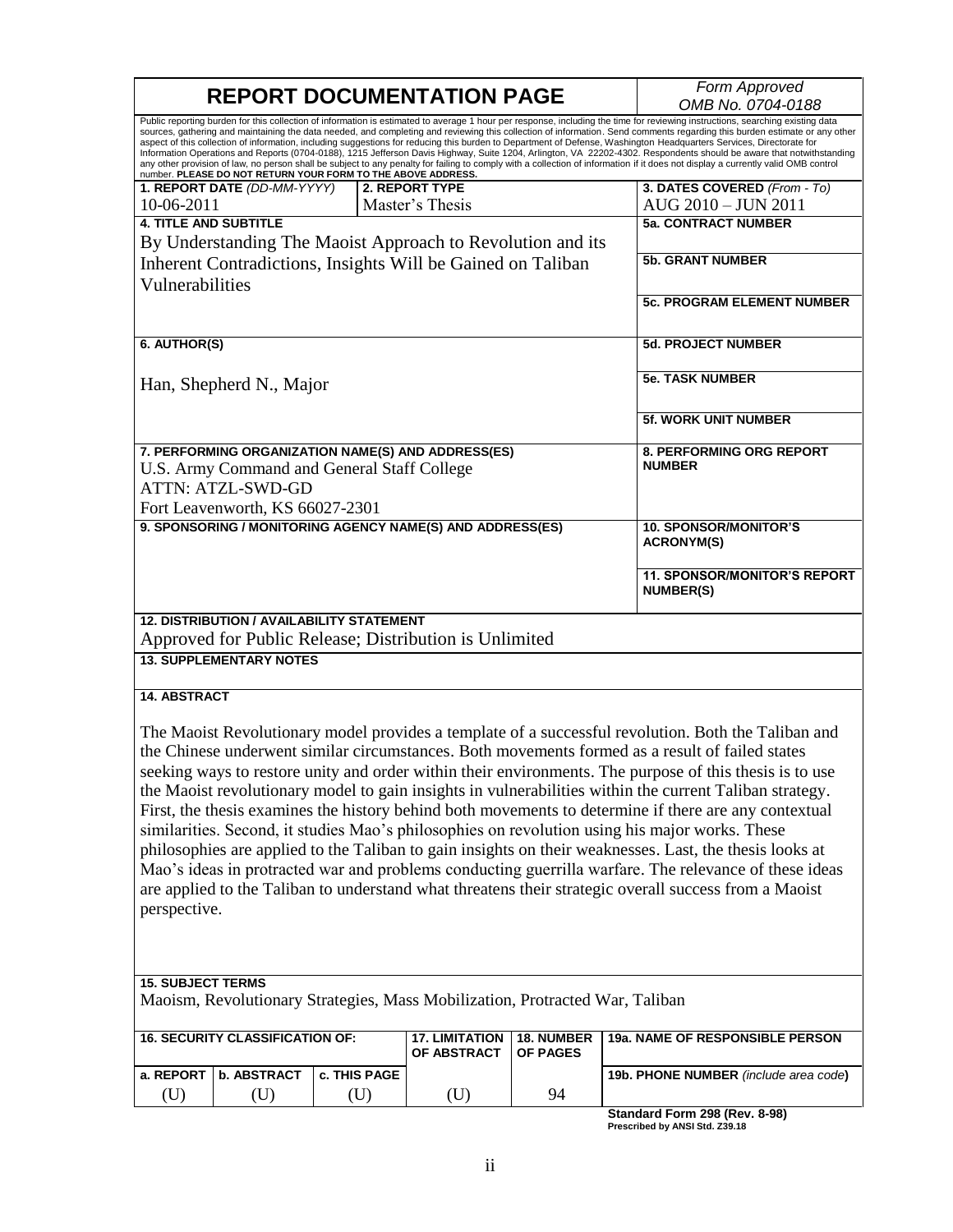## MASTER OF MILITARY ART AND SCIENCE

## THESIS APPROVAL PAGE

Name of Candidate: Major Shepherd N. Han

Thesis Title: By Understanding The Maoist Approach To Revolution And Its Inherent Contradictions, Insights Will Be Gained On Taliban Vulnerabilities

Approved by:

, Thesis Committee Chair Sean N. Kalic, Ph.D.

, Member Todd H. Guggisberg, M.A.

Timothy M. McKane, M.A.

Accepted this 10th day of June 2011 by:

, Director, Graduate Degree Programs

, Member

Robert F. Baumann, Ph.D.

The opinions and conclusions expressed herein are those of the student author and do not necessarily represent the views of the U.S. Army Command and General Staff College or any other governmental agency. (References to this study should include the foregoing statement.)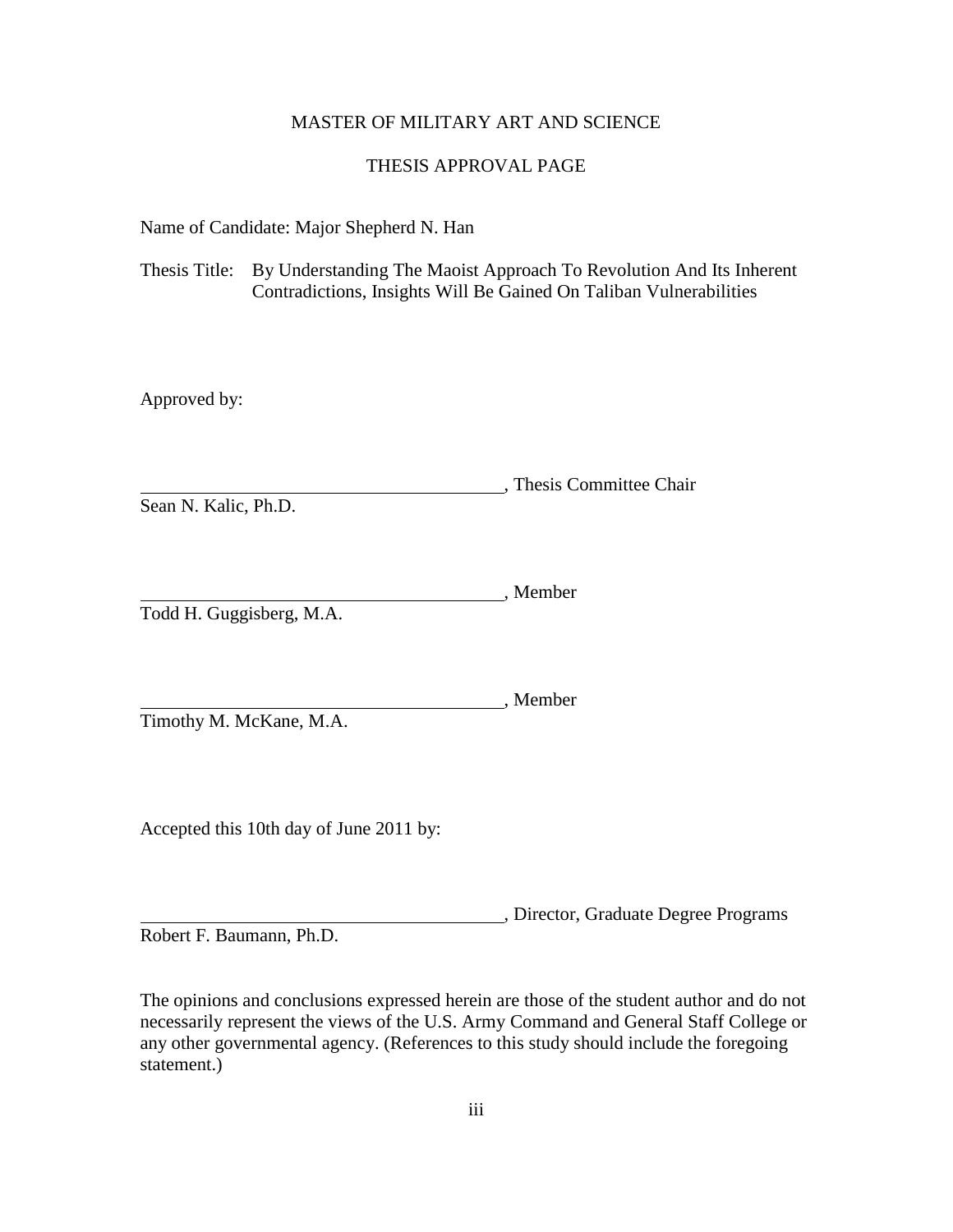## ABSTRACT

# BY UNDERSTANDING THE MAOIST APPROACH TO REVOLUTION AND ITS INHERENT CONTRADICTIONS, INSIGHTS WILL BE GAINED ON TALIBAN VULNERABILITIES, by Major Shepherd N. Han, 94 pages.

The Maoist Revolutionary model provides a template of a successful revolution. Both the Taliban and the Chinese underwent similar circumstances. Both movements formed as a result of failed states seeking ways to restore unity and order within their environments. The purpose of this thesis is to use the Maoist revolutionary model to gain insights in vulnerabilities within the current Taliban strategy. First, the thesis examines the history behind both movements to determine if there are any contextual similarities. Second, it studies Mao's philosophies on revolution using his major works. These philosophies are applied to the Taliban to gain insights on their weaknesses. Last, the thesis looks at Mao's ideas in protracted war and problems conducting guerrilla warfare. The relevance of these ideas are applied to the Taliban to understand what threatens their strategic overall success from a Maoist perspective.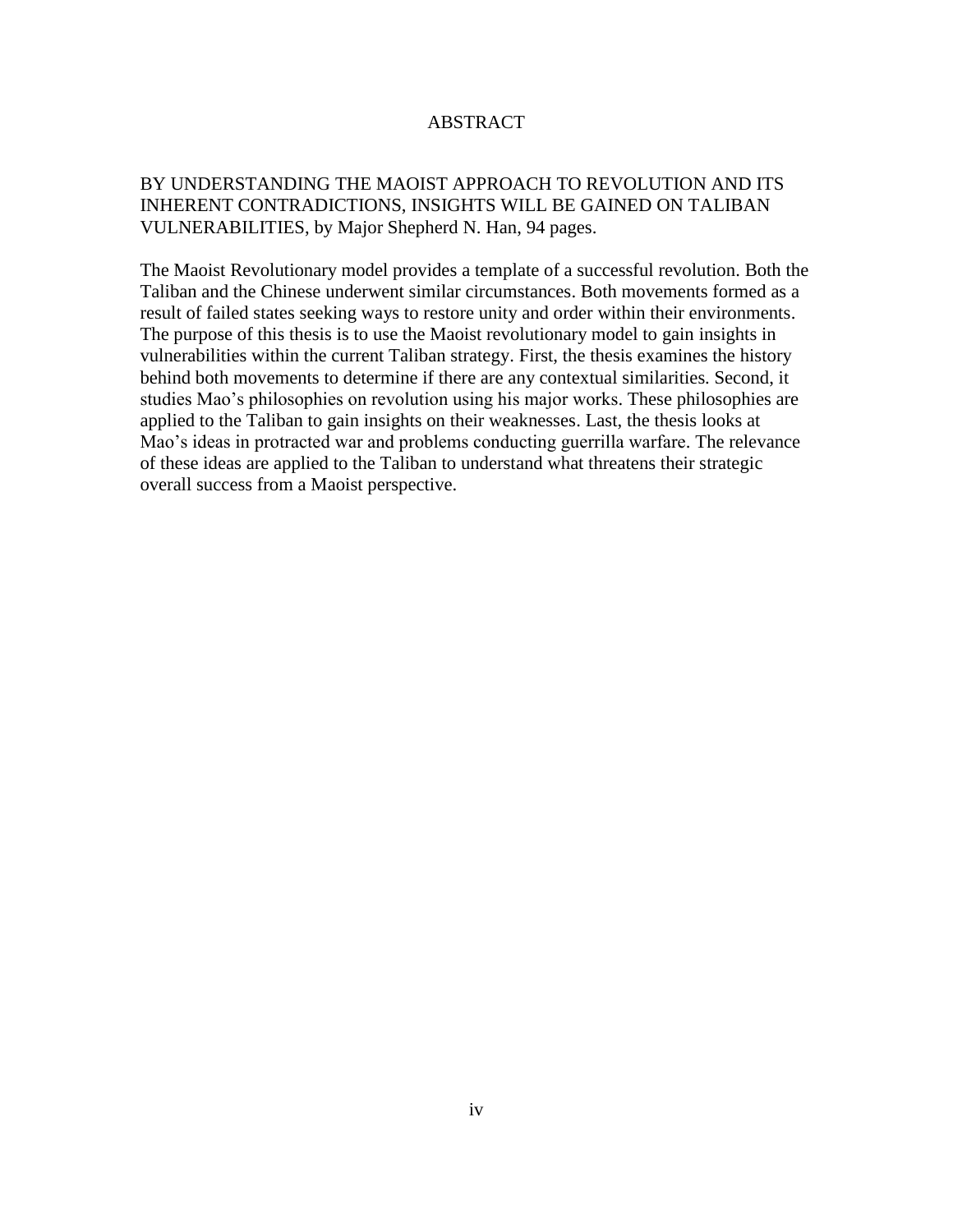#### ACKNOWLEDGMENTS

I would like to thank my wife Eunra, my son Kahji, and soon to arrive Joolghee for their unwavering support in allowing me to complete this thesis. They have motivated me to continue developing myself professionally for the betterment of our family and career.

I could not complete this research without my committee. Dr. Sean Kalic provided outstanding support and advice throughout the development of this project. I am deeply grateful for his willingness to always take time to look over my writing and guide me along the right path. Dr. Kalic is a great mentor, teacher, and committee chair. Both Mr. Todd Guggisberg and Mr. Tim McKane also provided useful counsel on framing the research and ensured all its aspects were consistent. They always strived to set me up for success. For that I am very grateful. Also, this research could not be completed without the help of the Combined Arms Research Library (CARL) staff. They were very knowledgable in helping me find information in support of the research.

Most of all, I thank the Lord Jesus Christ for opening the door and providing me the endurance to manage the study in addition to the other requirements in CGSC. Without Him, I would not be able to have the opportunity to attend this great institution and complete this research.

v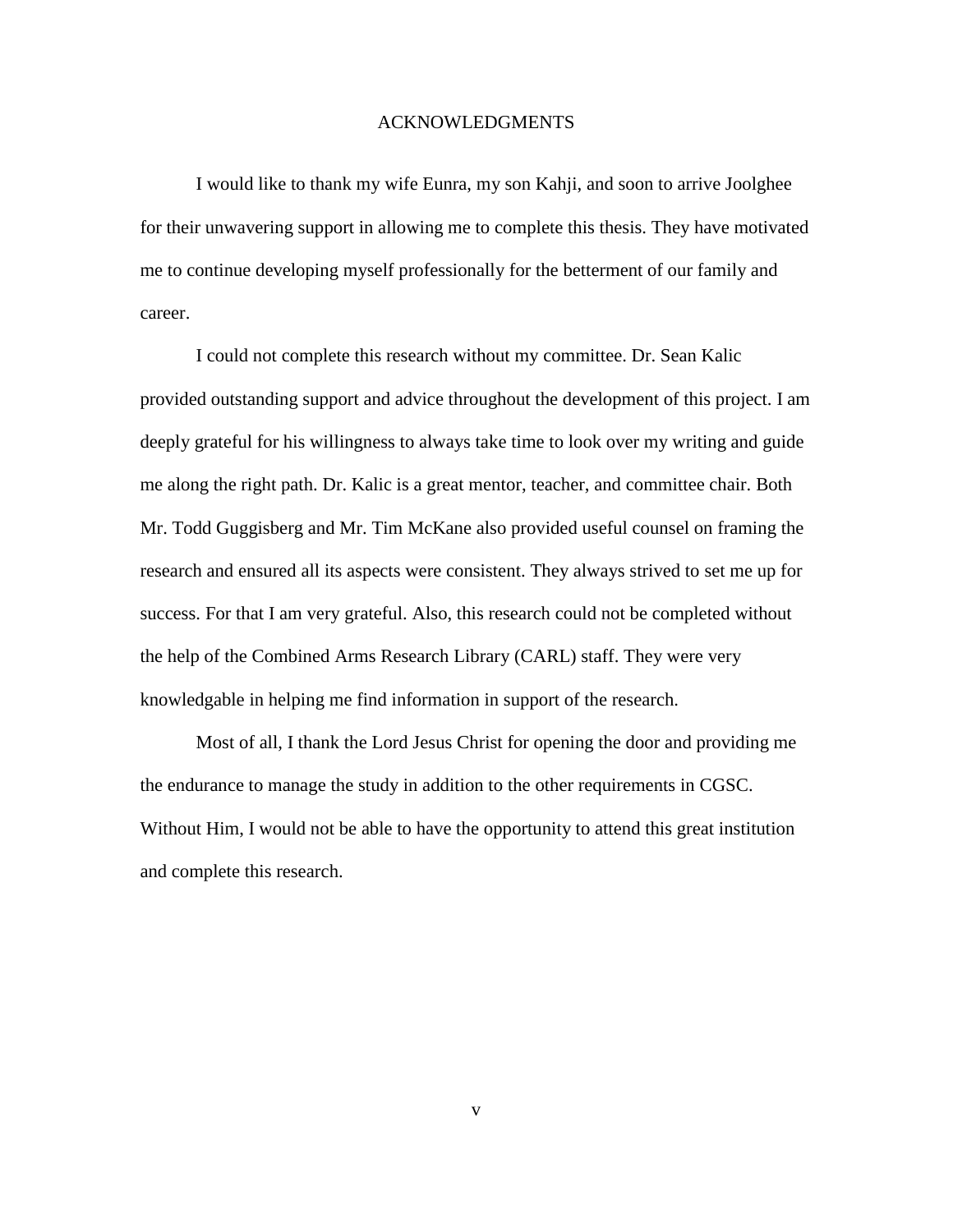# **TABLE OF CONTENTS**

|                                                              | Page |
|--------------------------------------------------------------|------|
| MASTER OF MILITARY ART AND SCIENCE THESIS APPROVAL PAGE  iii |      |
|                                                              |      |
|                                                              |      |
|                                                              |      |
|                                                              |      |
|                                                              |      |
|                                                              |      |
|                                                              |      |
|                                                              |      |
|                                                              |      |
|                                                              |      |
| CHAPTER 4 ANALYZING AND INTERPRETING THE EVIDENCE33          |      |
|                                                              |      |
|                                                              |      |
|                                                              |      |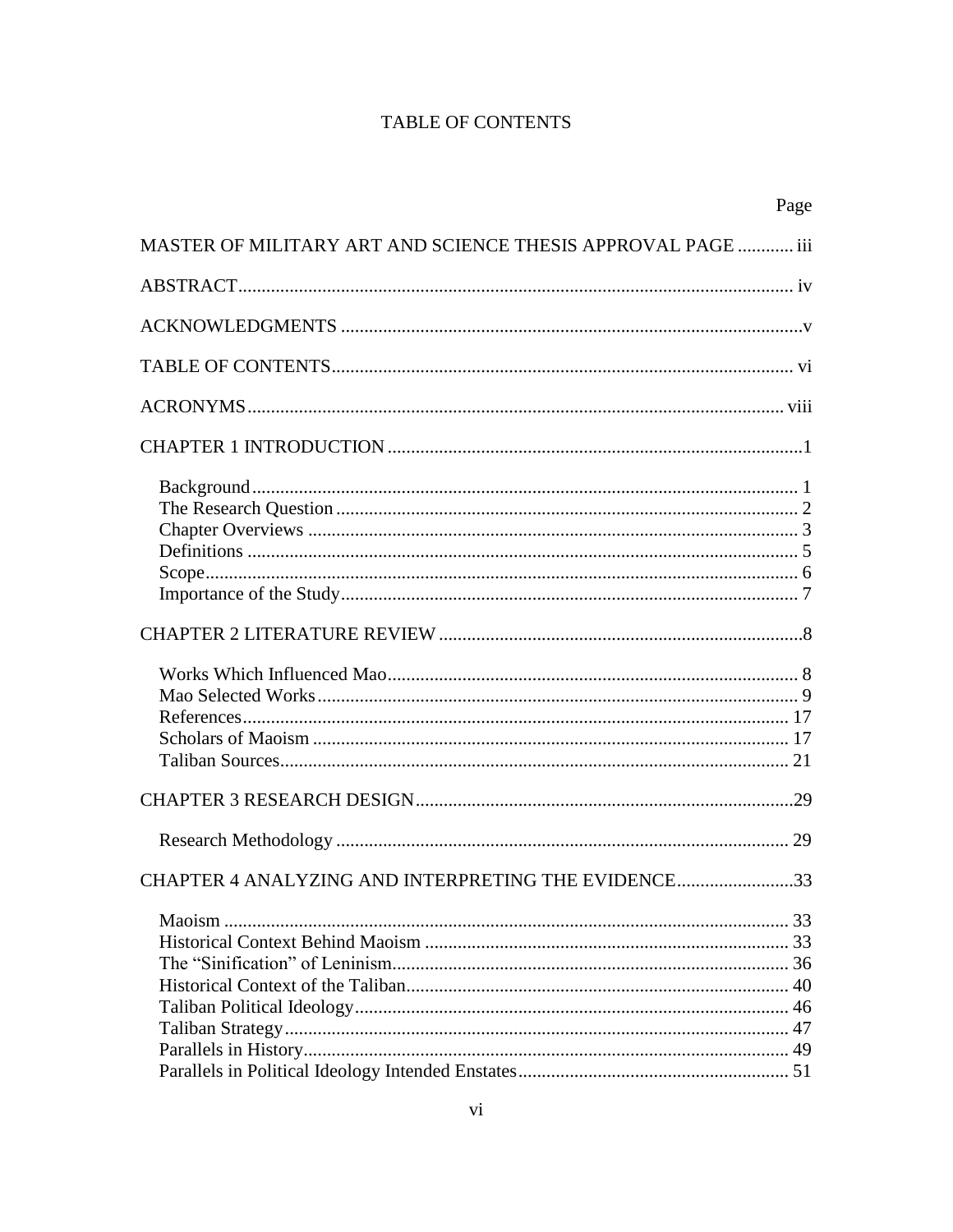| Analysis of Taliban Strategy Using Maoist Dialectical Materialism  68 |  |
|-----------------------------------------------------------------------|--|
|                                                                       |  |
|                                                                       |  |
|                                                                       |  |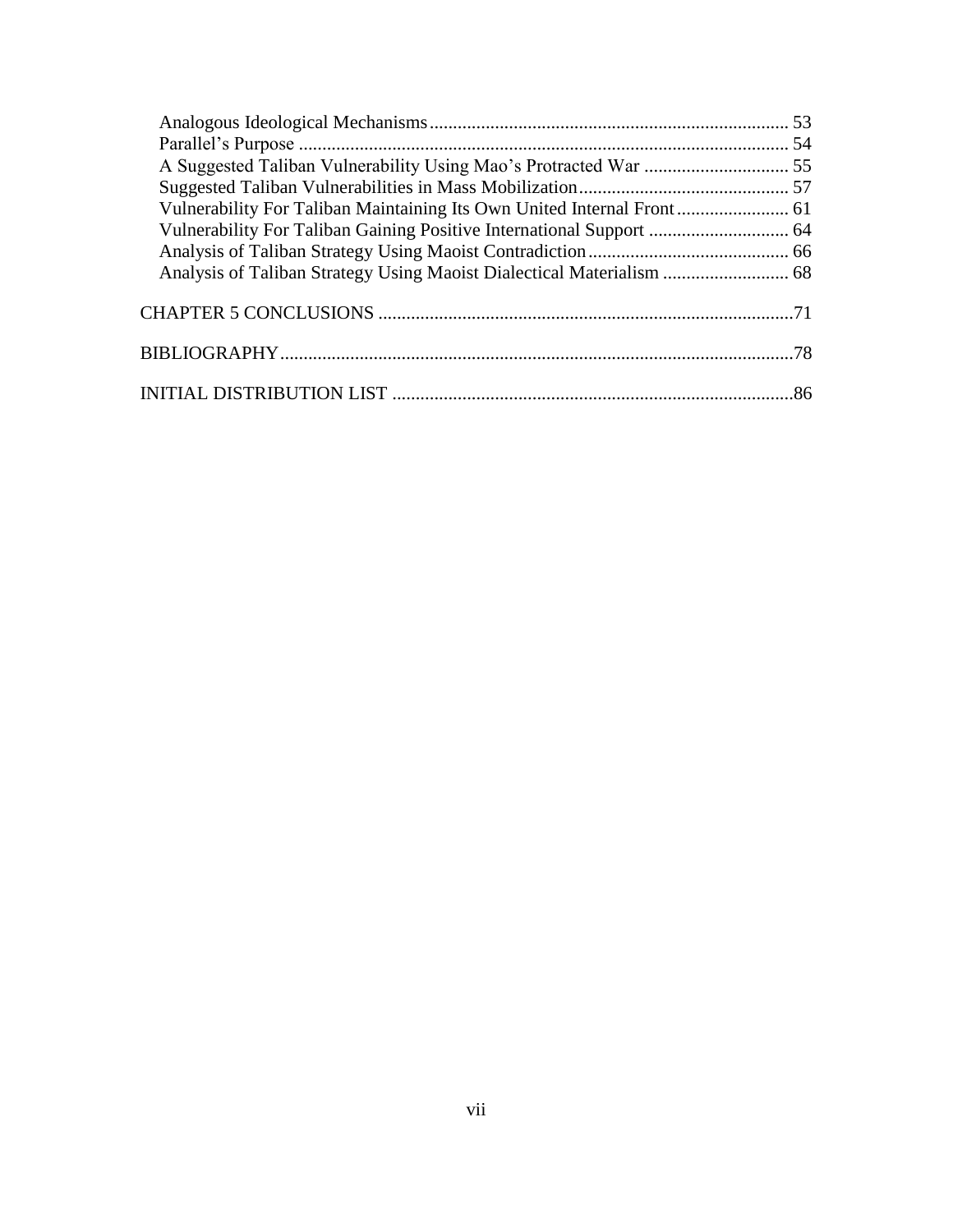# ACRONYMS

| <b>CCP</b> | <b>Chinese Communist Party</b> |  |
|------------|--------------------------------|--|
| IEA        | Islamic Emirate of Afghanistan |  |
| ISI        | Inter-Service Intelligence     |  |
| <b>KMT</b> | Kuomintang                     |  |
| US         | <b>United States</b>           |  |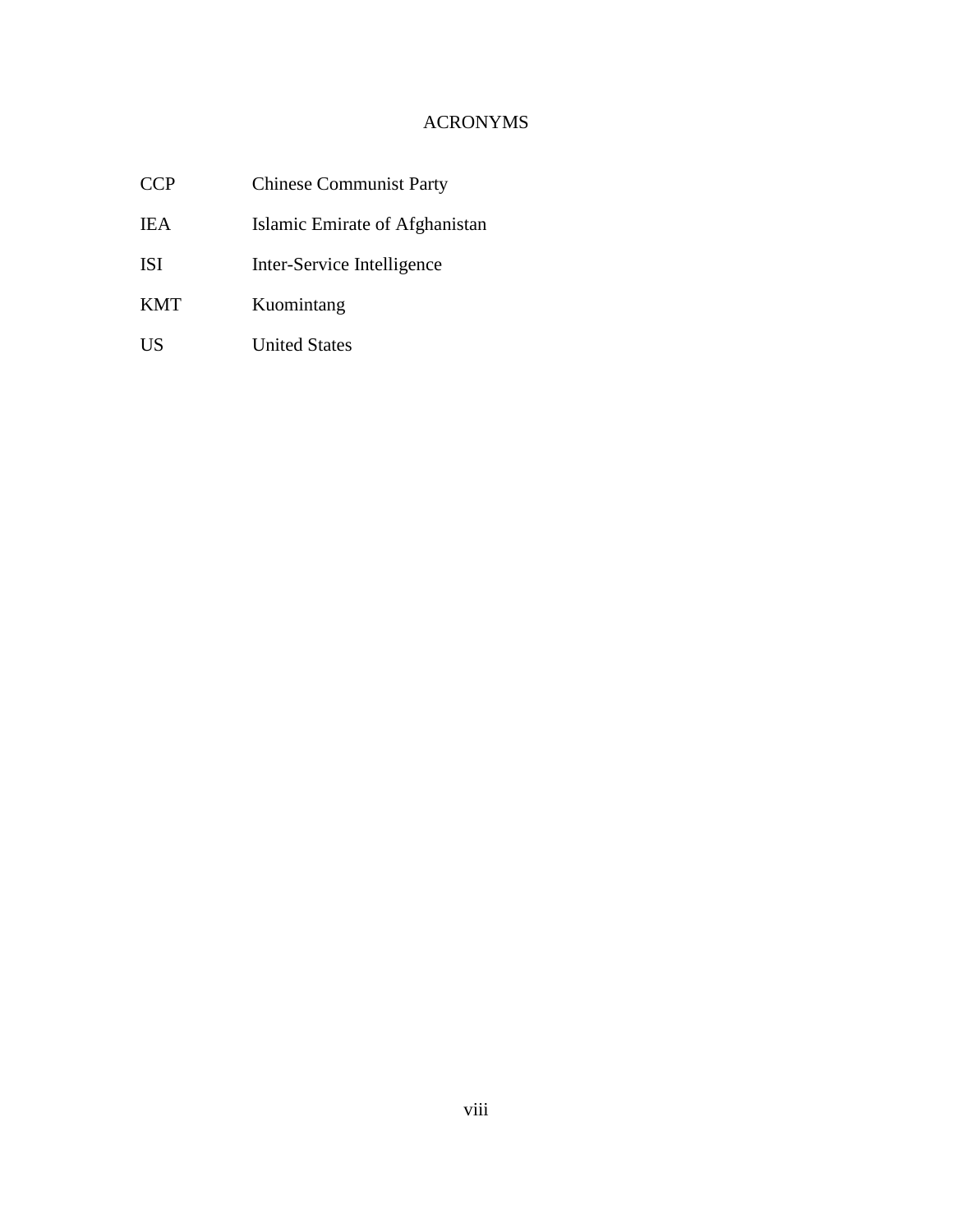## CHAPTER 1

#### **INTRODUCTION**

### Background

The Chinese Communist Party (CCP) provided Mao a means to implement his revolutionary ideas. Mao Tse Tung managed to execute his revolutionary agenda successfully. Through his various selected works, one could see how the strategy of his revolutionary movement evolved. Using classical Marxism and some elements of Leninism as his baseline, Mao modified the ideology to fit conditions in China. Mao's ideas on conducting protracted war also revealed issues he had to face when mobilizing forces, building popular support for the CCP, and gaining power of the central government in the process. Mao also wrote about problems in executing guerrilla warfare against both the Kuomintang (KMT) as well as the Imperial Japanese invasion. Mao's writings and actions provided examples and explanations as to what led to his success.

The research examined various issues Mao faced in gaining popular support for the CCP during the Chinese Civil War. These issues dealt mostly with maintaining cohesion within the CCP long enough to achieve strategic success through protracted war. The study further determined whether these same issues apply to the Taliban's attempts to regain control of Afghanistan, and establish its Islamic Emirate of Afghanistan (IEA). Knowing whether similar issues existed between Mao's and the Taliban movements revealed possible vulnerabilities in the Taliban's strategy.

1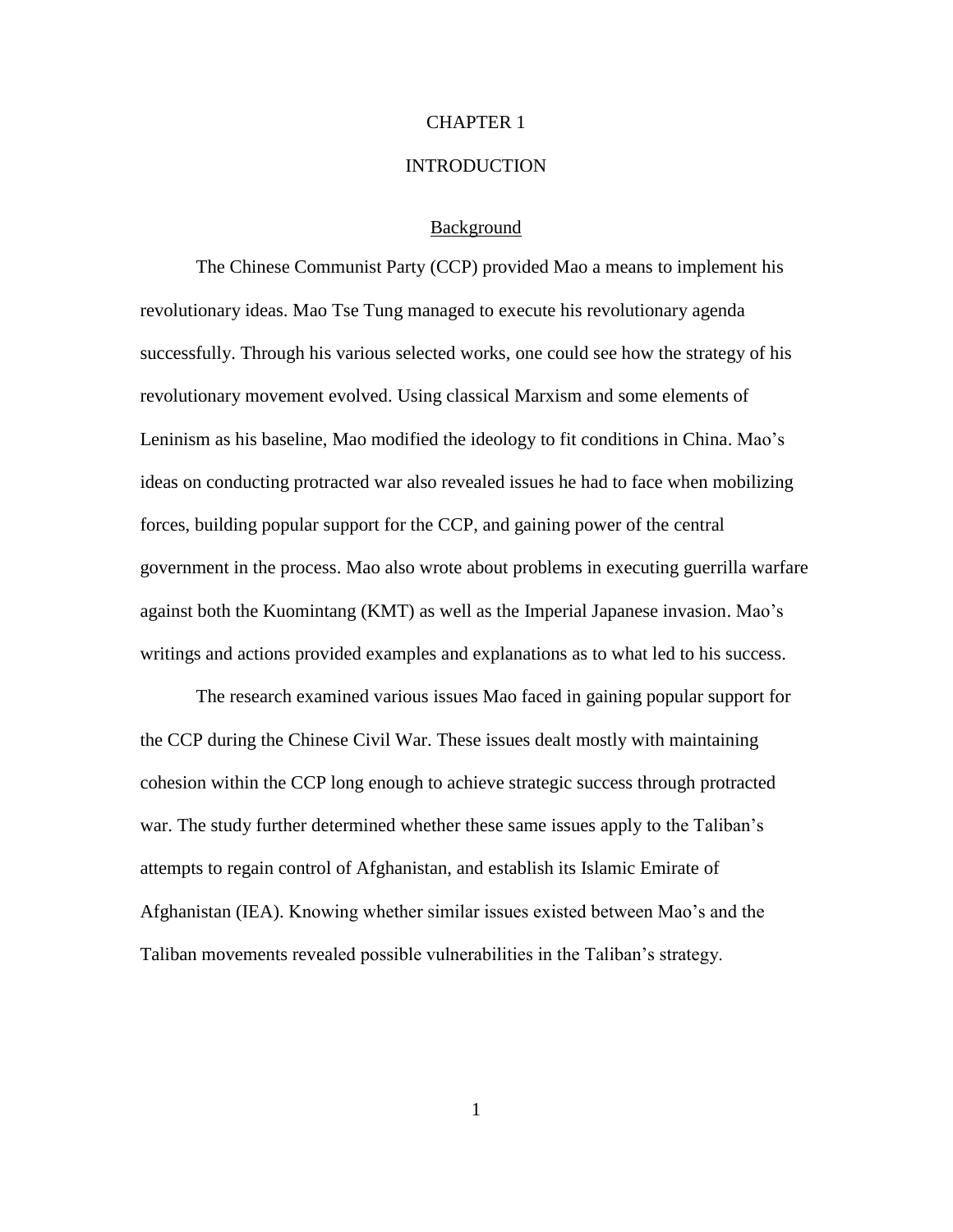Revolution is a "major, sudden, and hence typically violent alteration in government and in related associations and structures."<sup>1</sup> This action is a human solution. For this reason, revolutionary strategies have vulnerabilities in their design. Therefore, each action in a revolutionary movement is a calculated one and ideally linked with an overarching ideology and supporting strategy. Without the presence of a well thought-out strategy, it is unlikely a revolutionary movement can reach its envisioned endstate.

## The Research Question

The research topic used the Maoist revolutionary approach to examine the Taliban's current strategy, and gain insights on the movements suggested vulnerabilities. Several questions needed to be answered to understand historical context behind the formation of each revolutionary strategy. The primary question addressed was: "Could Mao's revolutionary approach even be compared to the Taliban's strategy?" This required a close examination of both movements' ideologies and the motivations of both leaders. These movements' historical similarities validated whether the research study was viable.

Once the backgrounds were checked and deemed comparable, this study led to the second primary question: "What were the fundamentals of Mao's revolutionary approach?‖ The study examined the relevant fundamentals of Maoism by referencing his *Selected Works* dealing with revolution. The study defined what the Taliban's strategy

<sup>&</sup>lt;sup>1</sup>The New Encyclopedia Britannica, 15th ed., s.v. "revolution."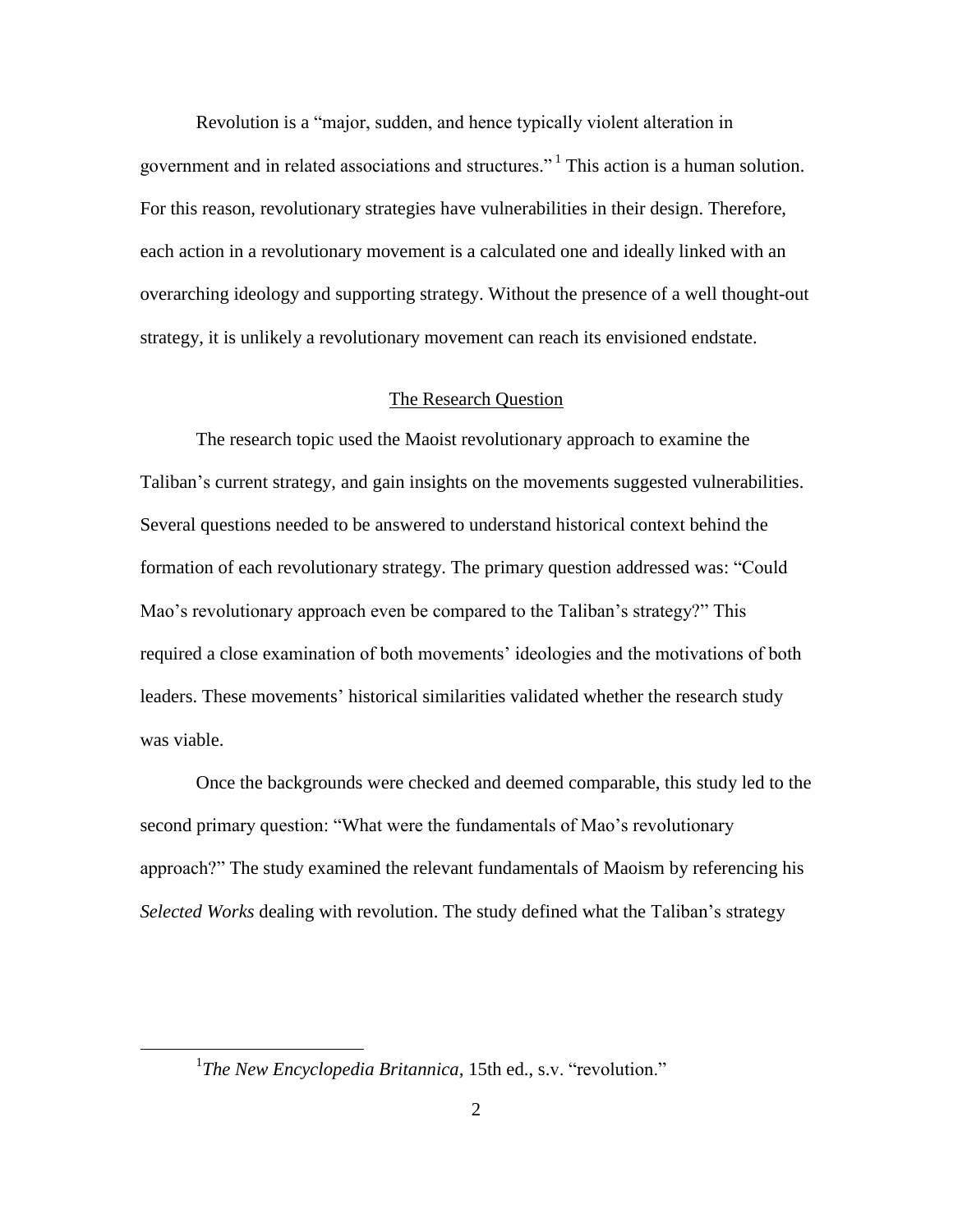was from its rise in 1996 up to the present day using recent events.<sup>2</sup> The Taliban's strategy was superimposed over the Maoist revolutionary approach to gain insights on vulnerabilities.

Comparison of both strategies distinguished whether common fundamentals existed between the CCP's and the Taliban's strategy. This led the researcher to answer the secondary questions: "What were the commonalities in terms of history, ideology and components in each revolutionary strategy?" as well as "What did Mao's revolutionary approach have that Taliban did not?" After these secondary actions were answered, they all merged to answer the research question.

## Chapter Overviews

The Literature Review presented the major works which influenced and shaped Mao. The second section provided an overview on some of Mao's central *Selected Works*. These selected works described the theory that made up the core of Mao's revolutionary approach. These features covered the roles peasants had as part of the CCP, and works that expressed Mao's anti-imperialistic views. The third section introduced indispensible references that aided in understanding Mao's revolutionary approach. Secondary sources were part of the fourth section which elaborated on the conditions leading to Maoism, as well as sources that discussed Mao's political methods to maintain a tolerable level of mass-mobilization. The last section listed key sources on understanding the Taliban's strategy and its desired outcomes.

<sup>2</sup>Neamatollah Nojumi, *The Rise of the Taliban in Afghanistan, Mass Mobilization, Civil War, and the Future of the Region* (New York: Palgrave, 2002), Chronology of Events.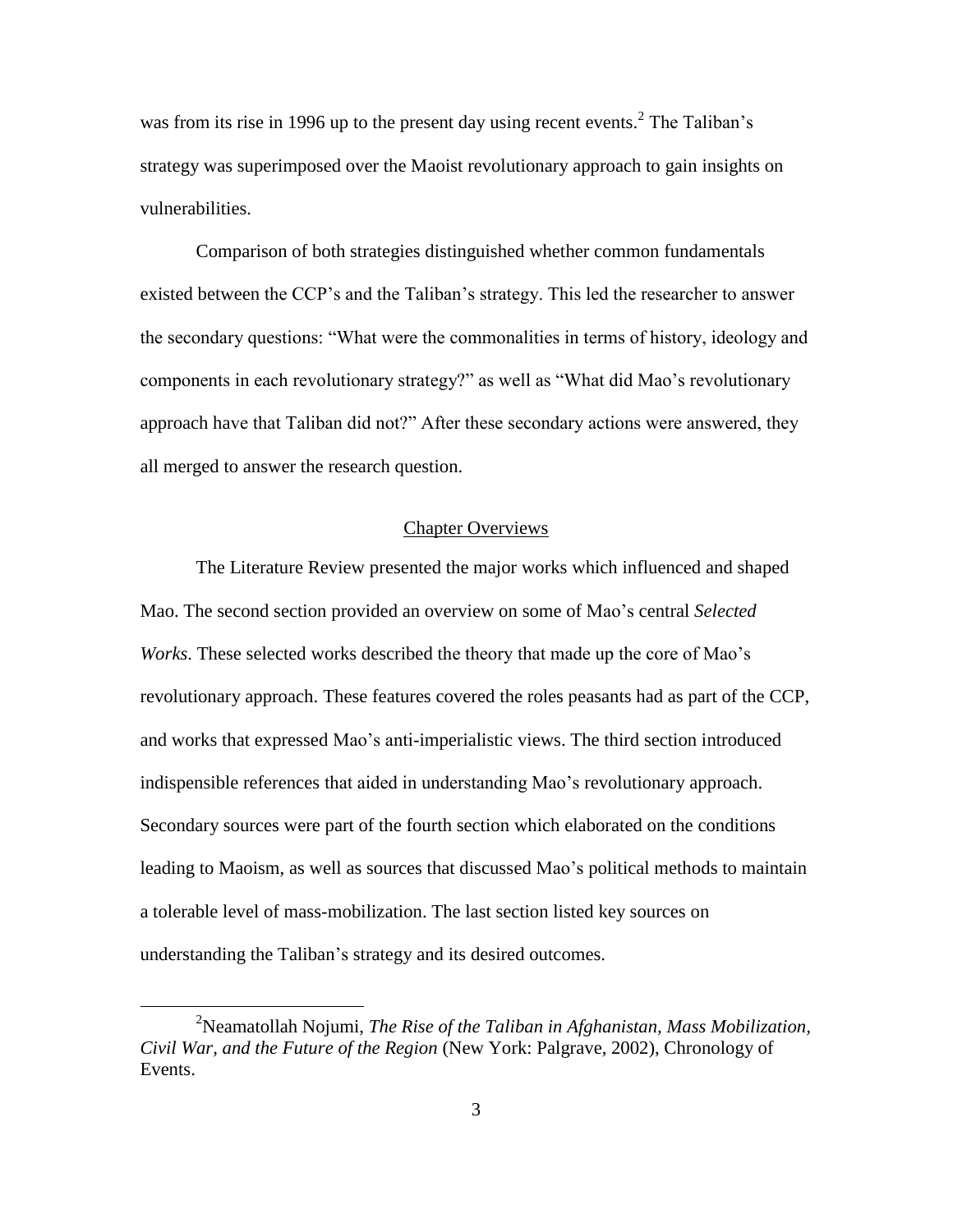The methodology in chapter 3 explained the approach that was used to answer the research question. The research first required a clear understanding of Maoism and how it was derived from Marxist-Leninism. The next phase discussed the Taliban's history, ideology, and general strategy. The histories and ideologies were both compared for similarities, and validated the legitimacy of the research. The next phase of the study required superimposing Mao's protracted war strategy onto the Taliban's strategy to gain insights on potential vulnerabilities.

The Analysis and Interpretation of Evidence in chapter 4 provided a comprehensive explanation of Maoism and explored the historical context that led Mao to adopt Marxist-Leninism. In this chapter the author compared both movements' histories, ideologies, and revolutionary actions. The collected vulnerabilities concentrated on how mass mobilization was affected by the original movement's ideology. The research also found how mass mobilization was crucial to Mao's protracted war strategy. This suggested that the concept of mass mobilization may have been just as important to the Taliban's movement as well.

The conclusion in chapter 5 summarized the research and provided overall findings. The research showed that mass mobilization was the primary vulnerability to Mao's success. Mao succeeded in maintaining mobilization of his army. It was determined his success was attributed to a well designed protracted war strategy. Applying the protracted war strategy to the Taliban revealed three insights. These insights dealt with the role ideology had in maintaining mass mobilization, the garnering of international support, and the problems behind maintaining cohesion.

4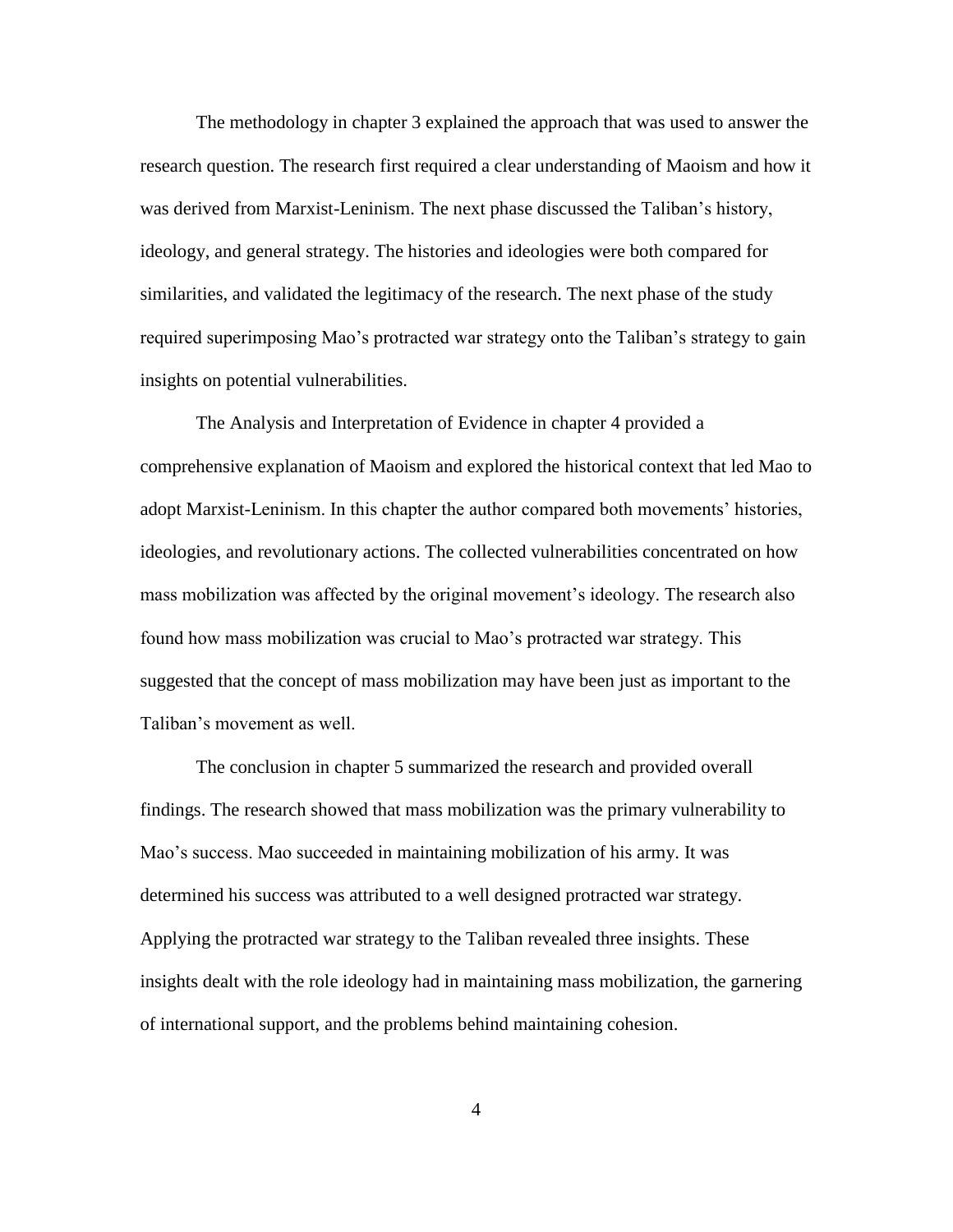### Definitions

Bourgeoisie is used in Marxist thought and is the class of society that owns the most important means of production, through which it exploits the working class.<sup>3</sup>

Caliphate (*Khelafat*) is the system of government established in Islam and represented the political unity of the Muslim nation.<sup>4</sup>

Comprador is also a member of the Chinese merchant class who aided Western traders in China in the late 19th and early 20th centuries. The term has come to denote those people who aided Western exploitation of China.<sup>5</sup>

Dialectic Materialism is concerned with the growth of the consciousness of man in society and not with the unfolding consciousness of the "world spirit."<sup>6</sup>

Proletariat is the class of modern wage laborers who having no means of production of their own, are reduced to selling their labor power in order to live.<sup>7</sup>

Sharia is the body of knowledge used by Islamic scholars and lawyers in the various schools of jurisprudence that have emerged since the emergence of Islam. $8$ 

3 Steven Cahn, *Classics of Political and Moral Philosophy* (New York: Oxford, 2002), 865.

<sup>4</sup>The New Encyclopedia Britannica, 15th ed., s.v. "caliphate."

 $\overline{a}$ 

<sup>5</sup>The New Encyclopedia Britannica, 15th ed., s.v. "comprador."

<sup>6</sup>The Blackwell Dictionary of Political Science, s.v. "dialectical materialism," http://www.netlibrary.com/reader/ (accessed May 23, 2011).

<sup>7</sup>Cahn, *Classics of Political and Moral Philosophy*, 865

<sup>8</sup>Abdul Salaam Zaeef, *My Life With the Taliban* (New York: Columbia University Press, 2010), 305.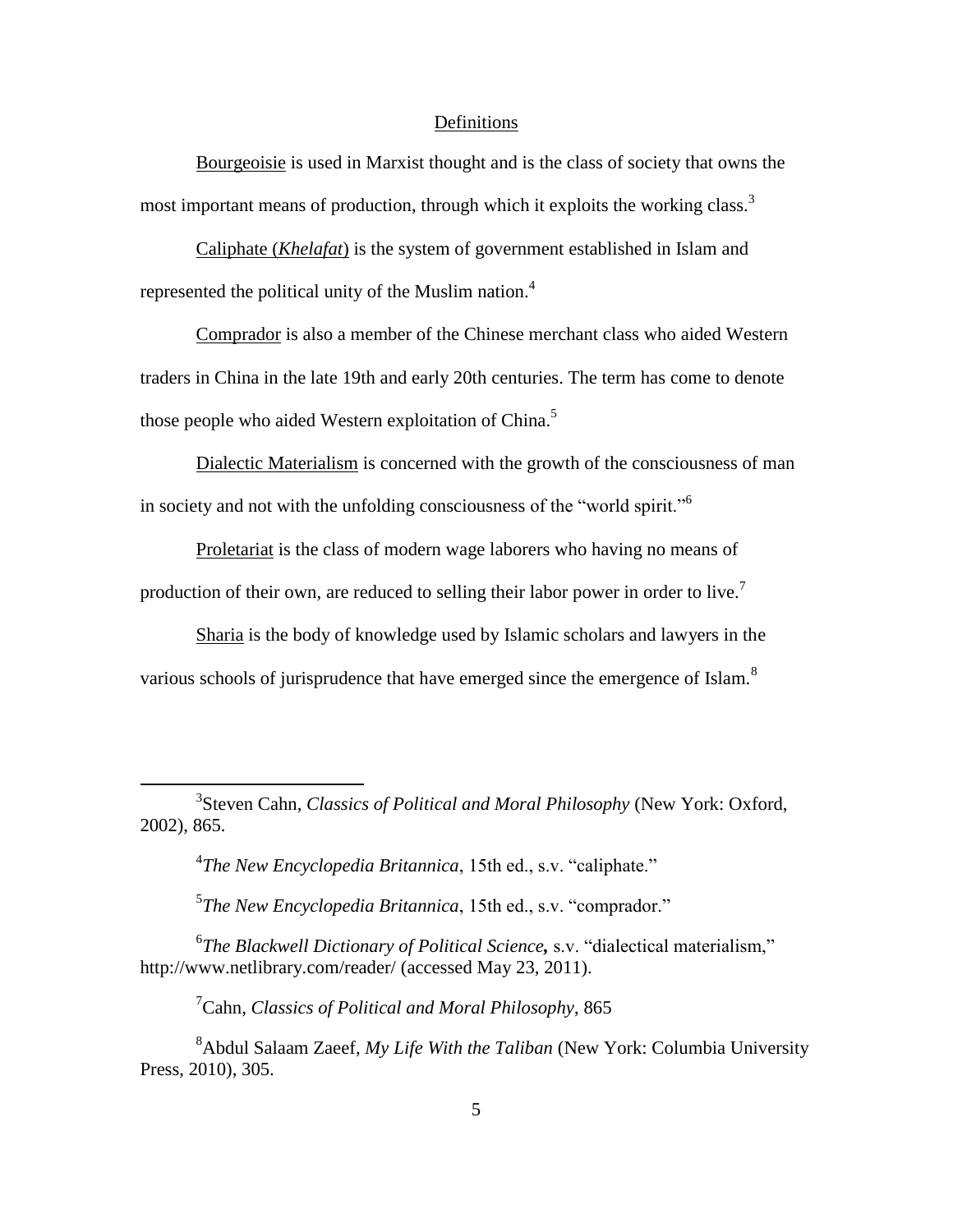Vanguard is the elite party cadre which according to Lenin, would be used to organize the masses as a revolutionary force and give effect to Communist planning.<sup>9</sup>

#### Scope

The research concentrated on two particular periods. The first period covered the time between the 1911 Chinese Revolution up to the point Mao began writing his foundational essays on Communism in the late  $1930s$ .<sup>10</sup> The second period went from the start of the Chinese Civil War to the start of the 1937 Imperial Japanese Invasion. This period encompassed Mao's validation of protracted war principles. Mao emphasized through his works, the role of mass mobilization when fighting against imperialist aggressors. The period between 1911 to 1937 was easiest to superimpose on the Taliban's history and current efforts to regain power.

The research is a comparative political analysis, and evaluated the ideas of the Taliban and how they were applied against the CCP. The author did not delve into military tactics of protracted war, but looked at its purpose in a political context. As a result, the study transformed into a philosophical and populist one. The author revealed how irrelevant a military vulnerability was in revolutionary approaches as long as mass mobilization and self preservation were maintained. From the conclusions, the author determined military action was a tool to orchestrate a larger plan to isolate the enemy politically.

 $^{9}$ *Oxford English Dictionary* 2d ed., s.v. "vanguard."

 $10$ Mao wrote "On Practice" and "On Contradiction" in 1937, "Dialectical Materialism" in 1938.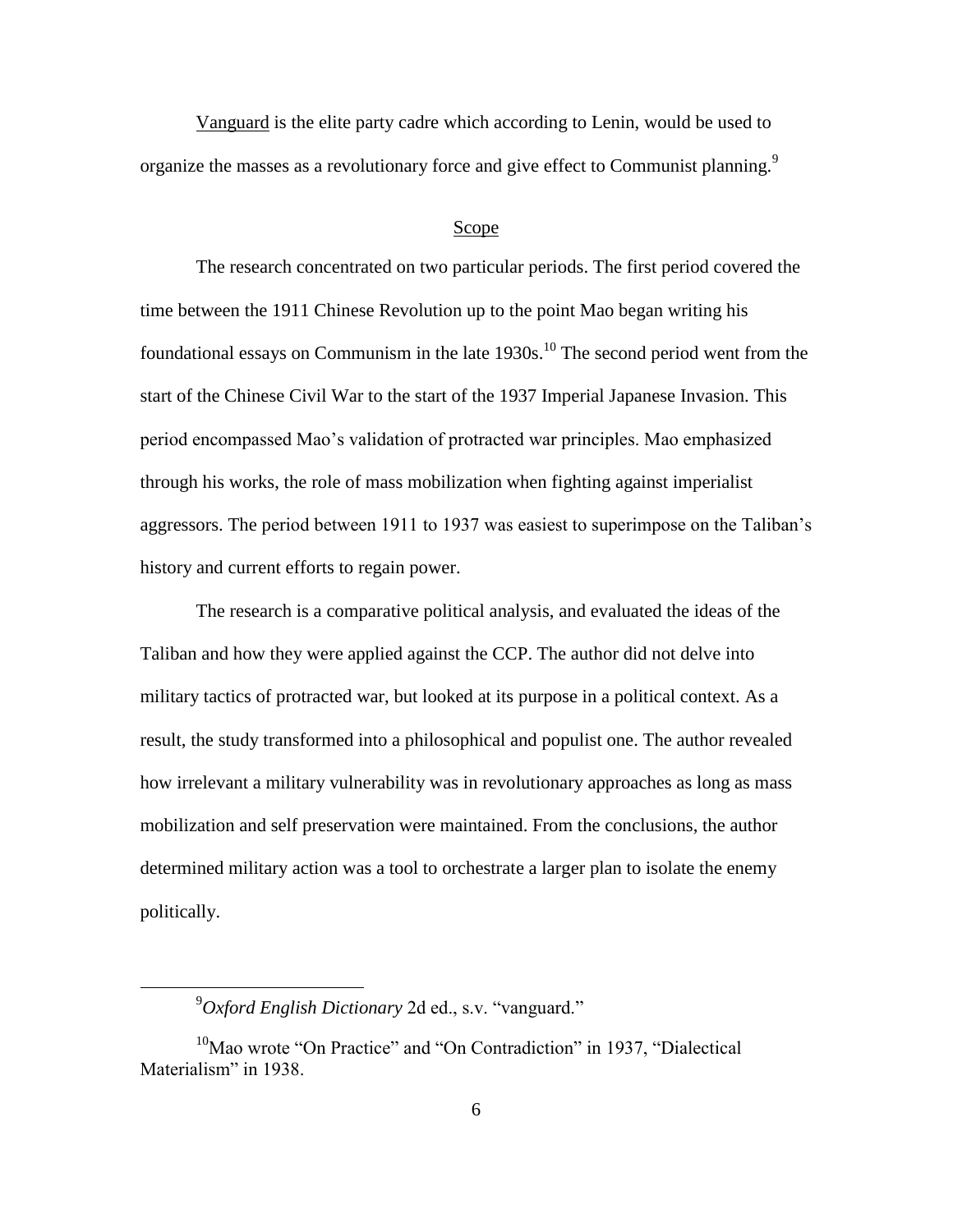### Importance of the Study

The author revealed insights on Taliban vulnerabilities using purely Maoist theories. It provided a different perspective on how the Taliban executed their strategy. The author also revealed a different way to look at insurgency and revolutionary action in comparison to Western versions of insurgency. I also looked for elements of universality in revolutionary approaches. The research supported the claim that revolutionary movements had similar functioning actions and characteristics that went beyond culture and time period.

Another importance was finding out how the formation of ideology could either benefit or detriment efforts to achieve victory by revolution. From the research, it was determined that ideology defined and selected the target audience to conduct revolutionary movement. The segment of population picked affected the strategy. Based on the research, I suggest that in developing an ideology it was important to foresee the receptiveness of it and determine whether it appealed to a majority of the population the leader wanted to influence.

The author attempted to look for any vulnerabilities in the Taliban strategy to suggest a method to counter them using an enemy-centric approach. The United States' (US) current counterinsurgency doctrine is population-centric. The *Counterinsurgency 3- 24* goes over all the various elements that make up an insurgency, but does not direct planners to procedurally formulate the enemy's strategy and objectives. With this research, I attempted to conduct an enemy focused analysis of the strategies to pinpoint vulnerabilities relevant to the leader of the insurgency.

7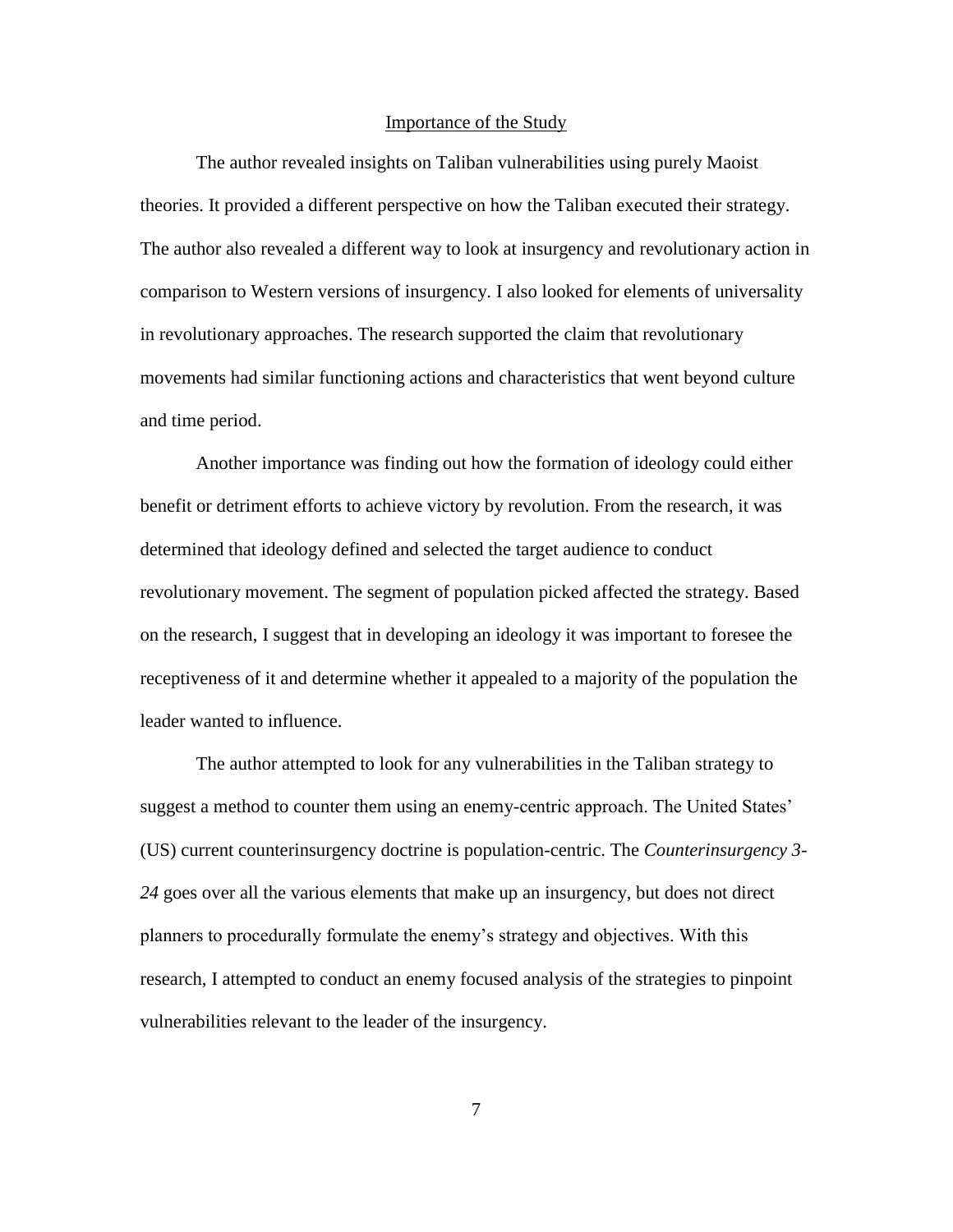## CHAPTER 2

## LITERATURE REVIEW

## Works Which Influenced Mao

Chinese literature and commentary heavily shaped Mao's views on the causes and effects of Western influence prior to being exposed to the *Communist Manifesto* and accepting basic Marxism as his worldview.<sup>11</sup> During the period of Chinese instability, there were several viewpoints on the effects of western influence. Scholars like T'an Ssut'ung believed that the invasion of foreign powers "rid the country of what was rotten and illegitimate" within the government.<sup>12</sup> Others such as Ch'en Tu-hsiu believed that ―China's misfortune resulted largely from her own weaknesses, and could be cured by learning from the West."<sup>13</sup> Classics such as *Romance of the Three Kingdoms* and *Water Margin* inspired Mao's militaristic thinking heavily and his vision to reunite the Chinese back to its revered status. These works highlighted the warrior-stateman, and heroic bandits that took from the oppressive rich and helped the victimized poor. These were familiar figures, he sought to emulate.<sup>14</sup>

Mao also explored contemporary Western ideologies. Karl Marx, Fredrick Engels, and Vladimir Lenin influenced Mao deeply. Mao indicated this influence by referring to Lenin's work *What is to be Done?* and *Conspectus of Hegel's Science of Logic* while

 $13$ Ibid.

 $\overline{a}$ 

<sup>14</sup>Ibid.*,*23.

<sup>&</sup>lt;sup>11</sup> Stuart R. Schram, *The Political Thought of Mao Tse Tung* (New York: Praeger, 1969), 35. Mao dates his conversion to Marxism only from the winter of 1919-1920.

 $^{12}$ Ibid., 19.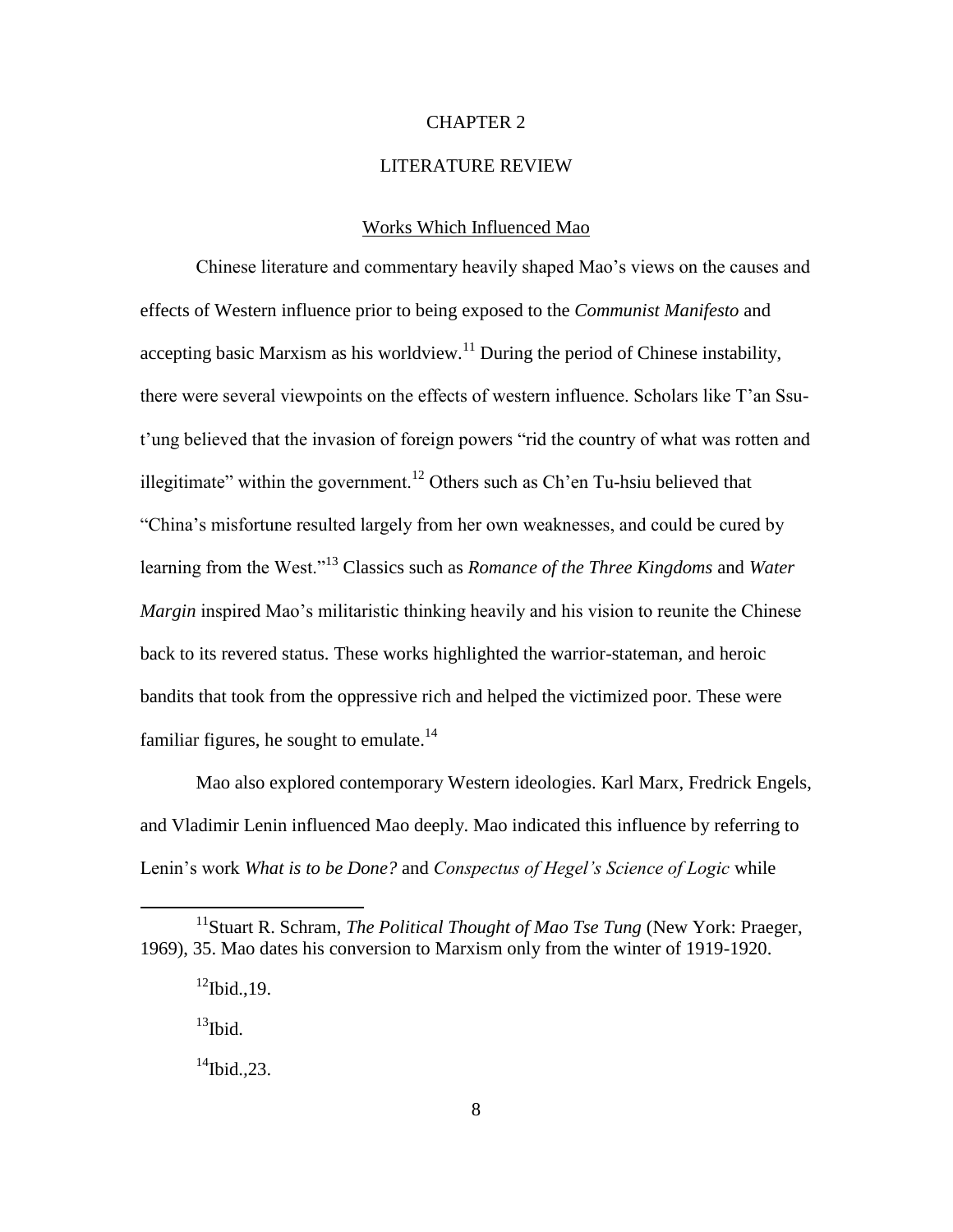writing *On Practice.* Mao referred to Marx's *Introduction of Political Economy and*  Engel's *Dialectics, Quantity and Quality* in his concepts of contradiction*. <sup>15</sup>* Lenin's arguments in particular helped inspire Mao to extend the Communist revolution into China. For Lenin the Communist world revolution could escape its Eurocentrism and travel into Asia.<sup>16</sup> Yet in order to accomplish this, Mao had to determine the most effective societal arrangement to execute revolution in an underdeveloped country like China. At the same time the revolution needed to maintain fundamentals of Marx's ideology. Mao's *Selected Works* presented his solution to this problem, and is now referred to as Maoism.

### Mao Selected Works

One journal article that led me to Mao's works on insurgency and protracted warfare was Edward L. Katzenbach's article "The Revolutionary Strategy of Mao Tse-Tung."<sup>17</sup> Katzenbach provided several footnotes on additional resources like Mao's *Selected Works*. Mao has a collection of translated essays entitled *Selected Works of Mao Tse-Tung*. The collection consisted of ten volumes of Mao's essays. Mao wrote his works

<sup>&</sup>lt;sup>15</sup>Mao Tse Tung, "On Contradiction," in *Selected Works of Mao Tse Tung* (Peking: Foreign Languages Press, 1967), 1:346-347. Endnotes refer to all these works from Lenin, Marx, and Engel.

<sup>16</sup>Schram, *The Political Thought of Mao Tse Tung*, 37.

 $17E$ dward L.Katzenbach, "The Revolutionary Strategy of Mao Tse-Tung," *Political Science Quarterly* 70, no. 3 (September 1955): 321-340, http://www.jstor.org/ stable/2145469 (accessed September 2, 2010).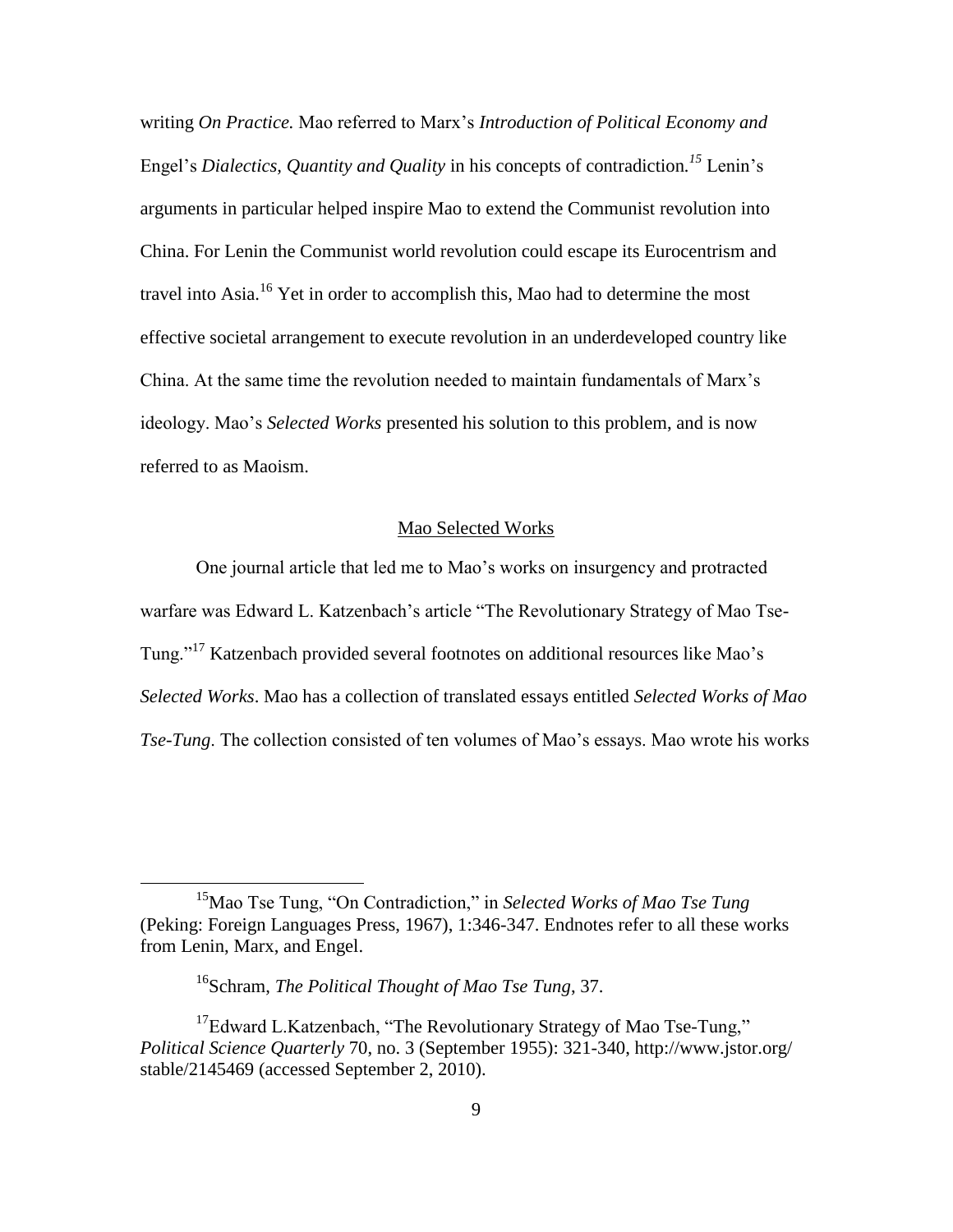between 1920 to 1976.<sup>18</sup> This collection of work provided Mao's philosophies and opinions on world events, the central government, and interactions with leadership. The important works fell under three categories. The first category was Mao's "Report on an Investigation of the Peasant Movement In Hunan." In this investigation, Mao discussed the abilities and effectiveness of a nearby peasant organization. Mao came to the realization that a lower class population could organize within themselves.<sup>19</sup> A peasant organization could form a formidable opponent against merchants and gentry taking advantage of them. The second category of essays were "On Contradiction," "On Practice," and "Dialectical Materialism." These three essays discussed his views of human nature and the justifications to form a single class of people to set the conditions for China to progress. The third category consisted of those works that characterized Mao's use of guerrilla warfare. These essays included "On Protracted War" and "Problems of Strategy in Guerrilla War Against Japan."

"Report On An Investigation of the Peasant Movement In Hunan" was one of Mao's earliest works. In it, Mao defended and praised the rise of peasant associations in Hunan. The realization of peasant effectiveness convinced him that this rural group could act as the vanguard of revolutionary movements.<sup>20</sup> Mao observed how successful

<sup>&</sup>lt;sup>18</sup>The Marxist Archive site, http://www.marxists.org/reference/archive/mao/ selected-works/date-index.htm has a library of Mao Tse Tung's works in chronological order.

 $19$ Mao Tse Tung, "Report On An Investigation of the Peasant Movement In Hunan," in *Selected Works of Mao Tse Tung* (Peking: Foreign Language Press, 1967), 1:27.

<sup>&</sup>lt;sup>20</sup>Ibid., 1:32. "This great mass of poor peasants, or altogether 70 percent of the rural population, are the backbone of the peasant associations, the vanguard in the overthrow of feudal forces"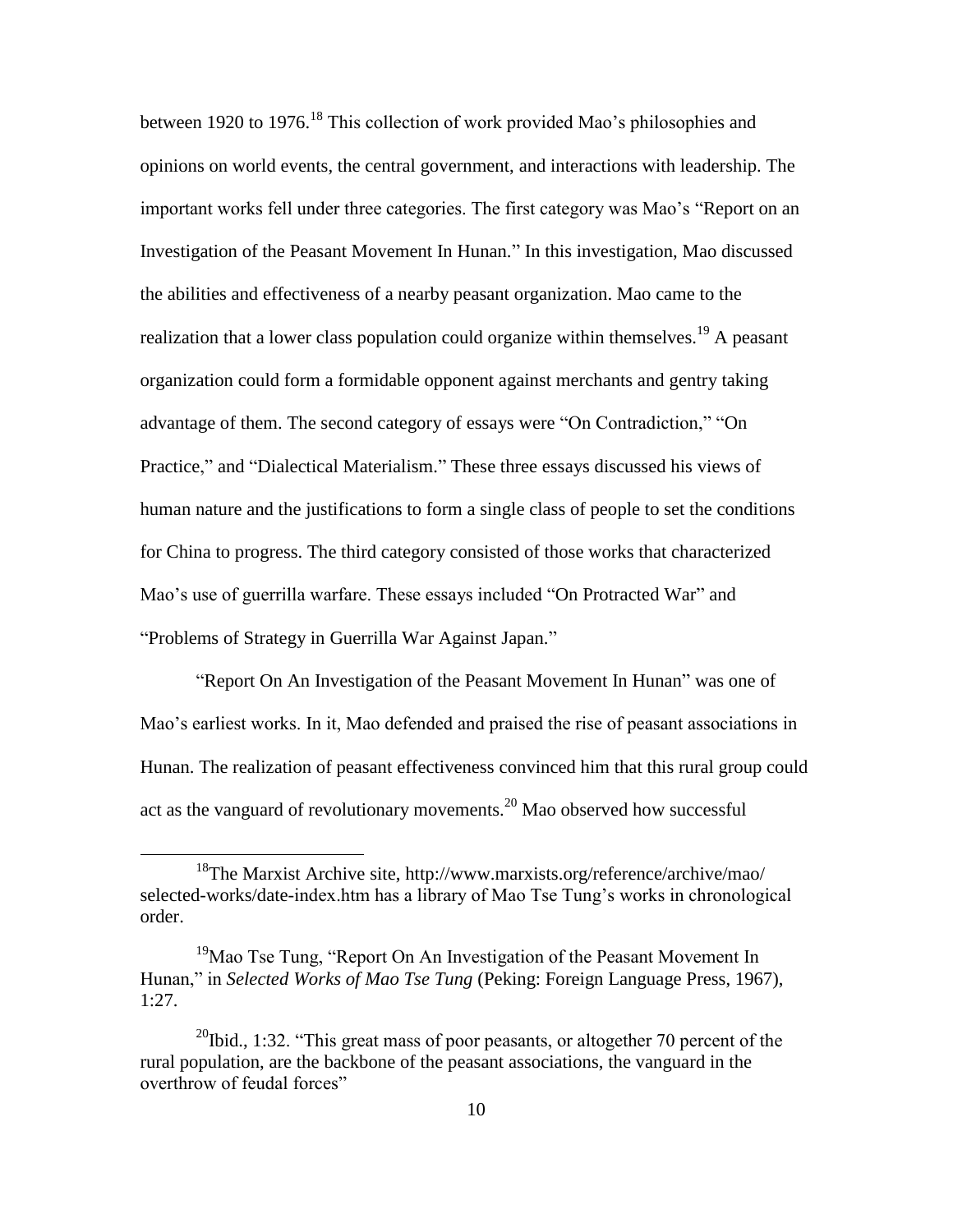organizations of peasant associations were able to leverage against evil gentry and tyrants. Mao's observations led him to believe that these associations had the potential to revise the existing Confucian system of authorities. These consisted of political, clan, religious, and masculine-centered establishments. To Mao, this antiquated system formed the basis of "imperialism, warlordism, and corrupt officialdom."<sup>21</sup> This system bound the Chinese people. In this groundbreaking investigation, Mao also examined the steps peasants used to mobilize successfully. Such steps comprised of implementing swift justice and restructuring administrative systems prone to corruption. Mao's study of mass mobilization could also be tied to the Taliban in order to understand the reasons for its success and the sources of angst that motivate groups to join revolutionary movements.

Three major works that formed the basis of his theories were "Dialectical" Materialism," "On Practice," and "On Contradiction," and represented Mao's attempts to qualify as a Marxist practioner.<sup>22</sup> Mao wrote "On Contradiction" to describe the existence of contradictions in society. "On Practice" discussed the way people gained knowledge through experiences, and realizing where they fell in the grand scheme of society. Mao emphasized the need to take action if one was to learn or change their current social condition. "Dialectical Materialism" was Mao's description of the conflict between

<sup>&</sup>lt;sup>21</sup>Ibid., 1:27. "The patriarchal-feudal class of local tyrants, evil gentry and lawless landlords is the cornerstone of imperialism, warlordism and corrupt officialdom."

<sup>22</sup>Stuart R. Schram, *Mao Tse Tung* (Baltimore: Penguin Books,1974), 223. Lecture notes on "Dialetical Materialism," "On Practice," and "On Contradiction" are part of a single effort by Mao to come to terms with the philosophical basis of Marxism. This led to the development of Maoism. See also Schram, *The Political Thought of Mao Tse-tung*, 87.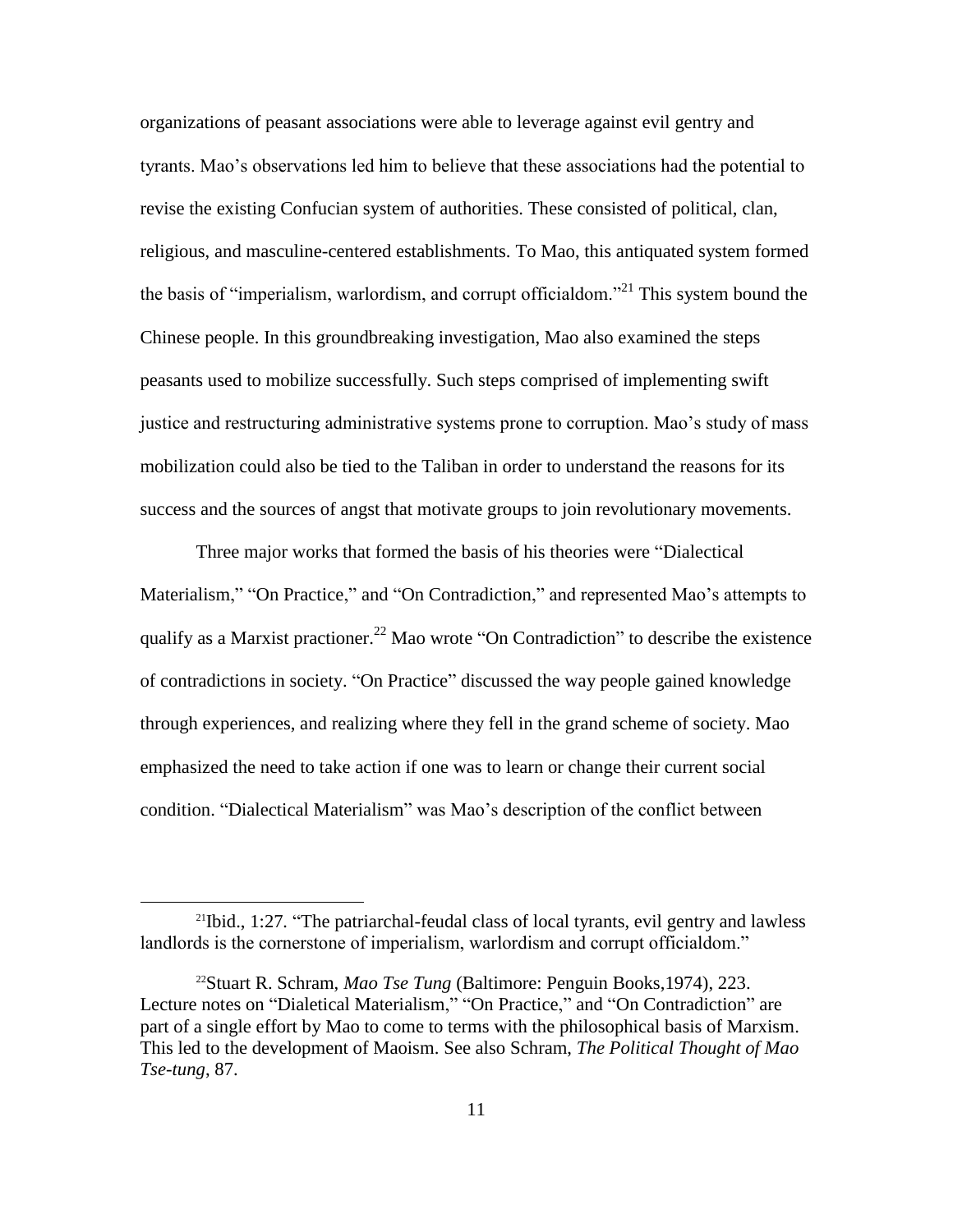idealism and materialism, and the need to see the environment in terms of absoluteness or matter in order to accurately assess conditions of class and the state.

Mao wrote "Dialectical Materialism" in 1938 as one of the foundational principles of Maoism. Mao in his lecture talked about how dialectical materialism was the thought process needed to rid society of classes, and enable it to progress. To Mao, the parochial system of Confucianism hindered the transformation of society.<sup>23</sup> By ridding the lines that separate economic classes, Mao hoped to bring the population to unite the classes and cause them to work together mutually. The lecture separated society in the categories of the oppressing and the oppressed. Mao stated that the oppressing classes were for the most part more idealist than they were materialist.<sup>24</sup> The oppressed formed the opposite category where they were more materialist than idealist.

The concept of idealism and materialism described two different methods used to interpret one's surroundings and gain situational understanding. Those who thought in a materialistic sense, generally interpreted his surroundings absolutely. This absolute is represented by matter. Matter is tangible and defined reality. According to Mao, idealism failed to take into account the real forms and descriptions of matter. These two schools of thought distinguished the various classes. In order to form one social system, this

<sup>&</sup>lt;sup>23</sup>Mao Tse Tung, "Dialectical Materialism," in *The Political Thought of Mao Tse Tung* (New York: Praeger, 1970), 186. This book contains Mao's essay *Dialectical Materialism.* "then we must struggle with all the old and rotten philosophical theories existing in China on the ideological front throughout the whole country."

 $^{24}$ Ibid.,185. "Idealism, in the process of its historical development, represents the ideology of the exploiting classes and serves reactionary purposes. Materialism, on the other hand, is the world view of the revolutionary class"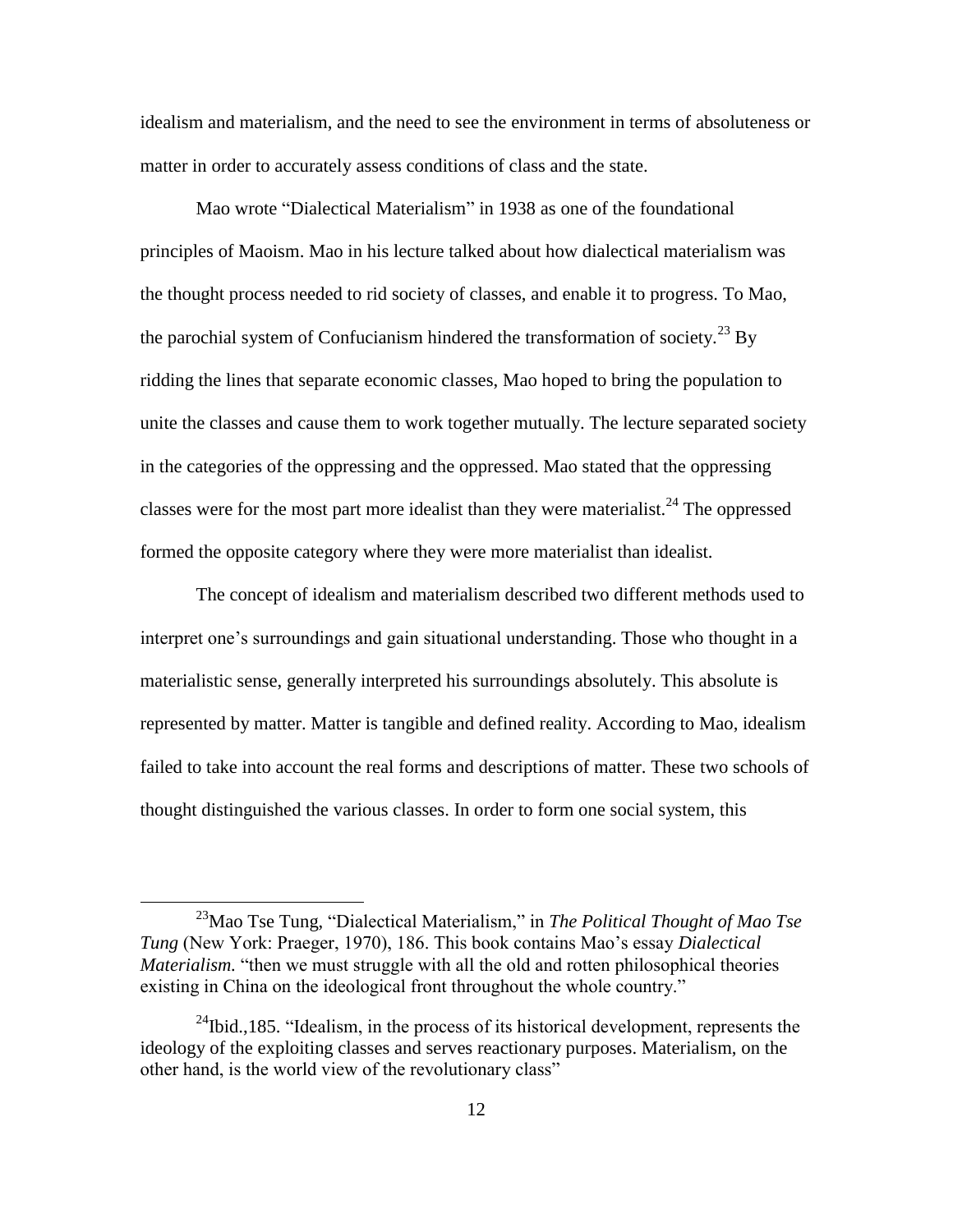boundary needed to disappear. Two steps were needed to eliminate the boundary between idealistic and materialistic thinking.

The first step required the oppressed class to see their position in society. The oppressed class had a tendency of looking at the world from a materialist perspective. It was up to the oppressed class to identify and enlighten the rest of society who saw their surroundings idealistically. This was the first step required to form a single class of society. This was the only way Mao believed the Chinese people could become a progressive society rather than cycle continuously through an ineffective system of hierarchical rule.

Society was the highest form of matter, and had its own true dynamic. Only a specific action could enlighten those in society who saw surroundings idealistically. Dialectical materialism was the specific method used to form a single class of society. Mao stated that each form of matter had a true movement or dynamic. Conditions for progression were reached once society removed idealism and one class was formed.

In "On Contradiction," Mao made the case that everything in nature was made up of two parts that contradict.<sup>25</sup> These contradictions were also present in social orders. Contradictions could also be described as opposites. These opposites were inseparable and complemented one another. This interaction between the two kept them linked and formed a single identity. With this idea, one was capable of identifying contradictions within the social order. One example of this was the relationship between the proletariat and the bourgeoisie. One characteristic of the contradiction was that one side could

<sup>&</sup>lt;sup>25</sup>Mao, "On Contradiction," 1:317. For instance in mathematics integral and differential are contradictions. In physics positive and negative are contradictions.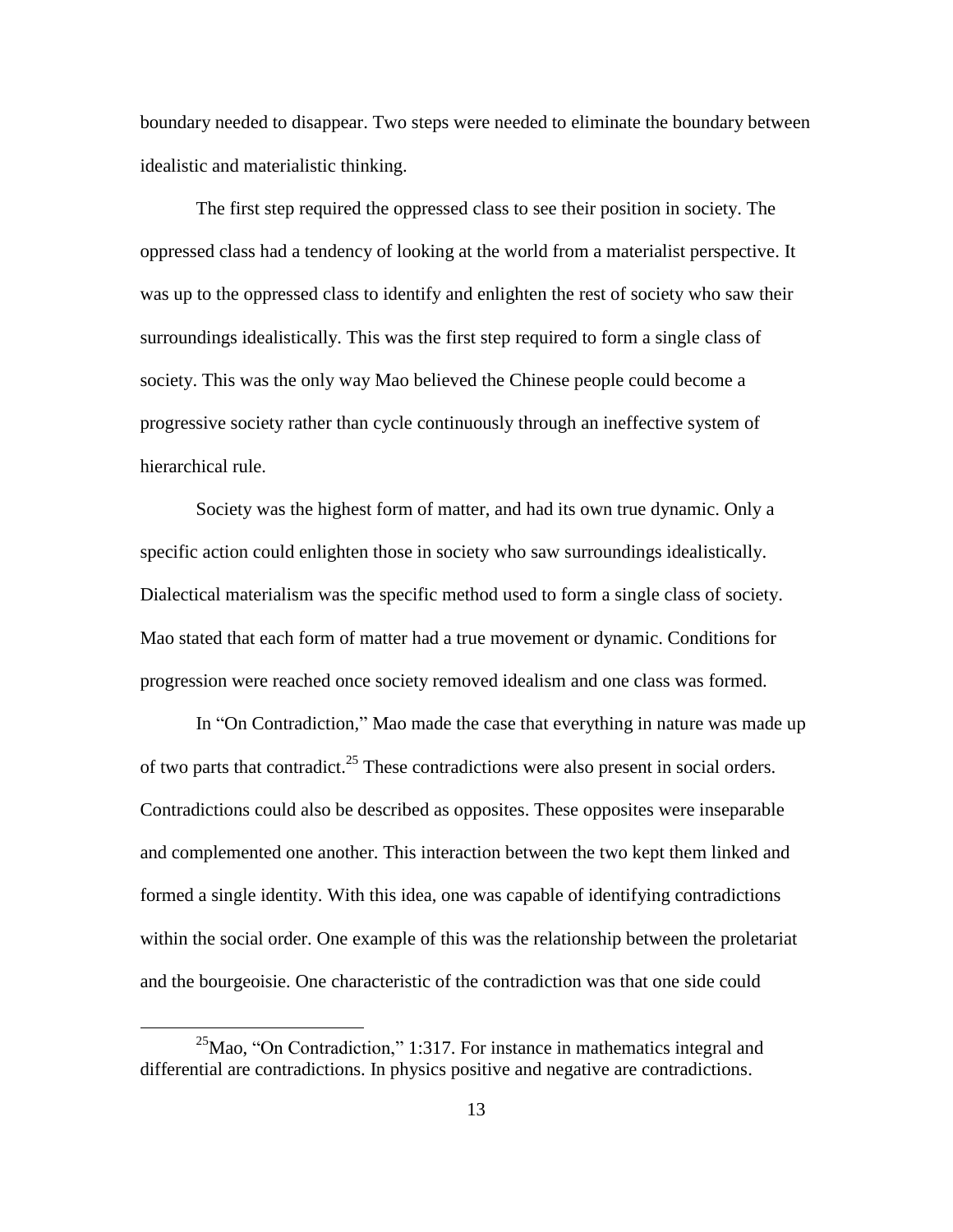transform into the other. For example, the worker and the supervisor were contradictions, but it was possible for the worker to become the supervisor.<sup>26</sup>

A second characteristic was that there existed a level of particularity when contradictions were coupled together. A correct linkage had to be made between the two. For instance, Mao stated colonies were contradictions to imperialism.<sup>27</sup> With each particular set of contradictions came a specific action that could resolve the difference between them. Mao claimed that the contradiction between the proletariat and the bourgeoisie was resolved by the method of socialist revolution.<sup>28</sup>

In the essay, "On Practice," Mao described his philosophies on the relationship between knowing and doing. It worked in conjunction with "On Contradiction" by the emphasis of three ideas. First, theorizing was useless without the chance to apply the theory. Second, only through application, could one gain further knowledge to refine approaches and reach desired endstates. Third, this knowledge enabled a man to apply actions that were accordant with the laws of the external world.<sup>29</sup>

 $^{26}$ Ibid., 1:335. "In the revolutionary base areas under Communist leadership, the peasants have been transformed from being the ruled to being the rulers, while the landlords have undergone a reverse transformation."

 $^{27}$ Ibid., 1:331. "The other contradictions such as those between imperialism and the colonies are all determined or influenced by this principle contradiction."

<sup>&</sup>lt;sup>28</sup>Ibid., 1:321. "The contradiction between the proletariat and the bourgeoisie is resolved by the method of socialist revolution."

<sup>&</sup>lt;sup>29</sup>Mao Tse Tung, "On Practice," in *Selected Works of Mao Tse Tung* (Peking: Foreign Languages Press,1967), 1:296.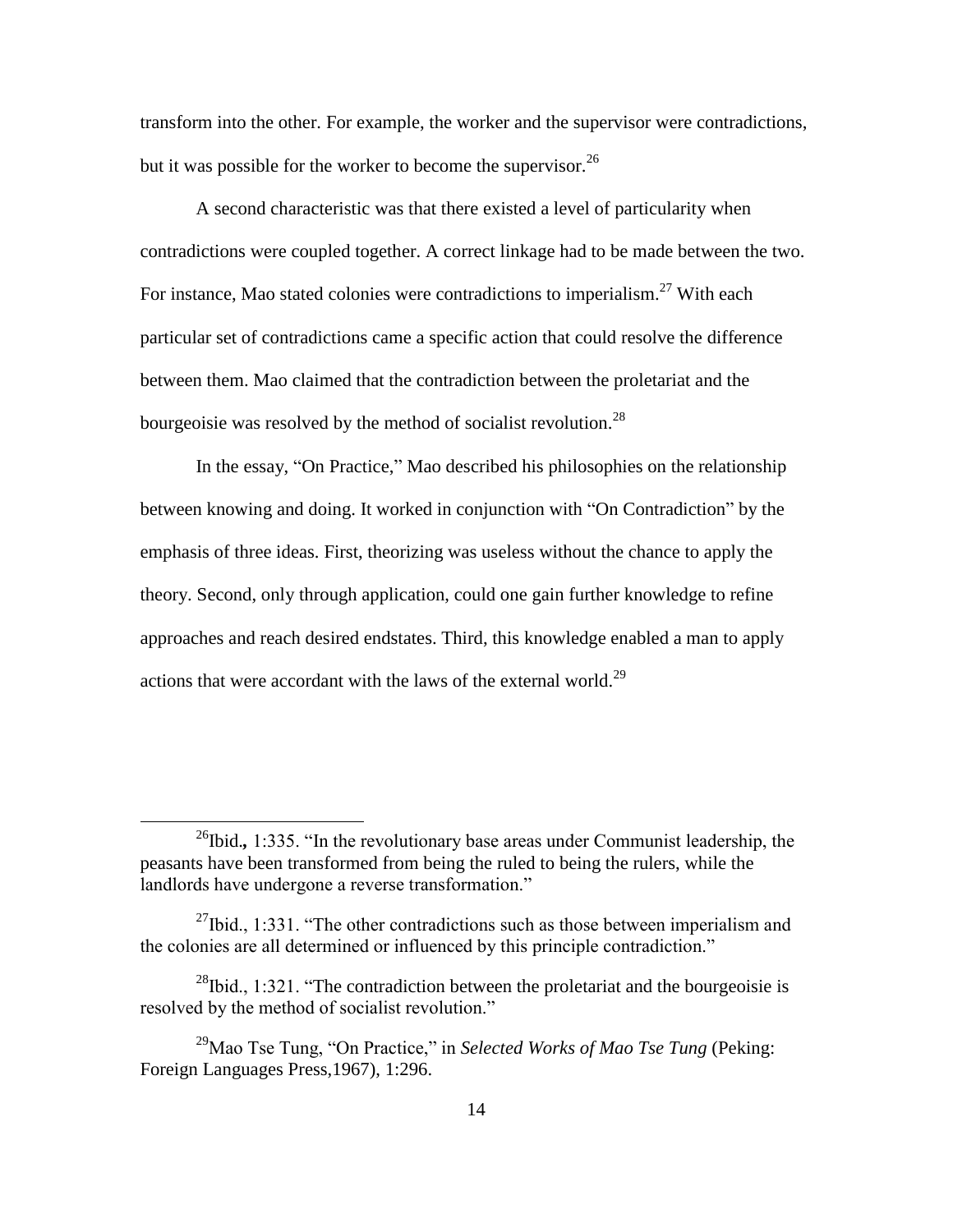First, Mao stated if someone sought knowledge, he must take part in the practice of changing reality and that all knowledge originated from direct experience.<sup>30</sup> The contradiction between the proletariat and the bourgeoisie was resolved through a social revolution. Knowledge used to conduct an effective revolution could not be gained without an attempt to determine its viability.

Second, one gained further knowledge and succeeded through continual application. Mao stated that after a person failed, he drew lessons, corrected his ideas, and made them correspond to the laws of the external world. Completing the preceding actions turned failure into success.<sup>31</sup> A purpose of the essay is to convince others that Maoism is a guide to action. Even though the revolution may occasionally fail, it is necessary to reach the ultimate end.

Third, this knowledge gave people a more holistic view of where they fell within the society. Mao stated that as man expanded his knowledge, he would eventually see his relationship with his fellow man in terms of material, political, and cultural life.<sup>32</sup> Once this realization occurred, man could act through revolution to resolve the contradictions that made up his identity.

One way Mao demonstrated practice was through his participation in guerrilla warfare. Mao outlined the function and role of guerrilla operations in "On Protracted War" and "Problems of Strategy in Guerrilla War against Japan." He recorded gained

 $30$ Ibid., 1:300. "All genuine knowledge originates in direct experience."

 $31$ Ibid., 1:297. "After he fails, he draws lessons, corrects his ideas to make them correspond to the laws of the external world, and can thus turn failure into success."

 $32$ Ibid., 1:296.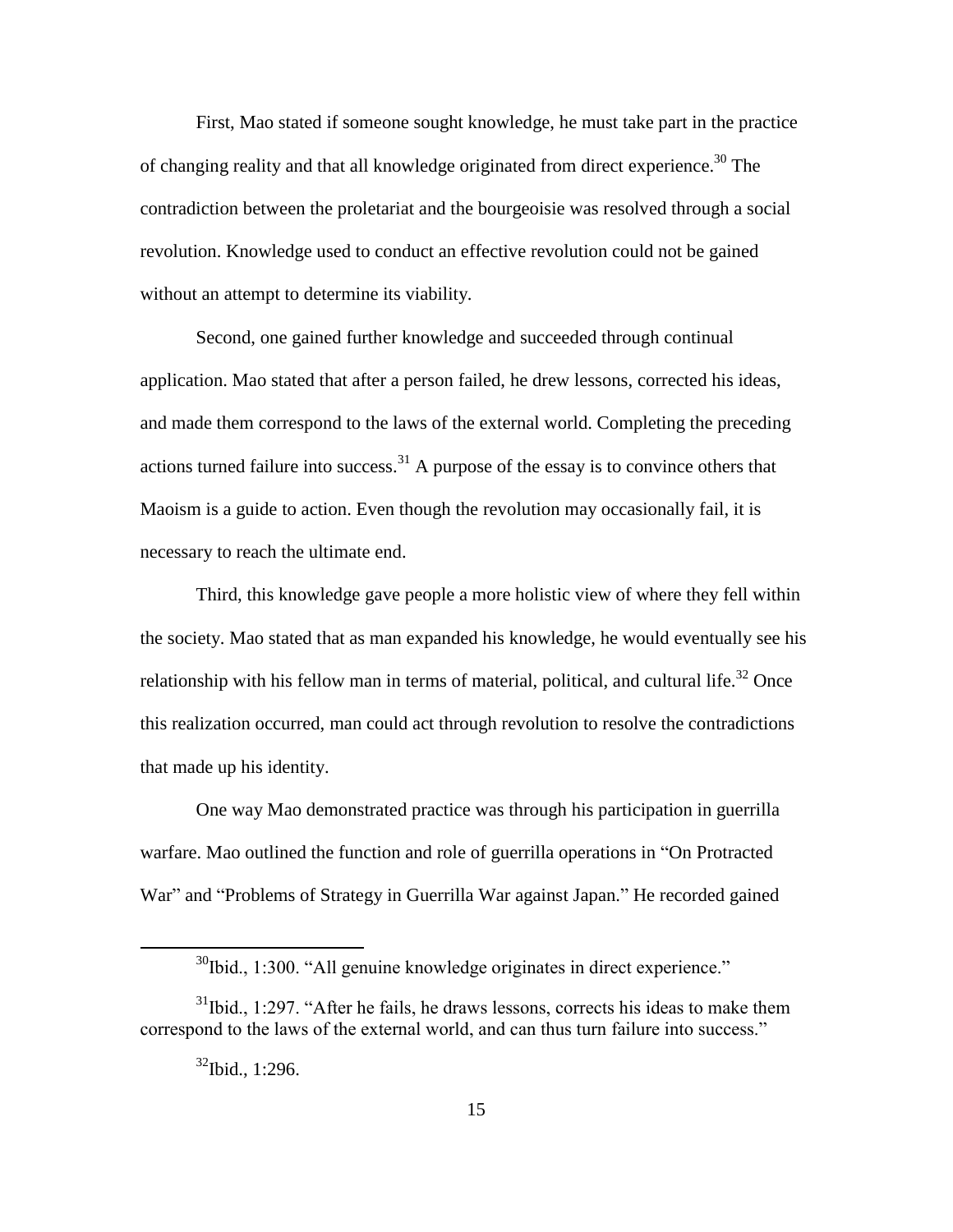knowledge through these operations. Mao's "On Protracted War" described his overall strategy to fight against the Imperial Japanese using guerrilla tactics. This strategy consisted of three stages. The first covered a period of Mao's strategic defensive. The second stage was the enemy's consolidation and preparation for counter-offensive. The third was a counter-offensive followed by the enemy retreat.<sup>33</sup> The intent of Mao's protracted war was to gain strategic victory through guerrilla tactics. It also included exhausting the enemy and waiting for them to concede before moving on to a conventional attack phase.

"Problems of Strategy in Guerrilla War Against Japan" went through the important elements guerrilla movements depended on preserving one's own strength and destroying that of the enemy.<sup>34</sup> Guerrilla warfare incorporated the concepts of contradiction and practice. The contradiction was between sacrifice and self-preservation. The whole intent of guerrilla warfare revolved around preservation. Mao believed that in order to achieve this, a guerrilla army must exploit the shortage of the enemy's troops and maintain the notion the enemy was pursuing a barbarous policy.<sup>35</sup> One important aspect of the research looked into Mao's emphasis on centralized command. To Mao, "guerrilla" warfare could not be successfully developed without some strategic centralized

<sup>&</sup>lt;sup>33</sup>Mao Tse Tung, "On Protracted War," in *Selected Works of Mao Tse Tung* (Peking: Foreign Language Press, 1967), 2:140.

 $34$ Mao Tse Tung, "Problems of Strategy In Guerrilla War Against Japan," in *Selected Works of Mao Tse Tung* (Peking: Foreign Language Press, 1967), 2:81. "All guiding principles of military operations grow out of the one basic principle: to strive to the utmost to preserve one's own strength and destroy that of the enemy.<sup>"</sup>

 $35$ Ibid., 2:86.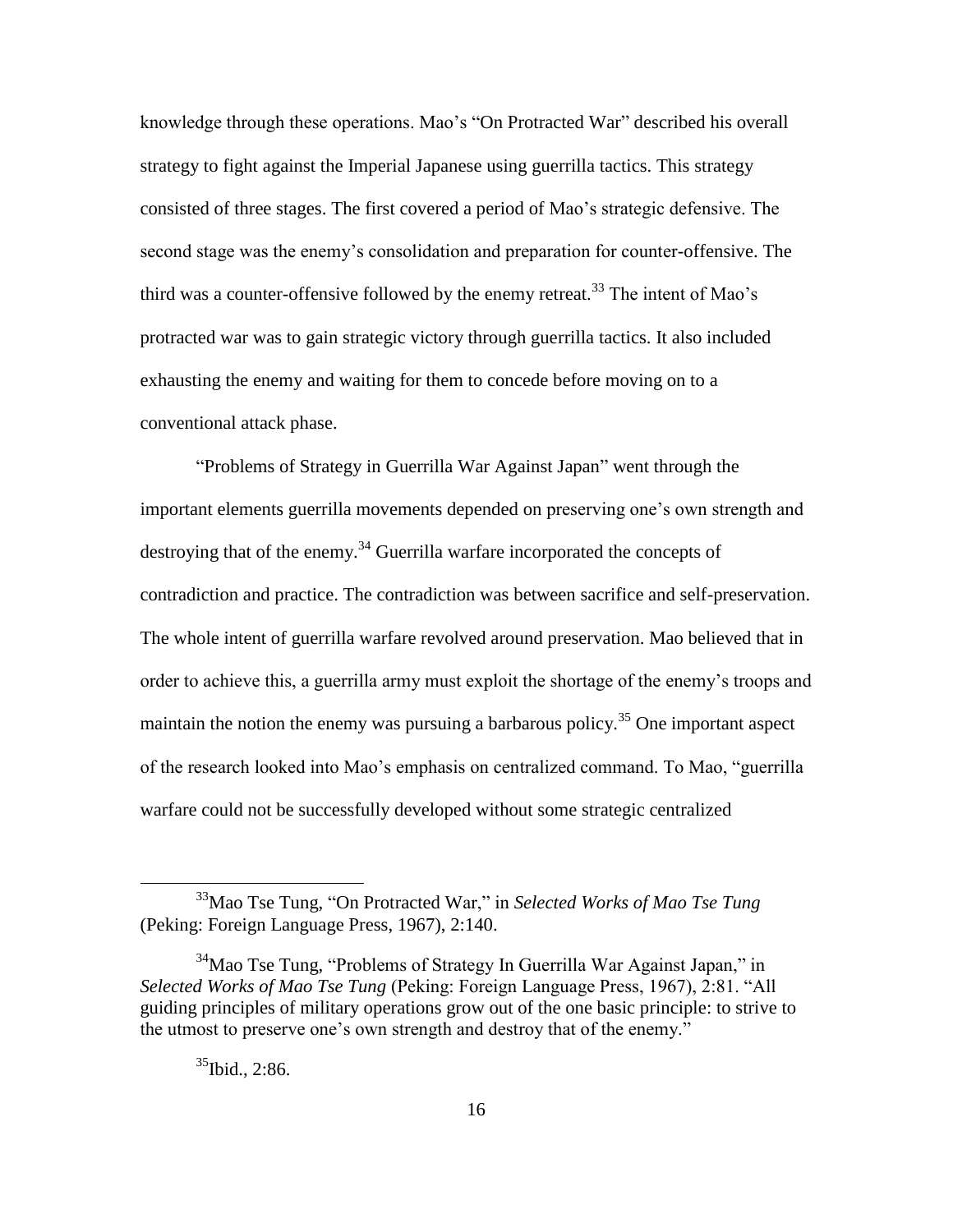command.<sup>356</sup> This centralized command idea was vital in coordinating guerrilla warfare within the war zone, and may help provide insights on vulnerabilities within the Taliban regime.

#### References

Three references were indispensable to understand the Chinese Civil War and its important events. The first was Thomas Griess' *The Arab-Israeli Wars, the Chinese Civil War and the Korean War*. The section on the Chinese Civil War provided a detailed summary of the entire civil war. It provided explanations to why Sun Yat-sen, Mao and Chiang Kai Shek rose to power, and the impacts the Japanese invasion had on Mao's philosophies on imperialism and mass mobilization. The second important work was David A. Graff and Robin Higham's *A Military History of China*. These authors gave summaries of other internal disputes that occurred prior to the 1911 Chinese Civil War. It helped understand what China went through prior to Mao discovering Marxist-Leninism. The final reference was the Marxist Internet Archive.<sup>37</sup> This online source contained a library of all the works of the well known contemporary Marxists. Selected works from both Mao Tse Tung and Lenin were referenced from this site.

#### Scholars of Maoism

Stuart R. Schram provided two very important sources towards understanding the context and the evolution of Maoism. Schram wrote *The Political Thought of Mao Tse* 

 $36$ Ibid., 2:110.

 $37$ Marxist Internet Archive. "Selected Works of Mao Tse Tung," http://www.marxists.org/reference/archive/mao/index.htm (accessed March 29, 2011).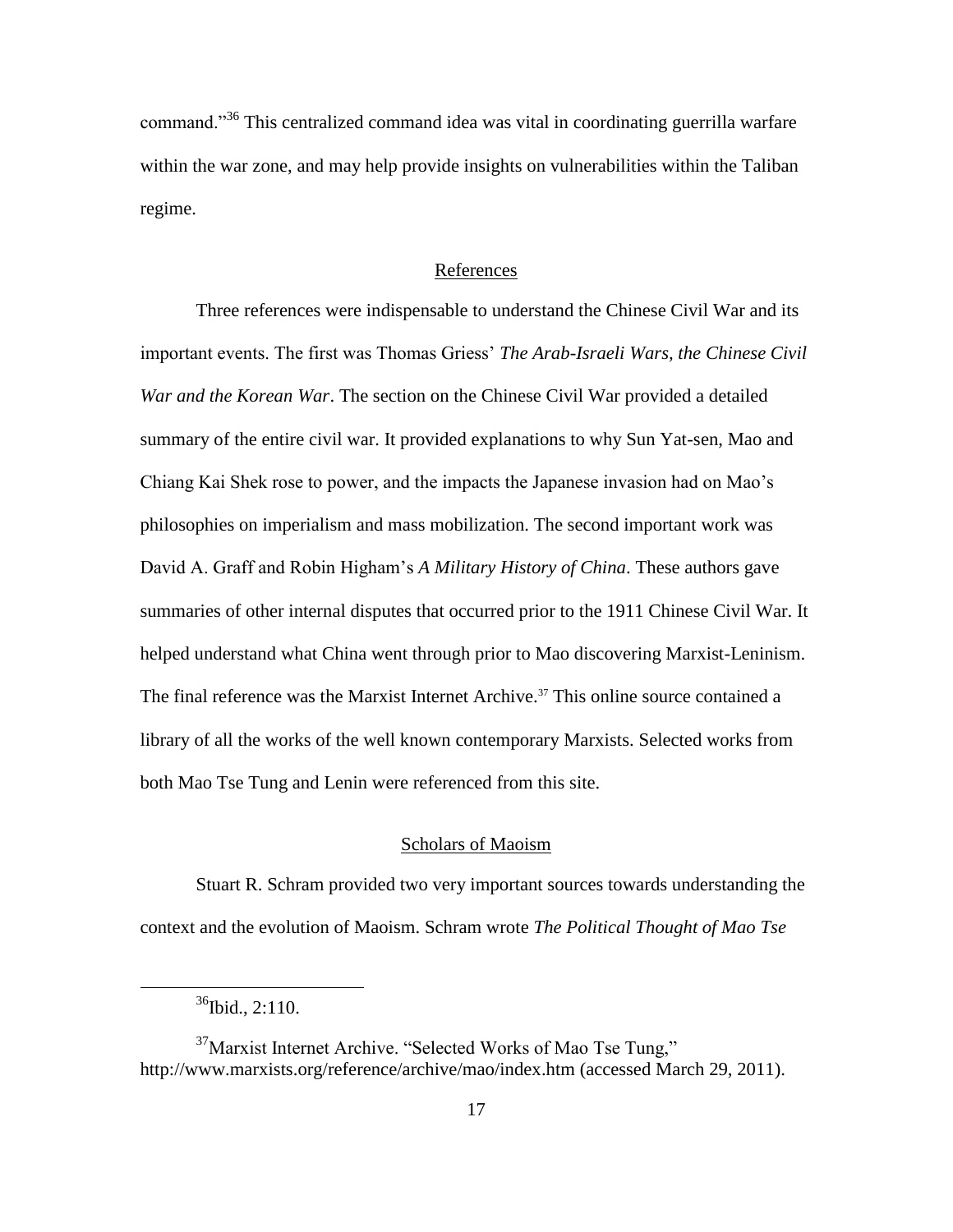*Tung* and *Mao Tse Tung.* These two works were fundamental in gaining deeper understanding Mao's insights, his motivations toward starting his Chinese Communist revolution, and his use of Communist doctrine to reach his strategic end.

*The Political Thought of Mao Tse Tung* was a study in the writings of Mao within a span of fifty years from the pre-Marxist period to 1967. Schram worked in conjunction with other Chinese experts to trace the evolution of Mao's thought strictly through his major works. From the assessment, Schram evaluated Mao's role as a leader, originality of thought, and his departure from traditional Marxism-Leninism. Schram labeled Mao a revolutionary nationalist who used Marxism-Leninism to achieve modernization in his backward country under an authoritarian context.<sup>38</sup> Schram stated Maoism was unique in that Mao used the rural areas of China to stimulate and sustain his movement rather than industrial centers.<sup>39</sup> This work was important for the research because it suggested that revolutionary movements adapted to their circumstances and cultural environments.

*Mao Tse Tung* was a biography written by Schram. The first three chapters of this book were the most useful. These chapters described Mao's early childhood in Hunan, his days as a student in Changsha, and his exposure to Communism. Schram explained how the beginnings of the Chinese Revolution in 1911 and the period of warlordism shaped Mao's worldview. The volatility of the period led Mao into experimenting with various educational opportunities. At one point, he even joined Sun Yat-sen's army to help finish the revolution.<sup>40</sup>

 $^{39}$ Ibid., 137.

<sup>38</sup>Schram, *Political Thought of Mao Tse Tung*, 133.

<sup>40</sup>Schram, *Mao Tse Tung*, 34.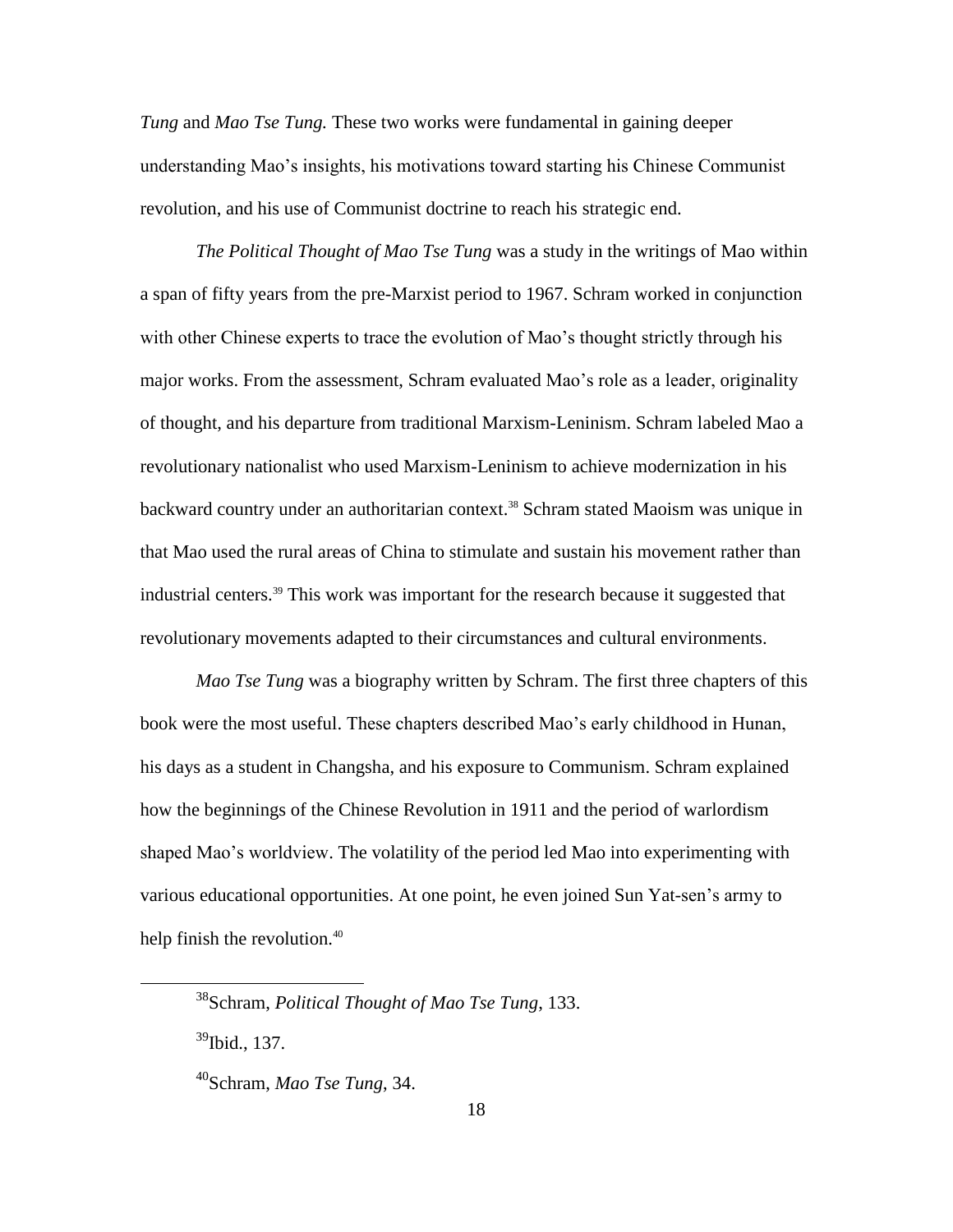Mao's wandering eventually led him to attend a school in Changsha where he intended to become a teacher. During Mao's education, instructors exposed him to their ideas on nationalism, explanations of China's current condition, and Communism. <sup>41</sup> Schram explained in *Mao Tse Tung* how the political vacuum shaped Mao's political thought and decisions.

Another biographical reference is Edgar Snow's *Red Star of China*. Snow wrote this book during the Japanese invasion of China. Snow provided insights on the effects of imperialism on Chinese national unity. The invasion caused an outpouring of support to the partisan movement. Snow depicted Mao as an insightful political reformer that was keenly aware of the endurance required to survive an insurgency against the Imperialist Japanese. Snow described how Mao engineered a political reform and propaganda machine to gain more popularity that resulted in the recruitment of the largest guerrilla force in the world. Mao's ability to portray Communist image as incorruptible contributed to getting massive support. Similarly, the Taliban gained early popularity by crafting an image that was pious and committed to restoring justice in the region. Snow also presented the importance of mass mobilization in guerrilla operations. This triggered the need to research mass mobilization deeper. To Mao, mass organizations were the guerrilla's sinew of life.<sup>42</sup> This suggested that other guerrilla organizations like the Taliban also saw mobilization as a key to its future success.

<sup>&</sup>lt;sup>41</sup>Ibid., 48. At Peking University, Mao was exposed to Communism by the head of the Peking Library Li Ta-Chao and a professor named Yang Chang-chi on July 1918.

<sup>42</sup>Edgar Snow, *Red Star Over China* (New York: Grove Press, 1968), 451.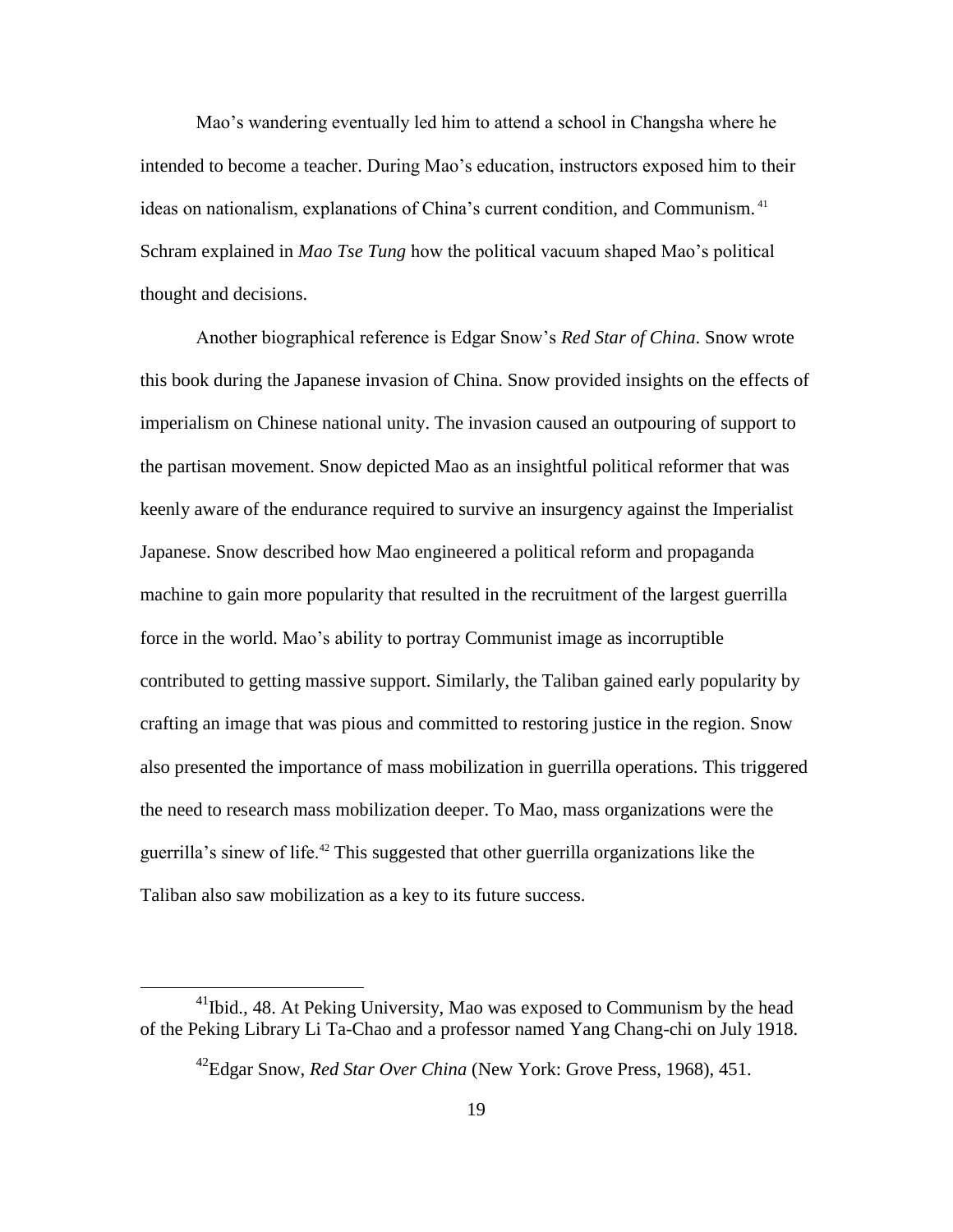Phyllis Frakt's "Mao's Concept of Representation" provided insights on the importance of mass mobilization in revolutionary movements. <sup>43</sup> Revolutionary leaders such as Mao and Lenin had to determine where popular support came from, and how the support would be controlled and maintained.<sup>44</sup> Another idea brought up by both of these authors was that a procedure needed to be put in place to respond immediately to the true concerns of the population. In Mao's case this was the mass-line theory.<sup>45</sup> Populist tactics were essential in maintaining the life of a revolution. If the selected demographic group was too small, it would in essence limit the effectiveness of the movement. If too large, the revolution would require more and faster means to meet the demands of the populist powerbase.

Maurice Meisner's journal articles and book delved into the relationship between Marxism, Leninism, and Maoism. "Leninism and Maoism: Some Populist Perspectives on Marxism-Leninism in China" and "The Maoist Legacy and the Chinese Socialism"

 $^{45}$ Frakt, "Mao's Concept of Representation," 691.

<sup>&</sup>lt;sup>43</sup>Phyllis M. Frakt, "Mao's Concept of Representation," American Journal of *Political Science* 23, no. 4 (November 1979), http://www.jstor.org/stable/2110802 (accessed October 15, 2010).

<sup>&</sup>lt;sup>44</sup>Maurice Meisner, "Leninism and Maoism: Some Populist Perspectives on Marxism-Leninism in China," *The China Quarterly*, 45 (January-March 1970): 26. Lenin had a problem of bridging the gap between the intelligentsia and the masses centres on the question of who are the bearers of true socialist consciousness and how that consciousness is to be fashioned into a historically dynamic revolutionary force. Meisner pg 10. Mao emphasized (at least until recent years) the indispensable leadership role of the Party, but he has also argued passionately that true revolutionary knowledge ultimately comes from the people themselves and that Party leaders and cadres must therefore "learn from the masses" and " acquire the good qualities of workers and peasants."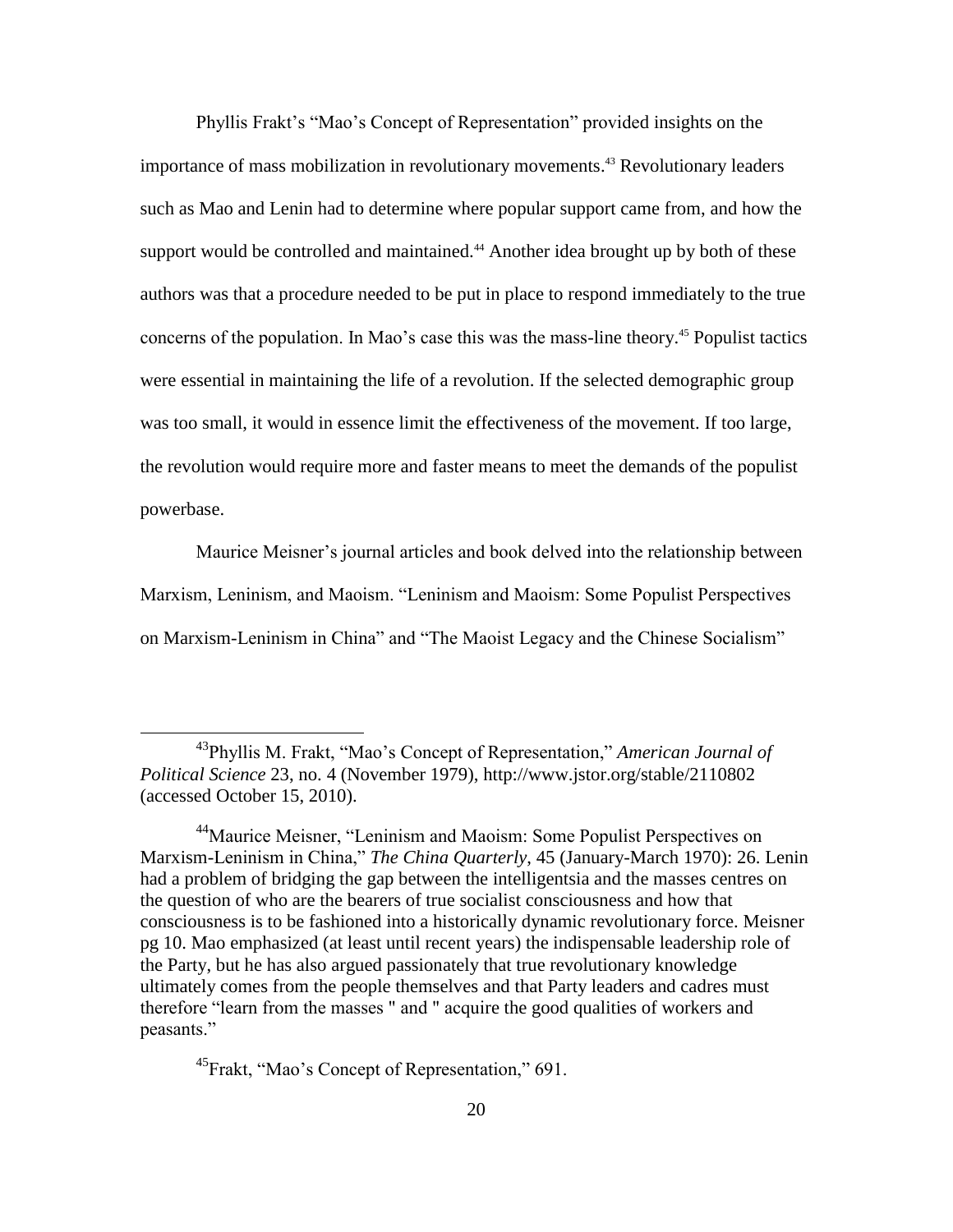both detailed the differences among the related ideologies.<sup>46</sup> He detailed Mao as not falling in line with hardcore Leninists, but implied that although the spirit of Communism existed within Mao, there were large differences on what intended group was in charge of the world revolution, as well as the development phases of nation-states when Communism was implemented in a European nation compared to an Asian one.<sup>47</sup>

Meisner also has a book entitled *Mao's China*. Meisner was a key reference to understand the differences of Maoism and knowing its lessons learned in social reform. It was also a history that centered on the development and modification of Communism. Meisner traced the evolution of the Communist ideology, the implementation of Mao's ideas on land reform, industrialization, land collectivization. Meisner stated in his work that Maoism in of itself was a unique derivative of classic Communism.

## Taliban Sources

In order to better understand Taliban strategy, it is important to know the context behind the Taliban movement and methods the organization used to gain power. The author used several sources to understand the Taliban's history prior to the 9/11 attacks. These consisted of *The Taliban and the Crisis of Afghanistan, Taliban:Militant Islam, Oil and Fundamentalism in Central Asia, The Rise of the Taliban,* and *Koran, Kalashnikov* 

<sup>&</sup>lt;sup>46</sup>Meisner, "Leninism and Maoism"; Maurice Meisner, "The Maoist Legacy and Chinese Socialism,‖ *Asian Survey* 17, no. 11 (November 1977): 1016-1027, http://www.jstor.org/stable/2643350 (accessed April 5, 2011).

<sup>47</sup>Maurice Meisner, *Mao's China* (London:Collier Macmillan Publishers, 1977), 49.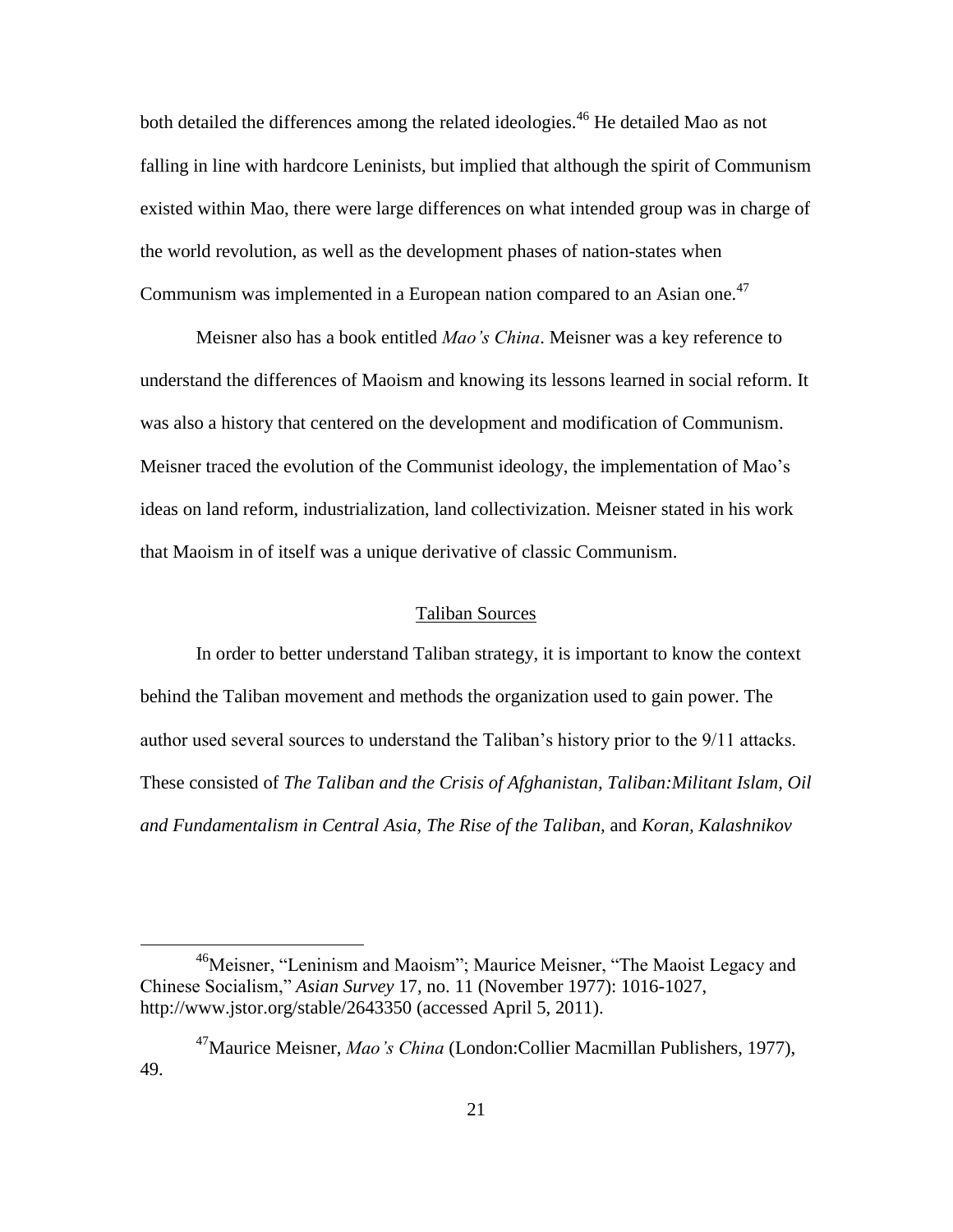*and Laptop*. <sup>48</sup> These authors provided the history of the Taliban, and had entire chapters explaining Taliban strategy and goals.

*The Taliban and the Crisis of Afghanistan* discussed the Taliban's rise to power in the early 1990s. Crews and Tarzi explained a macro-view of the Taliban, and thoroughly discussed its inextricable link with Pakistan. The book was a diplomatic historical reference and a political criticism on the inner-workings of the Taliban as a revolutionary movement. Various authors in the book examined the Taliban's movement's political, military and diplomatic elements to determine the causes behind its sudden rise, propensity in moving through the convoluted world of Pastunwalli warlord politics, and its focus on sharia law as an end all be all in administratively running state functions.

Crews and Tarzi noted some of the flaws in the Taliban's revolutionary strategy. One potential flaw and vulnerability was its rigid focus on the military aspect of its movement with no regard to forming modern federal institutions. The Taliban would eventually lose its power and credibility since its campaign plan is absent of any economic and social reform.<sup>49</sup> Furthermore, the Inter-Service Intelligence (ISI) based its

<sup>48</sup>Robert D. Crews and Amin Tarzi, eds., *The Taliban and the Crisis of Afghanistan* (Cambridge: Harvard University Press, 2008); Neamatollah Nojumi, *The Rise of the Taliban in Afghanistan: Mass Mobilization, Civil War, and the Future of the Region* (New York: Palgrave, 2002); Ahmed Rashid, *Taliban:Militant Islam,Oil and Fundamentalism in Central Asia* (New Haven: Yale University Press, 2010); Antonio Guistozzi, *Koran, Kalashnikov, and Laptop: The Neo-Taliban Insurgency in Afghanistan* (New York: Columbia University Press, 2008).

<sup>&</sup>lt;sup>49</sup>Neamatollah Nojumi, "The Rise and Fall of the Taliban," in *The Taliban and the Crisis of Afghanistan*, ed. Robert D. Crews and Amin Tarzi (Cambridge: Harvard University Press, 2008), 109. There are significant differences between a popular movement in opposition and one facing the challenges of governing once in power. Like many other revolutionary movements, the Taliban failed to differentiate between running a popular militaristic movement and administering a functioning state.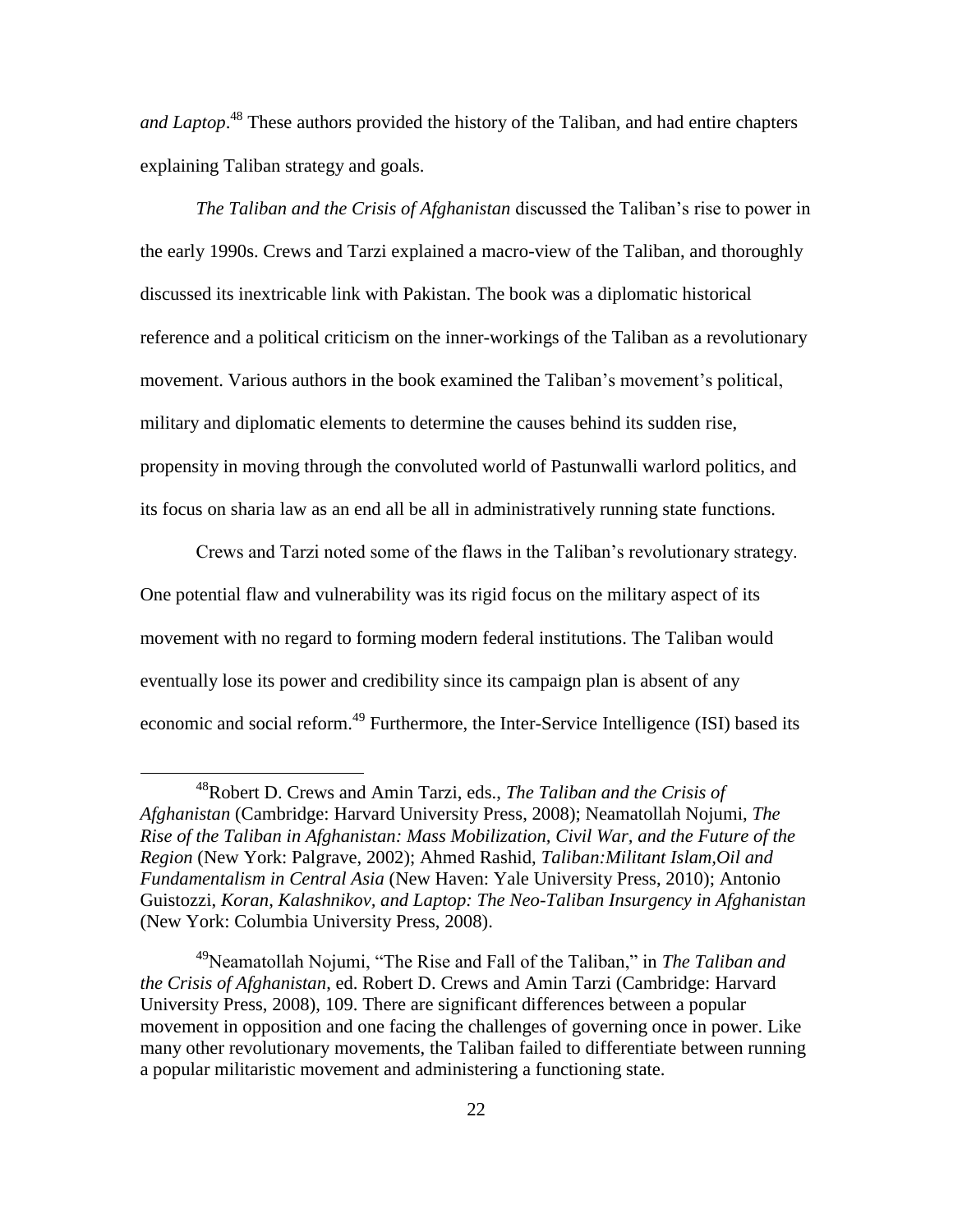relationship with the Taliban's ability to gain and maintain control of Afghanistan. Part of the Taliban's survival, funding, and training depended on maintaining that relationship with the ISI. A break in this relationship led the ISI to seek a more effective group to accomplish Pakistan's strategic ends in the region. An example of this was when the ISI broke its relationship with Hikmatyar in favor of the burgeoning Taliban.<sup>50</sup> Crews and Tarzi delved into the populist dimension of the Taliban's success. This was attributed to the Taliban's keen understanding of Pashtun culture. The Taliban's understanding of Pashtun culture allowed them to leverage and use proper coercion techniques to force unity among tribes from Spin Boldak to Mazar-e-Sharif.<sup>51</sup>

*Taliban* by Ahmed Rashid provided a wealth of information on the Taliban following the withdrawal of Soviet forces in 1987. Rashid was another authoritative source for anyone studying the Taliban, its agenda, and strategic impacts. Rashid is a correspondent to Central Asia, Afghanistan and Pakistan for the *Far Eastern Economic Review.* The book was a culmination of his twenty-one years of experience in Afghan affairs*.* 52

 $50A$ dulkader Sinno, "Explaining the Taliban's Ability to Mobilize the Pashtuns," in *The Taliban and the Crisis of Afghanistan*, ed. Robert D. Crews and Amin Tarzi (Cambridge: Harvard University Press, 2008), 64. Nasirullah Khan Babar, Pakistan's interior minister was the chief advocate of shifting support from Hekmatyar to the Taliban.

 $<sup>51</sup>$ Sinno, "Explaining the Taliban's Ability to Mobilize the Pashtuns," 61. The</sup> Taliban were able to assimilate Pashtun leaders by making effective use of expert knowledge of the Pashtun power tapestry and devising sophisticated strategies that sidelined opposition at little cost.

<sup>&</sup>lt;sup>52</sup>Amr Sabet, "Review: Untitled," British Journal of Middle Eastern Studies 30, no. 1 (2003): 93. http://www.jstor.org.lumen.cgsccarl.com/stable/pdfplus/ 3593252.pdf?acceptTC=true (accessed April 5, 2011).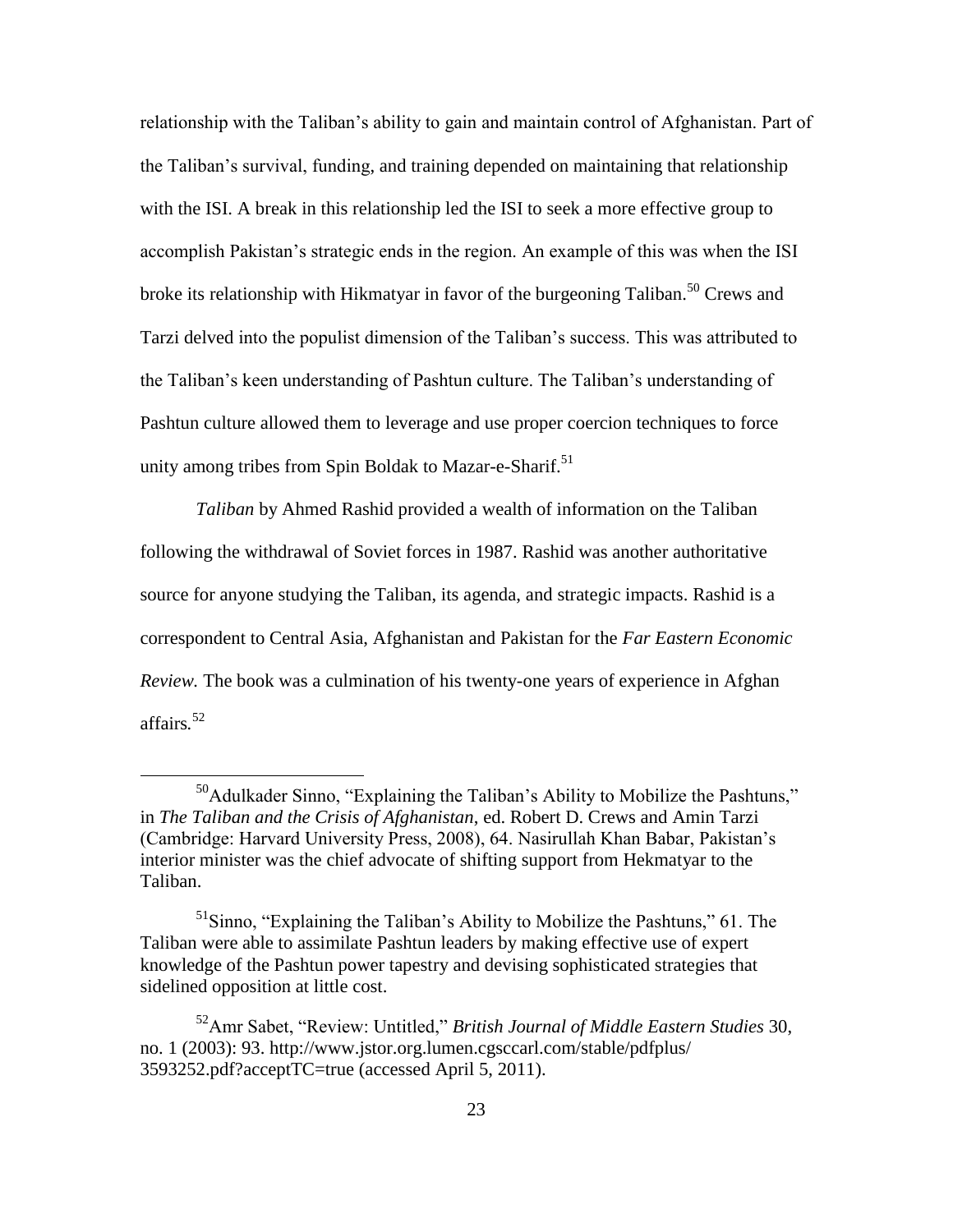Rashid described how the Taliban movement evolved from Deobandi Islam into a unique and errant form of Islam as a result of the ideological vacuum from the post-Soviet invasion. The forming of extremist madrassas preached a version of Islam absent of context and Afghani history. As a result, students of these schools transformed into radical disciples, and trained to deem Taliban theology as inerrant.

Rashid, like Crews, also emphasized the Taliban's links to Pakistan's ISI, and described ISI's inability to gain dominance over the Taliban's affairs despite its ongoing assistance. Rashid described an organization that looked to the ISI to gain the capacity to capture Kabul in its initial stages, but went rogue eventually to pursue an ill-designed strategy to establish governance through a brutal interpretation of sharia law.<sup>53</sup> Rashid went on to explain how their application of sharia law erased any remnants of Afghanistan's culture and administrative capacity. These edicts issued by the Taliban relinquished the influence of women from their society, and removed traditions that took centuries to develop.<sup>54</sup>

Rashid depicted a bleak future for Afghanistan, and concluded that the Taliban was on the verge of splintering.<sup>55</sup> Taliban came as a result of a failed state that underwent years of civil war so chaotic that any group that could bring a sense of order would gain support from the population regardless of its ideology. Enabling the Taliban to impose

<sup>53</sup>Rashid, *Taliban:Militant Islam,Oil and Fundamentalism in Central Asia*, 185. Despite efforts to help and control the Taliban, they were nobody's puppets and they resisted every attempt by Islamabad to pull their strings.

 $<sup>54</sup>$ Ibid., 108. One fourth of the administration workforce was women, elementary</sup> teachers were women

 $<sup>55</sup>$ Ibid., 212. "Divisions within the Taliban are multiplying so fast and it is not</sup> unlikely that more moderate Taliban may mount a coup against Mullah Omar and the Kandahari ulema."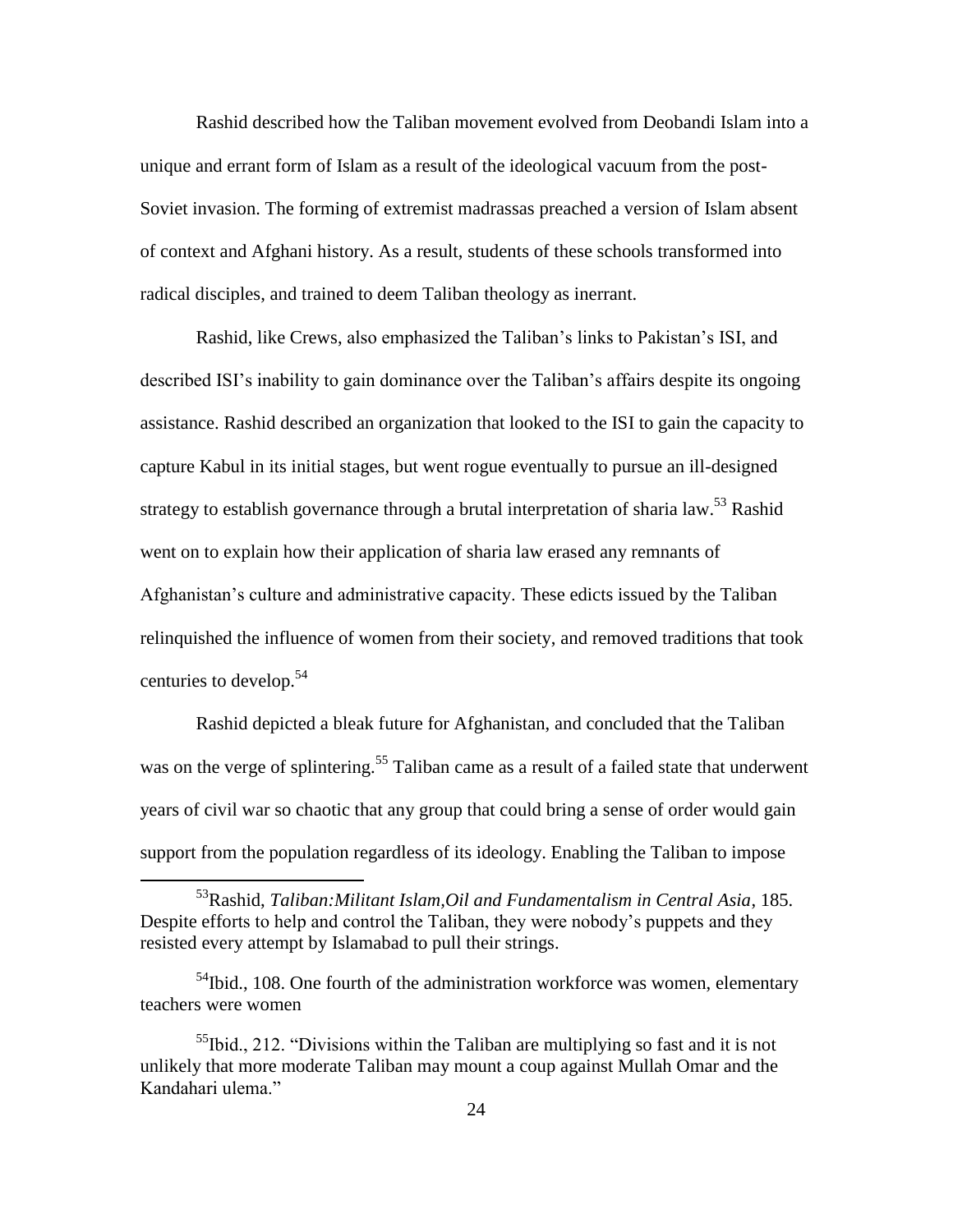sharia law caused a bad situation to become even worse. The skewed strategic priorities resulted in the disintegration of any remnant institutions and stopped support from the United Nations, and non-governmental organizations that had kept the country afloat.

The most recent book out of the four was *Koran, Kalishnikov, and Laptop: The Neo-Taliban Insurgency in Afghanistan* by Antonio Guistozzi.<sup>56</sup> Guistozzi departed from the others in that he went over the more recent strategies of the Taliban after being removed from power in 2001.<sup>57</sup> Guitozzi described the Taliban as an adaptive organization with a strategy that was changing constantly from lessons learned. Guitozzi mentioned the Taliban's current strategy was different from classic insurgencies of the 1940-1980s.<sup>58</sup> He assessed the Taliban has the ability to transform into an international movement one, rather than confined only in Afghanistan.

Many Taliban sources could be found in several online databases. These consist of Jane's Terrorism and Security Monitor and the Columbia International Affairs Online. Jane's Terrorism site contained the most recent Taliban events from the tactical to strategic levels. Columbia International Affairs Online had articles from major think tanks on the Taliban strategy like the American Enterprise Institute for Public Policy Research and the Carnegie Endowment for International Peace. A highly useful source

<sup>56</sup>Antonio Guistozzi, *Koran, Kalashnikov, and Laptop: The Neo-Taliban Insurgency in Afghanistan* (New York: Columbia University Press, 2008).

<sup>57</sup>Rashid, *Taliban:Militant Islam,Oil and Fundamentalism in Central Asia*, 266. On November 26, 2001, US Troops and Northern Alliance topple Mazar-e-Sharif, Heart, and Kabul.

<sup>58</sup>Guistozzi, *Koran, Kalashnikov and Laptop*, 234.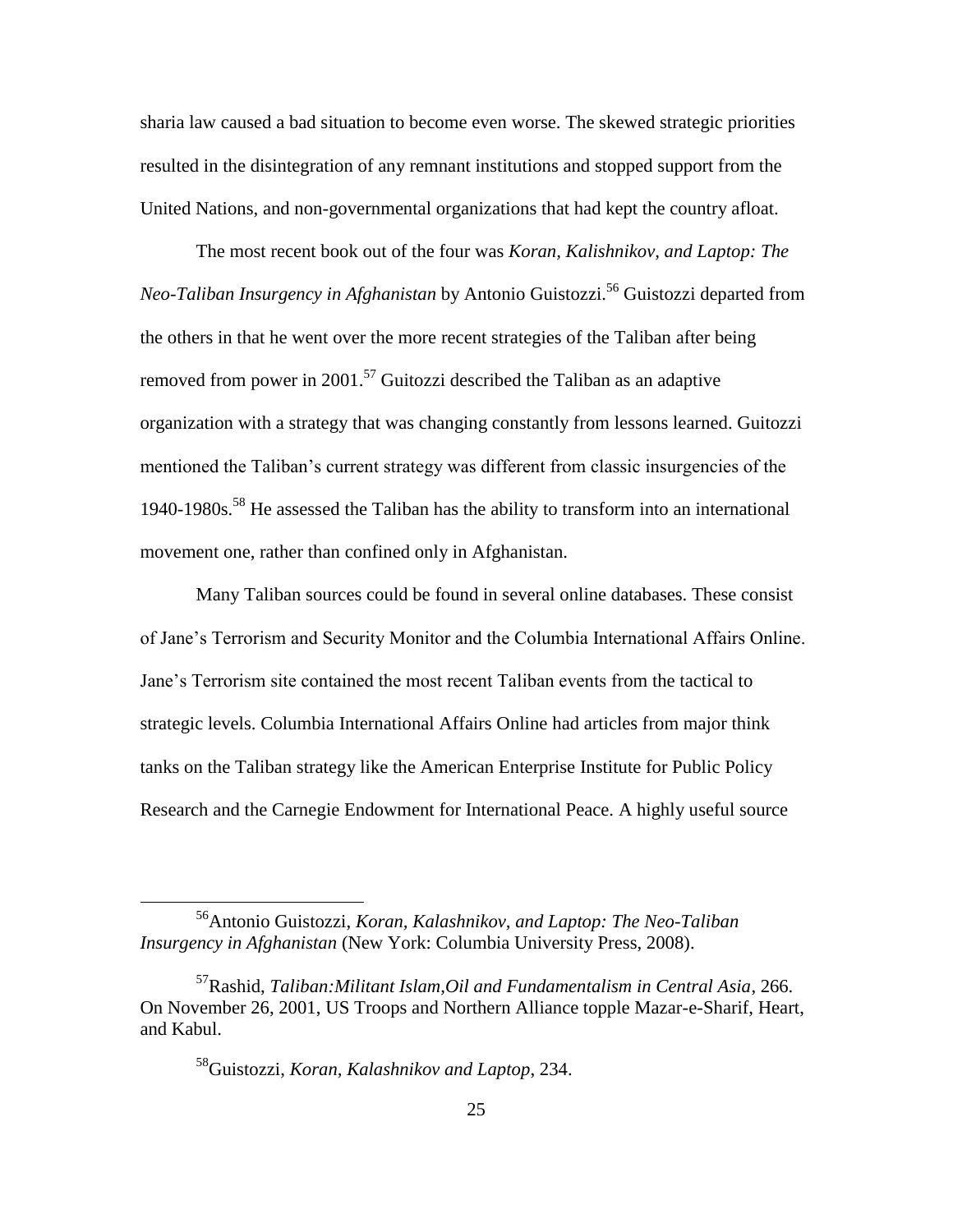for researching Taliban strategy came from the *Petersberg Papers.<sup>59</sup>* This 198 page volume was a compilation of speeches from various Afghan officials and experts. The speeches detailed the obstacles the current government was facing against the Taliban. These papers gave important insights on the effectiveness of the Taliban strategy from the viewpoint of the Afghanistan central government.

Two research papers referenced several times in support of this research were *The Evolution of the Taliban* by Shahid A. Afsar and Christopher A. Samples and *Human Geography in Afghanistan-Pakistan-Region:Undermining the Taliban Using Traditional Pashtun Social Structures.* These two research papers from the Naval Postgraduate School (NPS) provided other references in support of the research. They also contained answers on questions pertaining to the Taliban's strategy and emphasis on mass mobilization.

The National Security Archive published a *September 11th Sourcebook* with declassified US Embassy cables dealing with the Taliban.<sup>60</sup> This source provided firsthand accounts of Taliban actions during their rise to power between 1996 and 2001. The sourcebook was broken into three separate volumes. These volumes covered the formation of the Taliban from the perspective of the US Embassy in Islamabad, Pakistan.

<sup>59</sup>Wolfgang Danspeckgruber. *Petersberg Papers on Afghanistan and the Region.*  Vol. 4 of *Liechenstein Colloquium Report*. Princeton, NJ: Princeton University, 2009. http://www.ciaonet.org.lumen.cgsccarl.com/wps/lisd/0018577/f\_0018577\_15903.pdf (accessed September 2, 2010). Petersberg Papers is a result of a conference held by the Liechtenstein Institute on Self-Determination at Princeton University (LISD). In September 2008, the organization invited high-level governmental officials, experts, and other representatives to discuss important issues for Afghanistan in the region

 $^{60}$ The National Security Archive, "The September 11th Sourcebooks," http://www.gwu.edu/~nsarchiv/NSAEBB/sept11 (accessed September 15, 2010).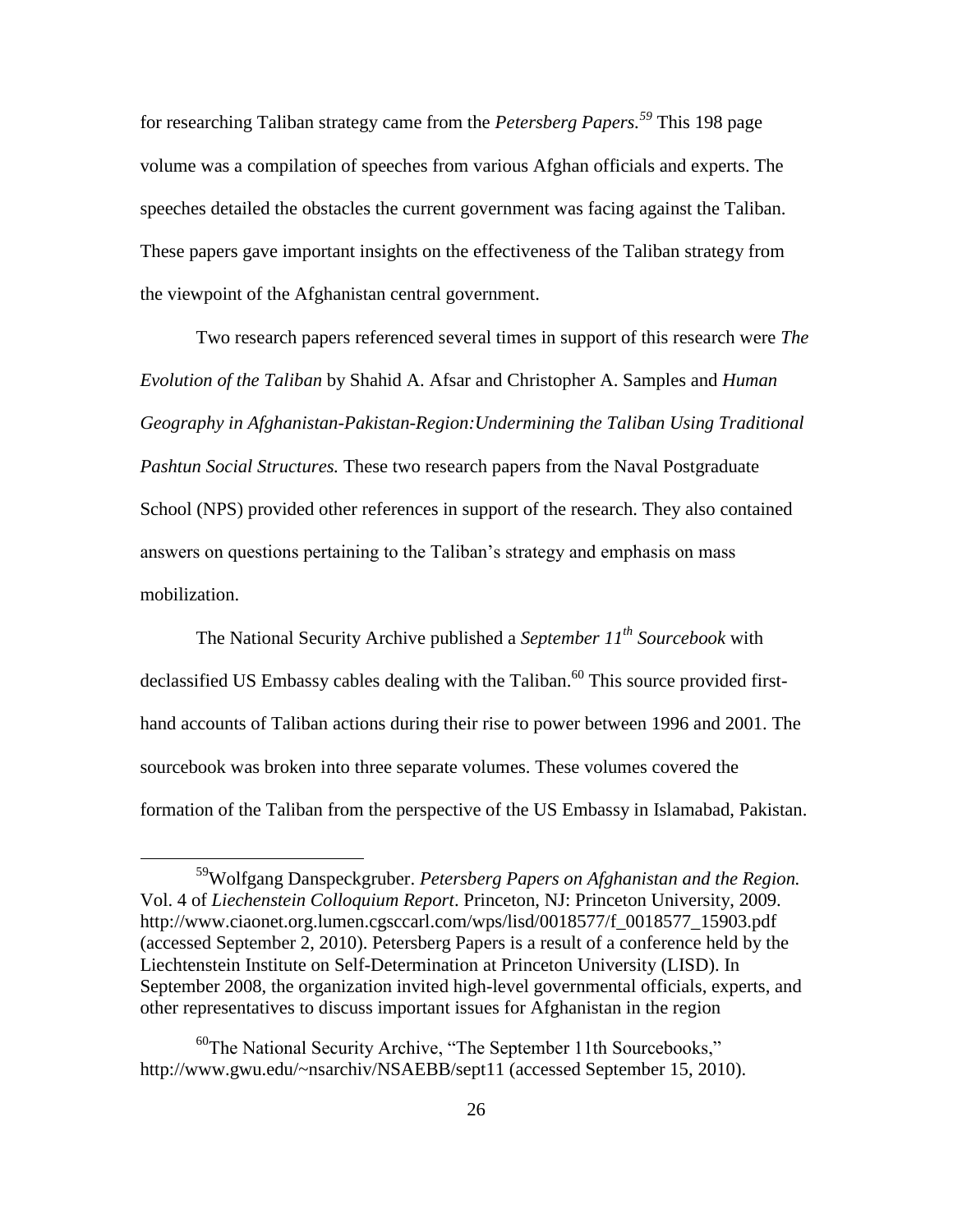As a whole, these documents formed a Pakistan-centric view of the Taliban. The collection emphasized that the Taliban's movement and the ISI are inextricably linked with one another.

The Nine Eleven Finding Answers Foundation online source provided a collection of messages from various terrorist leaders to include Mullah Omar.<sup>61</sup> These messages displayed the speed and effectiveness of the Taliban's informational campaign. The site also included video interviews with top Taliban leadership.

Another online source used was Peter Bergen's official webpage.<sup>62</sup> Bergen is a print and television journalist. He has reported on Afghanistan and Pakistan for several American newspapers and magazines. The articles dated from 1998 to the present. His articles provided supporting evidence that were useful in the research.

In terms of visual sources, National Geographic has a documentary entitled *Inside the Taliban*. <sup>63</sup> This visual resource summarized major events and showed who the key players were in the Taliban regime. Frontline also has several films that document firsthand accounts of Taliban operations and strategies. One of these films was entitled

 $<sup>61</sup>$ Nine Eleven Finding Answers (NEFA) Foundation,</sup> "Translations/Transcriptions of Documents from Terrorist Groups: Afghanistan," http://nefafoundation.org/ index.cfm?pageID=54 (accessed April 5, 2011).

 $62$ Peter Bergen.com. http://www.peterbergen.com/index.aspx (accessed February 14, 2011).

<sup>63</sup>David Keane. *Inside the Taliban,* Directed by David Keane. National Geographic Channel, 2010.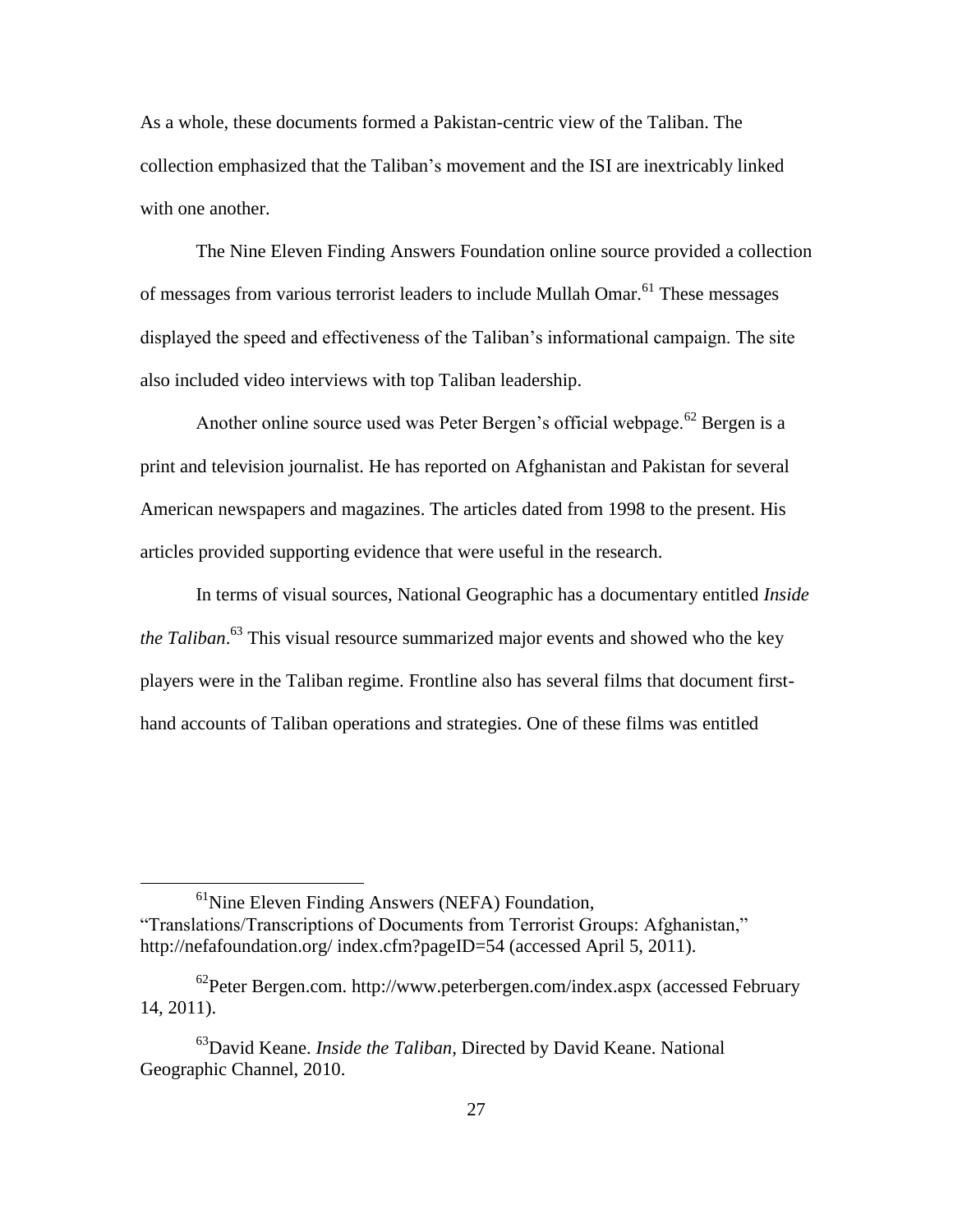*Behind the Lines with the Taliban.* This film was produced by an Afghan journalist who lived with an insurgent cell in Afghanistan.<sup>64</sup>

The film depicted the Taliban cells as small *ad hoc* units comprised of a conglomeration of males from different parts of Afghanistan. They were supplemented with funds as well as foreign fighters with expertise in bomb making. These fighters displayed little understanding of any grand Taliban strategy except to rid the country of occupiers in the name of Allah. Cultural clashes among foreign fighters existed within their organization. It was apparent the conditions were ripe for even more decentralization in the Taliban organization to form potentially rogue or splinter organizations in the future. This film showed the level of organization, education, and cohesiveness inside terrorist cells.

<sup>64</sup>Najibullah Quraishi. *Behind Taliban Lines*, Produced by Ken Dornstein. Clover Films, 2010, http://www.pbs.org/wgbh/pages/frontline/talibanlines/ (accessed October 22, 2010).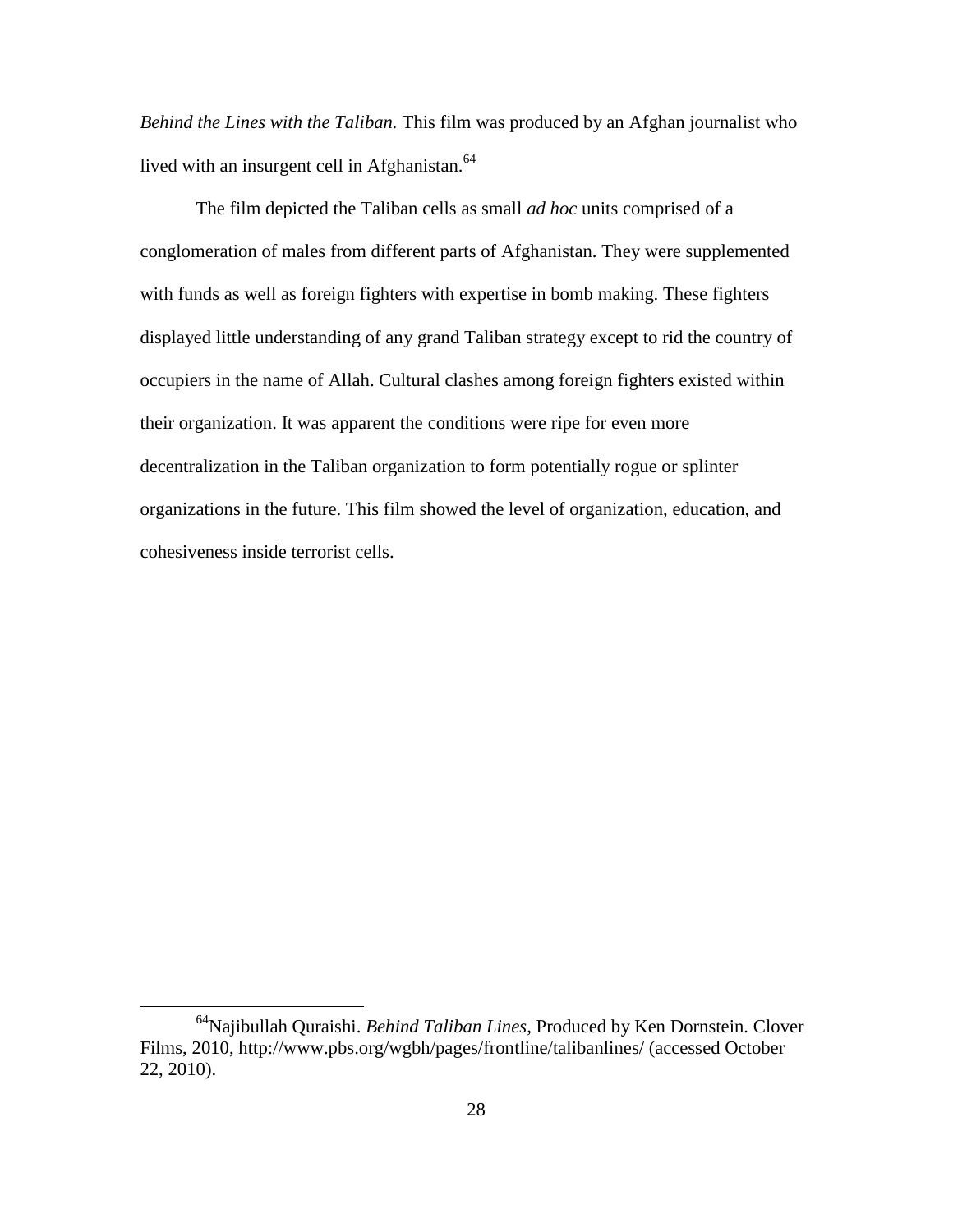# CHAPTER 3

# RESEARCH DESIGN

This research was a comparative study of two revolutionary movements. The Maoist model was an example of a complete and successful revolutionary movement that possessed an ample amount of research sources. The *Selected Works of Mao Tse Tung* and authoritative Chinese historical sources provided information on fundamental elements in revolutionary strategy. Using Maoism as a baseline for comparison, the researcher sought to gain insights on weaknesses in the Taliban's strategy. It was assumed elements of universality existed when it came to conducting revolutionary movements. Therefore, if the Taliban did not include these Maoism methods after comparison, it suggested a possible weakness existed in the Taliban's approach to achieve its own strategic ends.

# Research Methodology

The research topic examined the Taliban's strategy using the fundamentals of Mao. Insights on the Taliban's strategic vulnerabilities were gained using this approach. Both the Mao and Taliban revolutionary movements had contextual similarities. For example, both China and Afghanistan transformed into failed stated after the previously existing government dissolved. Civil war followed by a period of warlordism characterized the transitional phase between the time the Qing Dynasty collapsed, and the point Mao gained power with his CCP. Similarly, after the fall of the Peoples Democratic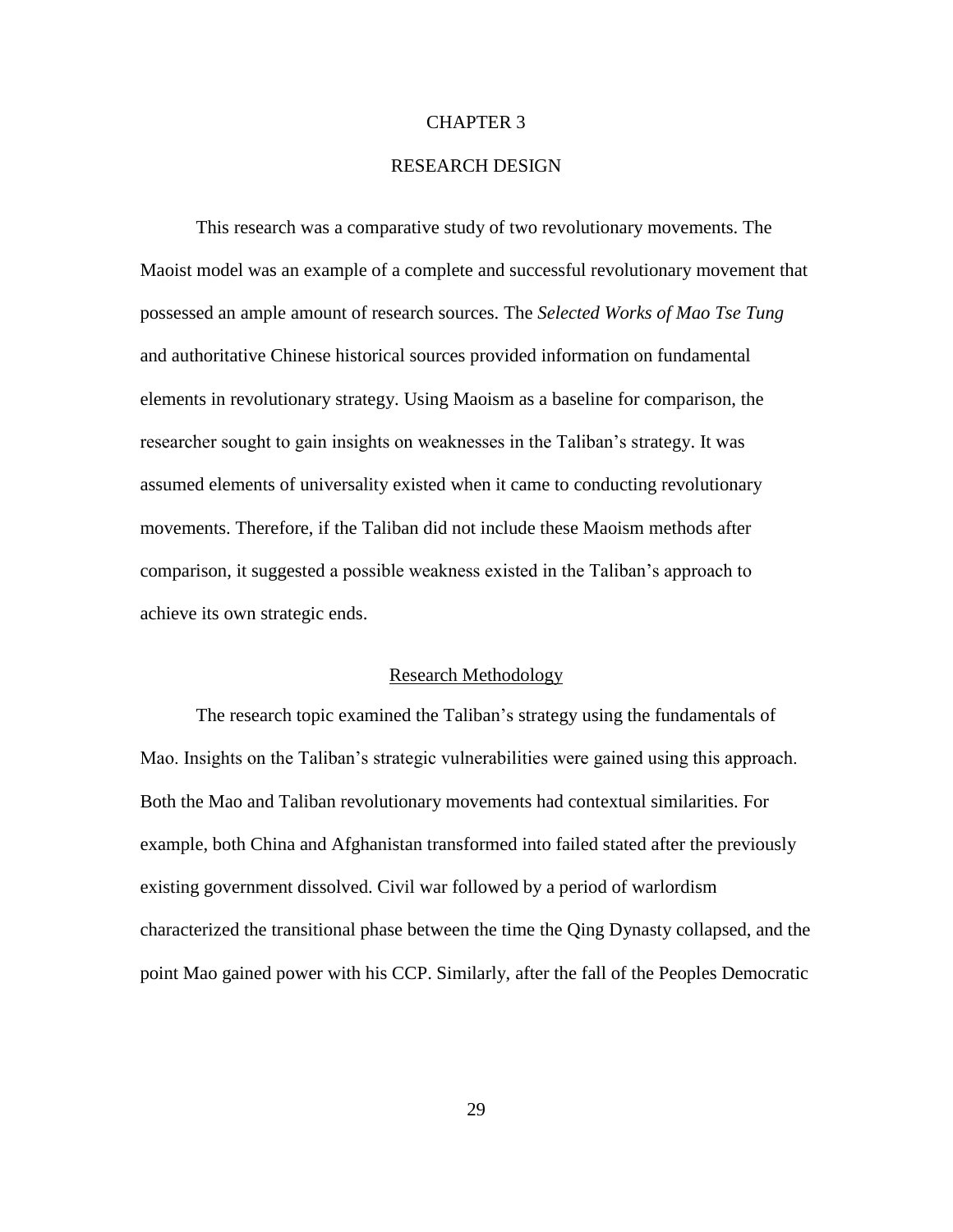Party of Afghanistan, Afghanistan experienced a devastating six year civil war.<sup>65</sup> China and Afghanistan also encountered ideological and political vacuums. These particular similarities allowed for easier analysis, since they contained parallel phases. Thus, the first part of the research was to determine the degree of historical similarity between both revolutionary movements.

After understanding the similarities, the analysis ascertained whether Mao and Omar used their revolutionary movements to solve similar problems. This required a study of the major events that molded both movements' philosophies within these ideological and political vacuums. What were the Taliban's reasons toward adopting extremist anti-Western Islam ideologies and implementing? Why did Mao embrace Marxist-Leninism as the core of Maoism? Answering these questions defined the problem both movements attempted to solve.

The author used the research to understand the major precepts of both Maoism and the Taliban. This portion of the research was the first step toward finding vulnerabilities. The intent was to compare the completeness of the Taliban's strategy to solve Afghanistan's problems to Mao's approach in China. This required reading several of Mao's selected works in the areas of mass mobilization, his ideological theories, and his ideas behind guerrilla warfare and protracted war.

In order to find Taliban vulnerabilities, Mao's *Selected Works* were separated into three categories. These categories were comprised of Mao's theories, his problems in achieving and maintaining mass mobilization to gain control of China, and the issues

<sup>65</sup>The Afghanistan Civil War occurred 1987-1992 after the fall of Najibullah's regime.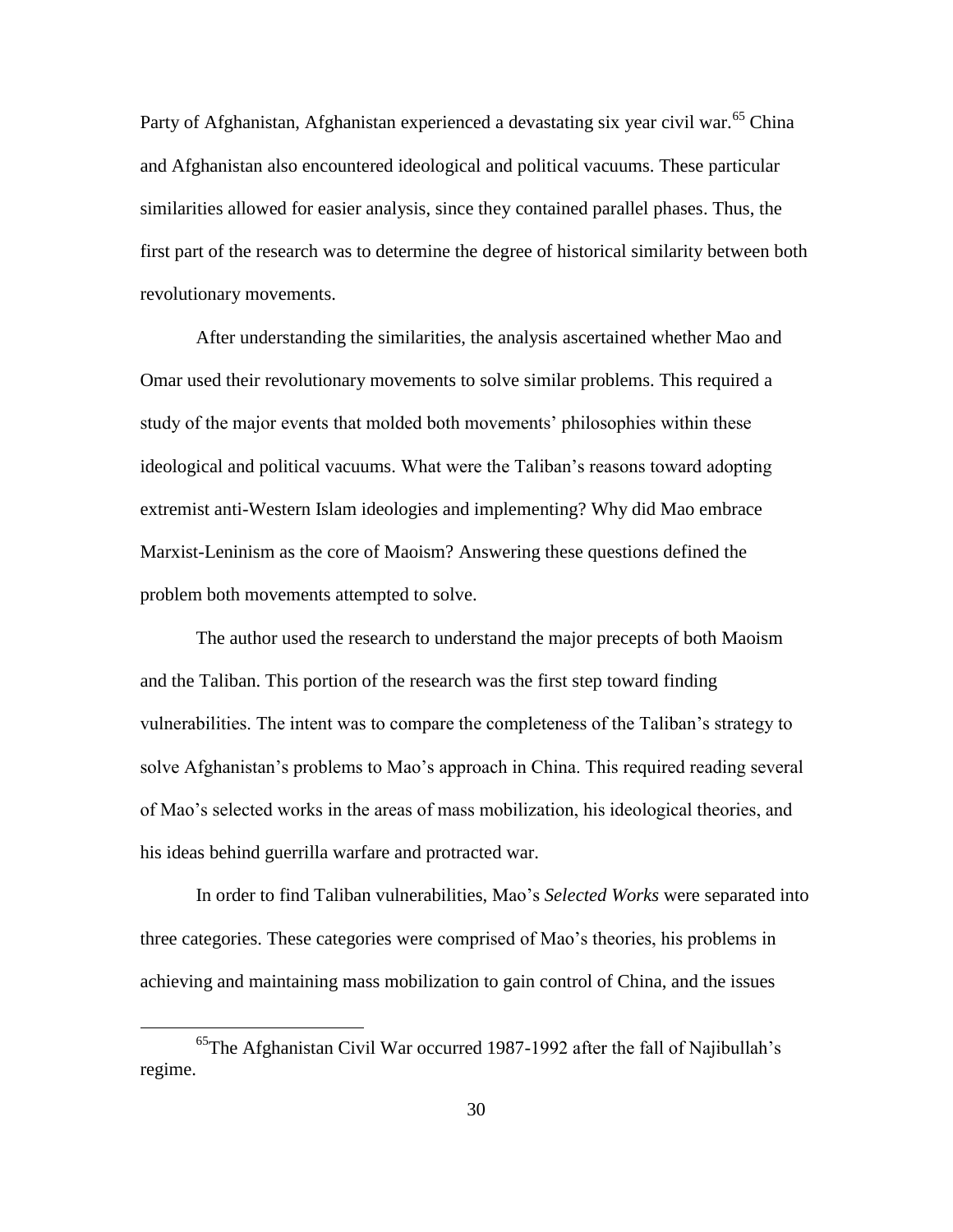Mao faced in his participation in protracted war. Then relevant Taliban actions were researched to indicate whether or not the Taliban coincidentally followed Maoist theory. If there was an inconsistency, further research assessed whether this suggested a potential flaw or vulnerability in the Taliban's revolutionary strategy under the argument that Mao's revolutionary strategy worked and was successful.

The research determined that a successful revolutionary movement like Mao's required effective mobilization of the masses in order to build military forces and provided a means to build political power. Mao's *Selected Works* and journal articles on the subject provided a list of vital elements that contributed to successful mass mobilization. Four specific elements taken from Maoism and journal articles were the use of anti-imperialist themes, the use of coercive violence, mass-line theory, and hero worship.

The researcher studied The Taliban's recent actions to assess whether these same elements designed to achieve successful mass mobilization existed. Recent Taliban actions from books, newspaper articles, recent journal articles, and online search engines provided information necessary to understand the Taliban's behavior. The Taliban's mobilization efforts were diagnosed off of a Maoist standard to determine whether possible vulnerabilities existed in the Taliban's approach to maintain effective cohesion.

The third area that was compared to gain insights on Taliban vulnerabilities was Mao's use of guerrilla warfare and his ideas on protracted war. Protracted war was a politically-charged method Mao used to fight against Japanese imperialism during the

31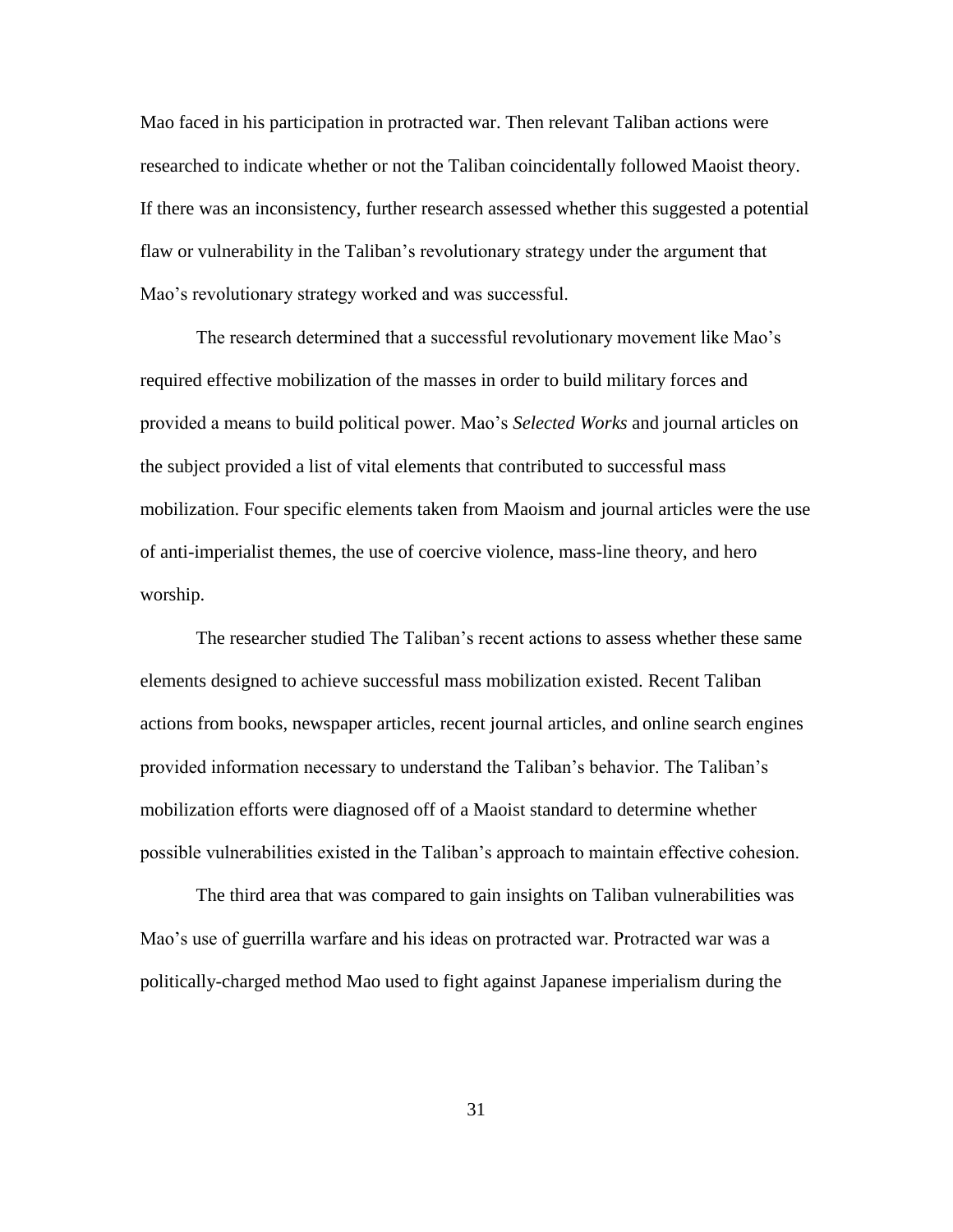midpoint of the Chinese Civil War.<sup>66</sup> The research first presented the way Mao's protracted war was organized using his works "On Protracted War" and "Problems with Strategy in Guerrilla War Against Japan." This organization consisted of a strategic defensive, preparation for counteroffensive, and the actual execution of the counteroffensive.<sup>67</sup>

Research of recent events assessed whether the Taliban were following a similar version of Mao's protracted war. From this comparison, the author suggested vulnerabilities in Taliban strategy by first pinpointing what phase the Taliban were currently operating in Mao's protracted war template. Knowing which phase in protracted war allowed the author to determine whether the corresponding vulnerabilities Mao expressed were applicable to the Taliban's situation.

<sup>&</sup>lt;sup>66</sup>Stephen R. MacKinnon, "The Sino-Japanese Conflict 1931-1945," in *A Military History of China*, ed. David A. Graff and Robin Higham (Cambridge: Westview Press, 2002), 212.

 $67$ Mao, "On Protracted War," 2:136.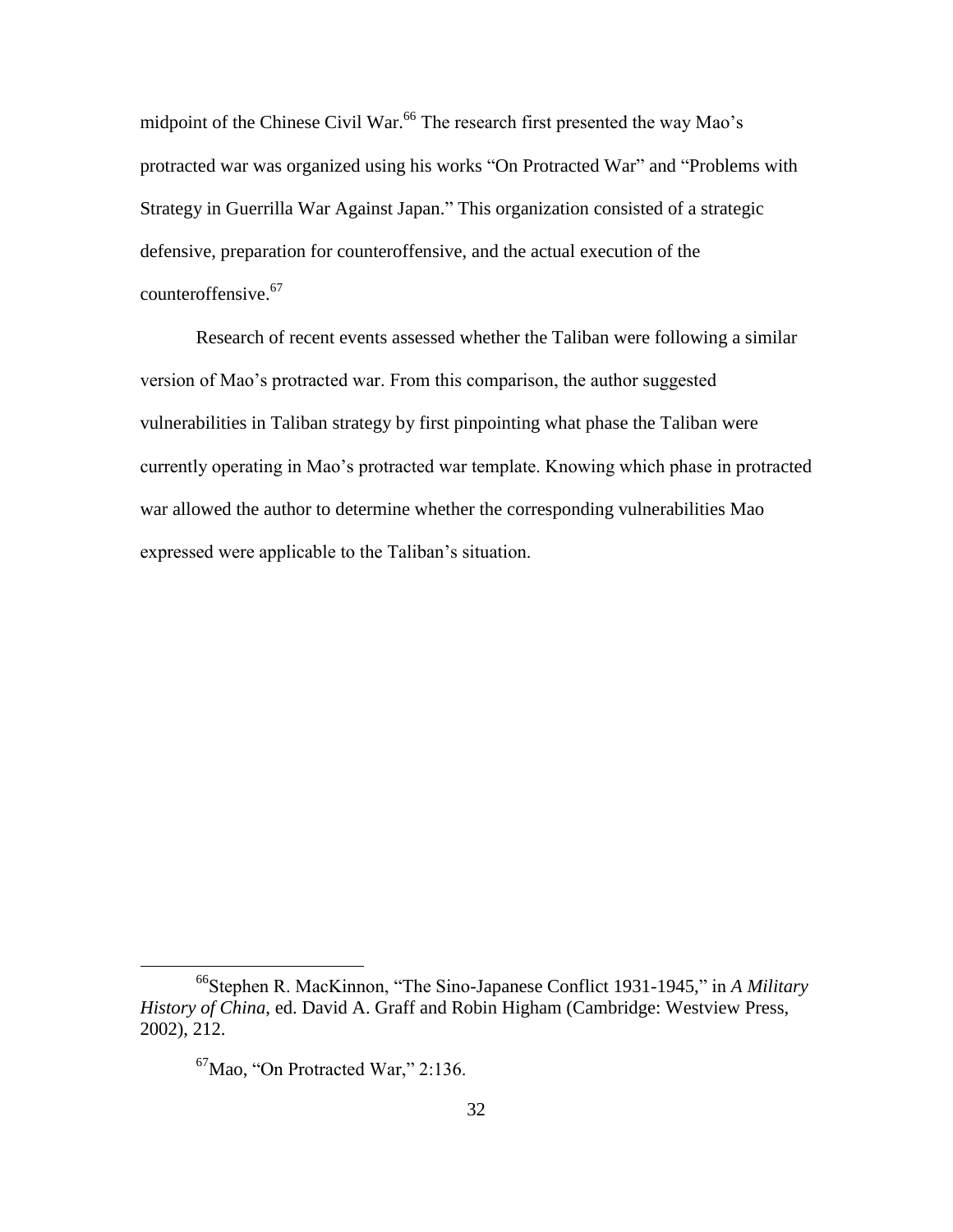# CHAPTER 4

## ANALYZING AND INTERPRETING THE EVIDENCE

# Maoism

In order to understand Maoism, it was important to grasp the principles of Marxist-Leninism. It was even more important to understand the intent of Marxist-Leninism as well. Lenin believed a society could evolve and transform into a utopian society based on a "common control of production in the interest of reciprocity, expressive work, and the satisfaction of the needs characteristic of cooperating human beings.<sup>568</sup> To reach this point required following stages of Marx's revolutionary doctrine. The beginning stages involved an armed uprising of oppressed working class proletariat led by Communist Party leadership. The enemy was the oppressive capitalistic bourgeoisie.<sup>69</sup> After the armed uprising, the proletariat gained political control. The proletariat's gaining of political control led to an economic change where socialization occurred and private property was abolished.<sup>70</sup> Eventually, the whole concept of the state ceased to exist resulting in a stateless and classless society.<sup>71</sup>

## Historical Context Behind Maoism

By 1911, China had already fought sixty years of war both internally and against foreign powers. Engagements such as the Opium Wars in 1856 against the British and

 $70$ Ibid.

 $\overline{a}$ 

 $71$ Ibid.

<sup>68</sup>Steven M. Cahn ed., *Classics of Political and Moral Philosophy*, 828.

<sup>69</sup>Roy C. Macridis, *Contemporary Political Ideologies* (Cambridge: Winthrop Publishers, 1980), 130.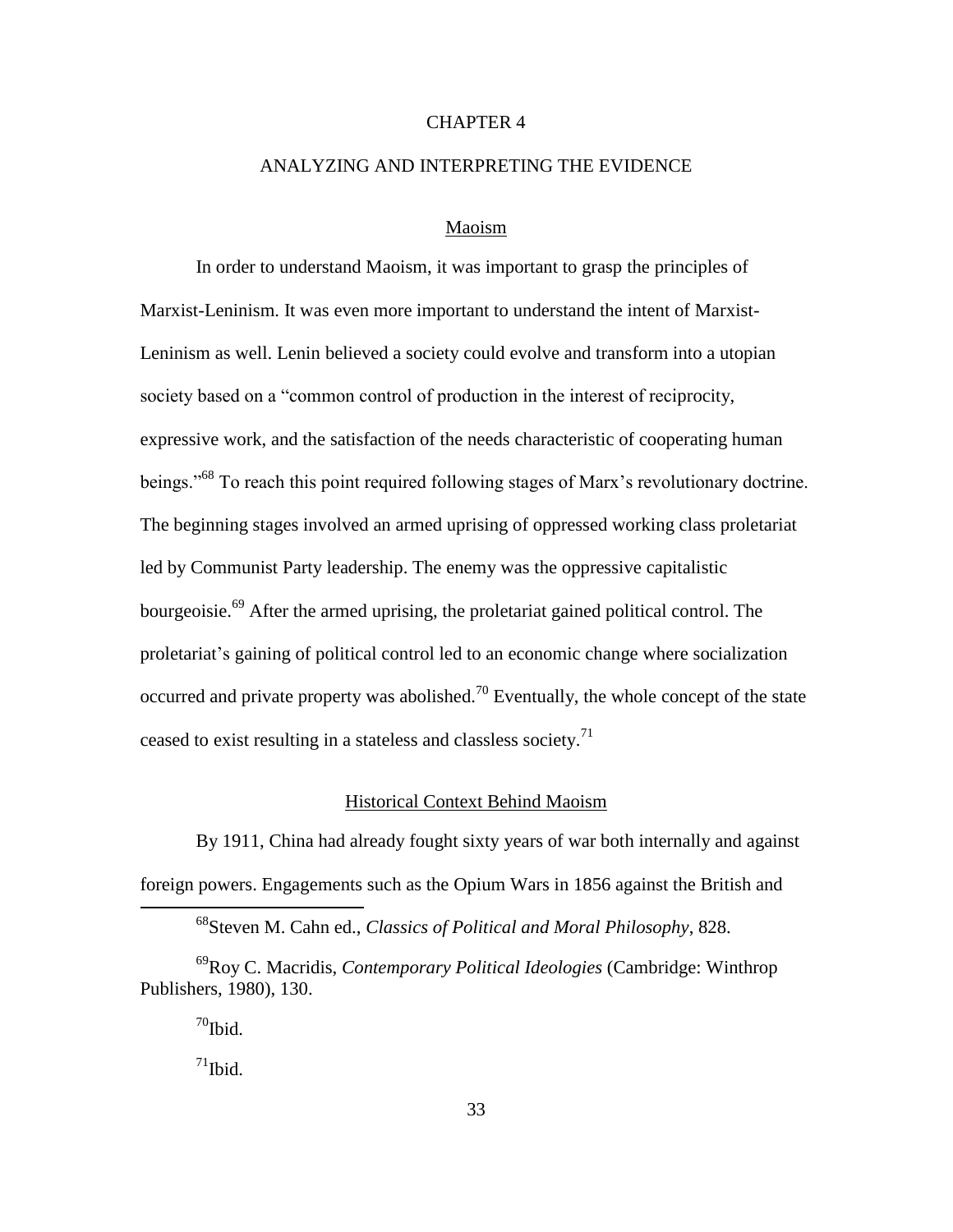Russo-Japanese War shaped China's negative perceptions of capitalist Western foreign powers.<sup>72</sup> Foreign powers France, Great Britain, and Russia had taken control of most of the major economic coastal centers, and forced the Chinese into unfair trading practices.<sup>73</sup> The Taiping Rebellion, Boxer Rebellion, and the Chinese Civil War taught the Chinese the powerful effects of outside ideas on the population as well as an understanding how these ideas could break China apart.<sup>74</sup>

The central government became more powerless. The credibility of the Manchu Dynasty decreased based on its inability to maintain stability. Eventually, Sun Yat-Sen's Republican Revolution would force the Manchu rulers to step down and be replaced by a provisional Republic of China.<sup>75</sup> China transitioned into a state of control under a league of warlords that brought order, and in some cases justice in their respective zones.

At the conclusion of World War I, the Treaty of Versailles officially ended the war. Through the treaty, allied leaders allowed Imperial Japan to seize German concessions in north China.<sup>76</sup> This action caused a wave of widespread nationalism and protest. In reaction, the Chinese looked for solutions to transform China into a strong and modern nation. Many Chinese such as Mao looked to Lenin's version of Communism to fulfill these goals.

 $74$ Ibid.

 $\overline{a}$ 

<sup>75</sup>Snow, *Red Star Over China*, xx-xxi.

<sup>76</sup>Griess, *The Arab Israeli Wars, The Chinese Civil War, and the Korean War*, 37.

<sup>&</sup>lt;sup>72</sup>Edward L. Dreyer, "Continuity and Change," in *A Military History of China*, ed. David A. Graff and Robin Higham (Cambridge: Westview Press, 2002), 34.

<sup>73</sup>Thomas E. Greiss, ed., *The Arab Israeli Wars, The Chinese Civil War, and the Korean War* (Wayne, NJ: Avery Publishing, 1987), 34.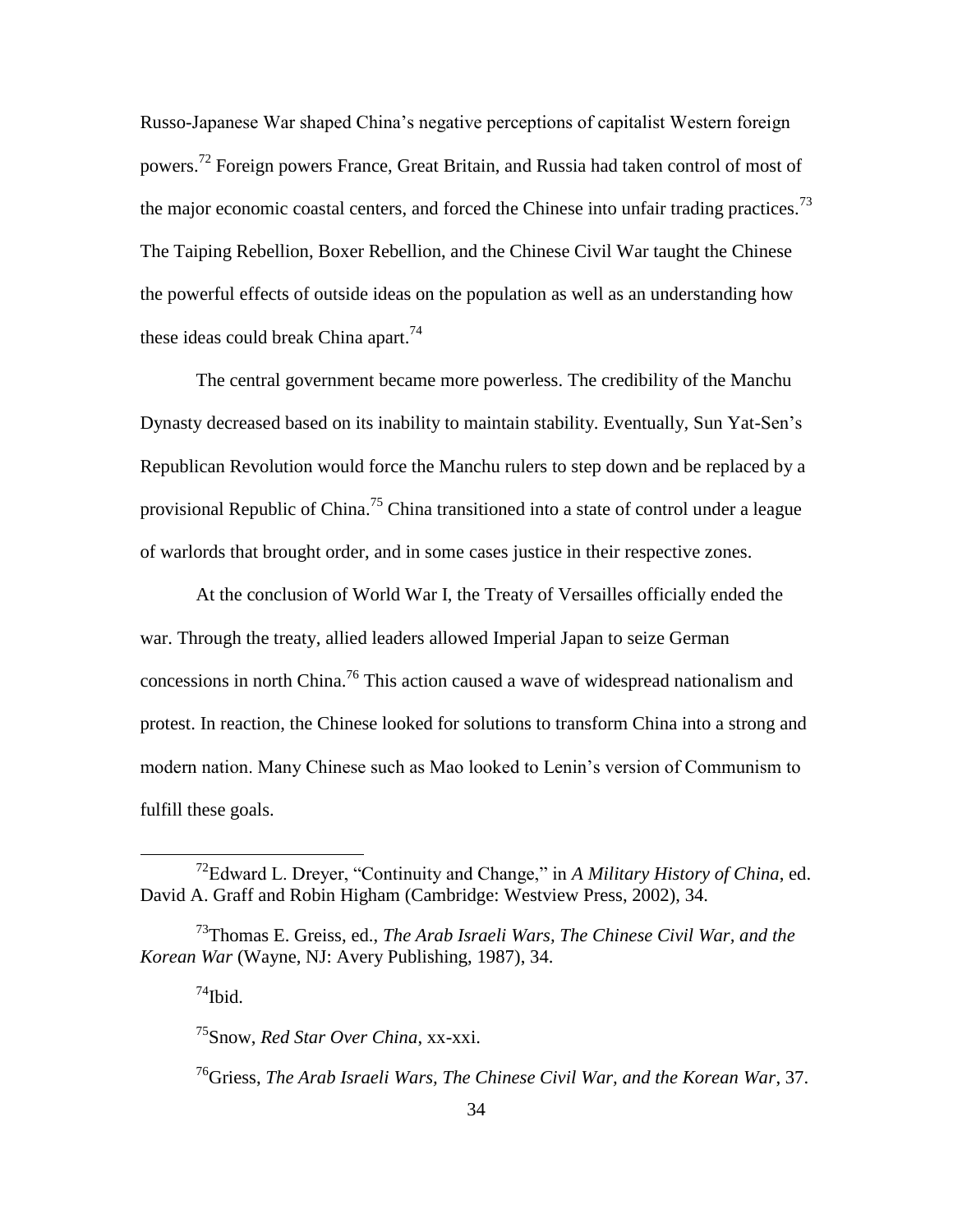Sun Yat-sen integrated the Chinese Communists into his Nationalist effort in exchange for Lenin's military advisory support and equipment. Led by Chiang Kai Shek, the Nationalists and Communists managed to fight the warlords through the Northern Expedition and unite the country under the KMT.<sup>77</sup> After reunification, the KMT and the CCP debated over the next strategic step. By this point, the left-wing CCP organized peasant movements again threatening China's stability.<sup>78</sup> In reaction, Chiang Kai Shek exterminated several thousand communists. The massacre forced remaining communists to scatter into the rural areas.

The communists took advantage of this by organizing peasant associations, and mobilized the peasants successfully throughout south-central China in preparation to take control of the country. By 1930, the Chinese Civil War began between the KMT and the CCP. In 1937, the Imperial Japanese invaded China.<sup>79</sup> A temporary alliance between the KMT and CCP was formed to fight against the Japanese and brought the Civil War to a standstill. This alliance lasted until 1945 upon Japan's surrender after the bombing of Hiroshima, and the end of World War II.

These events shaped Mao's ideology. Mao encountered the damaging effects of the political vacuum. He also saw how a weak government could be swayed easily by corruption and exploitation by Western powers. During the Chinese Civil War, he also experienced the impact a united front had on bringing unprecedented cohesion among various political groups. Thus, from these past experiences, Mao saw that his ideology

<sup>77</sup>Griess, *The Arab Israeli Wars, The Chinese Civil War, and the Korean War*, 39.  $^{78}$ Ibid., 40.

 $^{79}$ Ibid., 49.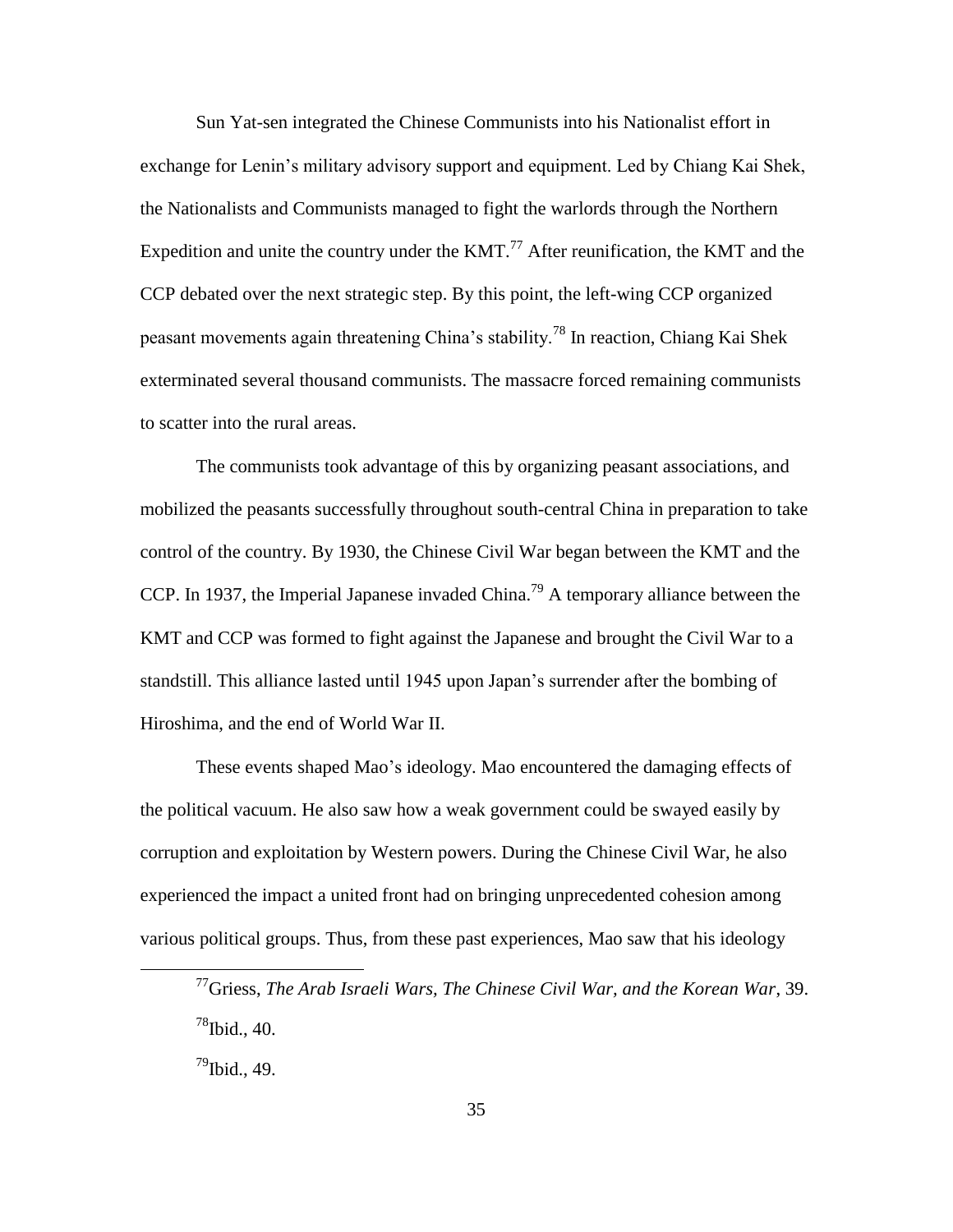needed to bring a majority of the population together to regain China's prominence, and resist against the actors that led to its previous downfall. Leninism provided the framework to develop his ideology.

# The "Sinification" of Leninism

Leninism provided "a plausible, if incomplete explanation of history and ideal for social organization, and a detailed strategy for mobilizing, organizing and bringing these changes about.<sup>80</sup> Lenin did not believe that his ideology could apply to countries like China. Lenin referred to China as a "backward country."<sup>81</sup> These were the countries that did not have the industrial-based capacity to undergo a social transformation under classic Communist theory. Lenin believed that only the proletariat and the bourgeoisie had ability to affect society.<sup>82</sup> Traditional Leninism emphasized a need for organization. One major departure from Maoism was Lenin's use of gifted individuals that act on behalf of the proletariat. This group is referred to as a vanguard.<sup>83</sup> This portion of the

 $80$ Ibid.

 $\overline{a}$ 

<sup>82</sup>Mostafa Rejai, *Political Ideologies: A Comparative Approach* (Armonk: M.E. Sharpe, 1995), 53. "Peasants were below the proletariat and bourgeoisie and according to Leninism only those two classes were capable of establishing domination over society as a whole."

<sup>83</sup>Macridis, *Contemporary Political Ideologies*, 132.

<sup>&</sup>lt;sup>81</sup>Karl A. Wittfogel, "The Marxist View of China (Part 2)," *The China Quarterly* no. 12 (1962): 154, http://www.jstor.org.lumen.cgsccarl.com/stable/651821?& Search=yes&searchText=2&searchText=View&searchText=Marxist&searchText=Part& searchText=China&list=hide&searchUri=%2Faction%2FdoBasicSearch%3FQuery%3D The%2BMarxist%2BView%2Bof%2BChina%2B%2528Part%2B2%2529%26acc%3Do n%26wc%3Don&prevSearch=&item=1&ttl=8894&returnArticleService=showFullText (accessed May 4, 2011).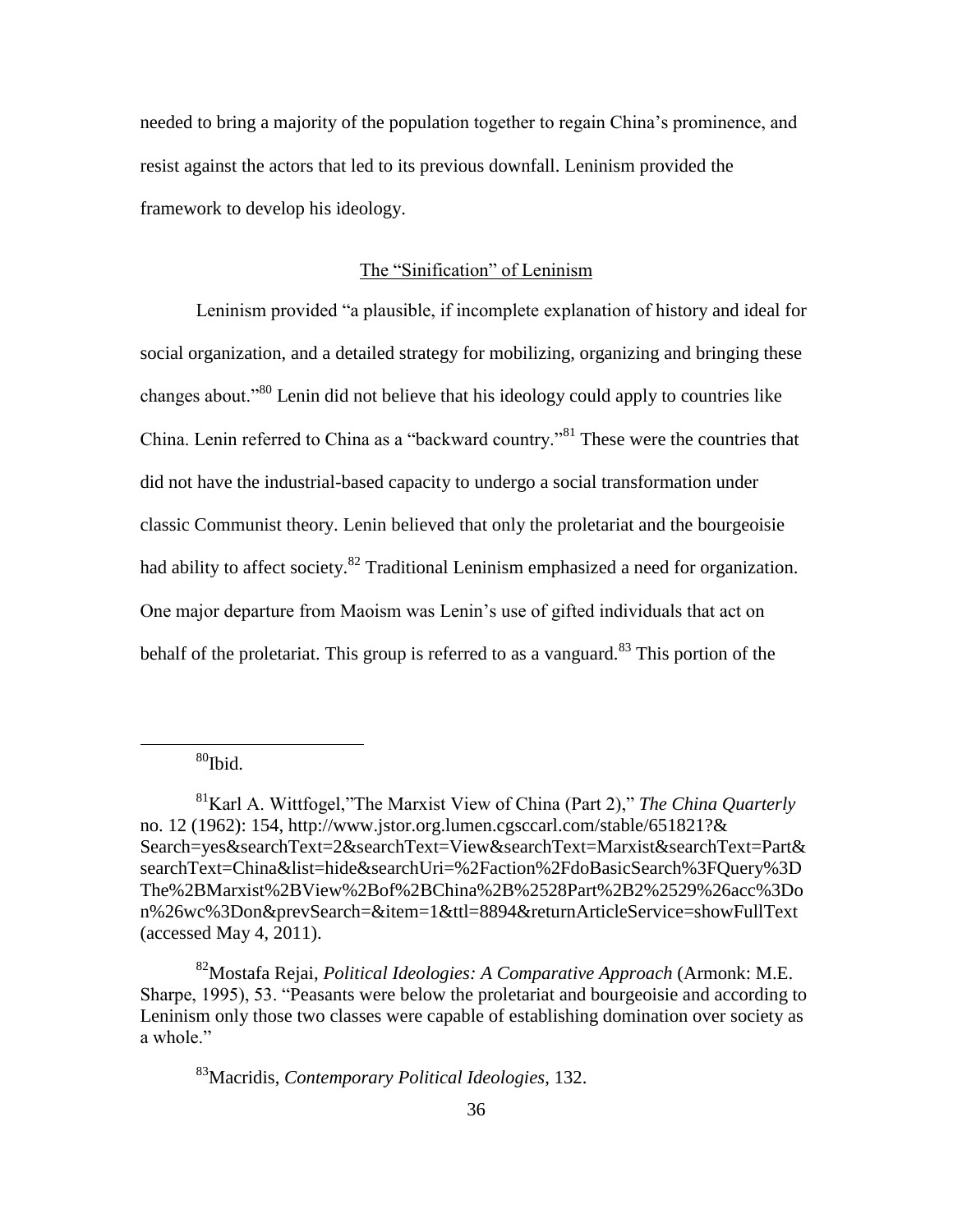Communist party steered the agenda of the proletariat with a clear understanding of the party's goals and the totality of society's interests.<sup>84</sup>

According to Lenin, peasants could be helpful in revolution, but incapable of actually running the revolution leading to socialism.<sup>85</sup> One reason was based off his presumption that the peasant had a natural desire to own their own land which went against the Marxist principles. By the Third International Congress in 1920, he upgraded the role for the peasant to act side by side with the proletariat, but Lenin was still distrustful of peasants.<sup>86</sup>

Mao in contrast believed that China's peasants had the ability to organize and run the revolution in entirety against oppressors. Mao justified this in his "Report on An Investigation of Peasant Movement in Hunan."<sup>87</sup> Mao examined a particular uprising that had occurred in Hunan province between peasants and what he referred to as local tyrants and evil gentry.<sup>88</sup> In the report, Mao described various economic and populist tactics the peasants used to strike fear in the local tyrants and empower themselves. He referred to these methods as the "Fourteen Great Achievements."89

The means to which the Hunan peasants built their powerbase came from the formation of peasant associations. Peasant associations in Hunan were well organized

 $\overline{a}$ 

 $^{85}$ Ibid.

 $^{89}$ Ibid., 1:34.

 $84$ Ibid.

<sup>86</sup>Rejai, *Political Ideologies: A Comparative Approach*, 172.  $\frac{87}{100}$ Mao, "Report On An Investigation of the Peasant Movement In Hunan," 1:24.  $88$ Ibid., 1:25.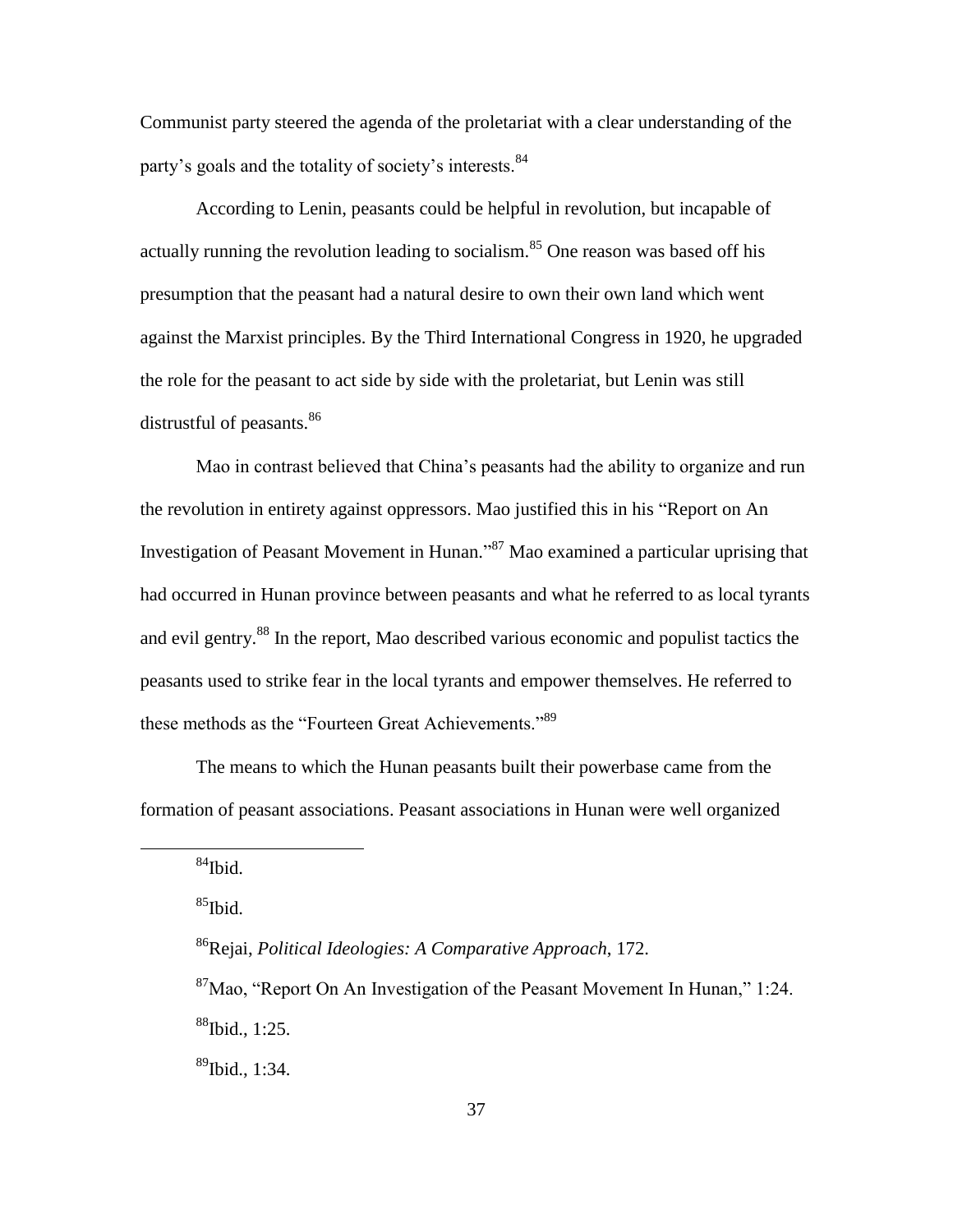with membership numbers rising into the millions.<sup>90</sup> When organized, the peasants spoke in mass against local tyrants, evil gentry, and corrupt officials. The peasantry possessed the biggest potential powerbase for revolution. Peasant associations forced former oppressors to comply with them in regards to wages and fair practices. The associations also provided mutual protection amongst individual peasants.

Maoism was also distinctive from Leninism in its concepts of imperialism. Lenin's definition of imperialism was an economic one.<sup>91</sup> To Lenin, imperialism was a period of control by the big banks that had investments in oversea colonies, and the division of the world into colonial areas areas of domination and exploitation.<sup>92</sup> Mao focused anti-imperialist views specifically against Western countries. The British, French and Russians forced the Chinese to sign a series of treaties that imposed heavy indemnities, and allowed the westerners to administer large regions on behalf of the Chinese Government. These acts of unfair economic practices fueled Mao's ideas of antiimperialism and Western hegemonism. Mao believed Western powers contributed to the desecration of China, and helped bring the country to ruin. He also attributed the weakening of China to specific classes of society that worked closely with imperialists. To Mao, the classes that maintained imperialism were the "warlords, bureaucrats, the

 $90$ Ibid. Mao states peasant associations in Hunan's 37/75 counties reached 1,367,727.

<sup>91</sup>Macridis, *Contemporary Political Ideologies*, 134.  $92$ Ibid.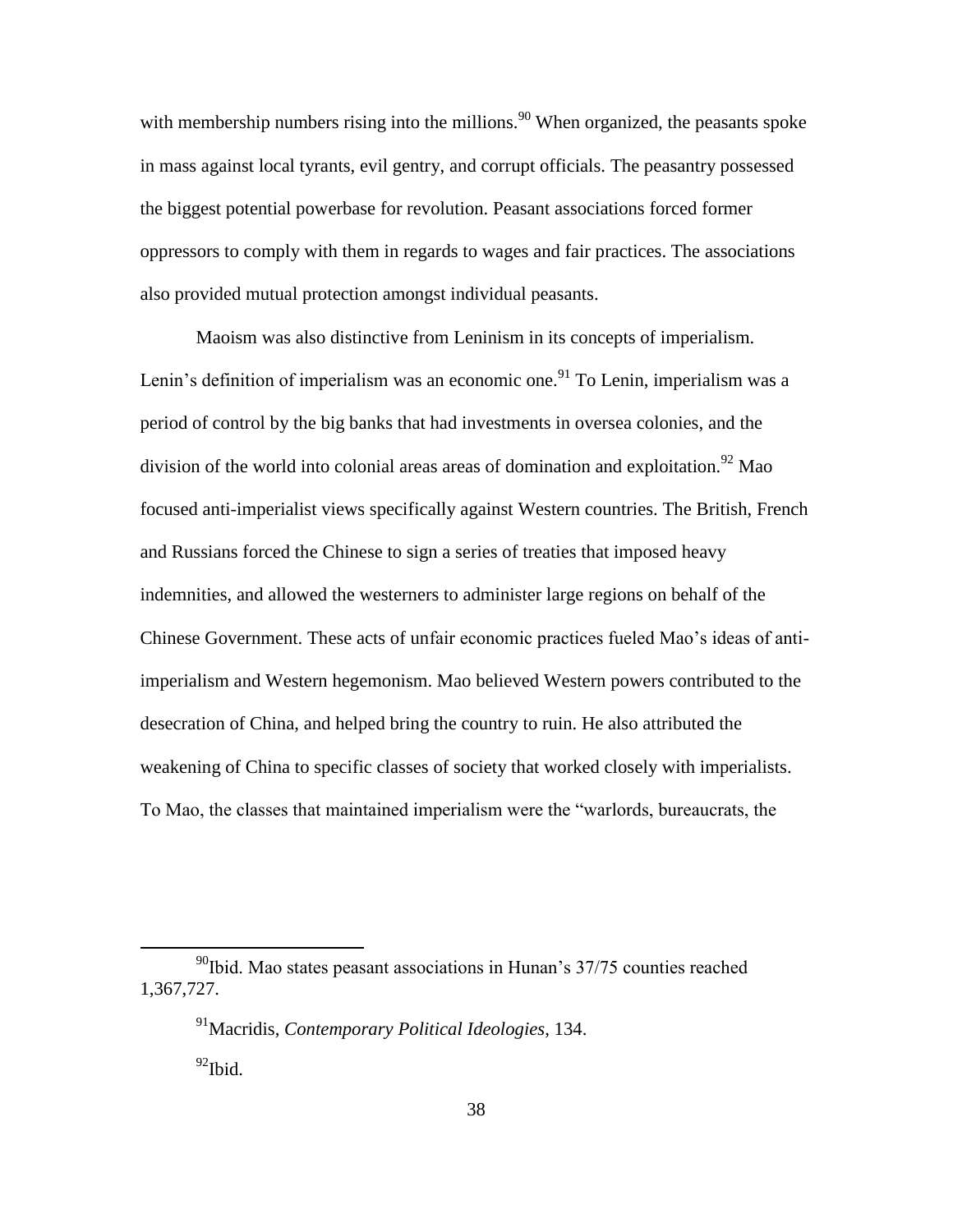comprador class, the big landlord class, and the reactionary section of intelligentsia.<sup>933</sup> This set of classes embodied the parochial nature of Confucianism.<sup>94</sup>

Therefore, Mao attributed the ancient philosophies of Confucianism in hindering the country reaching full potential.<sup>95</sup> During the same period, an ideological vacuum occurred. The invasion of ideas such as democracy, liberty, individualism posed serious problems. Mao saw this phenomenon as a byproduct of imperialism. In addition, according to Mao the intrusion of various ideologies had already caused China internal chaos, and made it difficult to resolve contradictions among the masses.<sup>96</sup> Thus, Mao used anti-imperialism as a means to control the ideological vacuum. Mao also used these anti-imperialist views as a mechanism to create a powerful sense of nationalism throughout China.

Mao's use of peasants as a revolutionary force, focused on Western powers in his ideas of imperialism, and cultivated a third unique area of Maoism that departs from Leninism. This area is nationalism. While Leninism strived to do away with the state system altogether by reaching the utopian stage of Communism, Mao sought to do the opposite and strengthened the state. During the Chinese Civil War, Communists claimed

<sup>96</sup>Schram, *The Political Thought of Mao Tse Tung*, 312.

<sup>&</sup>lt;sup>93</sup>Mao,"Analysis of the Classes in Chinese Society," in *Selected Works of Mao Tse Tung* (Peking: Foreign Languages Press, 1967), 1:13-22.

 $^{94}$ Ibid., 1:13. "These classes represent the most backward and most reactionary relations of production in China and hinder the development of her productive forces. Their existence is utterly incompatible with the aims of the Chinese revolution."

<sup>&</sup>lt;sup>95</sup>Mao Tse Tung,"Dialectical Materialism," in *The Political Thought of Mao Tse Tung*, 186. "Then we must struggle with all the old and rotten philosophical theories existing in China on the ideological front throughout the whole and liquidate the philosophical heritage of ancient China."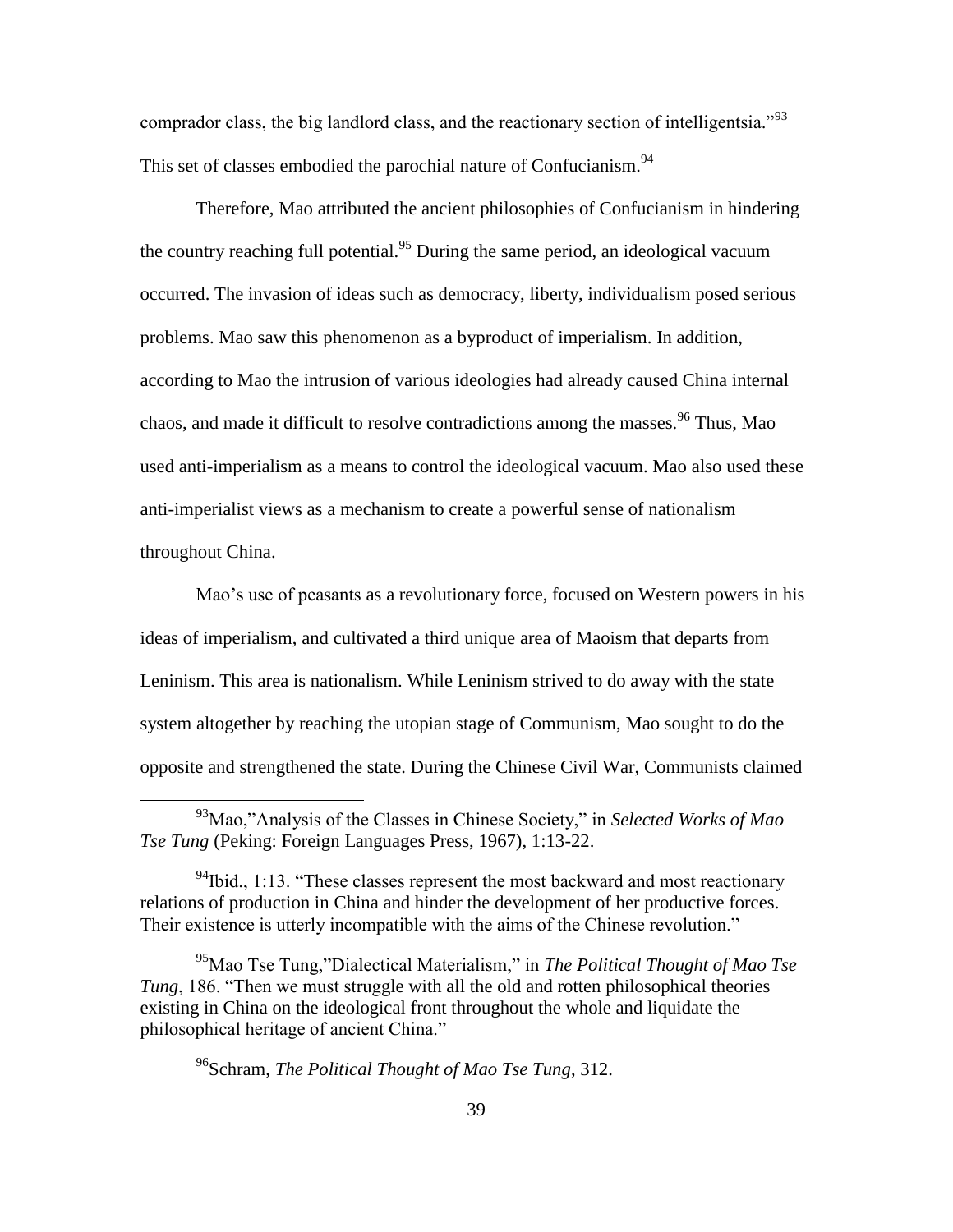to be the only "truly national force, fighting not only the Imperial Japanese but, the British and Americans as well.<sup>997</sup> Building nationalism helped Mao's Communists gain appeal.

# Historical Context of the Taliban

The Taliban movement originated as a derivative of Deobandi Islam.<sup>98</sup> The formation of Deobandi Islam arose in British India as a movement to "reform and unite" Muslim society as it struggled to live within the confines of a colonial state.<sup> $99$ </sup> In 1857, Indian Deobandis led an anti-British revolt, and were defeated.<sup>100</sup> Deobandis sought to revive and reinvent the modern Muslim as one that would "revive Islamic values based on intellectual learning, spiritual experience, Shariah law and Tariqah or the path. $101 \text{ As}$ a result, schools in support of Deobandi spread all across South Asia. These were referred to as madrassas.

In 1933, King Zahir Shah, the king of Afghanistan, worked with Deoband to set up state controlled madrassas. Eventually the madrassas expanded and transformed into the Jamiat-e-Ulema Islam religious movement whose purpose was to propogate their beliefs and mobilize the community of believers.<sup>102</sup> By 1988, there were 8,000 madrassas

 $100$ Ibid.

 $\overline{a}$ 

 $\rm ^{101}Ibid.$ 

 $102$  Ibid., 89.

<sup>&</sup>lt;sup>97</sup>Macridis, Contemporary Political Ideologies, 174.

<sup>98</sup>Rashid, *Taliban:Militant Islam, Oil and Fundamentalism in Central Asia*, 88. <sup>99</sup>Ibid.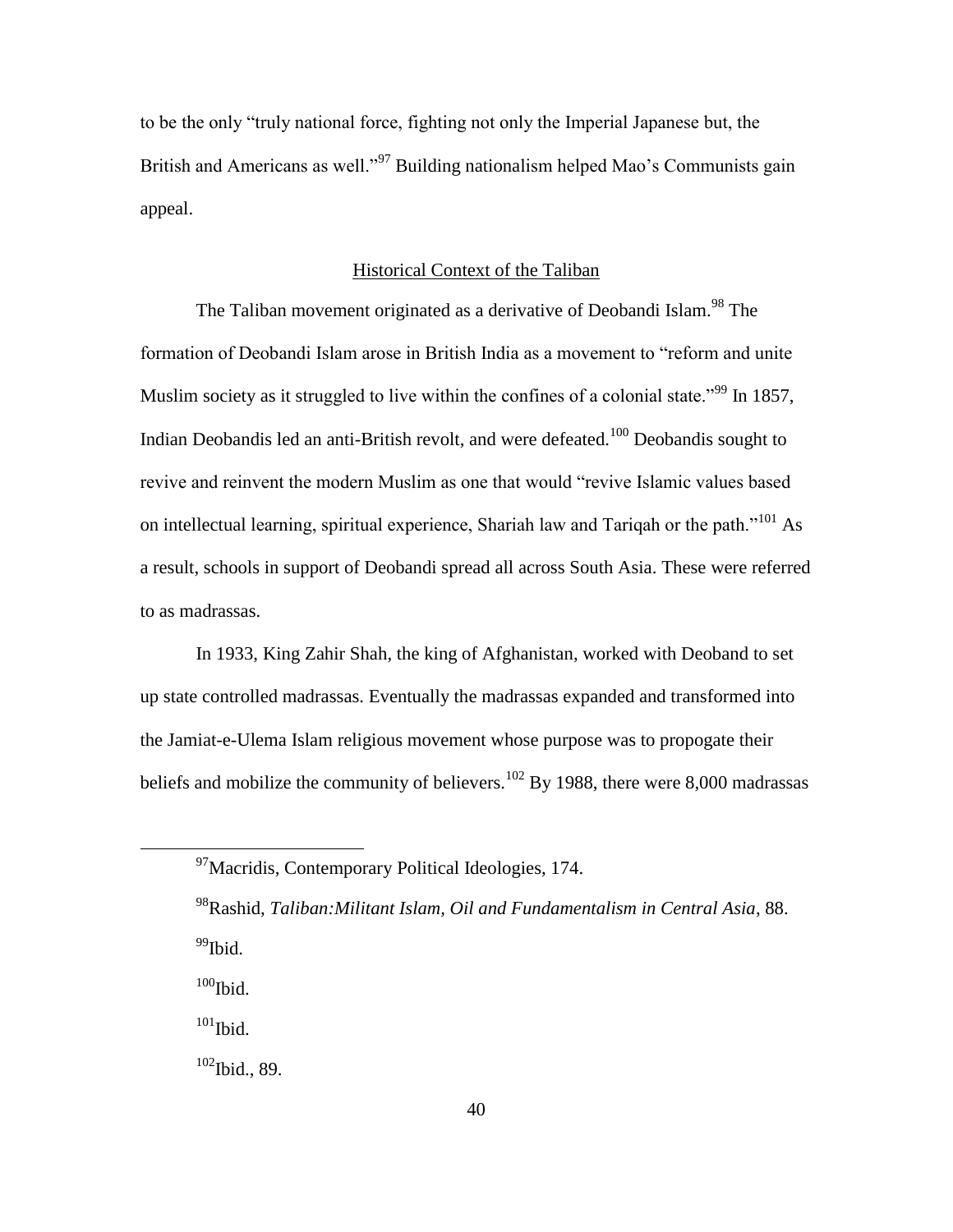with 25,000 unregistered ones, educating half a million students.<sup>103</sup> Pakistan's ISI played a large role in recruiting and funding madrassas especially during the era of Soviet expansion. These Deoband madrassas were aligned deliberately along the Pakistani border so that students could be indoctrinated quickly, and fight against the Soviet Union's invasion. Rivalry among madrassas organizations ensued based on competition for funding the ISI.

After the Soviet Union withdrew in 1988, the existing Peoples Democratic Republic of Afghanistan was left to fend for itself. In nearly ten years of Soviet occupation, the Red Army along with Afghan allies killed 1.3 million Afghans and completely destroyed the infrastructure in both the urban and rural areas.<sup>104</sup> By 1992 the Najibullah's regime ceased to exist.<sup>105</sup> Mujaheddin groups from both the north and the south raced to secure power in as large an area as possible. The power vacuum following the fall of Najibullah regime led to a destructive civil war amongst the Mujaheddin leadership and ravaged whatever was left in the country. Warlordism across Afghanistan was rampant. In 1994, President Burhanuddin Rabbani controlled the northeast portion of Afghanistan, and Kabul. Three provinces in the west centering on Herat were controlled

 $103$ Ibid.

<sup>104</sup>The Russian General Staff, *The Soviet-Afghan War:How a Superpower Fought and Lost*, ed. and trans. Lester W. Grau and Micheal A. Gress (Lawrance, KS: University Press of Kansas, 2002), 255-256.

<sup>105</sup>Martin Ewans, *Afghanistan: A Short History of Its People and Politics* (New York: HarperCollins, 2002), 178.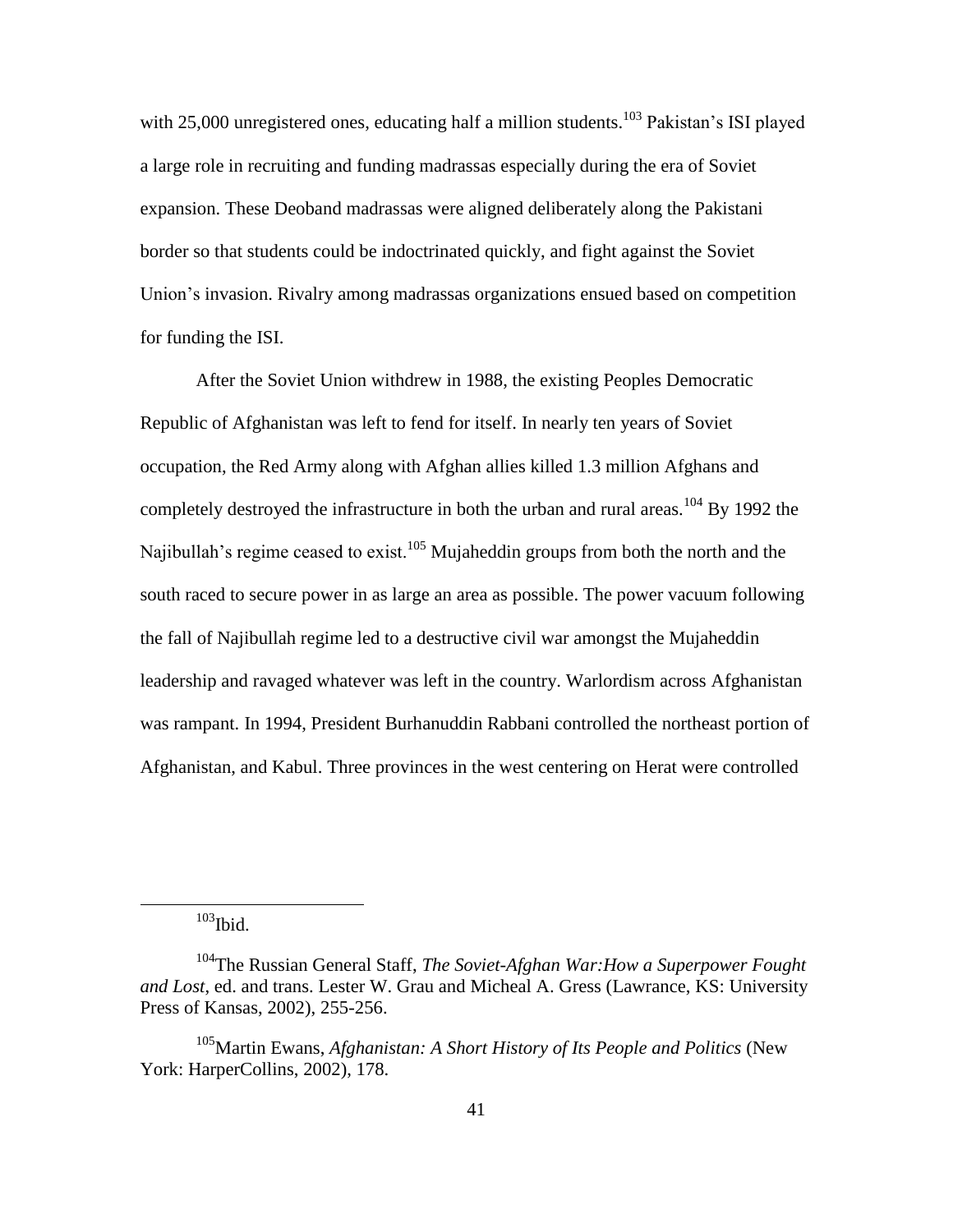by Ismael Khan. Mujaheddin based in Jalalabad controlled the eastern area along the Pakistan border. The south and east of Kabul was controlled by Gulbuddin Hikmetyar.<sup>106</sup>

In 1993, the ISI looked for new ways to install a Pakistan-friendly central government within Afghanistan. The Deoband and its Jamiat-e-Ulema Islam had built strong relations with Pakistan's Bhutto Regime and the head of ISI, General Naseerullah Babar. Babar searched for a Pashtun group that could provide safe and controlled access through Afghanistan to benefit Pakistan's trade around Central Asia.<sup>107</sup>

Major roads throughout Afghanistan allowed goods to be shipped efficiently through Helmand province and Central Asia. Yet volatility from ongoing civil war resulted in a continual lack of situational control. Many of Pakistan's cargo transport trucks had to go through several improvised checkpoints. Warlord factions had seized portions of the major roads and demanded payment so that cargo drivers could get through. It was here that the Taliban grabbed the attention of the Pakistan's ISI. The ISI invested much to help Hikmetyar gain control of all Kabul, but was ineffective in taking full control of the city.<sup>108</sup> The ISI looked to find a better organization that could set the conditions to institute a Pakistan-friendly regime that could enhance its trade economy.

The Jamiat-e-Ulema Islam offered to take on this mission based on its strong relationship with Prime Minister Benazir Bhutto's regime. Deobandi tradition in the

 $\overline{a}$ 

<sup>106</sup>Rashid, *Taliban:Militant Islam, Oil and Fundamentalism in Central Asia*, 21.  $107$ Ibid., 90.

 $108$ Ibid., 188. "When the Taliban emerged the ISI was initially skeptical about their chances. It was a period when ISI was in retreat, with the failure of Hikmetyar to capture Kabul and a shortage of funds. The ISI retreat gave the Bhutto government the opportunity to devise their own support for the Taliban."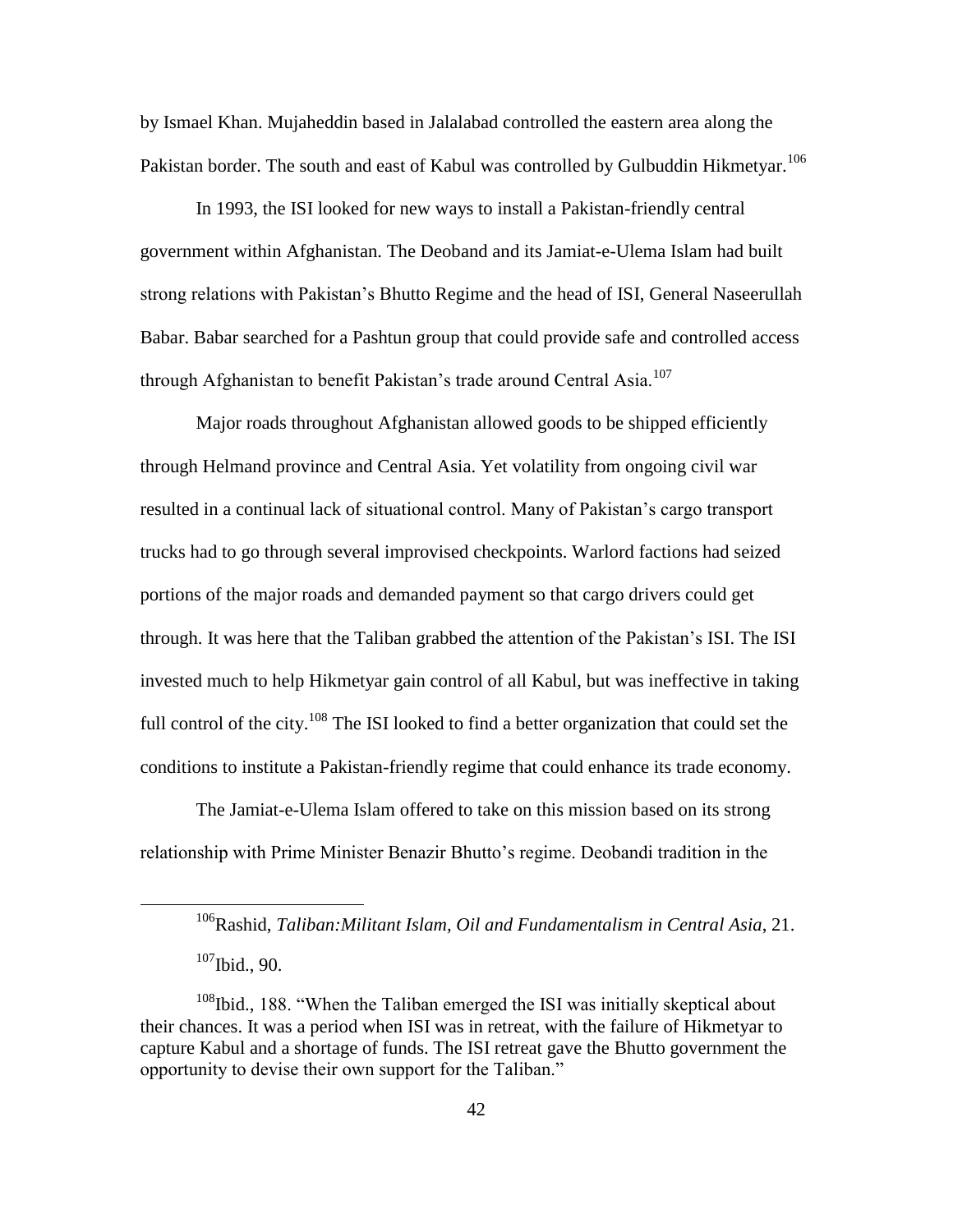Jamiat-e-Ulema Islam had split since there was no existing central hierarchy in its network of madrassas. One of these split groups formed the core of what is now known as the Taliban. The ISI chose to hire the Taliban to provide security to protect Pakistan's supply convoys.<sup>109</sup> The Taliban first took control of Spin Boldak, an important city and entrance point between Pakistan and Afghanistan.<sup>110</sup> This required seizing the city from Hekmetyar as well. Once the Taliban proved it could take over Spin Boldak and the major roads within Afghanistan, it provided Pakistan escort capability to ship materials through Afghanistan securely.

The Taliban also embodied a successful, but brutal way to restore justice and order in the country. A series of events allegedly triggered the formation of the Taliban. During the spring of 1994, a local warlord in Kandahar had kidnapped madrassa students and proceeded to abuse them in his compound.<sup>111</sup> In reaction, Mullah Omar, the soon to be leader of the Taliban gathered students from local madrassas, rescued the victims, and killed the warlord. $112$ 

 $\overline{a}$ 

<sup>111</sup>U.S. Embassy (Islamabad), Cable, "Finally, A Talkative Talib: Origins and Membership of the Religious Students' Movement," February 20, 1995, Confidential, 6. http://www.gwu.edu/~nsarchiv/NSAEBB/NSAEBB97/tal8.pdf (accessed 23 October 2010).

<sup>112</sup>Ewans, *Afghanistan: A Short History of Its People and Politics,*182. Ewans states that this story on the Taliban inception reads well, but that the Taliban movement was formed more deliberately through funding and training from the ISI.

<sup>&</sup>lt;sup>109</sup>Noiumi, *The Rise of the Taliban in Afghanistan:Mass Mobilization, Civil War, and the Future of the Region*, 118. In October 1994, the Taliban seized the military garrison in Kandahar and kept commercial roads secure and free for exports, imports and travelers.

<sup>110</sup>Rashid, *Taliban:Militant Islam, Oil and Fundamentalism in Central Asia*, 27.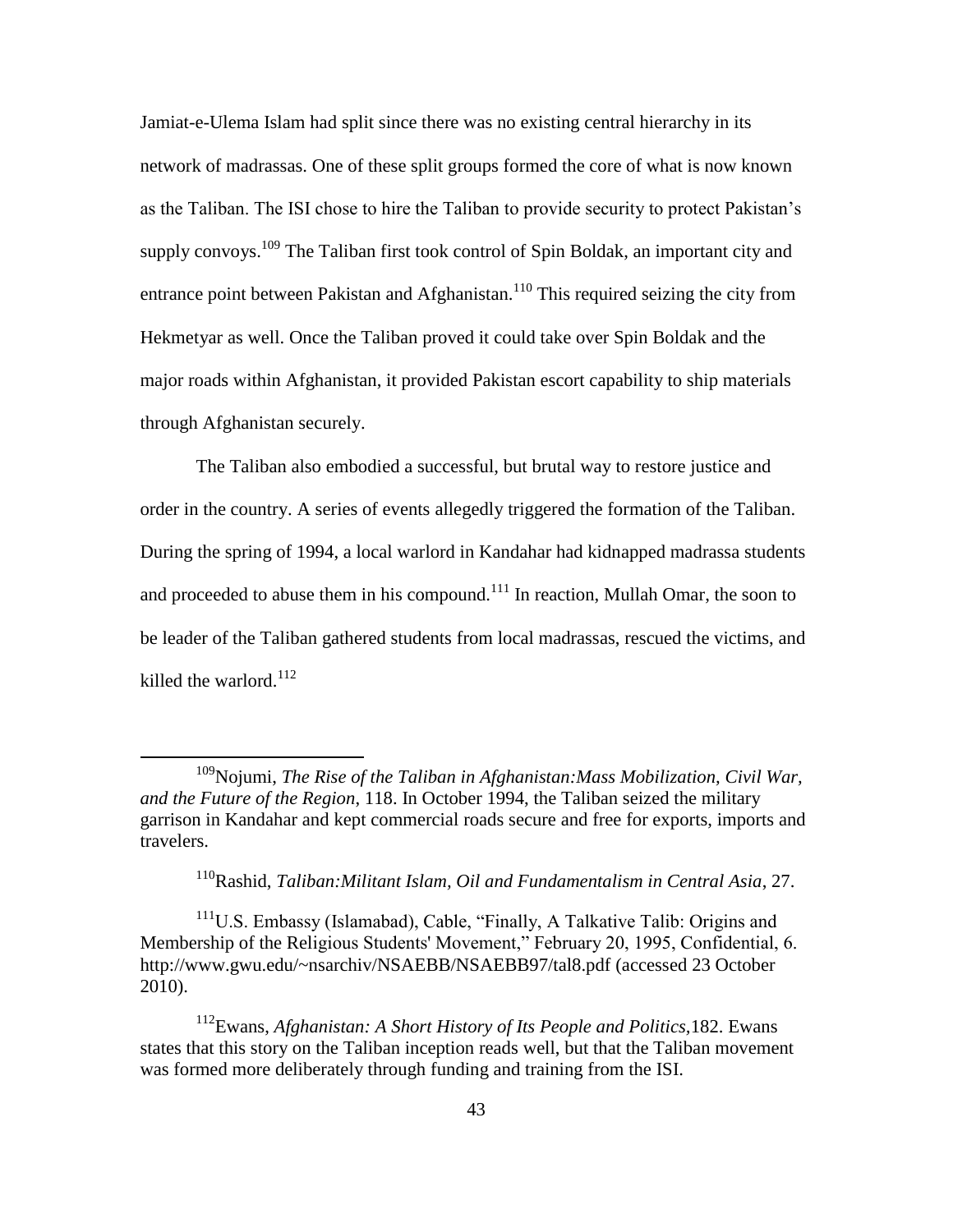Such acts of justice brought immediate support and fame to the Taliban.<sup>113</sup> ISI assessed the Taliban as the one group that could bring lasting security and order to the ravaged country. A string of successes followed Spin Boldak. The Taliban seized the capital city of Kabul on 5 November 1994.<sup>114</sup> The Taliban continued its campaign to take control of all Afghanistan. In 1996, twenty-one of the thirty provinces were under Taliban control. $^{115}$ 

Northern Afghanistan was more difficult to seize. The population was not Pashtun. Tajiks, Uzbeks, and Hazaras lived in the northern regions. At this point the Taliban realized that organization was not one to share power, but planned to take over all of Afghanistan. In addition, sharia law would be enforced immediately upon takeover of the areas such as Mazar-e-Sharif which for the most part were untouched throughout the Soviet invasion and following the Civil War. The Taliban managed to reach Bamiyan a Tajik and Uzbek stronghold. The Taliban executed six thousand civilians as an act of reprisal in addition to a hasty attempt to push out Shia influence from Northern Afghanistan.<sup>116</sup> By 1997, the Taliban had taken over most of Afghanistan.

Forceful mobilization of the Pashtun population, and funding from the ISI led to its streak of success. This made Mullah Omar a revered symbolic figure of the Taliban. He had accomplished something that no other Afghan could. He had formed a fragile conglomerate of tribes from Helmand to Kabul. He along with his followers seized the

<sup>113</sup>Rashid, *Taliban:Militant Islam, Oil and Fundamentalism in Central Asia*, 24.  $114$ Ibid., 256.

 $115$ Ibid., 54.

 $116$ Ibid., 74.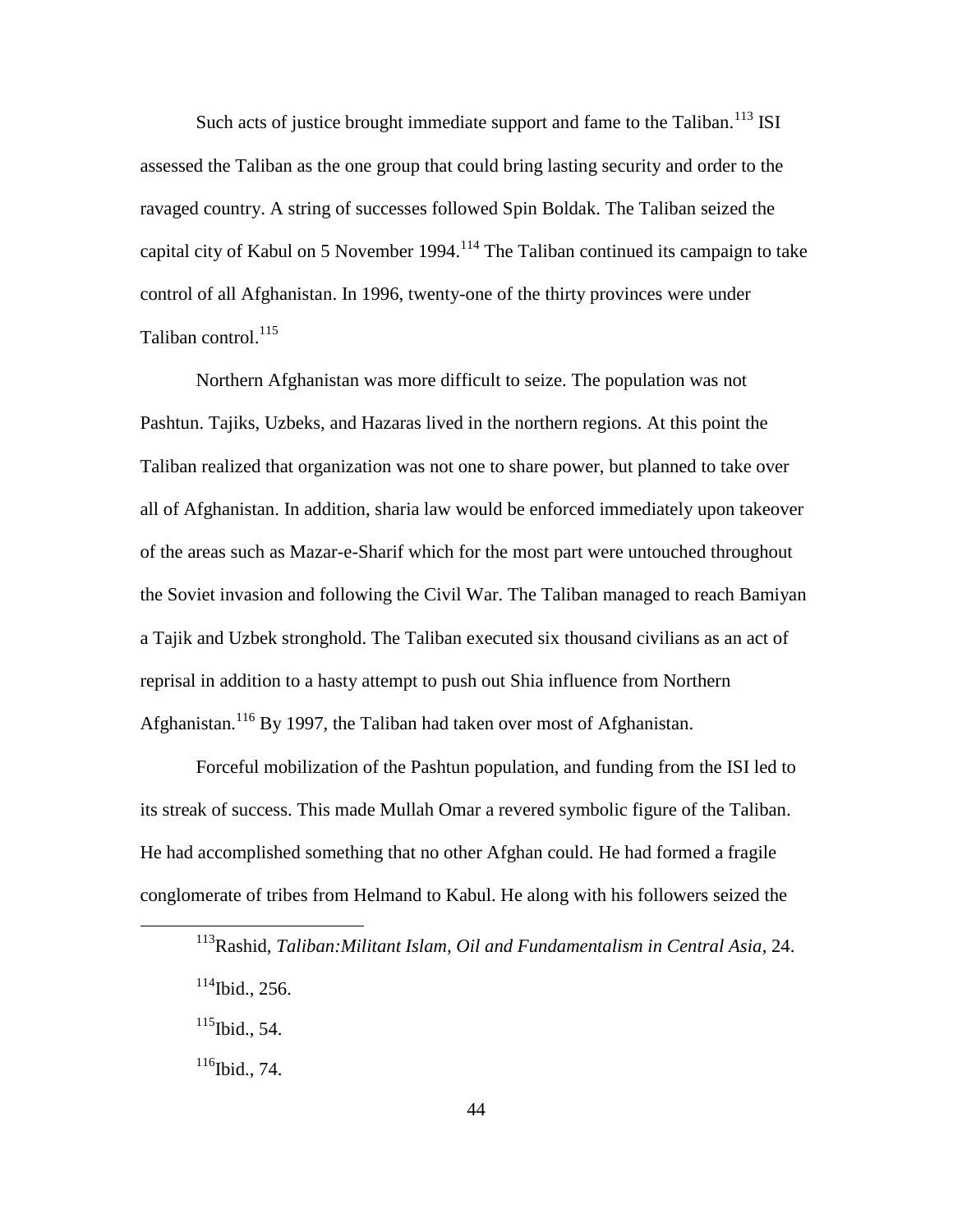capital. In addition, as a symbol of his mandate from Allah to reform the country, Mullah Omar decided to symbolize his mission and role by wearing a garment that once belonged allegedly to the Prophet Mohammed himself.<sup>117</sup>

The Taliban imposed harsh sharia which included continued massive atrocities against the non-Sunni population. Mullah Omar interacted with Osama bin Laden and hosted training camps and provided leadership in areas under their control. After the 11 September 2001 attacks on the United States, the Taliban refused to hand over the Al-Qaeda leaders responsible for orchestrating them. The Taliban considered forcing Osama Bin Laden out of the country of Afghanistan, but Taliban leader Mullah Omar was committed not to turn against him.<sup>118</sup> The United States led an invasion and ousted the Taliban from power. The Taliban fled Afghanistan following the attacks, and are currently operating along the Pakistan-Afghanistan border.<sup>119</sup>

 $117$ Ibid., 42. On April 4, 1996, Omar appeared on the roof of a building in the center of the city, wrapped in the cloak of the Prophet Mohammed, which had been taken out of its shrine for the first time in 60 years.

 $118$ U.S. Embassy (Islamabad) Cable, "Afghanistan: In July 2 Meeting, (Excised) Defends Discriminatory Edicts on Women and Girls, and Controls on NGO's," July 2, 1998, Confidential, 7. http://www.gwu.edu/~nsarchiv/NSAEBB/NSAEBB97/talib9.pdf (accessed October 22, 2010).

<sup>&</sup>lt;sup>119</sup>Jane's World Insurgency and Terrorism, "Taliban," http://www4.janes.com. lumen.cgsccarl.com/subscribe/jwit/doc\_view.jsp?K2DocKey=/content1/janesdata/binder/ jwit/jwit0270.htm@current&Prod\_Name=JWIT&QueryText=%3CAND%3E%28%3CO R%3E%28%28%5B80%5DTaliban+%3CIN%3E+body%29%2C+%28%5B100%5D+% 28%5B100%5DTaliban+%3CIN%3E+title%29+%3CAND%3E+%28%5B100%5DTalib an+%3CIN%3E+body%29%29%29%29 (accessed October 22, 2010).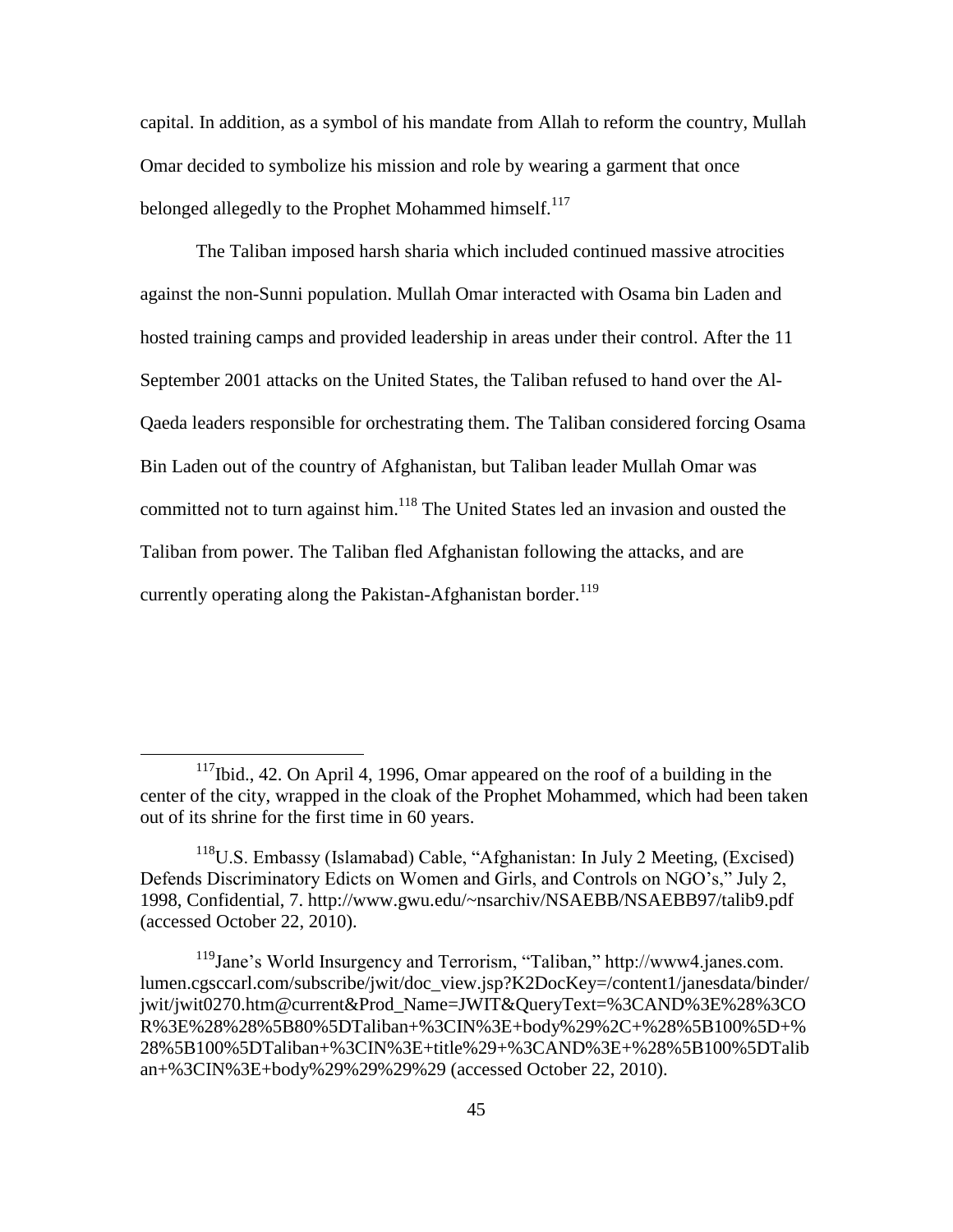## Taliban Political Ideology

The Taliban sought to establish its IEA under the ideology of the *Khelafat*. The state was intended to run under Islamic law referred to as shariah.<sup>120</sup> The Taliban designated Mullah Omar the *amir ul-mumanin* (the leader of believers) when the Taliban seized Kabul on 4 April 1996.<sup>121</sup> As the leader of believers, Mullah Omar was bestowed the authority to rule Afghanistan under a system of sharia law. The implementation of shariah was discussed by a group of religious scholars referred to as a *khalifah*. 122 Regardless of the interpretation, the leader of believers was the ultimate decision making authority. Two bodies enforced sharia-based decisions. The religious police carried out what was decided in the Islamic courts and also conducted punishment.<sup>123</sup> In addition, the Taliban stood up a Department for Preservation of Virtue and Elimination of Vice to enforced the leader of the faithful's decrees. These decrees included the declaration of jihad whereby qualified Muslims were expected to fight.<sup>124</sup>

The ideology of the *Khelafat* aimed at "ending mischief, establish peace and security, protect life, wealth and honor, enforce sharia, and make the land of Afghanistan an exemplary state. Yet in terms of economic reform, the Taliban had virtually no plan.<sup>125</sup>

 $124$ Ibid.

<sup>120</sup>Nojumi, *The Rise of the Taliban in Afghanistan:Mass Mobilization, Civil War, and the Future of the Region*, 152.

<sup>121</sup>Rashid, *Taliban:Militant Islam, Oil and Fundamentalism in Central Asia*, 42.

<sup>122</sup>Nojumi, *The Rise of the Taliban in Afghanistan:Mass Mobilization, Civil War, and the Future of the Region*, 152.

 $123$  Ibid., 154.

 $125$  Ibid., 175.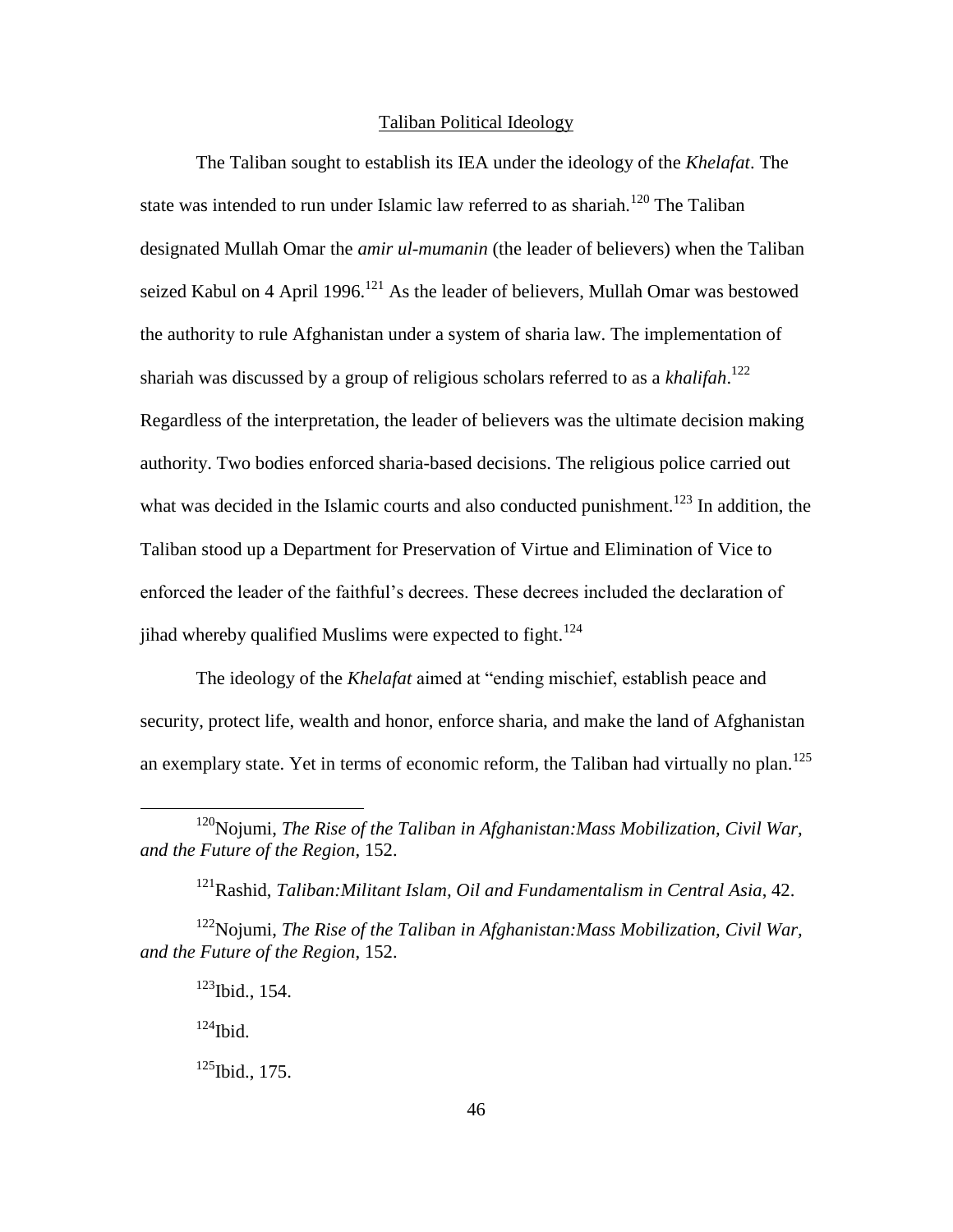This was attributed to the absence of skilled professionals in the country. Without skilled professionals, there was no ability to gain professional knowledge that supported nationbuilding. $126$ 

#### Taliban Strategy

There were two periods that needed to be analyzed for the research. These two periods included the strategic actions used by the Taliban before and after 9/11. Before 9/11, the Taliban's strategy aimed at establishing a functioning IEA. Achieving this required the application of sharia law in all aspects of society. These laws did not allow meaningful development of governmental institutions such as health and education infrastructure. Sharia disallowed and marginalized the utilization of much of the remaining intellectual capital from providing their services to the general population.<sup>127</sup> As a result, the Taliban relied mostly on nongovernmental organizations and humanitarian aid organizations to replace the IEA's nonexistent governmental services. Understanding the nation-building strategy prior to 9/11 provided a glimpse of what the Taliban would do if the organization regained control of Afghanistan.

Antonio Guistozzi provided an overview of Taliban strategy after 9/11 in *Koran, Kalishnikov, and Laptop: The Neo-Taliban Insurgency in Afghanistan*. <sup>128</sup> The post

 $\overline{a}$ 

<sup>128</sup>Guistozzi, *Koran, Kalashnikov and Laptop: The Neo-Taliban Insurgency in Afghanistan*.

 $126$ Ibid., 176.

<sup>127</sup>Rashid, *Taliban:Militant Islam, Oil and Fundamentalism in Central Asia,* 125. ―There is no educated or professional class left in the country. In the several waves of refugees that left the cities since 1992, all the educated, trained professionals, even telephone operators, electricians, and mechanics have gone."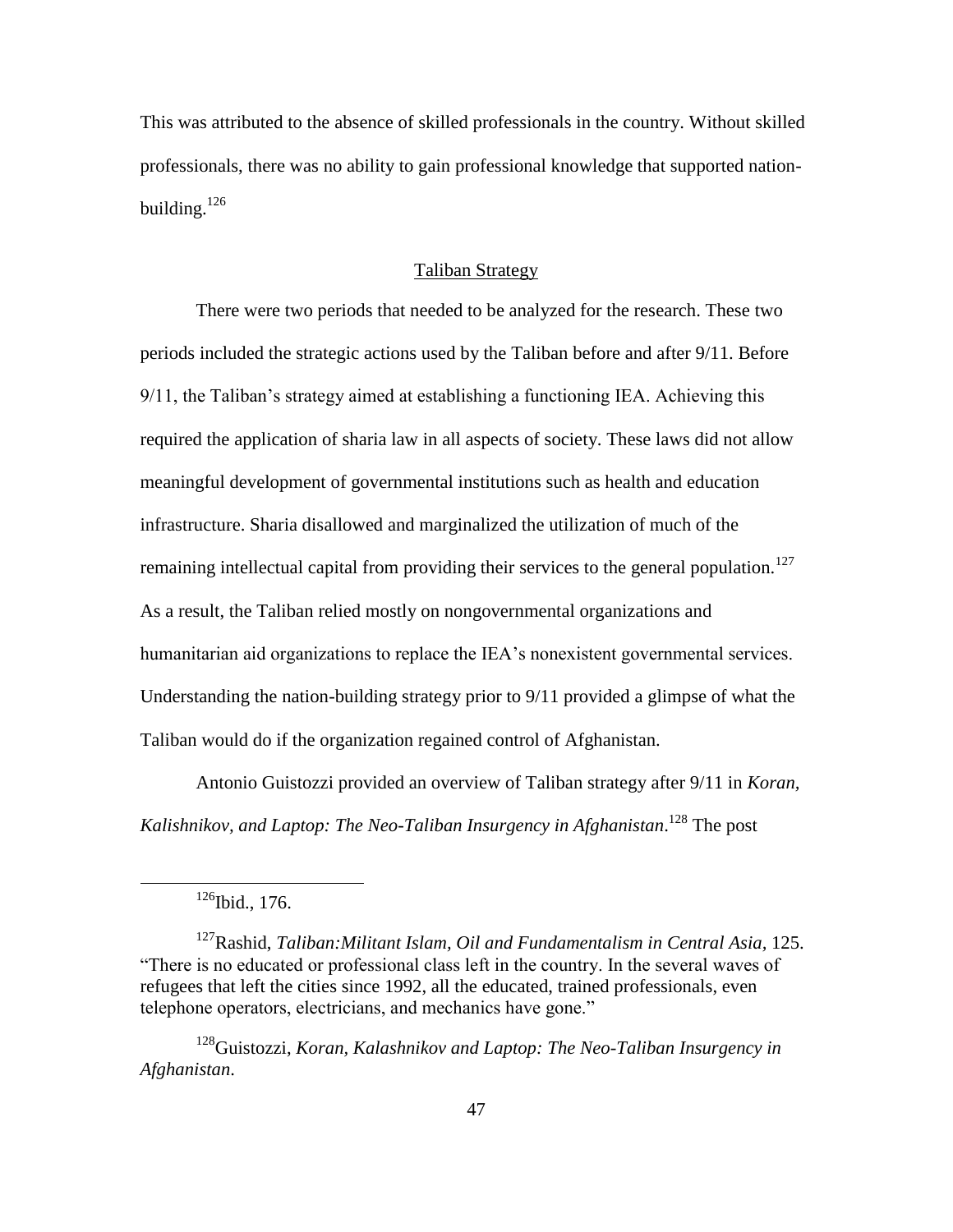Taliban strategy was broken down into three distinct phases. These phases were the infiltration of the population, the creation of political structures, and the final offensive. The first phase required the Taliban to infiltrate the population. The Taliban entered various villages to identify facilities and people that were willing to provide sustenance, facilities, and spaces to hide weapons in support of insurgency operations.<sup>129</sup>

The development of political structures depended upon marginalizing the existing central government's efforts to rebuild institutions, and replacing them with a shadow government. Actions in support included assassination of intellectual capital required to maintain governmental services like teachers, doctors, and policemen.<sup>130</sup> This also included damaging important government facilities like schools.<sup>131</sup> Ruining the government's efforts to reestablish governmental services opened opportunities for the Taliban to substitute them with its own services.<sup>132</sup>

The final stage entailed a coordinated offensive. The Taliban attempted to conduct this third phase in 2006, but failed possibly from effective counterinsurgency operations prior.<sup>133</sup> Currently, it was believed that the Taliban continued to seek support from the Muslim community in terms of funding and manpower. If the Taliban succeeded in delegitimizing the central government,then the Taliban's next step would be to establish

 $\overline{a}$ 

<sup>132</sup>Ibid., 104.

<sup>133</sup>Ibid., 123.

 $129$ Ibid., 100.

 $130$ Ibid., 102.

 $131$ Ibid., 103. In 2006-2007, the Taliban attacked 187 schools.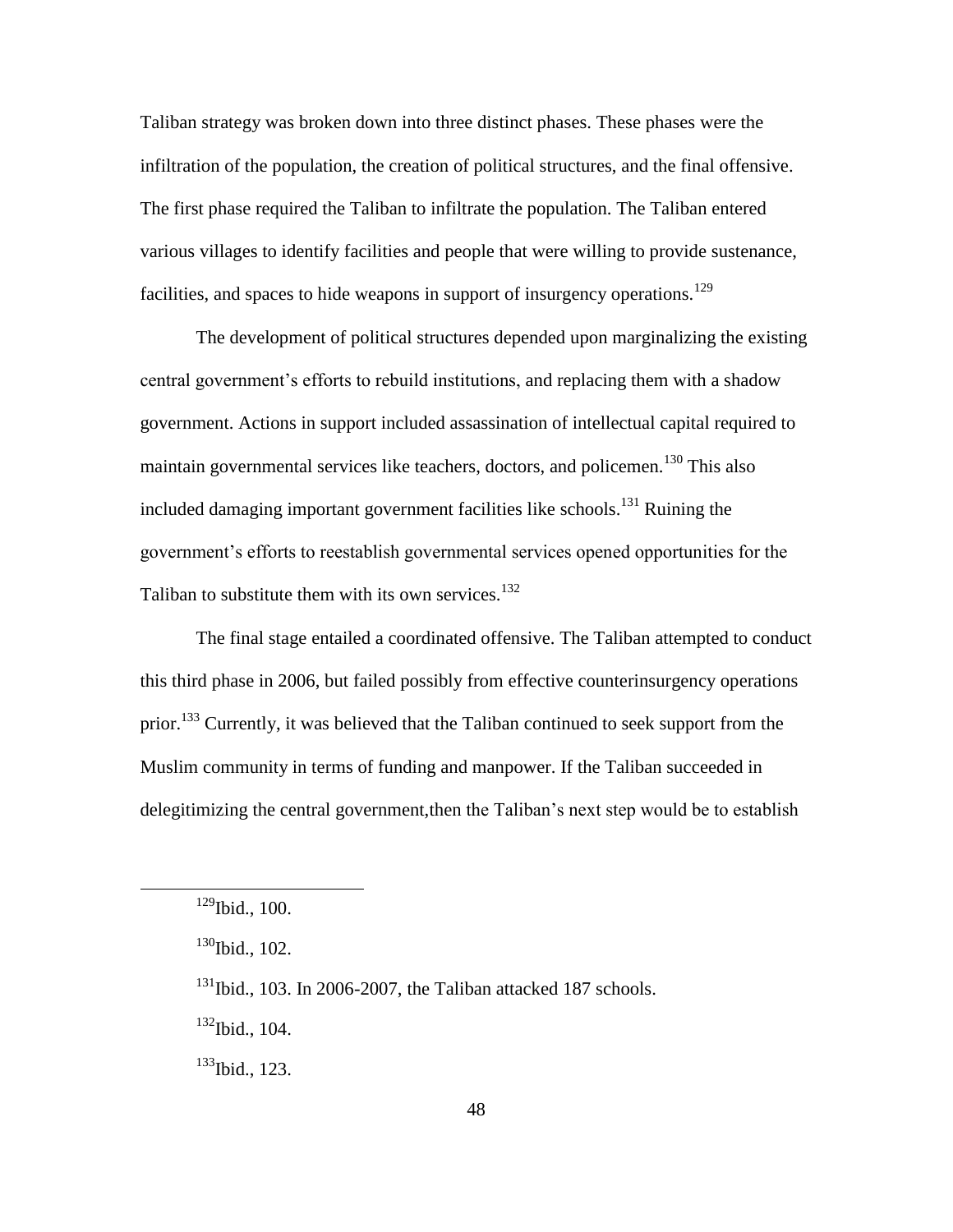firm control of eastern and southern Afghanistan, push to influence western Pakistan and reestablish its version of the Islamic state.<sup>134</sup>

# Parallels in History

Understanding the parallels between both Mao's and Omar's rise helped gain insights in potential vulnerabilities in the Taliban's strategy. The similarities in events showed that each movement was left to solve a similar type of problem. There was also congruence in the type of actors and mechanisms used to implement each movement strategy. The analysis provided the basis and justification to use Maoism in this comparative study.

Historically, the movements fell under a similar set of events and circumstances. Several parallels existed between the rise of Mao's and Omar's respective movements. These similarities included the sort of causes and resulting general condition of the state prior to each movement's formation. Western power intervention in both countries was followed immediately by a collapse of the former regime. The collapse of the former regimes led to civil wars and a period of warlordism.

The Manchu dynasty lost its power in  $1912$ <sup>135</sup> Once the Qing dynasty collapsed, civil war ensued throughout the country. In the case of Afghanistan, collapse of the

 $134$ Shahid A. Asfar and Christopher A. Samples, "The Evolution of the Taliban," (Master's thesis, Naval Postgraduate School, 2008), 42, http://www.dtic.mil/srch/search? searchview=d4&c=t3&changequery=1&template=%2Fdtic%2Fsearch%2Ftr%2Fresultstemplate tr.html&s=1&fql=y&exact=n&xml=1&must1=and&pdfitems=&enable Lemmatization=YES&q=&field1=TI&word1=The+Evolution+of+the+Taliban&must2= AND&field2=AU&word2=&must3=AND&field3=KEY&word3=&must4=AND&field4 =NU&word4=&must5=AND&field5=AB&word5=&must6=AND&field6=AB&word6= &must7=AND&field7=DE&word7=&must8=AND&field8=SC&word8=&Submit=Sub mit+Query&newold=date&age=any&sort=-RD&n=30 (accessed May 2, 2011).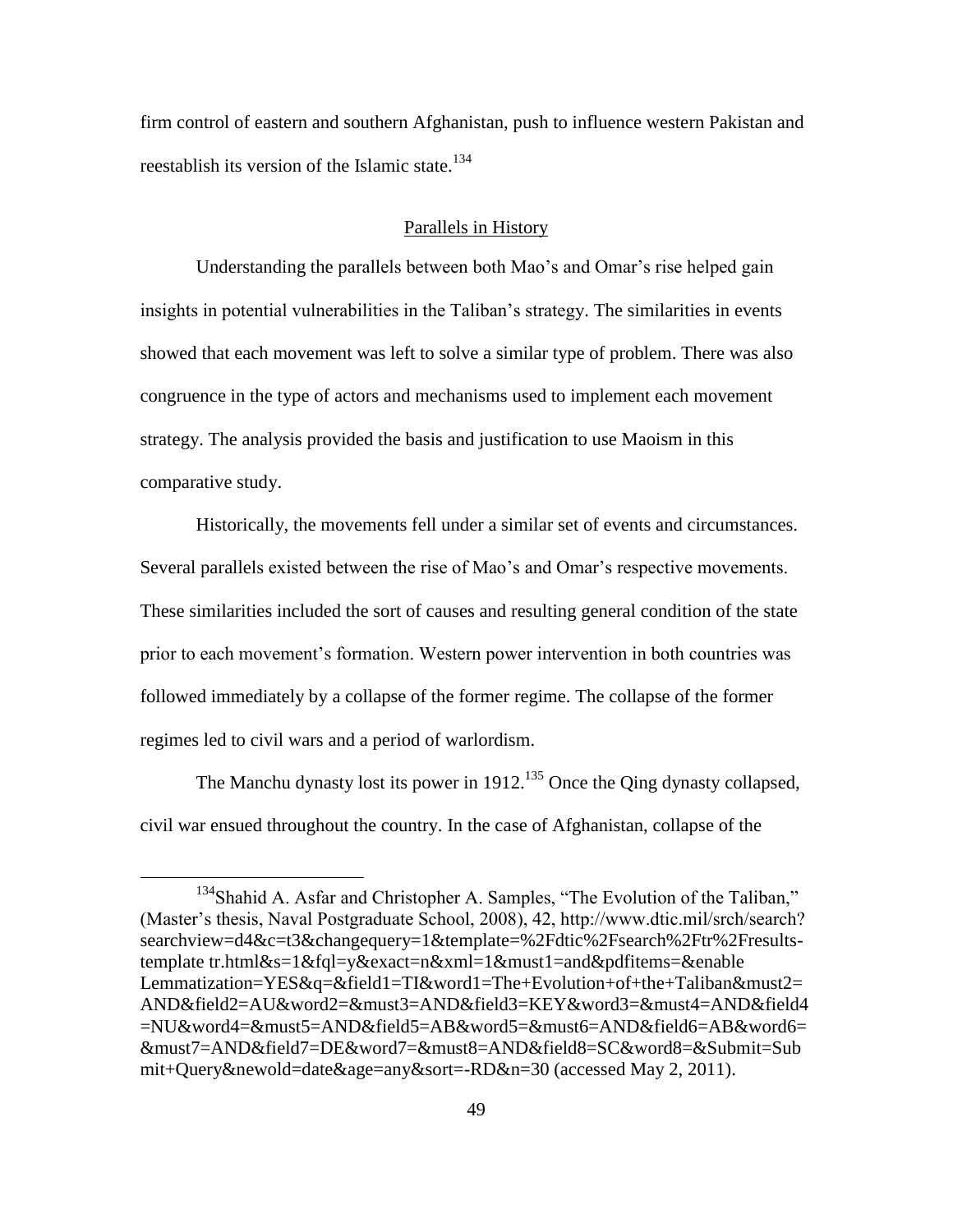Peoples Democratic Party of Afghanistan was followed by a five year civil war.<sup>136</sup> Civil war caused both China and Afghanistan to spiral into chaos. This cycle of similar events presented an opportunity for movements like the CCP and Taliban to gain control of the country.

The respective civil wars set conditions for ideological vacuums. Throughout China's Civil War from 1916 to 1922, the ideas of Communism, capitalism, nationalism, socialism, and democracy each strived to take the place of the Confucian society.<sup>137</sup> In Afghanistan's Civil War, ideas of extremist Islam, nationalism, and traditionalism competed as the dominant philosophy. Both China and Afghanistan remained in a state of flux or stalemate as a result of continued competition and disagreement over what political ideology best suited overseeing a possible phase of reconstruction. In China the stalemate period included a varying number of competing warlords who maneuvered politically by using military force.<sup>138</sup> In Afghanistan the loose alliances between the various Mujaheddin crumbled, and everyone started to pursue their own goals.  $^{139}$  In order to settle this ideological stalemate within each respective countries, both the CCP

<sup>137</sup>Snow, *Red Star Over China*, xxiii.

 $\overline{a}$ 

<sup>138</sup>Greiss, *The Arab Israeli Wars, The Chinese Civil War, and the Korean War*, 36.

<sup>139</sup>Zaeef, *My Life With the Taliban*, 48.

<sup>135</sup>Greiss, *The Arab Israeli Wars, The Chinese Civil War, and the Korean War*, 33.

<sup>136</sup>Nojumi, *The Rise of the Taliban in Afghanistan:Mass Mobilization, Civil War, and the Future of the Region*, ii.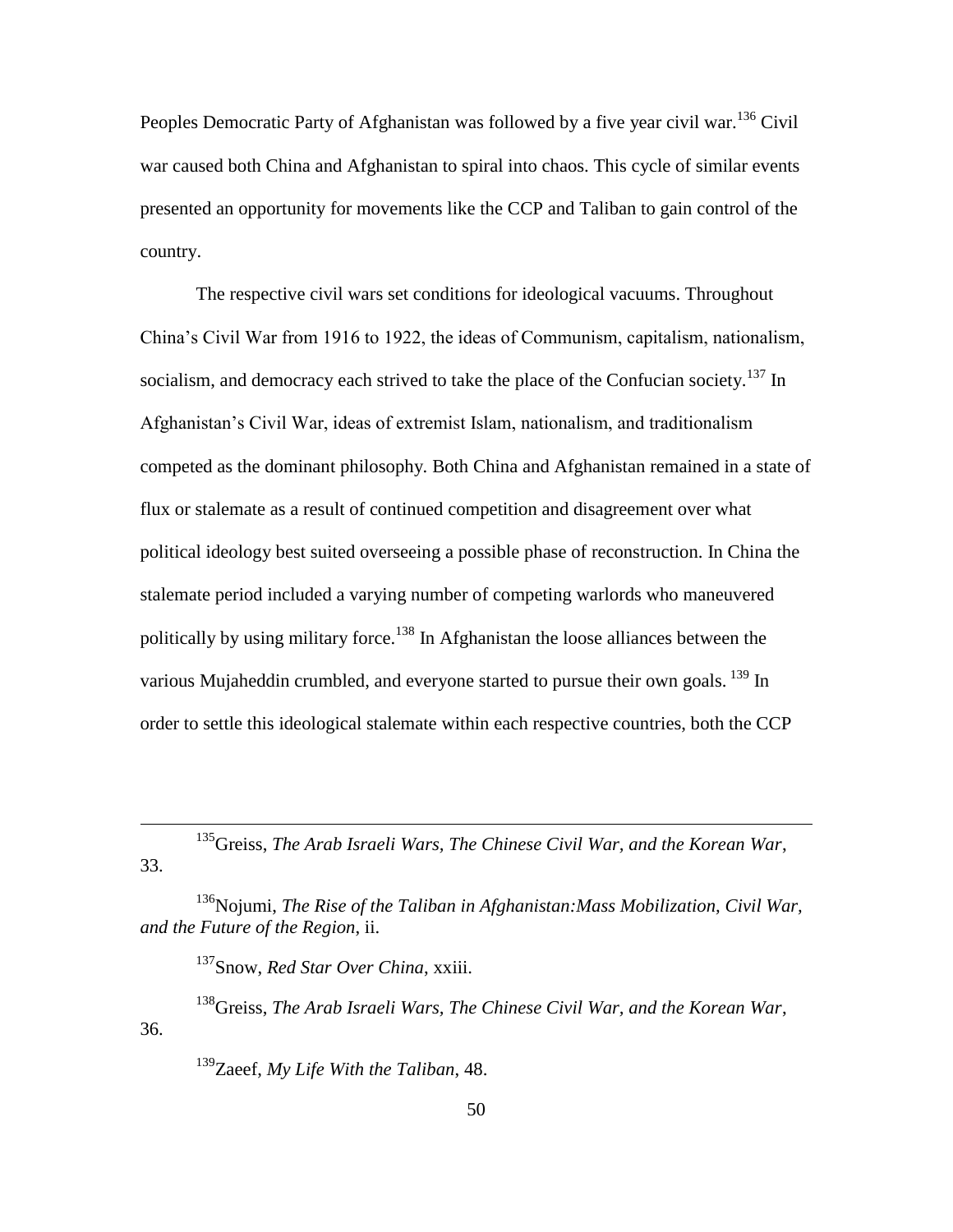and the Taliban needed to implement a revolutionary strategy to reconcile warlords and dominate internal competing ideologies.

Both movements worked with more powerful political elements. In Mao's case, it was the Communist Comintern which provided intellectual guidance and support for the CCP. For the Taliban the more powerful political element was the ISI. The Communist Comintern and the ISI both had strategic agendas separate from the individual movement. The Communist Comintern desired worldwide revolution. China on the other hand used Communist ideology to reinvent its central government, and reunite the country. The ISI wished to form a regime in Afghanistan that was Pakistan-friendly and stable.<sup>140</sup> The Taliban wished to establish an IEA.

#### Parallels in Political Ideology Intended Enstates

Although the means of each movement's strategy were very different, the general endstate for both the CCP and the Taliban were similar. In addition, the root causes for frustration that led to the development of the movements were also similar. Mao's and Omar's motivations to start their movements came from a desire to restore their respective countries into a state of former glory. Their targeted frustrations were based on the presence of corruption, and that these corrupt practices caused China and Afghanistan's current state of affairs.

Both countries experienced a period of invasion from outside powers and civil war. These countries suffered large losses in population and infrastructure as a result. Although Lenin wanted to rid the concept of the State, Mao's ideology aimed to restore

 $140$ Afsar, "The Evolution of the Taliban," 37.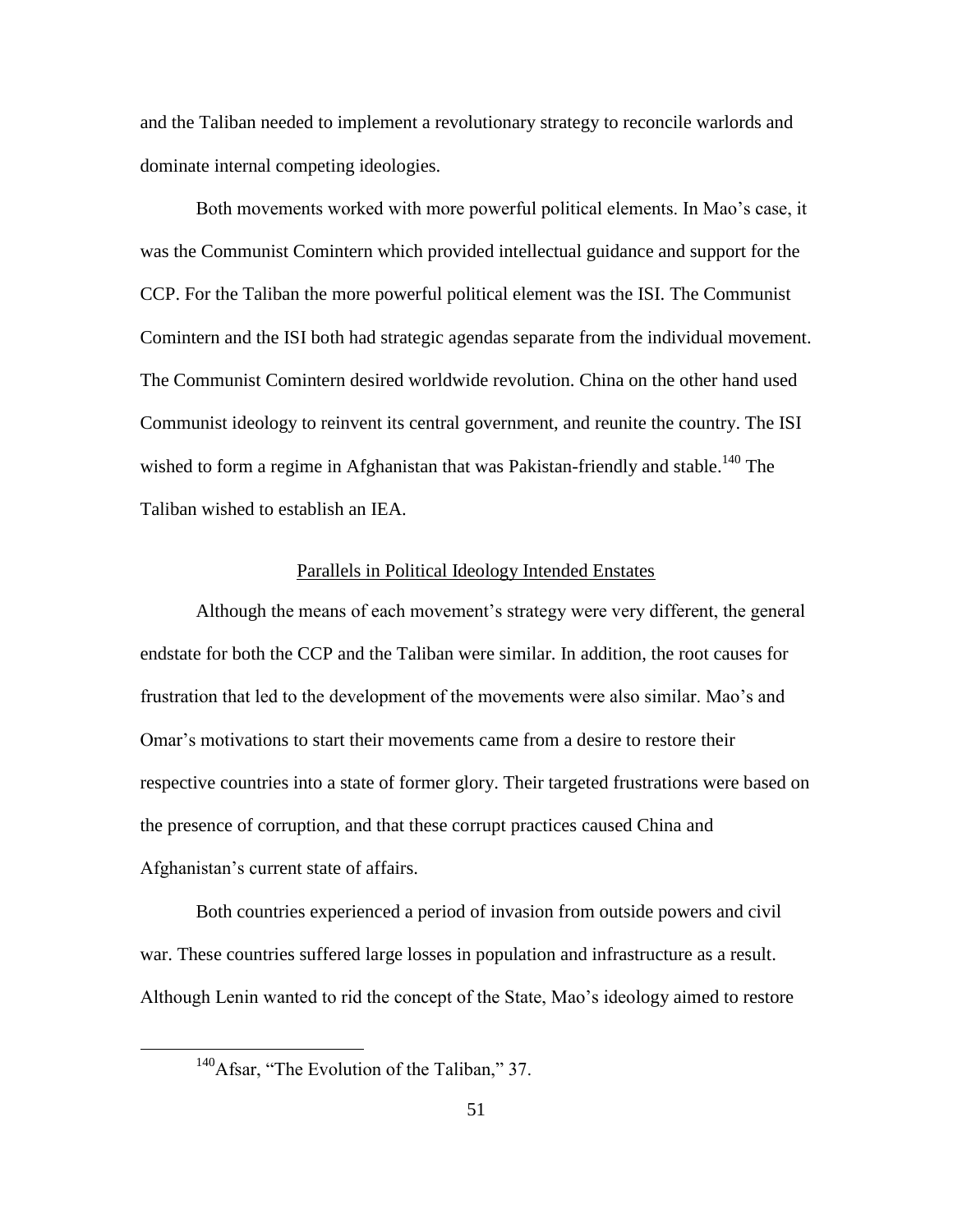the strength of China. Schram believed that Mao's sense of nationalism led him to accept Leninism.<sup>141</sup> Mao stated that "the great union of the Chinese people must be achieved. Gentlemen! We must all exert ourselves, we must all advance with the utmost strength. Our golden age, our age of brilliance and splendor, lies ahead!"<sup>142</sup> This quotation expressed his belief that China could regain former glory.

Mullah Omar spoke of transforming Afghanistan into an "exemplary state of Islam."<sup>143</sup> Omar's aims and objectives comprised of regaining the status quo that existed prior to the US-led invasion in October 2001. Yet the desire of restoring the traditional Islamic system of the *Khelafat* demonstrated a desire by the Taliban to restore a system that represented an age when the Islamic state was at its height in scientific and military superiority. $144$ 

Targeted frustrations in both strategies were also similar. One of the basic functions of each ideology was to get rid of institutions of corruption. Each movement believed that corrupt practices contributed heavily to the downfall of their respective societies. Based on the historical context, Mao targeted Western powers and those Chinese elements of society that worked hand-in-hand with them. In *Analysis of the Classes in Chinese Society*, Mao believed that enemies of the revolutionary movement

 $\overline{a}$ 

<sup>143</sup>Nojumi, *The Rise of the Taliban in Afghanistan:Mass Mobilization, Civil War, and the Future of the Region*, 154.

<sup>144</sup>Andrew Hammond, "Islamic Caliphate a Dream, not Reality," *Middle East Online*, December 13, 2006, http://www.middle-east-online.com/english/?id=18746 (accessed May 7, 2011).

<sup>&</sup>lt;sup>141</sup>Mao Tse Tung,"To the Glory of the Hans," in *The Political Thought of Mao Tse Tung* (New York: Praeger, 1970), 161.

 $142$ Ibid., 164.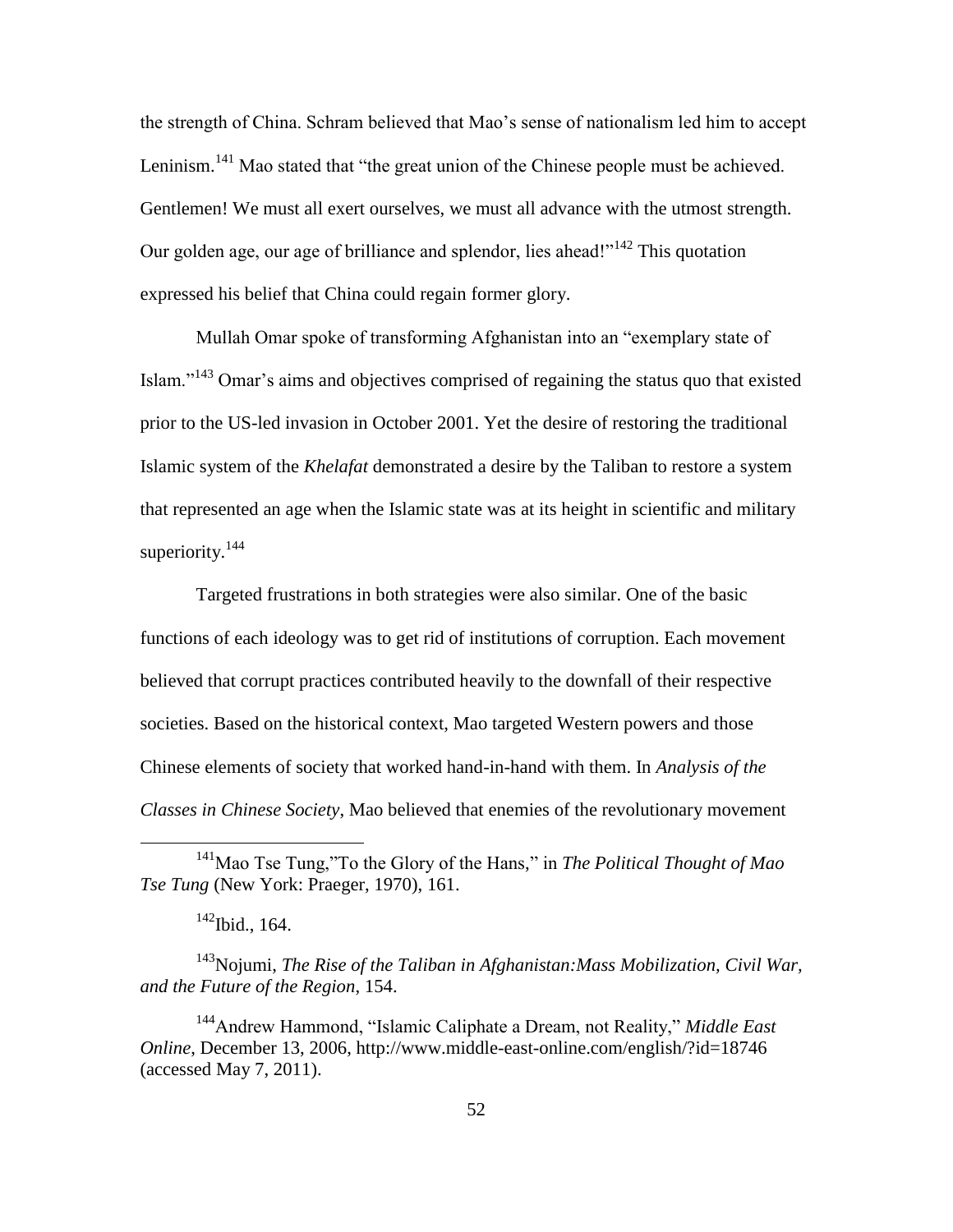were those associated with the league of imperialism hindered the development of China's productive forces.<sup>145</sup> The Taliban described corruption as those vices and entities that caused a departure from the true teachings of the Prophet Mohammed.<sup>146</sup> The ideology looked to "end mischief in the country and oust leaders who are devoted to selfcentered positional power."<sup>147</sup> Like Mao, the Taliban rejected classes of society linked to exploitative Western powers. Afghan intellectuals and technocrats were rejected since the Taliban considered them products of a Western or Soviet-style education.<sup>148</sup> Although sharia was primarily used to run the *Khelafat*, its dual purpose was to institute a system enforcing purity and absence of corrupt practices.

### Analogous Ideological Mechanisms

Both ideologies possessed analogous components. Maoism and Taliban ideology are both distinct culturally, but possessed similarities in their oppressor-oppressed dialectic, a driving vanguard body, and a way to mobilize and indoctrinate. This was a broad analysis, but was needed to realize the universality of mass mobilization and the need for levels of competent leadership in order to conduct revolutionary operations successfully.

 $145$ Mao, "Analysis of the Classes in Chinese Society," 1:13.

<sup>146</sup>Nojumi, *The Rise of the Taliban in Afghanistan:Mass Mobilization, Civil War, and the Future of the Region*, 154. "Anyone who refuses to obey the Ameer-ulmumineen will be called a rebel according to sharia and requirement to execute them."

 $147$ Ibid.

<sup>148</sup>Rashid, *Taliban:Militant Islam, Oil and Fundamentalism in Central Asia*, 97.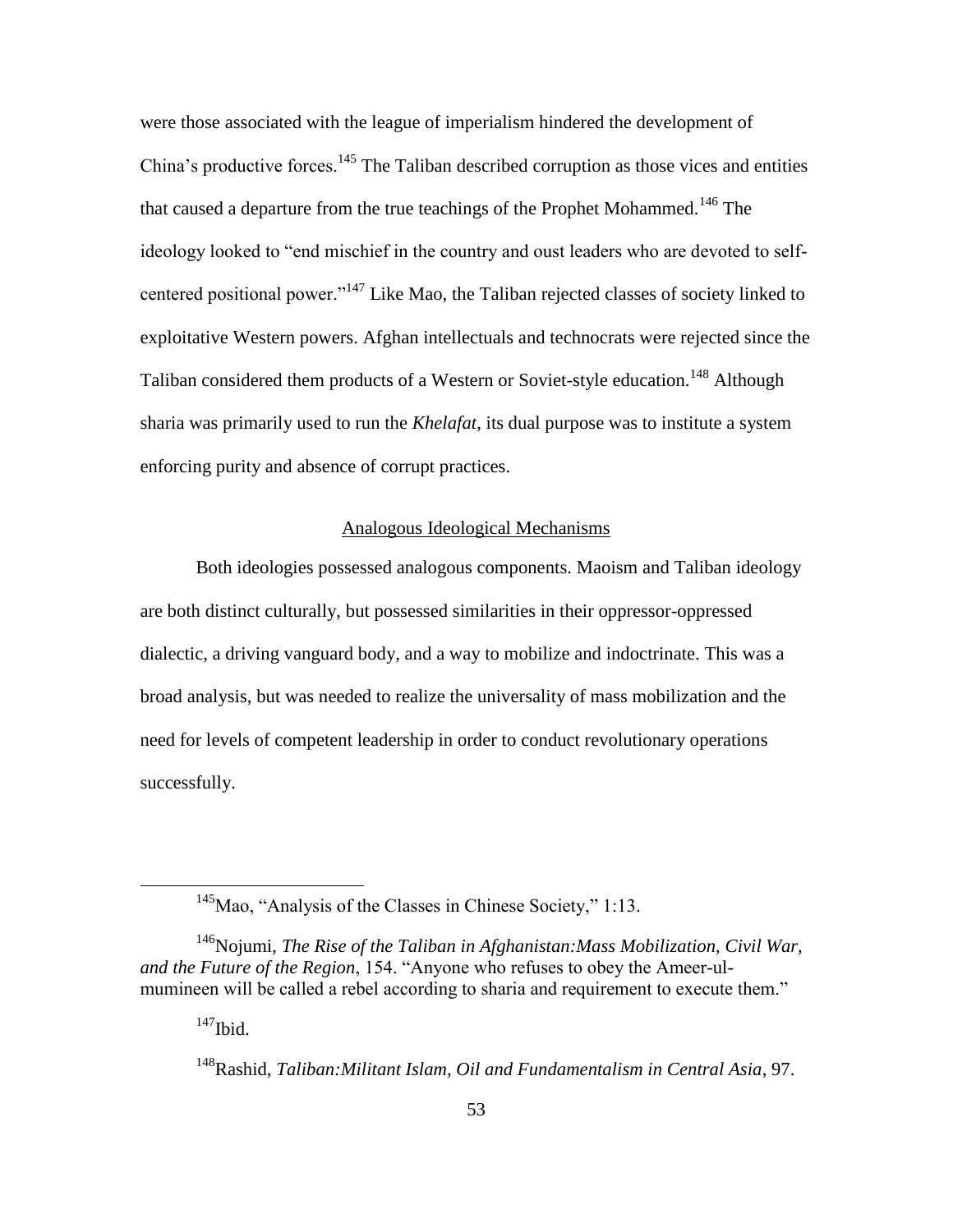Mao explained that the proletariat was oppressed by a bourgeoisie, the landowning class that controls a workers livelihood. The bourgeoisie were linked to imperialistic powers like the merchant or comprador class.<sup>149</sup> According to Mao, this bourgeoisie class exploited both China's progress and had already performed unfair actions against the peasant class. In the Taliban's dialectic, the oppressed were members of the Taliban and the all qualified Muslims willing to participate in jihad. The oppressor in the Taliban's dialectic were warlords, corrupt puppet governments, and Western countries seeking to weaken the Islamic extremist movement. In Maoism, the CCP was steered by the proletariat. As mentioned earlier, this is one characteristic that digressed from traditional Communism. The Taliban movement had a religious-based vanguard. The khalifah acted as the determinant of the revolution's direction. Ultimate decisions came from the amir, Mullah Omar.

Both movements had means to indoctrinate and recruit soldiers to support the revolution. The CCP stood up various peasant associations to mobilize the force structure required to fight against the bourgeoisie. The Taliban relied on a madrassas spread across the Afghan-Pakistan border to recruit, indoctrinate, and train young men in support the jihad movement against oppressors.

# Parallel's Purpose

The correlation between various groups in both movements served to understand how Maoism can be used to gain insights on the Taliban strategy. The parallels gave credence to the suggested vulnerabilities gathered from further data collection and

 $149$ Mao, "Analysis of the Classes in Chinese Society," 1:13.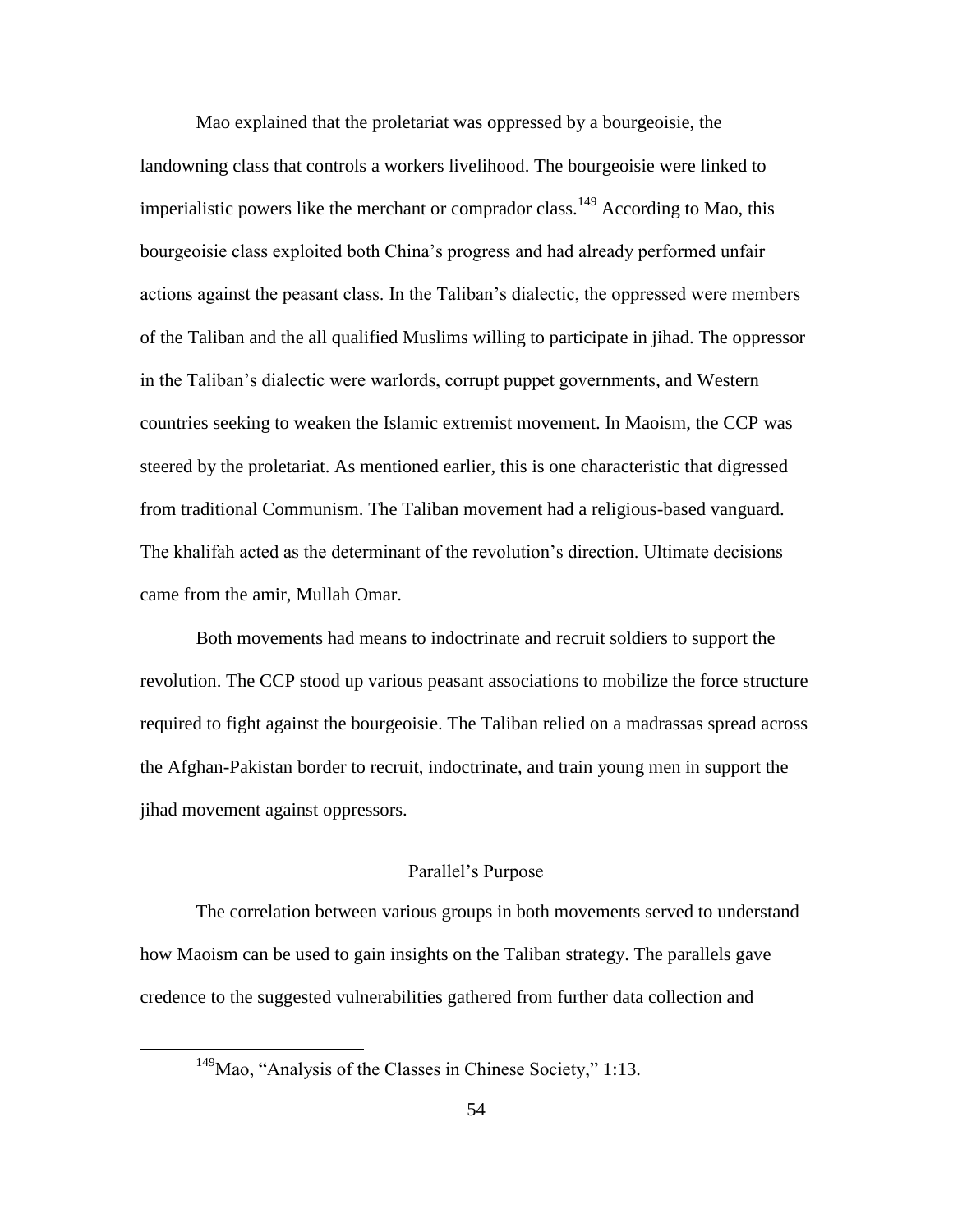analysis. There were similarities in the timing both movements arose. These historical similarities resulted in Mao and Omar to seek a common type of endstate. Within each ideology were components that provided a generally similar function to conduct revolutionary operations. One action common to both revolutionary movements was executing mass mobilization effectively.

### A Suggested Taliban Vulnerability Using Mao's Protracted War

Mao outlined in "On Protracted War" how a weaker military power such as China could defeat the more powerful Imperial Japanese army. According to Mao, three conditions needed to be met to accomplish a successful protracted war. These conditions consisted of maintaining a united front, the gaining of international support, and the loss of the enemy's home-based support.

First, China needed to sustain a strong united front against the enemy. Mao predicted growing Chinese resentment following a decision to proceed in fighting against the invading Imperial Japanese.<sup>150</sup> Mao anticipated large numbers of casualties and a constant shortage of materials and weapons compared to the enemy. The Chinese needed to maintain a united front regardless of these setbacks. Mao stated that "the united front must be persevered in; only by persevering in the united front can we persevere in

 $150$ Mao, "On Protracted War," 2:130.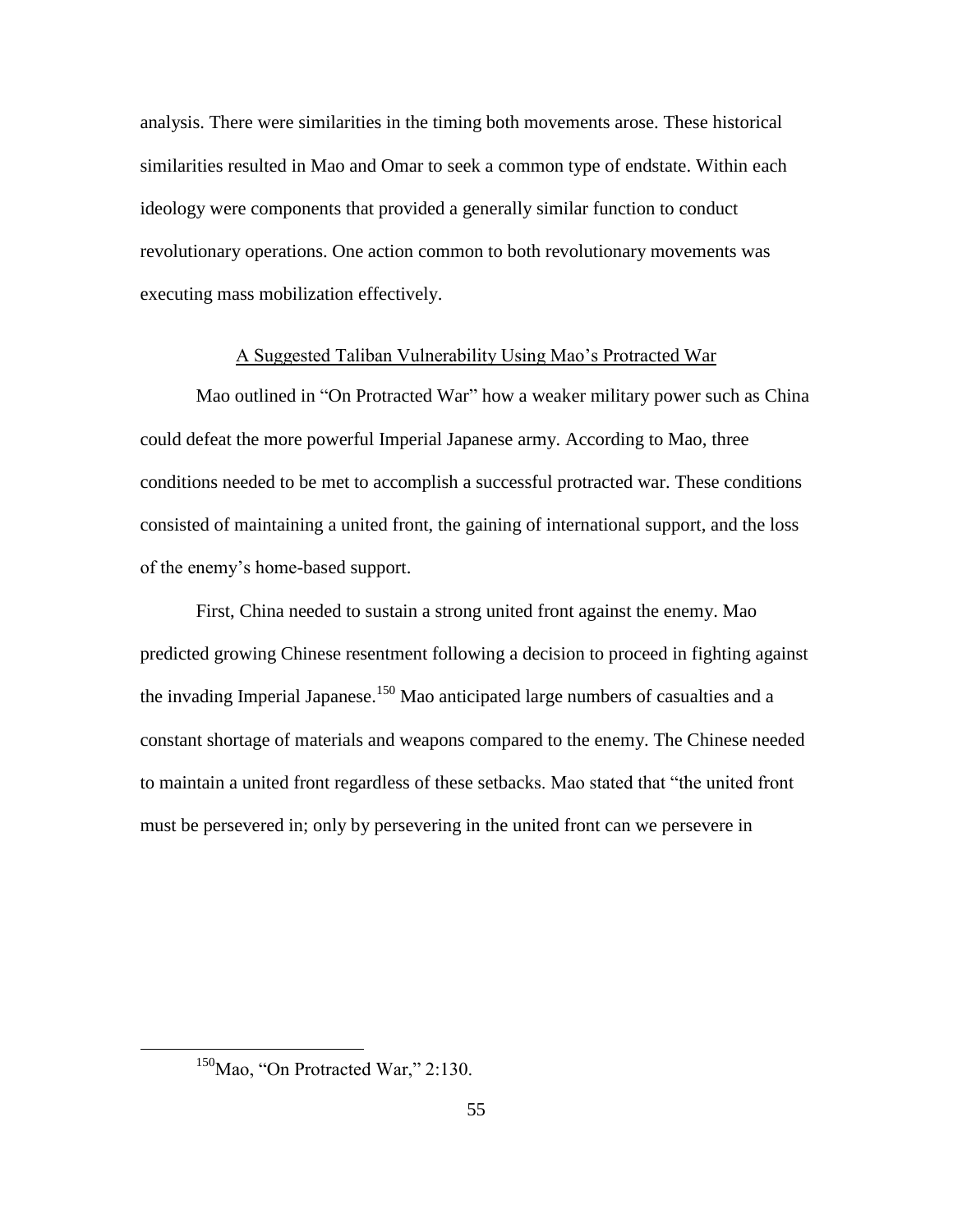war."<sup>151</sup> Fortunately, there was unprecedented unity among the Chinese political groups.<sup>152</sup> The KMT and the CCP joined forces to form a united front.

China also required a large amount of international support for its resistance to succeed. Gaining international support isolated Imperial Japan politically, and caused neighboring countries to see the invasion as illegitimate.<sup>153</sup> Mao anticipated that Japan's isolation forced the country to reevaluate its actions in order to avoid further damage of its country's reputation. Fortunately, China gained international support throughout its resistance against Imperial Japan.

Third, Imperial Japan needed to experience a lack of internal support. Continued deployment of Japanese forces degraded the country's support for the Chinese invasion. Moreover, the economic strain the war compounded internal resentment against the war. Increased casualties coupled with long troop deployments from home contributed to growing Japanese opposition. Mao expected this condition to occur and played a factor in leading the Japanese to seek a compromise.

A caveat to China achieving these three conditions laid in the timing of when these conditions occurred. Mao did not know how long the protracted war against the Japanese would last. According to Mao, strategic success depended on maintaining a

<sup>&</sup>lt;sup>151</sup>Ibid., 2:154. "To win victory, we must persevere in the War of Resistance, in the united front and in the protracted war."

<sup>152</sup>Snow, *Red Star Over China,* xxvi. In July 1937, an agreement was signed for joint Nationalist-Communist war of resistance against Japan. Pg 23 On Protracted War Mao stated "To win victory, and yet neglect political mobilization is like wishing to "go south by driving the chariot north" and the result would inevitably be to forfeit victory.

 $153$ Mao, "On Protracted War," 2:139. "Widespread guerrilla warfare and people's anti-war sentiment will wear down this big Japanese Force."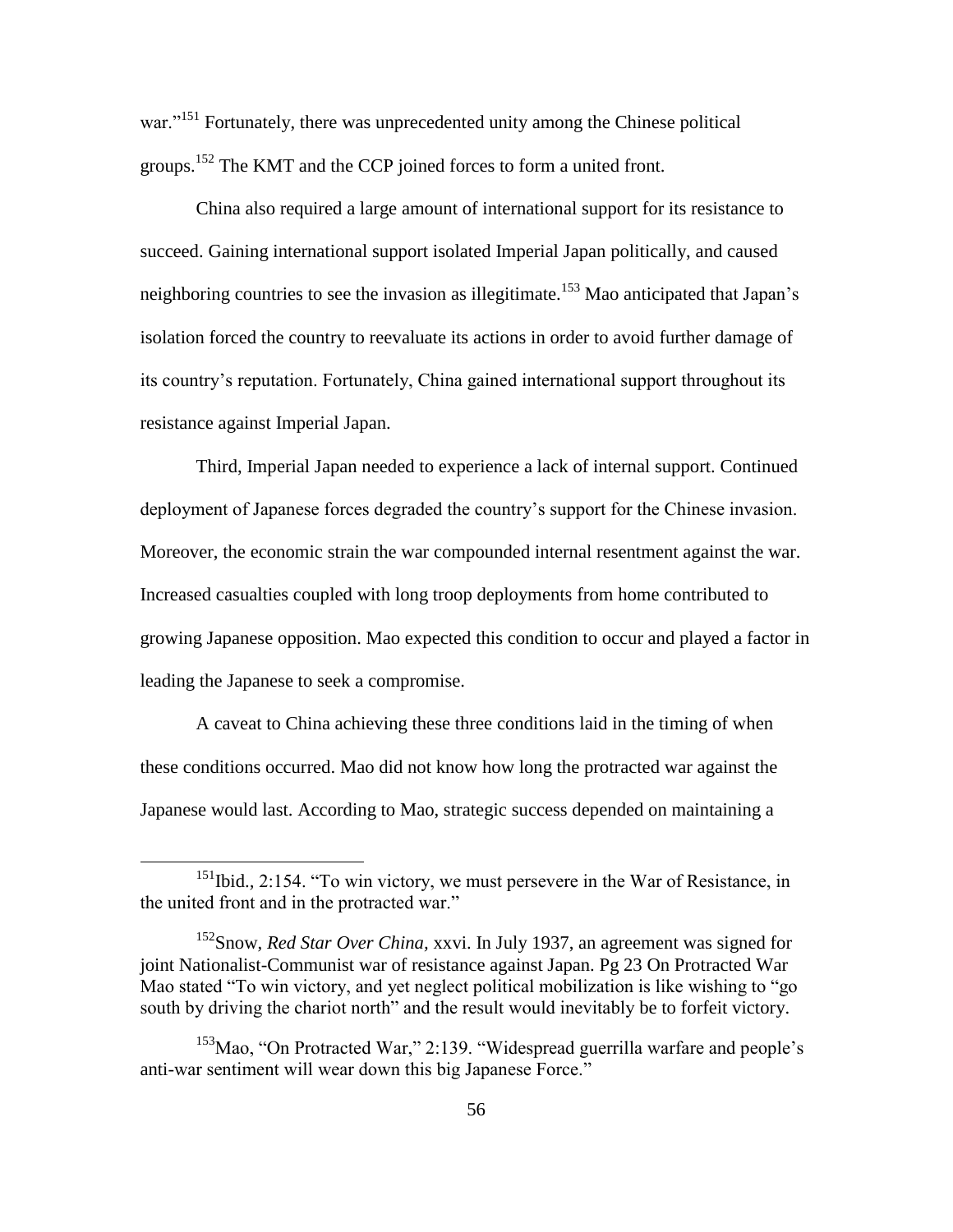united front long enough for the other two conditions to occur.<sup>154</sup> In order to defeat and destroy the forces of Japan, Mao believed that the unity of China was the most important of the three conditions.<sup>155</sup>

# Suggested Taliban Vulnerabilities in Mass Mobilization

Mass mobilization was the "method through which a centralized political organization attempts to implement widespread changes in a society."<sup>156</sup> Socially, mass mobilization created a new structure by modifying and breaking the theoretical borders between social classes.<sup>157</sup> If a revolutionary movement failed to accomplish widespread mass mobilization, a movement was ineffective because there was no acting group.

Mass mobilization requires a phase of mass organization and mass participation. These phases are interchangeable.<sup>158</sup> Mass organization occurs when the population forms groups. Mass participation on the other hand was the point when either individuals or organizations attempt to cause changes in within their own social class.

 $155$ Ibid., 2:117. "Three conditions are required to defeat and destroy the forces of Japan: first, the establishment of an anti-Japanese Front in China; second, the formation of an international anti-Japanese united front; third, the rise of the revolutionary movement of the people in Japan and the Japanese colonies. The unity of China is the most important of the three.

<sup>156</sup>Nojumi, *The Rise of the Taliban in Afghanistan*: *Mass Mobilization, Civil War, and the Future of the Region*, 11. Much of the background on mass mobilization theory came from this book in Chapter Two The Theory of Mass Mobilization.

 $157$ Ibid., 11.

 $\overline{a}$ 

 $158$ Ibid., 13.

 $154$ Ibid., 2:142. "It should be reiterated that the change from inferiority to superiority and the completion of preparations for the counter-offensive will involve three things. Namely an increase in China's own strength, increase in Japan's difficulties, and increase in international support."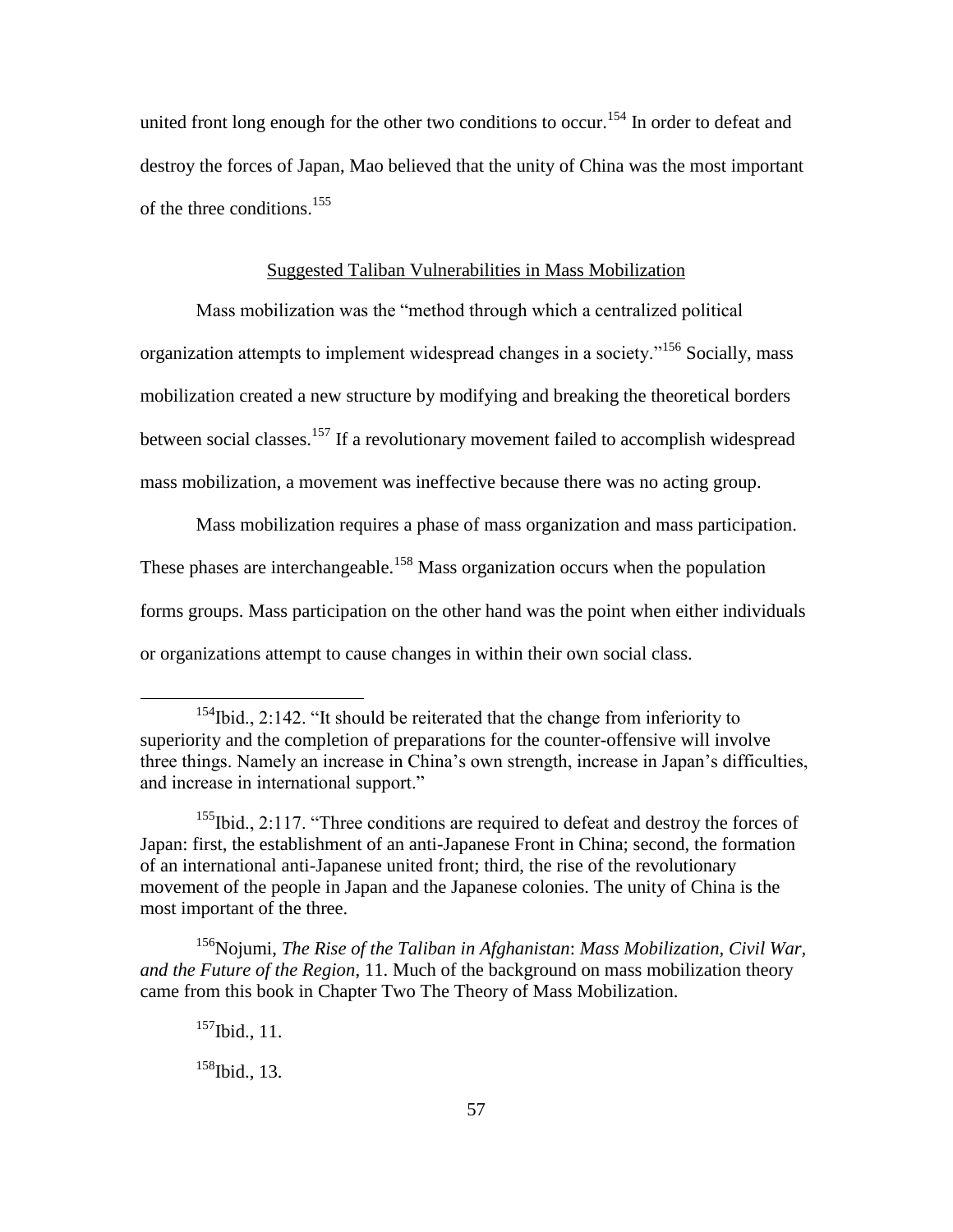The scale of mass mobilization relied on the numbers of those involved in mass participation. In *Investigation of a Peasant Revolt in Hunan Province,* Mao emphasized the importance in using peasants to institute social reform. In relation to mass mobilization theory, it was clear that one of the main reasons he selected the peasant population carry out revolution was for its sheer numbers.<sup>159</sup> Mao expressed this point by saying "This astonishing and accelerating rate of expansion explained why the local tyrants, evil gentry and corrupt officials have been isolated, why the public has been amazed at how completely the world has changed since the peasant movement.<sup> $160$ </sup>

Yet in a segment of the report entitled "Vanguards of the Revolution," Mao separated the peasants into three distinct groups. These groups were the rich, the middle, and the poor. He considered the willingness of these groups to participate in national revolution. For instance, Mao generalized that the rich peasant would "generally enter the name of some sixty or seventy year-old member of the family for they are in constant dread of conscription. After joining, the rich peasants are not keen on doing any work for the peasant association. They remain inactive throughout."<sup>161</sup> According to Mao it was the poor peasant that had always "been the main force in the bitter fight and the most responsive to Communist Party leadership.<sup> $162$ </sup> Mao revealed an important consideration

 $\overline{a}$ 

 $161$  Ibid., 1:31.

<sup>&</sup>lt;sup>159</sup>Mao, "Report On An Investigation of the Peasant Movement in Hunan, 1:33. ―Without the poor peasant class, it would have been impossible to bring about the present revolutionary situation in the countryside or to overthrow the local tyrants and evil gentry and complete the democratic revolution."

 $160$ Ibid., 1:35.

 $162$  Ibid., 1:32.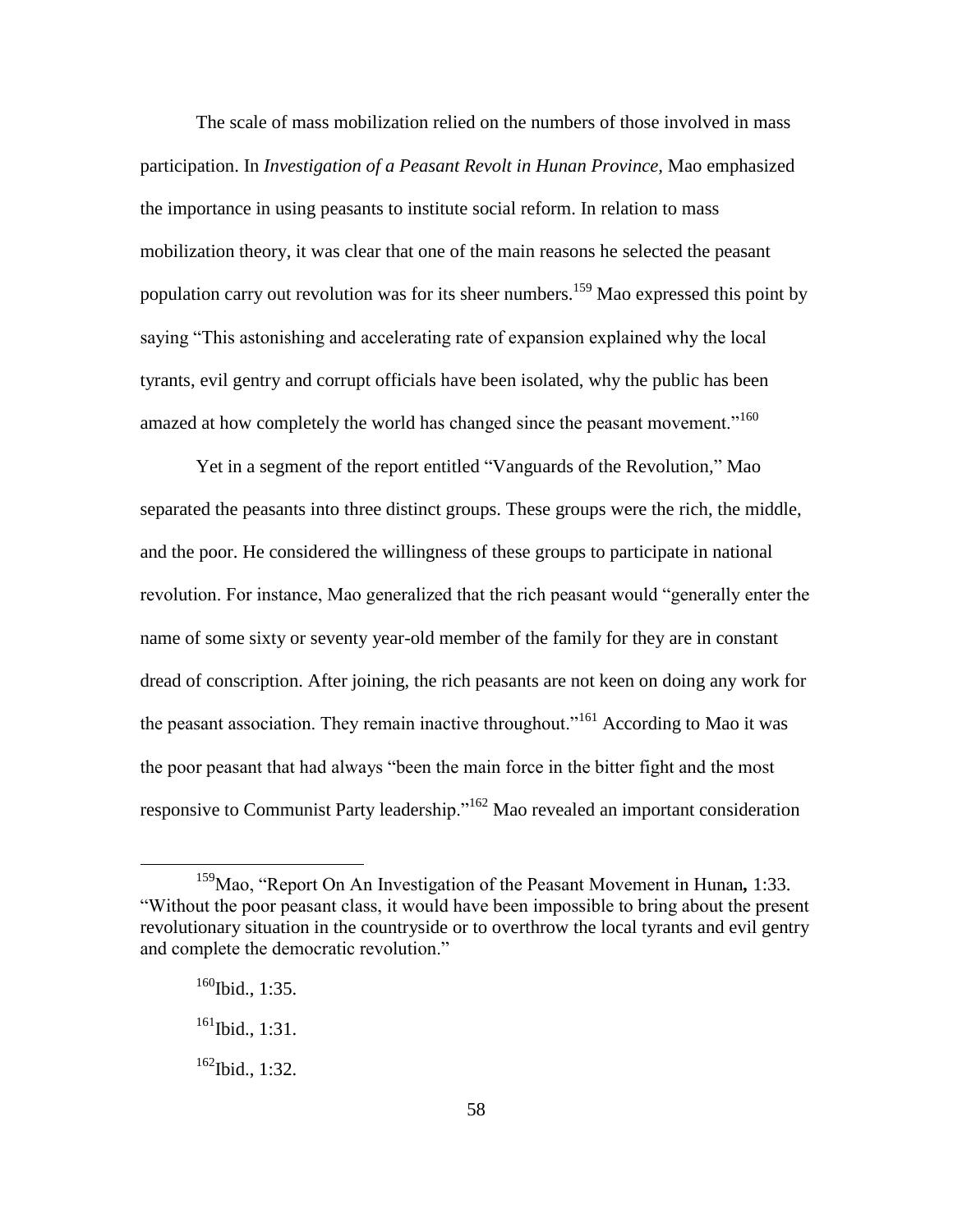that impacted mass participation and in turn affected mass mobilization. This consideration was what specific group of people in the population was capable and willing to mass participate.

This same concept in mass participation could be applied to the Taliban. A majority of the Taliban's fighters were Pashtun.<sup>163</sup> In addition, the Pashtun made up forty-two percent of Afghanistan's population.<sup>164</sup> This was the largest ethnic group in Afghanistan. Having the support of the population's majority does not in itself cause social change automatically. But through application of Mao's logic, the number of Taliban fighters needed to be large enough to overwhelm any opposition. Thus, to implement national revolution, it would be logical to mobilize as much of the Pashtun population as possible.

The Taliban's fighting force was not made up of hardcore Islamic extremists. The Taliban were a conglomeration of five distinct groups. These groups consisted of the purely ideologically driven madrassa students, genuine jihadist recruits provided by local village mullahs, various local allies and opportunists, and mercenaries.<sup>165</sup> The first two groups were considered hardcore followers of Taliban ideology. Of these groups, those fighting fell between twenty to twenty-five years of age with Taliban commanders in

<sup>163</sup>Rashid, *Taliban: Militant Islam, Oil and Fundamentalism in Central Asia*, 90. Rashid mentions that JUI formed inside the Pashtun belt in the Northwest Frontier Province (NWFP). It also gained influence over these southern Pashtuns. JUI formed the original Taliban organization.

 $164$ CIA World Factbook, "Afghanistan," https://www.cia.gov/library/publications/ the-world-factbook/geos/af.html (accessed May 7, 2011).

<sup>165</sup>Giustozzi, *Koran, Kalashnikov and Laptop*, 42.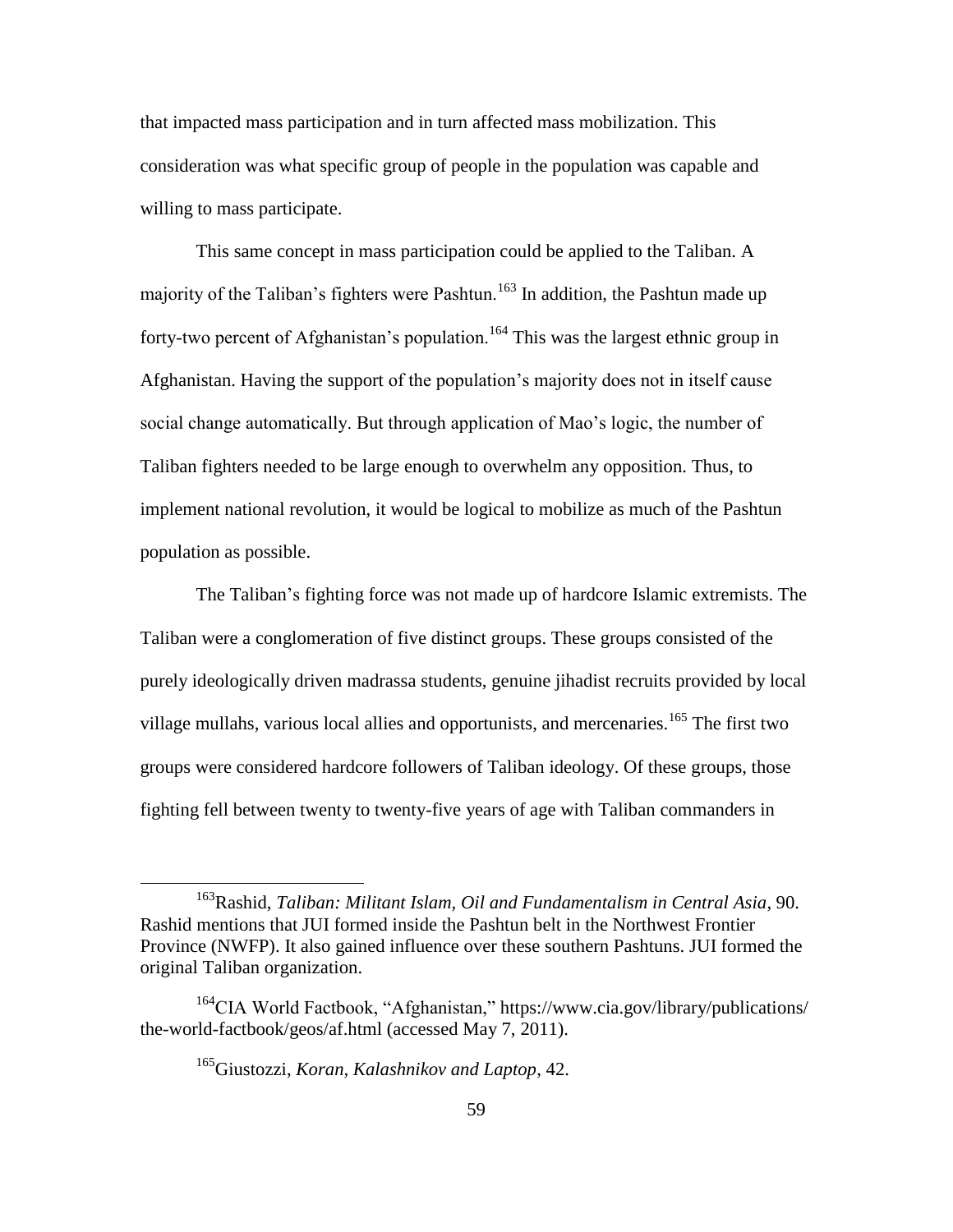their thirties and forties.<sup>166</sup> Therefore, Mao revealed a possible vulnerability in the area of mass participation. The Taliban required specific types of committed fighters numerous enough to participate actively in revolutionary actions.

Mass organization involved bringing participants together into groups. The mass organization phase was also critical in achieving successful mass mobilization. However, mass organization was not limited to only the Pashtun population. There were several groups in Afghanistan that achieved mass organization. These groups included the Taliban's allies to such as Hizb-i-Islami, the Haqqani Network, and a small core of foreign Al-Qaeda militants operating in Afghanistan.<sup>167</sup> Rival political groups included the Northern Alliance.

Thus, several political groups formed in Afghanistan since the Soviet invasion. The very existence of various political groups suggested a second vulnerability to the Taliban strategy. If the Taliban looked to establish a united IEA in Afghanistan, then it would require unification of these political groups, according to its ideology. By unifying groups, both allies and rivals would need submit to the Taliban's sharia law and its *Khelafat*. In addition, the Taliban would need to find a way to bridge differences among non-Pashtun groups and find common issues capable of bringing them together. Yet since 1994, many non-Pashtun groups like those in the Northern alliance have been opposed to

 $166$ Ibid., 38.

<sup>167</sup>Jane's: Defence and Security Intelligence and Insurgency Center, Taliban, Alliances and Rivalries, http://jtic.janes.com.ezproxy6.ndu.edu/JDIC/JTIC/document View.do?docId=/content1/janesdata/binder/jwit/jwit0270.htm@current&pageSelected=al lJanes&keyword=Taliban&backPath=http://jtic.janes.com.ezproxy6.ndu.edu/JDIC/JTIC/ search&Prod\_Name=&activeNav=/JDIC/JTIC#toclink-j351196161274956774714 (accessed May 7, 2011).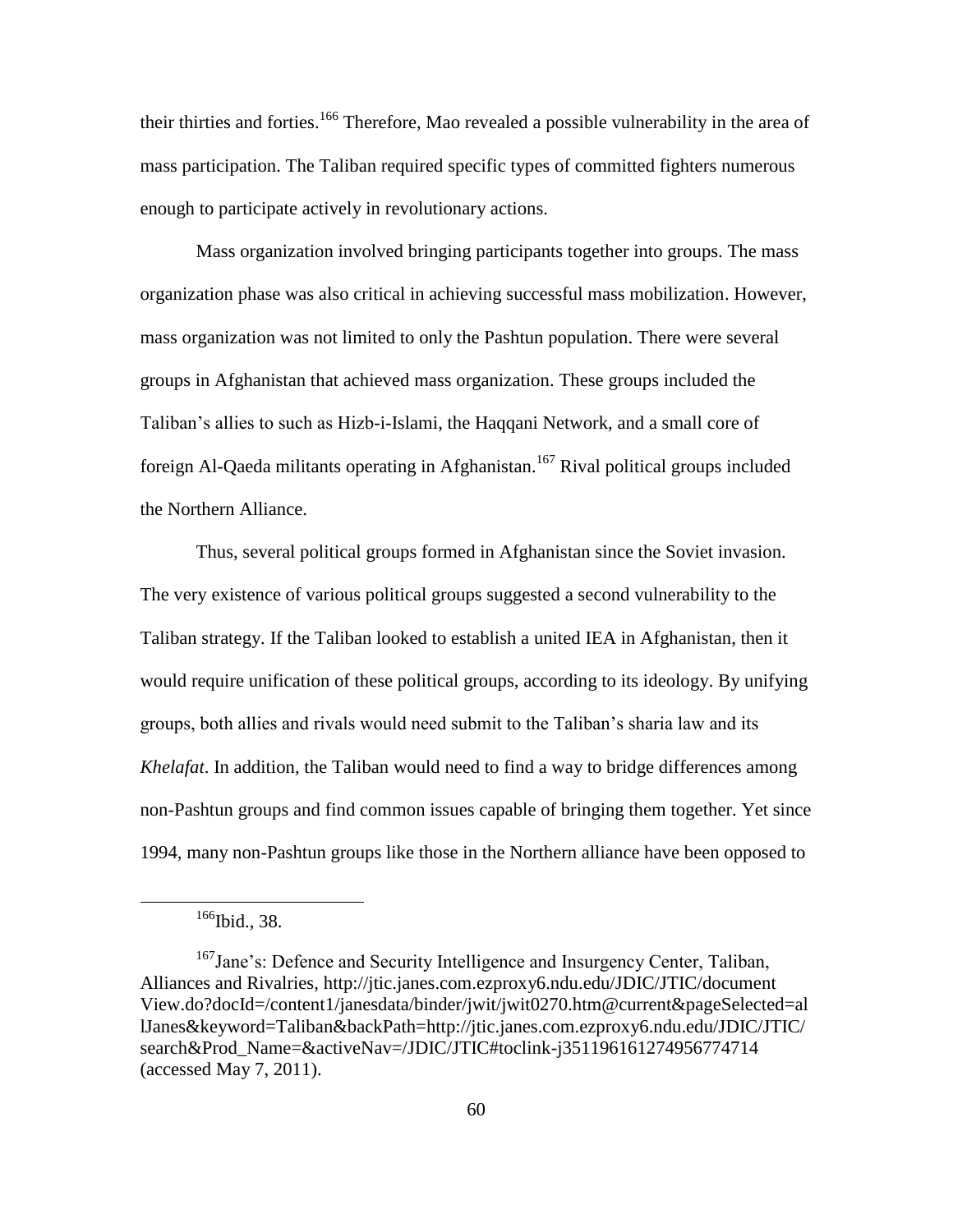the Pashtun-heavy Taliban not only for political reasons, but for ethnic reasons as well. Therefore, this circumstance indicated that any meaningful unification in the short term seemed unlikely.<sup>168</sup> If the Taliban were unable to achieve unity, then it placed the strategic goal of establishing the IEA in jeopardy.

## Vulnerability For Taliban Maintaining Its Own United Internal Front

Mao's writings "On Protracted War" suggested an additional vulnerability of maintaining cohesion internal to the organization. The Taliban's organization was a network of franchises.<sup>169</sup> This network had both ideologically motivated cadres, and smaller militant cells "that are sometimes in harmony with the Taliban's objectives."<sup>170</sup> These militant cells used the Taliban label for their local aims in return for support and cooperation.<sup>171</sup> The cell was then expected to follow the strategic directives of the Taliban leadership. This decentralized operation suggested a possible vulnerability.

Defections from the Taliban were not prevalent, but did occur. They indicated instability inside the Taliban's organizational structure. *Newsweek* reported that more than a thousand fighters had walked away recently from the Taliban insurgency over the past several months. The one thousand defectors did so as a result of seeing heavy losses

 $168$ Ali A. Jalali, "Wither the Taliban?," Foreign Military Office, 6 March 1999, http://fmso.leavenworth.army.mil/documents/taliban.htm (accessed May 8, 2011).

 $169$ Afsar, "The Evolution of the Taliban," 50.

 $170$ Ibid.

 $171$ Ibid.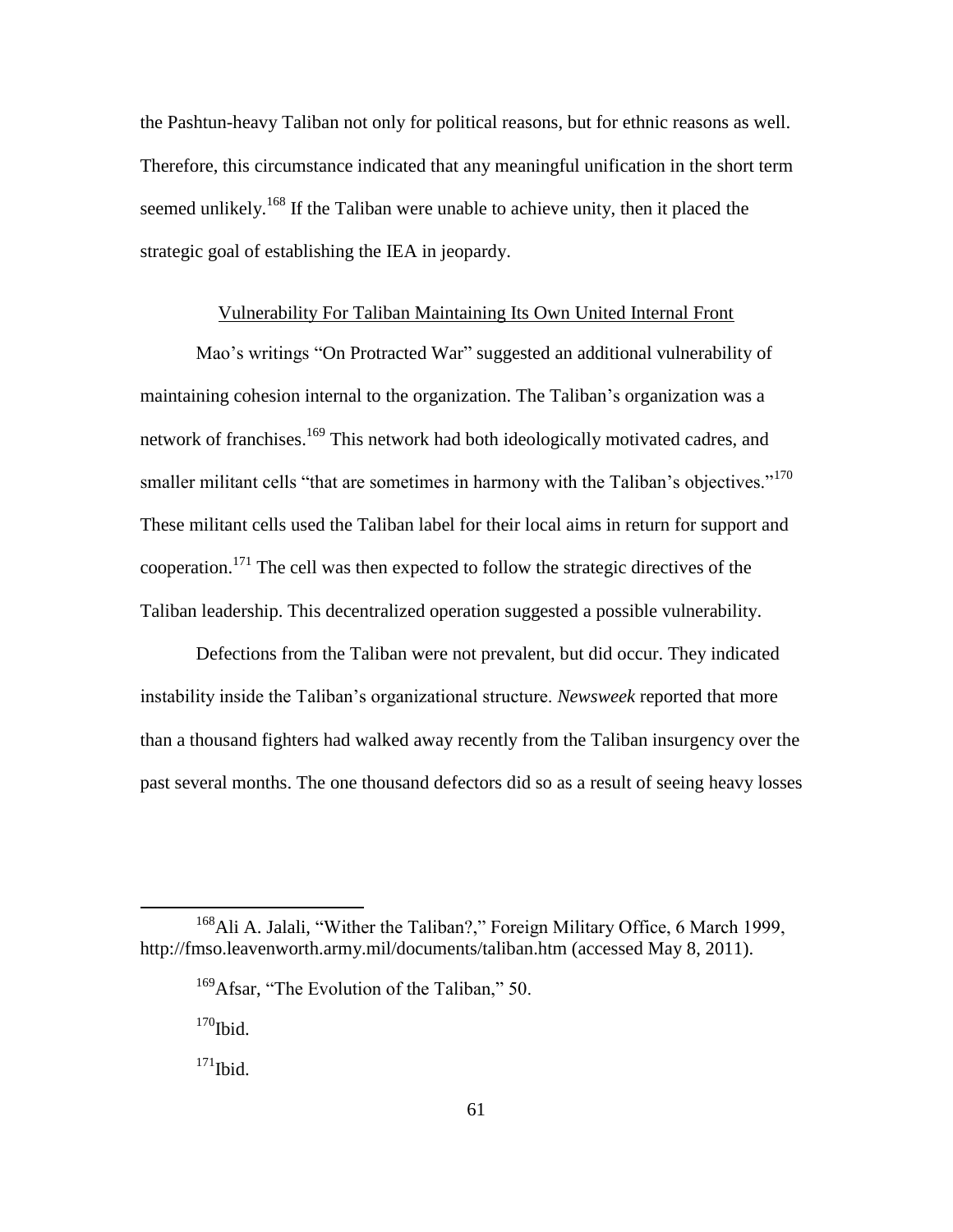from intense fighting.<sup>172</sup> In 2010, a total of sixty-four of the Taliban's members had defected to the local government.<sup>173</sup>

The Taliban's leadership is divided into three groups. These groups are the conservatives, the moderates, and the religious police.<sup>174</sup> The conservative group is composed of those loyal to Mullah Omar and come from traditionalists. The moderate group had a more pragmatic approach to developing and running the IEA. The moderates were more flexible when it came to issues concerning women, and believed there needed to be a parliamentary apparatus to incorporate the concerns of various political and ethnic groups when developing edicts directing proper Islamic living.<sup>175</sup> The third group is the religious police under the organization of Promotion of Virtue and Prevention of Vice. This was an independent organization that implemented sharia law according its own interpretations of Islamic law. The religious police are closer to the conservatives in their beliefs.

 $175$ Ibid.

 $172$ Sami Yousafzai, "How the Taliban Lost Its Swagger; Disgusted by the insurgency's relentless brutality, more than 1000 fighters have walked away in recent month,‖ *Newsweek*, March 7, 2011, http://proquest.umi.com.lumen.cgsccarl.com pqdweb?index=0&did=2281572621&SrchMode=1&sid=1&Fmt=3&VInst=PROD&VTy pe=PQD&RQT=309&VName=PQD&TS=1306012219&clientId=5094 (accessed May 7, 2011).

 $173$ Jane's: Defence and Security Intelligence and Analysis, Event Database, http://jtic.janes.com.ezproxy6.ndu.edu/JDIC/JTIC/search/advSearchResults.do?searchTer m=Taliban+AND+defect&searchTermOption=Full+Text&startPostDate=&endPostDate =&regionCountry=All+Regions+%26+Countries&dataSetSub=All+Groups&resultsToDi splay=20&sort=Score-false&pageSelected=janesReference&type=advSearchResults (accessed April 15, 2011).

<sup>174</sup>Nojumi, *The Rise of the Taliban in Afghanistan:Mass Mobilization, Civil War*, *and the Future of the Region*, 179.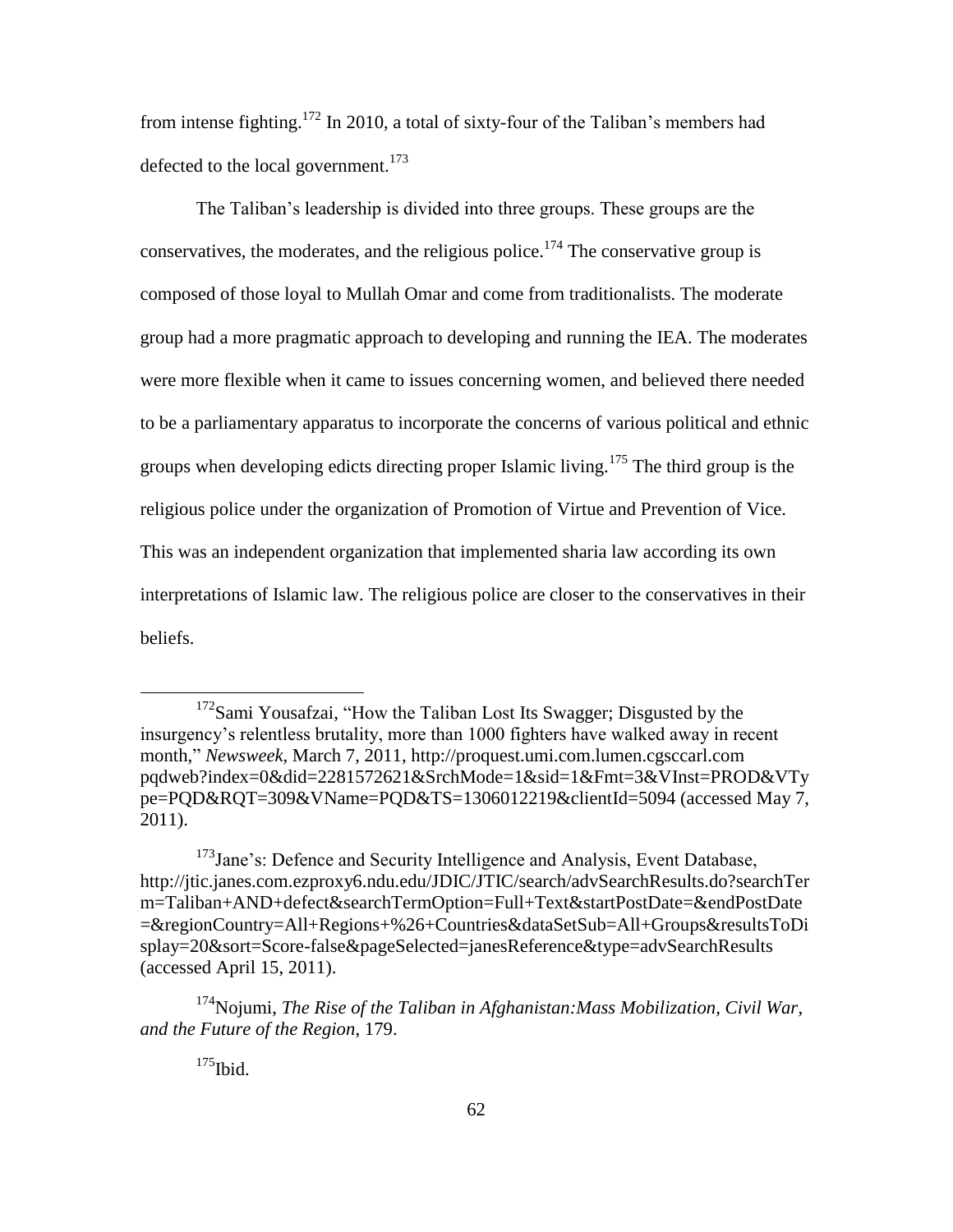Internal disputes between the Taliban's conservative and moderate members occurred on issues such as dealing with women's roles, methods to preserve popular support, and the power arrangements of the IEA. For example, the conservatives and moderates debated on whether the IEA should allow women doctors and nurses to work in hospitals. Another instance illustrates a split in the Taliban leadership over ways to build a more positive image. The Taliban were split in regards to the use of suicide bombings due to the effect it had on civilian casualties and the organization's popular support.<sup>176</sup> Conflicts over the power-sharing arrangements with those Afghan political groups that could not be defeated militarily have also occurred. In order to solve this, moderates believed that the Taliban needed to explore ways to establish a viable administration that would serve the interests of all groups in Afghanistan.<sup>177</sup>

There are two instances where groups broke off of the main Taliban movement. In 2002, Jamiat-i-Khundam-ul Koran split from the Taliban in efforts to form a party of moderates, but was unable to rally enough support during parliamentary elections.<sup>178</sup> In 2003, a controversy existed in the Taliban on whether an intensification of the insurgency was required. As a result a faction named Jaish-ul Muslimeen quit the Taliban in

<sup>176</sup>Guistozzi, *Koran, Kalashnikov and Laptop: The Neo-Taliban Insurgency in Afghanistan*, 117.

<sup>177</sup>Nojumi, *The Rise of the Taliban in Afghanistan:Mass Mobilization, Civil War, and the Future of the Region*, 180.

<sup>178</sup>Guistozzi, *Koran, Kalashnikov and Laptop: The Neo-Taliban Insurgency in Afghanistan*, 82.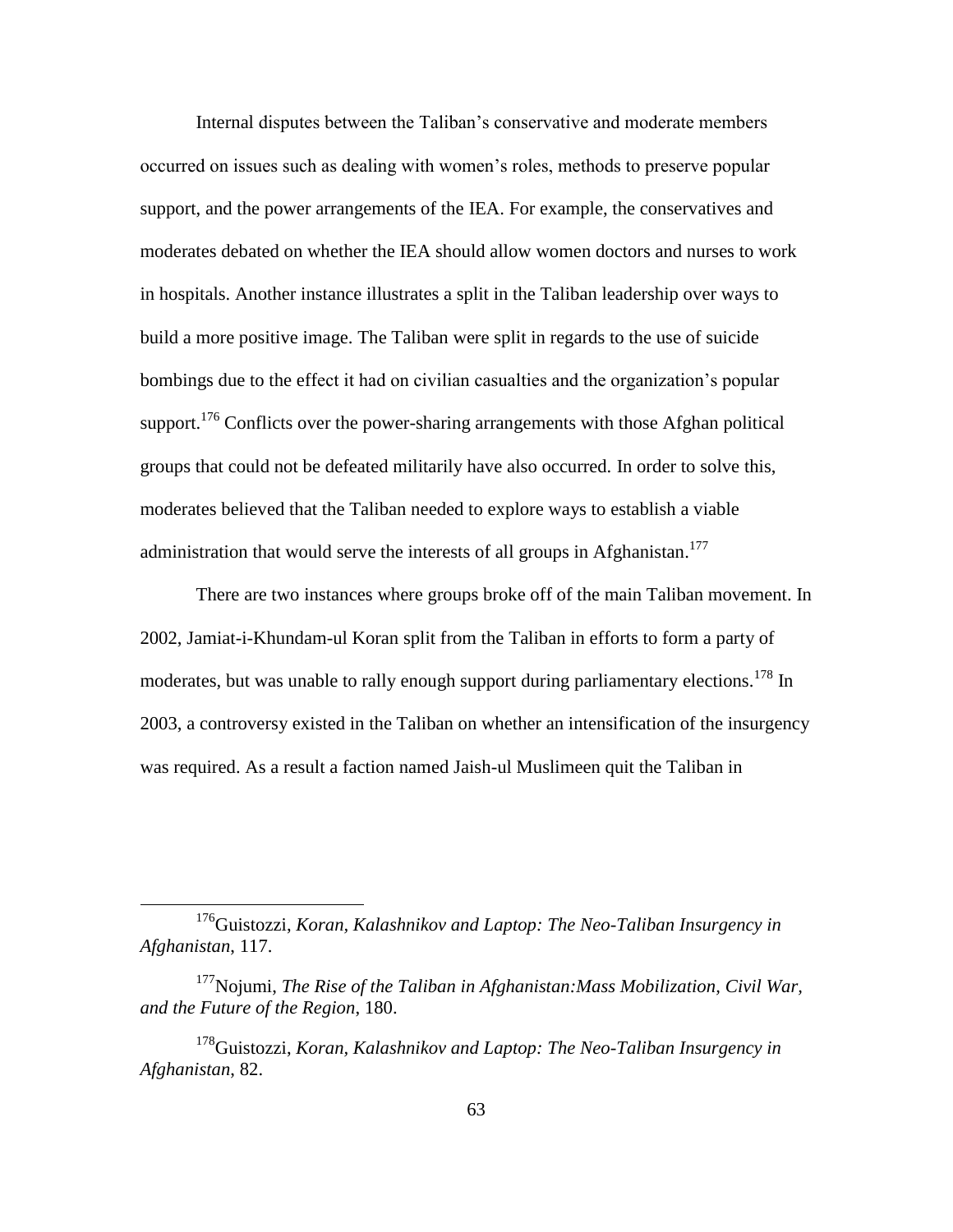September 2003.<sup>179</sup> One year later, the Jaish organization returned back to the Taliban.<sup>180</sup> These instances indicate fissures in the organization.

# Vulnerability For Taliban Gaining Positive International Support

According to Mao, winning protracted war relied primarily on maintaining a solid united front against the enemy. In addition, China required a level of international support. International support provided China additional political strength when they fought the Japanese. This was the second pillar necessary to achieve strategic victory. This same concept is relevant to the Taliban's strategy.

The rigid viewpoints of the senior Taliban's leadership and their unwillingness to compromise on human rights issues have marred the movement's chances to gain the kind of international support Mao prescribed. In 1996 the United Nations' Children Fund suspended education programs in Herat because girls were excluded. This suspension did not deter the Taliban.<sup>181</sup> Again in 1996, United Nations Secretary submitted protest statements after massive media coverage of the Taliban's hanging of former President Najibullah and the treatment of Kabul's women.<sup>182</sup> These protests also met with no Taliban response.<sup>183</sup> These instances were examples of how the Taliban's lack of compromise led to negative perceptions by the international community.

 $180$  Ibid.

 $\overline{a}$ 

 $183$ Ibid.

 $179$ Ibid., 81.

<sup>181</sup>Rashid, *Taliban: Militant Islam, Oil and Fundamentalism in Central Asia*, 113.  $182$  Ibid.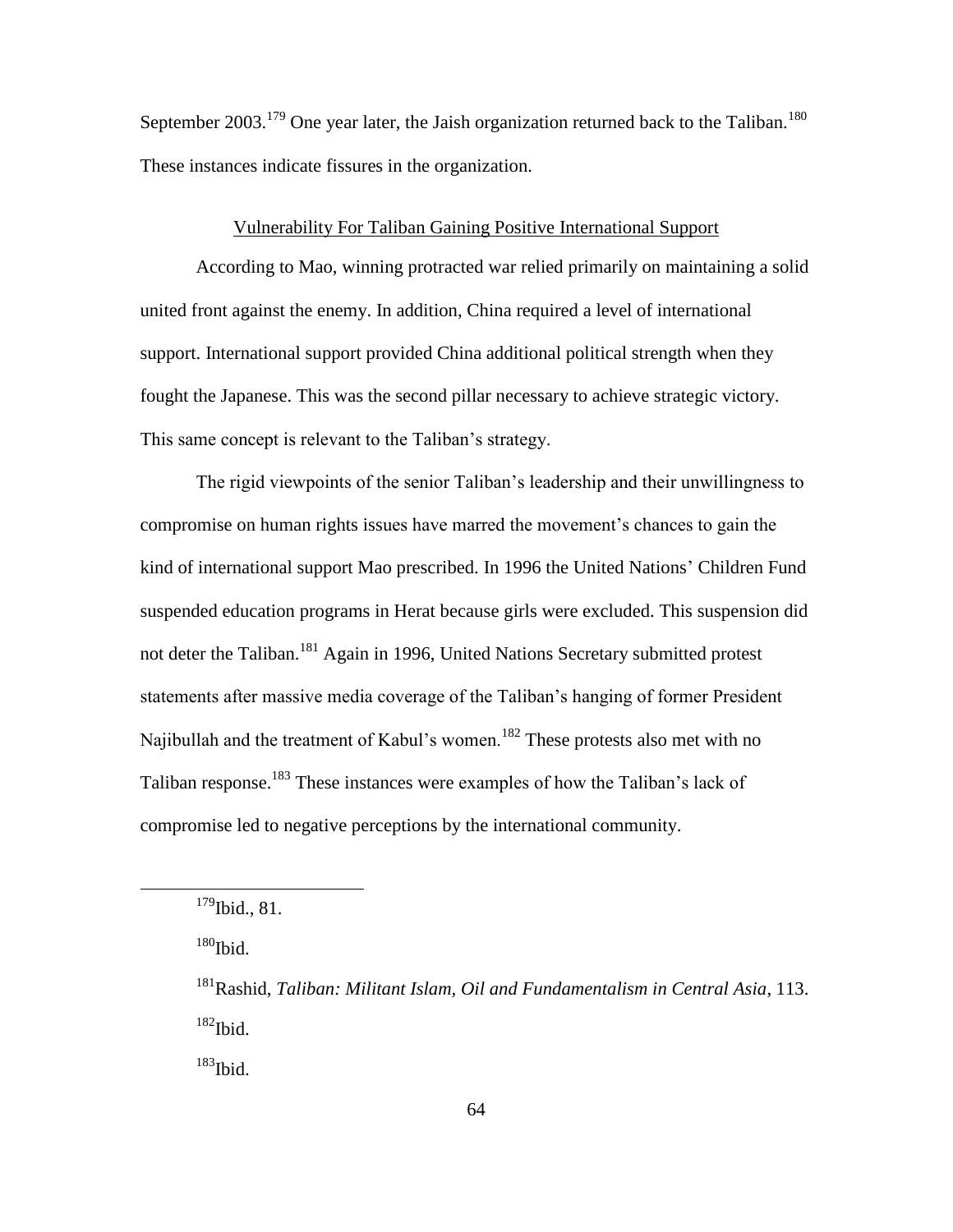Another issue that dampens the Taliban's chances to gain international support is its reliance on opium. Farming of opium to earn revenue for the Taliban movement has also been looked down upon by the international community. Opium production constituted thirty percent of Afghanistan's gross domestic product.<sup>184</sup> Before 2001, organizations like the United Nations' Office on Drugs and Crime worked with the Taliban to find alternate viable crop substitutes. Yet based on the country's dependence on opium to build revenue, progress has been slow. Opium production hinders the Taliban from gaining much needed international support in order to win protracted war.

Furthermore, the Taliban's intolerance in abiding to mainstream Islamic norms and the Shia population, isolated the Taliban from countries like Iran and Saudi Arabia. In 1997, during the invasion of Mazar the Taliban decided to "cleanse the north of Shia.<sup> $185$ </sup> As a result, United Nations estimate that between 6,000 to 8,000 Shia were killed.<sup>186</sup> The Taliban also detained and executed Iranian diplomats during its Taliban attack. This action infuriated Tehran, and worsened an already tense relationship between Iran and the Taliban. Saudi Arabia and the Taliban became tense in regards to the release of Osama bin Laden in 2001. In the Saudi perspective, the refusal by Mullah Omar to hand over Osama bin Laden undermined the authority of its Royal Family.<sup>187</sup> As a result,

<sup>&</sup>lt;sup>184</sup>Farhana Schmidt, "From Islamic Warriors to Drug Lords: The Evolution of the Taliban Insurgency," *Mediterranean Quarterly* (Spring 2010), http://web.ebscohost.com. lumen.cgsccarl.com/ehost/pdfviewer/pdfviewer?sid=647c5a1f-02de-42c3-9556- 51c514d338c6%40sessionmgr12&vid=30&hid=24 (accessed May 2, 2011).

<sup>185</sup>Rashid, *Taliban: Militant Islam, Oil and Fundamentalism in Central Asia*, 74.

 $186$ Ibid.

<sup>187</sup>Ibid., 211.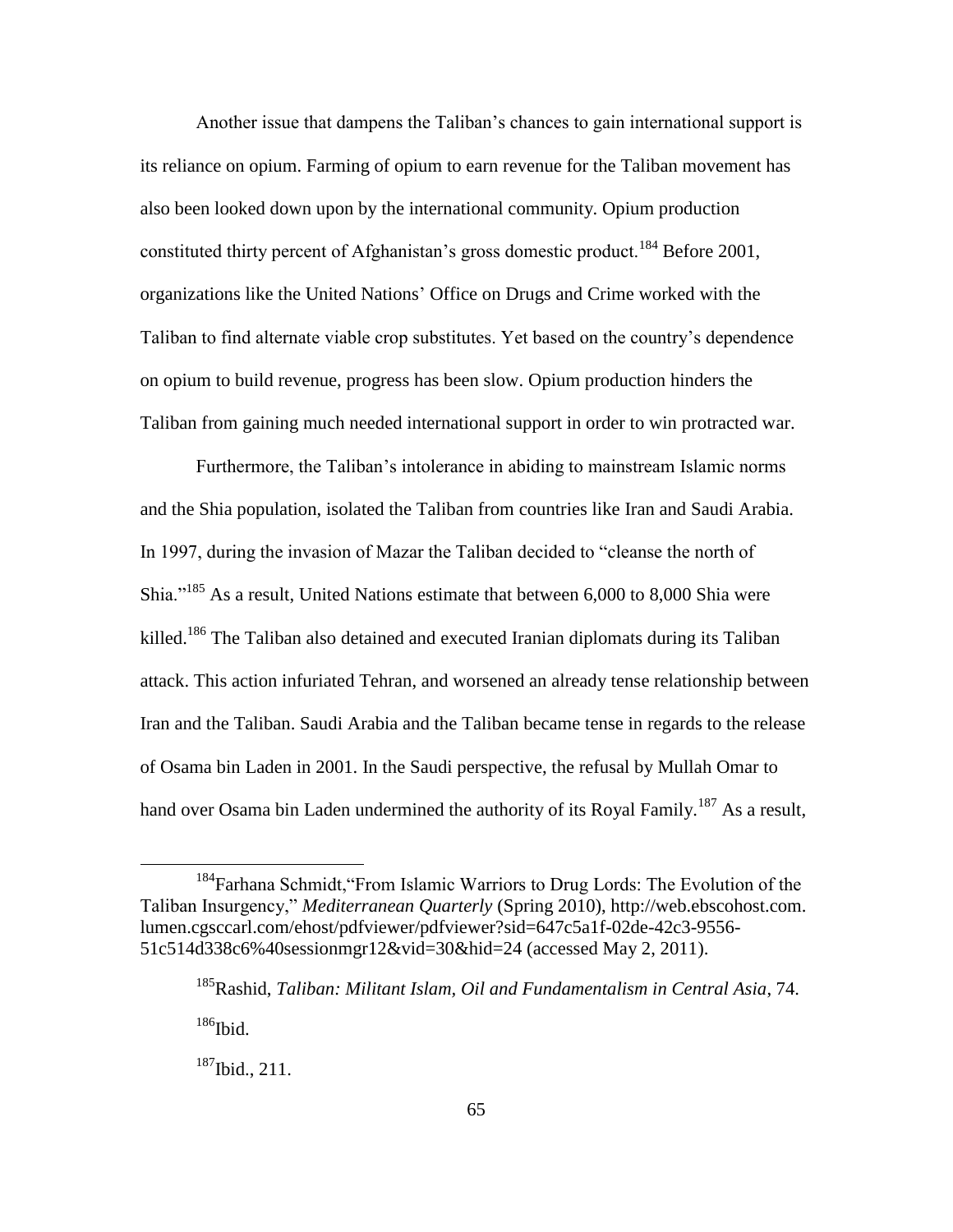this perceived insult caused Saudi leaders to eventually stop any support, and further isolated the Taliban from the world community.<sup>188</sup>

Therefore, the Taliban's absence of strong international support presented a possible vulnerability. Without international support, the means to win protracted war may disappear. The Taliban have attempted to justify its intolerance by its interpretations of sharia. These interpretations were not palatable with the international community to include neighboring Islamic states like Iran and Saudi Arabia. If the Taliban looked to win its revolutionary war politically, then the organization had to find ways to bolster outside support.

# Analysis of Taliban Strategy Using Maoist Contradiction

Based on its strategy, the Taliban desired to "end mischief in the country, establish peace, and security, to protect life, wealth and honor and enforce the sharia, do jihad against leaders who are devoted for power and endeavor to make the land of Afghanistan an exemplary state."<sup>189</sup> After the Taliban took control of most of Afghanistan, they implemented their own version of sharia law in order to run the country. The body that enforced Mullah Omar edicts was the Department of the Promotion of Virtue and Prevention of Vice. The organization had thousands of young men recruited with minimum madrassa education, and derived numerous edicts from their interpretation of sharia.<sup>190</sup> These edicts covered every aspect of social behavior for

<sup>188</sup>Nojumi, *The Rise of the Taliban in Afghanistan:Mass Mobilization, Civil War, and the Future of the Region*, 189.

<sup>189</sup>Ibid., 154.

<sup>190</sup>Rashid, *Taliban: Militant Islam, Oil and Fundamentalism in Central Asia*, 106.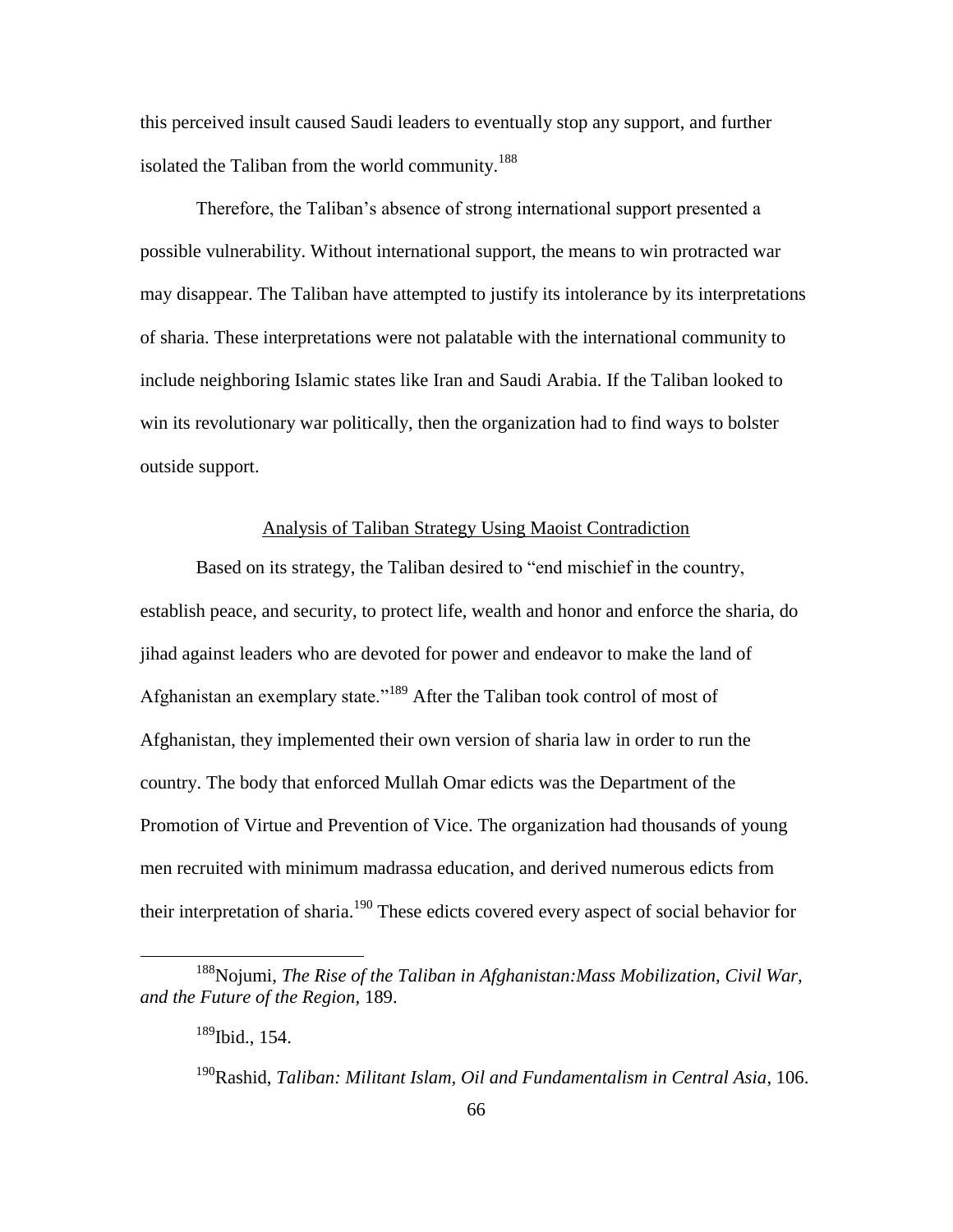the population.<sup>191</sup> The contradictions of disobedience to obedience were achieved by the use of religious police. Yet there were instances where enforcing the edicts took the highest priority.

There were several accounts where the Taliban used sharia law to resolve a single contradiction while disregarding others. For example, there was one instance where a widow was unable to earn money because women were not allowed to work. The religious police did not consider handling other types of contradictions such as suffering and non-suffering. Hence this particular lady became a beggar instead of working in the bakery where she was previously employed.<sup>192</sup> Obedience to the published rules superseded other unconsidered contradictions.

Another example dealt with economics where the Taliban forbade the taking of interests on loans. Regardless of interest being the bedrock of the modern banking system, the Taliban rejected it.<sup>193</sup> In this case rather than consider the contradiction that interest solves, the Taliban reverted to a literal interpretation to achieve blind obedience to Islamic law.

The use of Mao's concept of contradiction suggested a vulnerability in the way the Taliban designed their overall strategy. These preceding vignettes illustrated the Taliban's focus on resolving only one particular contradiction. Mao's strategy sought to resolve the contradiction between the oppressed and the oppressor through national

 $191$ Ibid., 107.

<sup>&</sup>lt;sup>192</sup>Ibid., 108.

 $193$ Juan R. I. Cole, "The Taliban Women, and the Hegelian Private Sphere," in *The Taliban and the Crisis in Afghanistan*, ed. Robert D. Crews and Amin Tarzi (Cambridge: Harvard University Press, 2008), 133.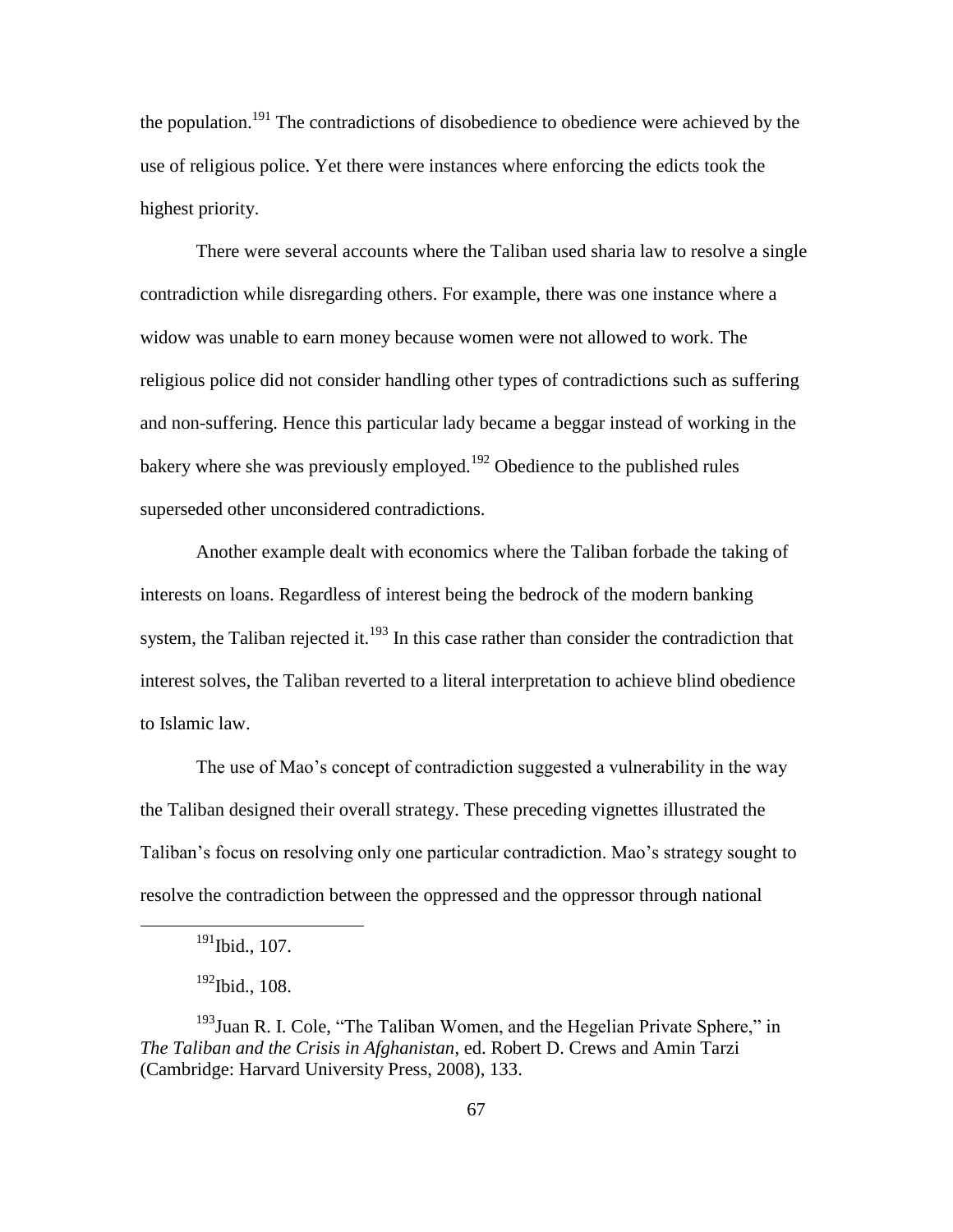revolution. The Taliban seeks to work out the contradiction between disobedience and obedience through sharia law.

The use of Mao's contradiction concepts connoted that this same thought process was being applied by the Taliban in its revolutionary military actions. The Taliban's strategy could be looked at as too military focused based on the organization's interpretations to carry out jihad. This focus on following sharia strictly for the sake of resolving a particular contradiction may have caused the Taliban to ignore reestablishing governmental institutions, and the true needs of the population. This tendency to disregard other important contradictions deliberately and oversimplify social problems poses a possible vulnerability in the Taliban's strategy.

### Analysis of Taliban Strategy Using Maoist Dialectical Materialism

Mao's "On Dialectical Materialism" provided insights to the idealistic nature of the Taliban's strategy. The Taliban's ideology is dedicated to the implementation and enforcement of its strict Deobandi form of sharia.<sup>194</sup> Mao stated that "philosophical idealism and religious theology derives from their denial of the unity and material nature of the world, and is a result of the action of spirit."<sup>195</sup> The idealist philosopher George Fredrich Hegel held that the present world resulted from the development of the so-called

<sup>194</sup>Jane's Defence and Security Site, Taliban, Key Facts, http://jtic.janes.com.ez proxy6.ndu.edu/JDIC/JTIC/documentView.do?docId=/content1/janesdata/binder/jwit/jwi t0270.htm@current&pageSelected=allJanes&keyword=Taliban&backPath=http://jtic.jan es.com.ezproxy6.ndu.edu/JDIC/JTIC/search&Prod\_Name=&activeNav=/JDIC/JTIC (accessed December 15, 2011).

<sup>&</sup>lt;sup>195</sup>Mao, "Dialectical Materialism," 188.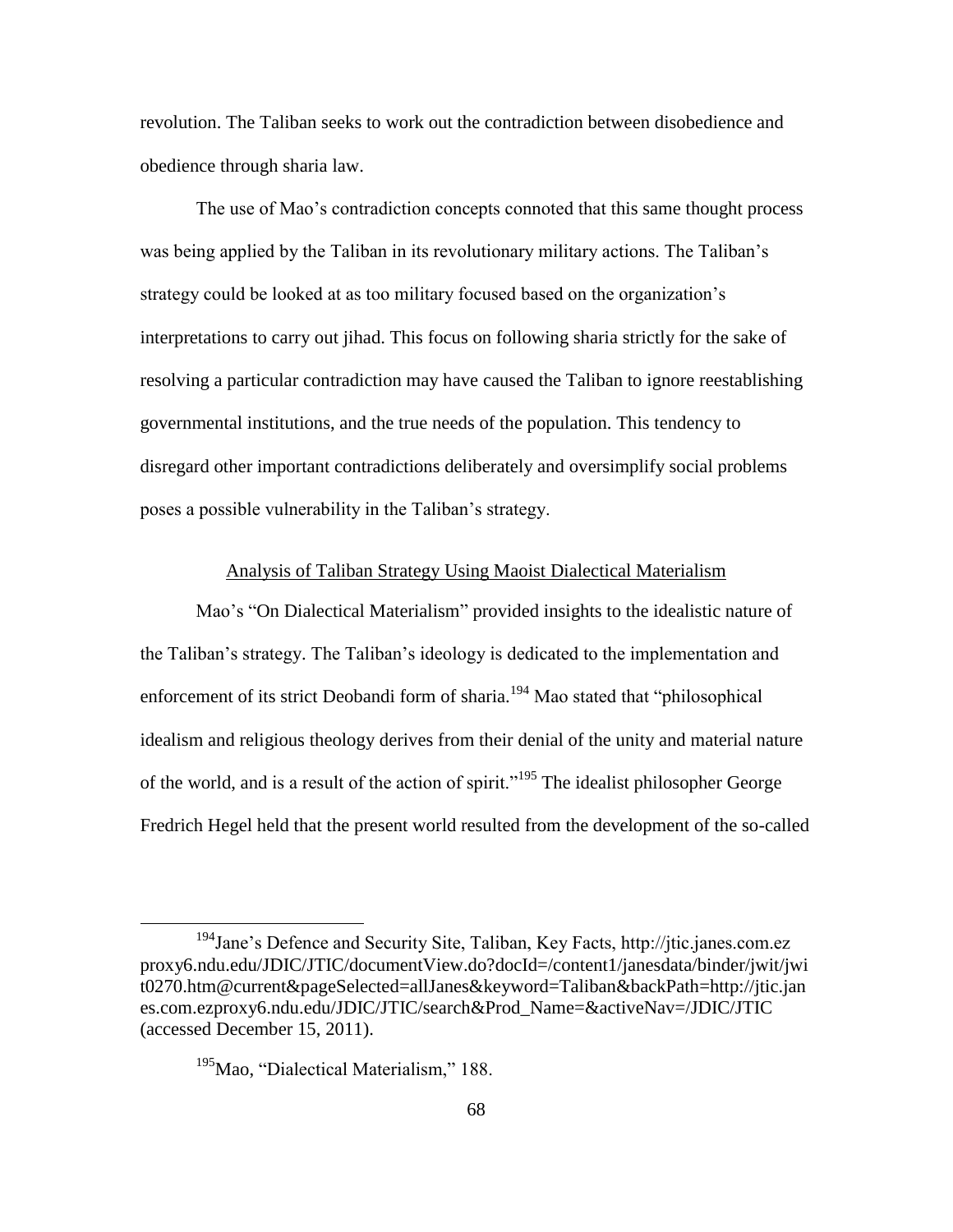"world idea."<sup>196</sup> Based on Mao's definition, sharia fell under the category of idealism, because it was derived from an institution that separated movement from matter.

Taliban ideology placed "consciousness, spirit, or concepts in place of objective reality."<sup>197</sup> The Taliban leadership demonstrated idealism through its correspondence as well as its approach in establishing federal institutions. For example, the head of the Department of Religious Observances, Maulvi Qalamuddin stated "We fought for sharia and now this is the organization that will implement it. I will implement it come what may.<sup>198</sup> He implies that sharia was the first priority regardless of the physical economic and social ramifications. Another example demonstrated how idealism affected the building of federal institutions. After the capture of Kabul, the Taliban shut down sixtythree schools affecting 103,000 girls since it was against the principles of perfect Islam. $199$ 

The Taliban's abilities to make decisions and plan off an idealistic strategy hinted at a potential vulnerability, because the Taliban's strategy placed higher priority on something intangible. Therefore, the ideology was more prone to disregard the material condition of the country. Mao's dialectical materialism essay suggested the Taliban

 $^{196}\mbox{Ibid.}$ 

<sup>197</sup>Ibid.*,* 183.

<sup>198</sup>Rashid, *Taliban: Militant Islam, Oil and Fundamentalism in Central Asia*, 106. <sup>199</sup>Ibid., 108.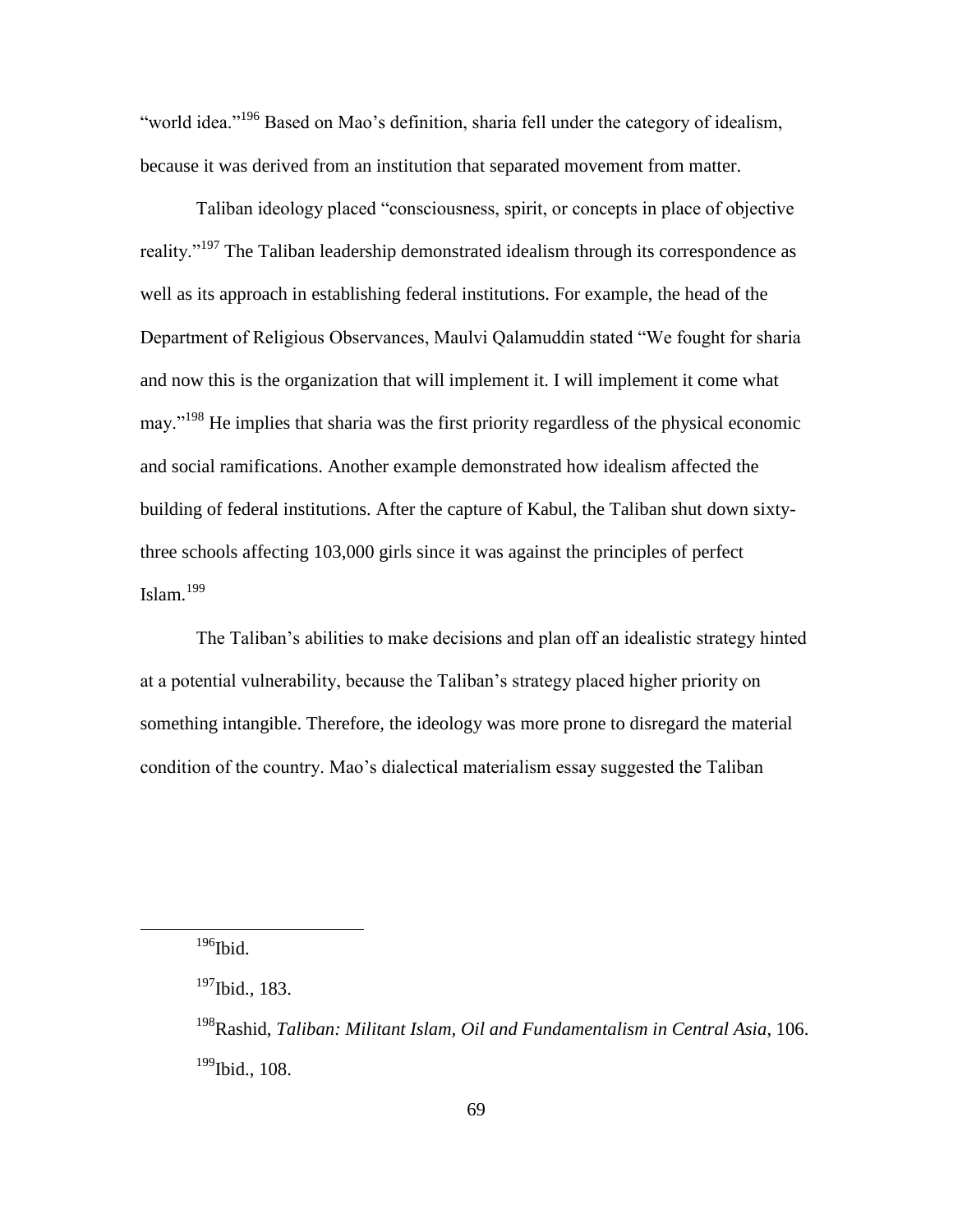strategy was prone to remain static and less conducive to change since the idealistic principles it used to guide its strategy were rigid and immobile.<sup>200</sup>

 $200$ Mao, "Dialectical Materialism," 189. Mao states that the idealist view the basic nature of the universe and society was eternally unchanging.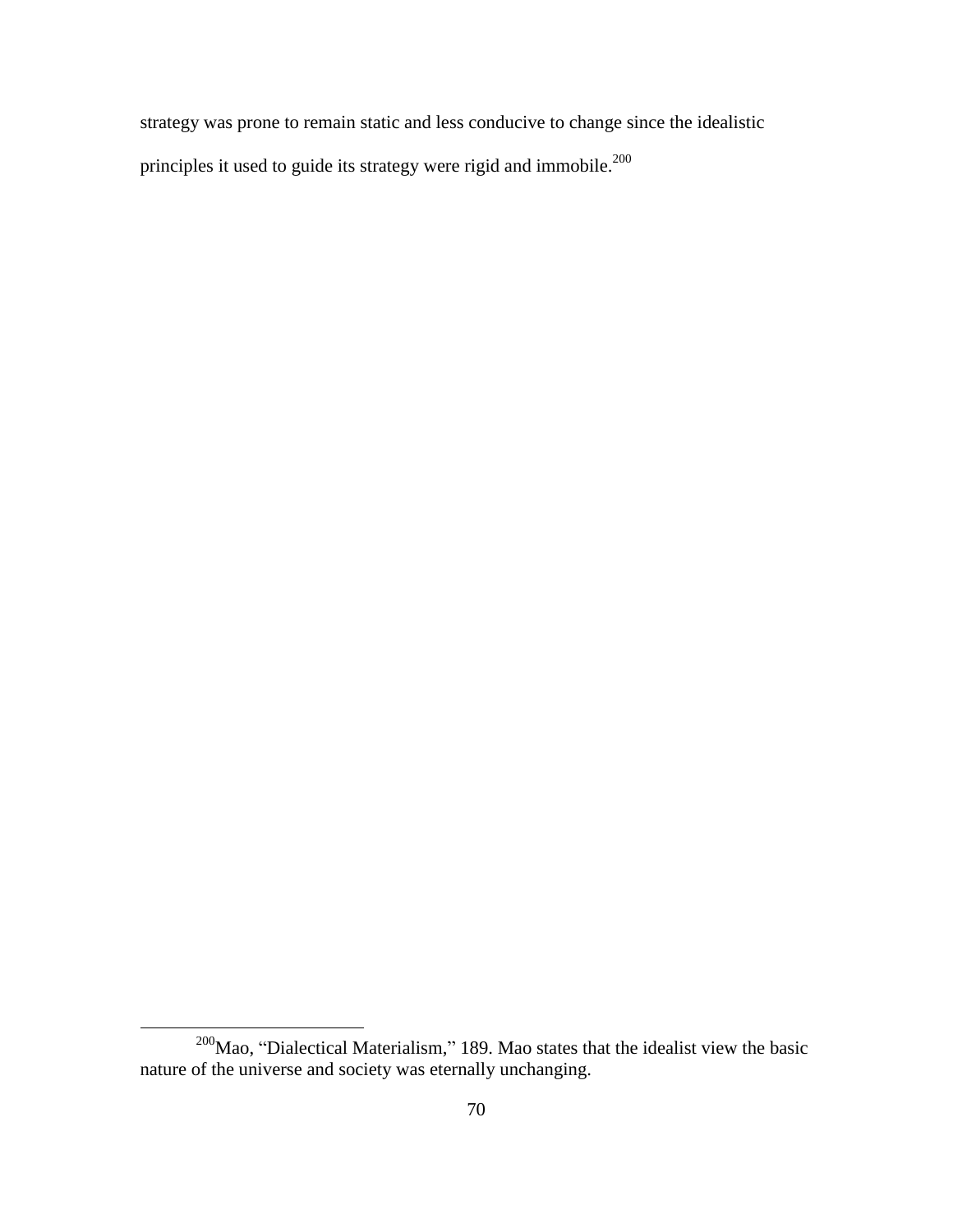# CHAPTER 5

# CONCLUSIONS

To understand Mao's approach, it was important to comprehend the original intent behind the ideology's formation. After years of exploitation and unfair economic practices by the Western regimes, and a series of internal battles, the Chinese people were frustrated. The Qing Dynasty had collapsed, and the country fell into a political vacuum. Mao believed a fundamental change was required in the country. He believed the change required a total revision of the social structure of China. In his opinion it was this structure of social classes that caused China to fall into ruin.<sup>201</sup> Mao adopted Leninism, because it was an available plan that provided a means to implement social change.<sup>202</sup> Yet Mao could not merely reapply Lenin's specific principles to China, he needed to modify them in order to fit China's circumstances. Thus, he adopted Leninism for its essence and its basic dialectic.<sup>203</sup>

Lenin's dialectic was between the proletariat and bourgeoisie. These were two economic groups that Lenin believed were contradictions to one another. Lenin's goals were to merge these classes through armed revolution in preparation for entering a stage of socialism followed by a utopian communist stage. When Mao adopted the dialectic, he

 $201$ Mao, "Analysis of the Classes in Chinese Society," 1:13. "Landlord and comprador class existence is utterly incompatible with the aims of the Chinese Revolution."

<sup>202</sup>Greiss, *The Arab Israeli War, The Chinese Civil War, and the Korean War*, 37. <sup>203</sup>Schram, *Political Thought of Mao Tse Tung*, 55.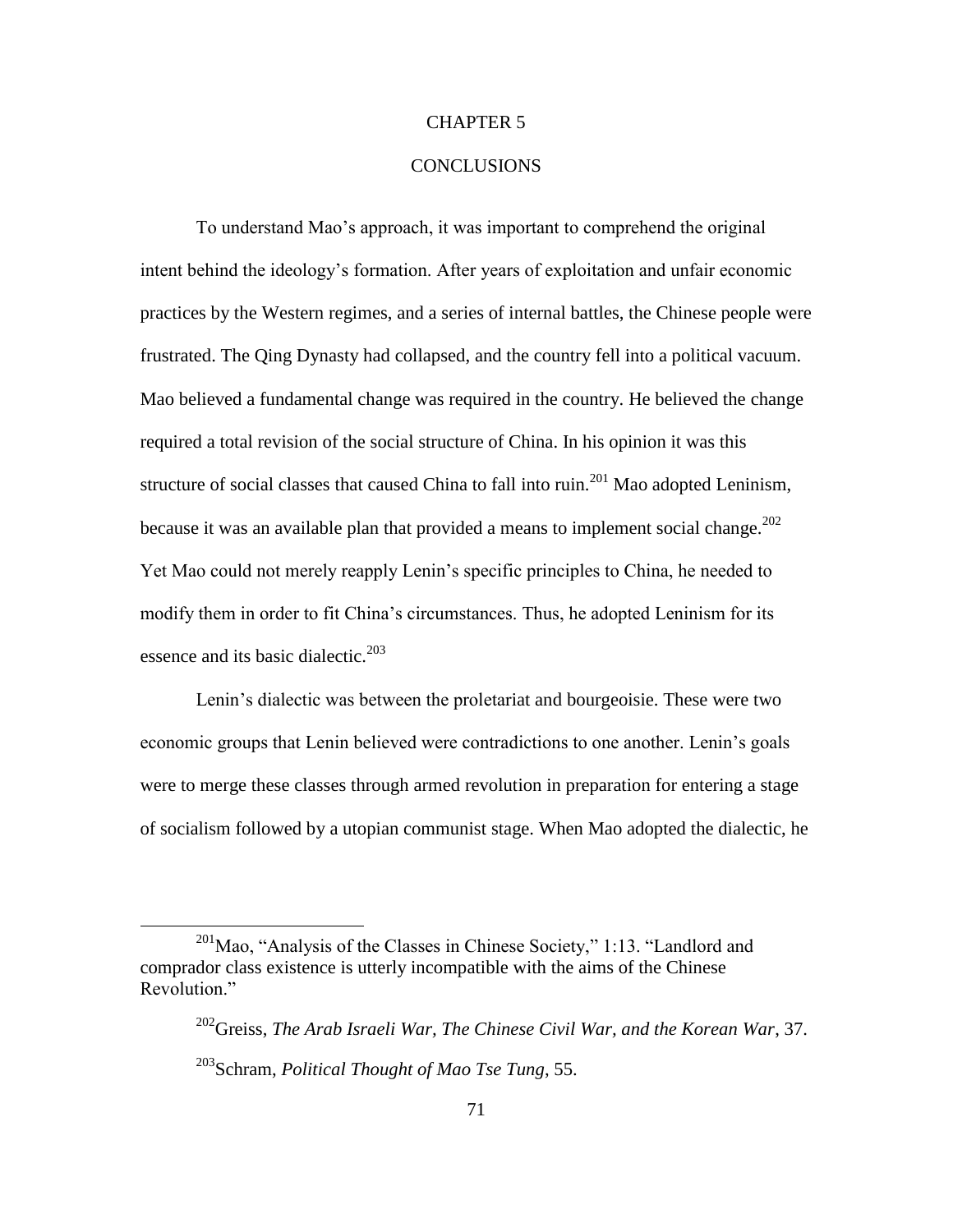modified it to landlord and peasant.<sup>204</sup> Altering the ideology in this fashion was a wise decision in forming the CCP.

By changing the core dialectic, he was capable of tapping into the largest segment of China's population at the time. In "Dialectical Materialism," Mao dubbed the peasants as the true materialists and therefore the only group that could alter the course of China's history. In "On Contradiction," Mao again reinforced the point that it was the peasant who was the polar opposite of the landowning class.<sup>205</sup> "Report on An Investigation of the Peasant Movement in Hunan Province," convinced him that his idea's of peasant led revolution were possible as well as potentially powerful to leverage other classes because of sheer numbers and the peasants' ability to organize themselves.<sup>206</sup>

Mao centered his ideology around the peasant population. Incorporating peasants caused his strategic goals to divert away from Lenin's, and transform into nationalistic ones. Mao sought a regaining of China's stature. The Communist's approach to revolution was an aggressive enough means to accomplish this. Mass mobilization became the key concept for Mao to conduct a successful revolution. Yet mass mobilization was not simply the gathering of peasants. It was determined through the research that mass mobilization was multi-facted and that the decision to conduct mass organization and participation came with some considerations. Some of these considerations dealt with mobilizing the right people willing to fulfill the ideologies

 $204$ Mao, "Analysis of the Classes in Chinese Society," 1:13. "Landlord and comprador class existence is utterly incompatible with the aims of the Chinese Revolution."

 $205$ Mao, "On Contradiction," 1:323.

 $206$ Mao, "Report on an Investigation of the Peasant Movement in Hunan," 1:24.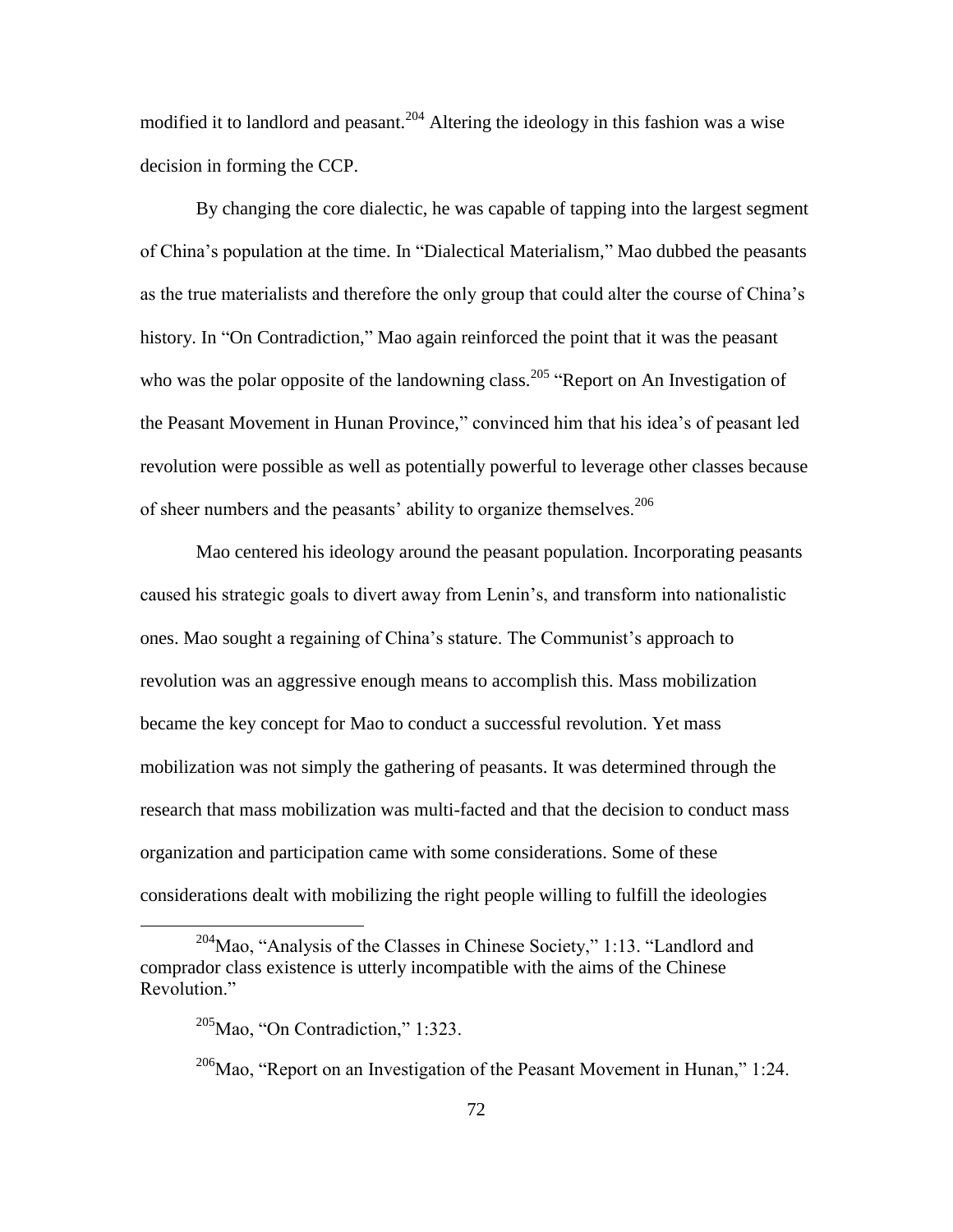vision. Another consideration from "Vanguards of the Revolution," was knowing that with mass mobilization came followers with varied levels of commitment. All mass participants were not necessarily willing to participate in armed revolution.<sup>207</sup>

Rather than mobilize a smaller portion that could fight, Mao placed more focus on the peasant population as whole. This was because the true purpose of conducting mass mobilization was for its political effects. Organizing the peasant population was a political statement that supported the core of his ideology. By successfully mobilizing them, he validated the first steps towards his vision to rival factions especially the KMT. This validation threatened the survival of the KMT, because Mao's movement gave peasants the perception that the KMT represented everything that caused China's past failures. The KMT were corrupt and a proxy for the Western powers that oppressed the country.

The Imperial Japanese invasion in 1937 was in many cases fortunate for Mao's cause, because it was the one event that could mass mobilize and unite all the groups in China.<sup>208</sup> The invasion forced rivals to come together into a 'united front' in order to withstand the forces of Japanese imperialism. The invasion caused unprecedented unity among the two warring factions. This was where the research found the most significant findings.

The actualization of the "united front" held the key in winning the war against the Japanese. Mao knew that the China was inferior to the Japanese in all aspects except for

 $207$ Ibid., 1:31.

<sup>208</sup>Greiss, *The Arab Israeli Wars, The Chinese Civil War, and the Korean War*, 49.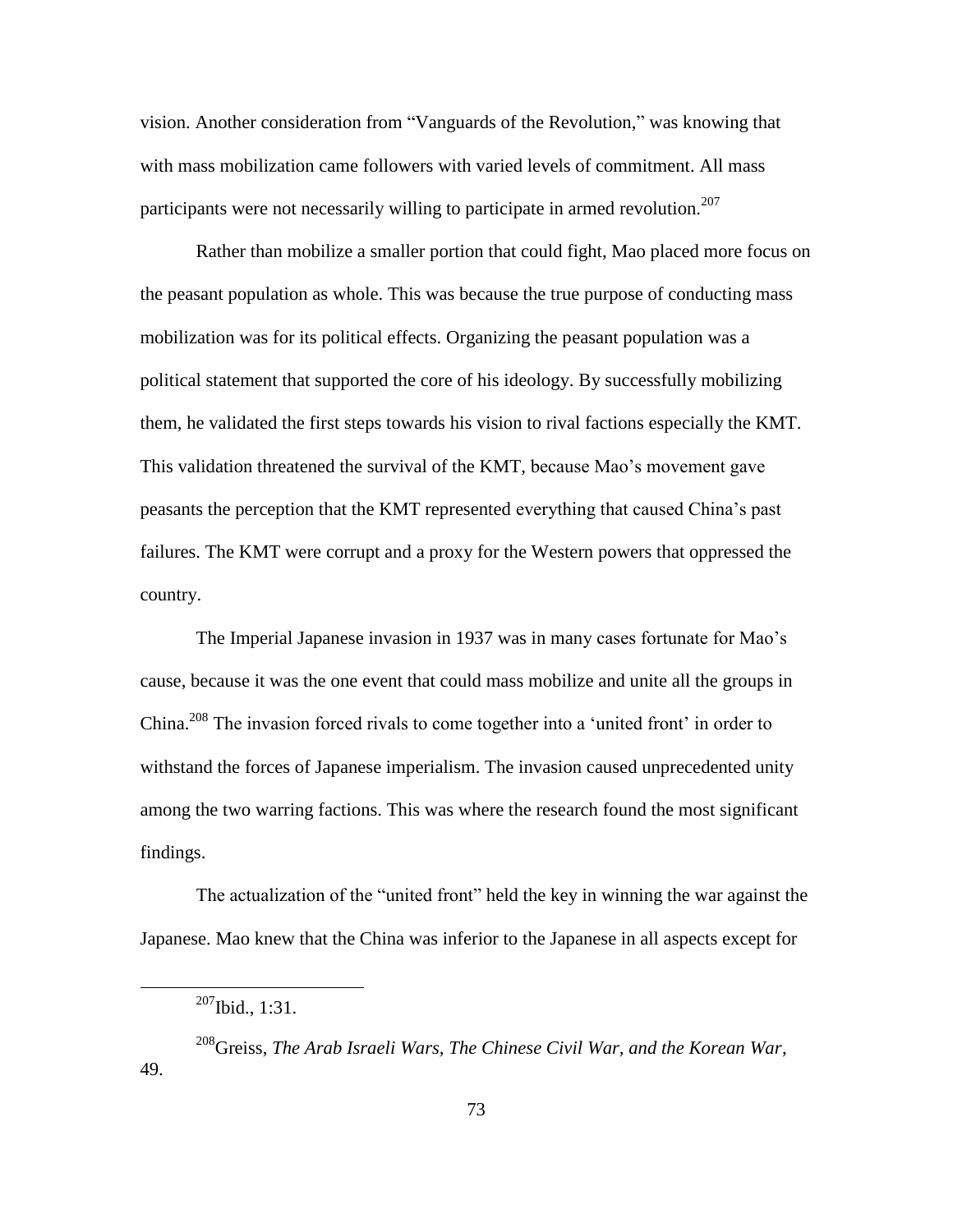population. This was why the united front was so important. It was one of the only advantages the Chinese had, but in order to use it properly, Mao stated in *On Protracted War*, that the united front was a political maneuver analogous to the rallying of the peasants earlier in the Chinese Civil War.<sup>209</sup>

The united front and mass mobilization go hand in hand. Thus protracted war and mass mobilization are inextricable from one another. They are inextricable because the united front made the three phases of revolutionary action work. To Mao mass mobilization gave him the three things he needed to win protracted war. These things were domestic popular support, a tool to campaign his cause to the international community, and a means to physically exhaust the enemy. These three elements incorporated the concept of mass mobilization and, revealed it as the fundamental requirement to winning protracted war and revolution.

Mass mobilization had a political message that accompanied it. In relation to protracted war, mobilization symbolized a population that was in full accord, and willing to defend itself. Such a message not only fulfilled the requirement for domestic support, but it also politicized the movement to the international community. Gaining international support was necessary, since it contributed to the political isolation of the enemy.

Mass mobilization also played a crucial role in physically exhausting the enemy. This particular function of mass mobilization required the most attention because it required a delicate balance between physically exhausting the enemy by military means while still preserving the force to sustain the domestic and international support. Ironically, using mass mobilization to physically exhaust the enemy was not the sole

 $209$ Mao, "On Protracted War," 2:123.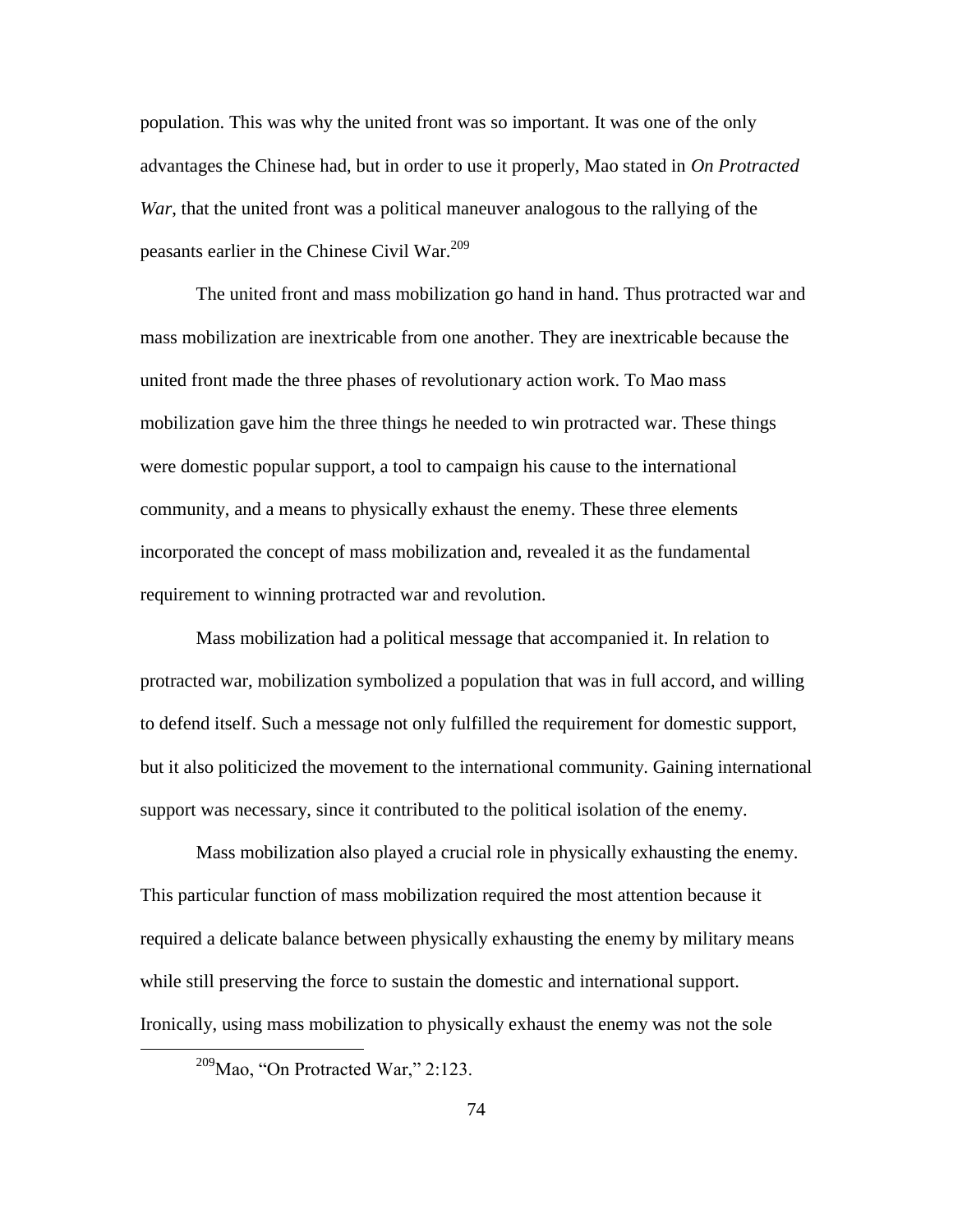means to victory. It was the political purpose behind it. To Mao, attriting Imperial Japanese soldiers itself did not bring about a strategic Chinese victory. The Japanese government and its indigenous population needed to feel the effects the Imperial Japanese army endured. Whether these effects were economical, military, or political did not matter. What mattered was the Japanese decision to withdraw and shape the nation's psyche into thinking that its military actions were no longer worth the sacrifice.

Mao did not know when that point would be. All the CCP could do was keep the organization alive, and garner the support that came with staying alive. The mission was to maintain cohesion long enough using mass mobilization as the political tool until the Imperial Japanese capitulated politically from its inability to fully legitimize its efforts because of resulting isolation and lack of Japanese popular support. As a result, the importance of Chinese mass mobilization to attain victory was validated.

So after realizing the importance of mass mobilization in China's Civil War and its engagement against the Japanese, its vulnerabilities were applied to the Taliban's strategy both before and after they lost power of Afghanistan in 2001. Mass mobilization was applicable in both cases. As a result, insights were gained on possible vulnerabilities within the Taliban's organization.

The research first looked into the effects the Taliban ideology had on mass mobilization. Unlike Mao, the core contradiction within its ideology was not focused on the physical concerns of the population as a whole. The contradiction was not centered around a designated economic social class, it was a religious contradiction in the realm of disobedience to obedience, to god in turn the IEA. The ideology's targeted audience looked to assemble those that could help renew the glory of the Islamic state. The Taliban

75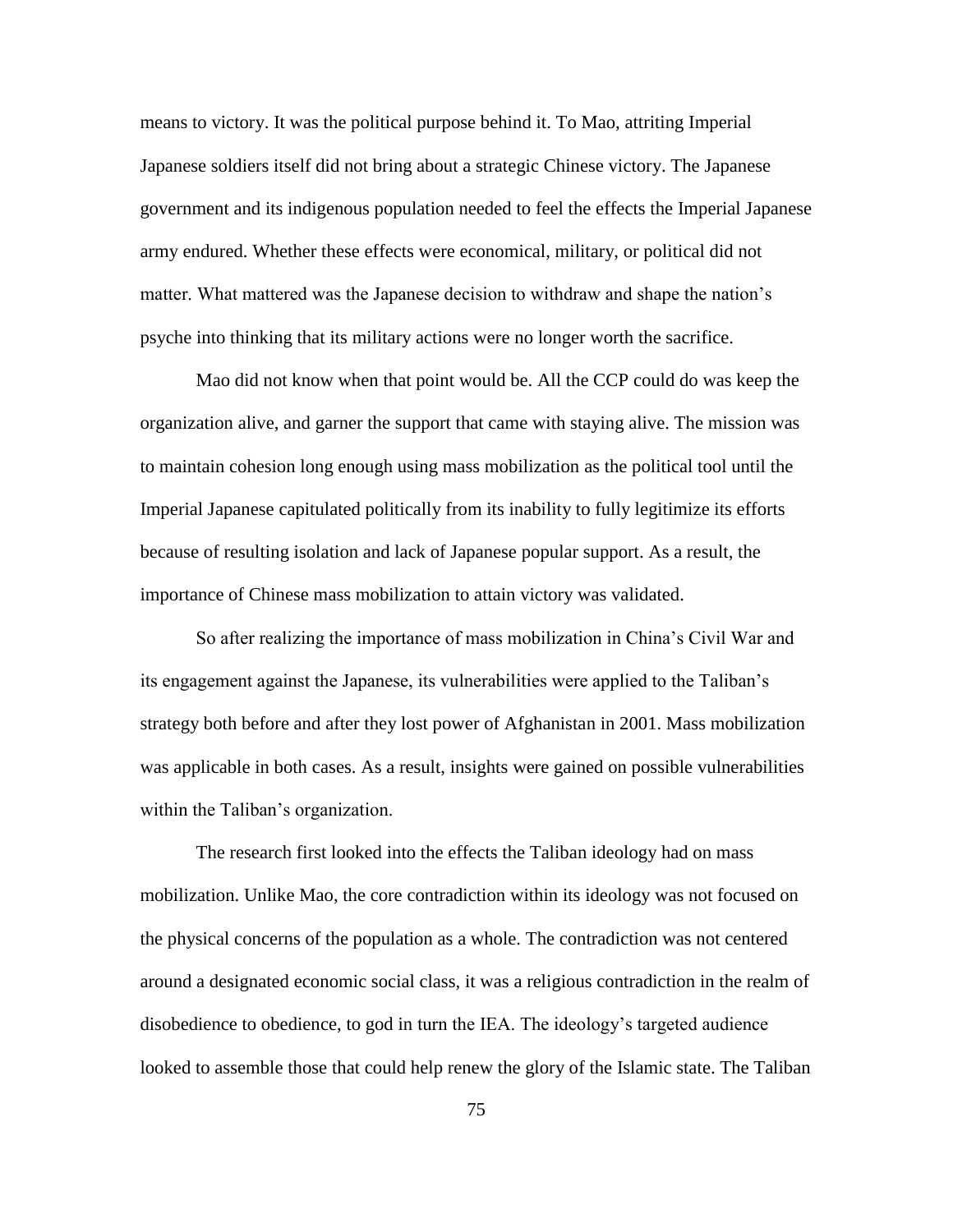looking to be the executor of gathering support for the movement struggled with ethnic and political limitations. Fortunately for the Taliban, most of them were familiar with Pashtunwali politics and could maneuver themselves brokering deals to achieve mass mobilization with other means if required.<sup>210</sup> Other irreconcilable non-Pashtun groups were forced to abide to Taliban ideology through the religious police. These actions indicated that mass participation and organization to support the Taliban ideology was forced upon them and did not receive the committed response Mao's ideology managed to achieve. This suggested a possible vulnerability in the Taliban to mass mobilize enough people to form a large enough force to implement its own version of protracted war.

The study also revealed the already existing mobilization within the Taliban organization has the potential to falter. Even prior to its loss of power, hardline, and moderate Taliban leadership were conflicted on the course of actions necessary to rebuild the country under the *Khelafat.*<sup>211</sup> These differences led to groups splitting away from the mainline Taliban hoping to implement their own changes. Yet these groups like Jamiat-i-Khundam-ul Koran and Jaish-ul-Muslimeen also suffered problems maintaining a strong hold of supporters and a unified effort. The formation of such groups demonstrated that the united front of the Taliban is liable to breaking apart occasionally.

 $210$ Abdulkader Sinno, "Explaining the Taliban's Ability to Mobilize the Pashtuns," in *The Taliban and the Crisis of Afghanistan*, ed. Robert D. Crews and Amin Tarzi (Cambridge: Harvard University Press, 2008), 78.

<sup>211</sup>Nojumi, *The Rise of the Taliban in Afghanistan:Mass Mobilization, Civil War, and the Future of the Region*, 82.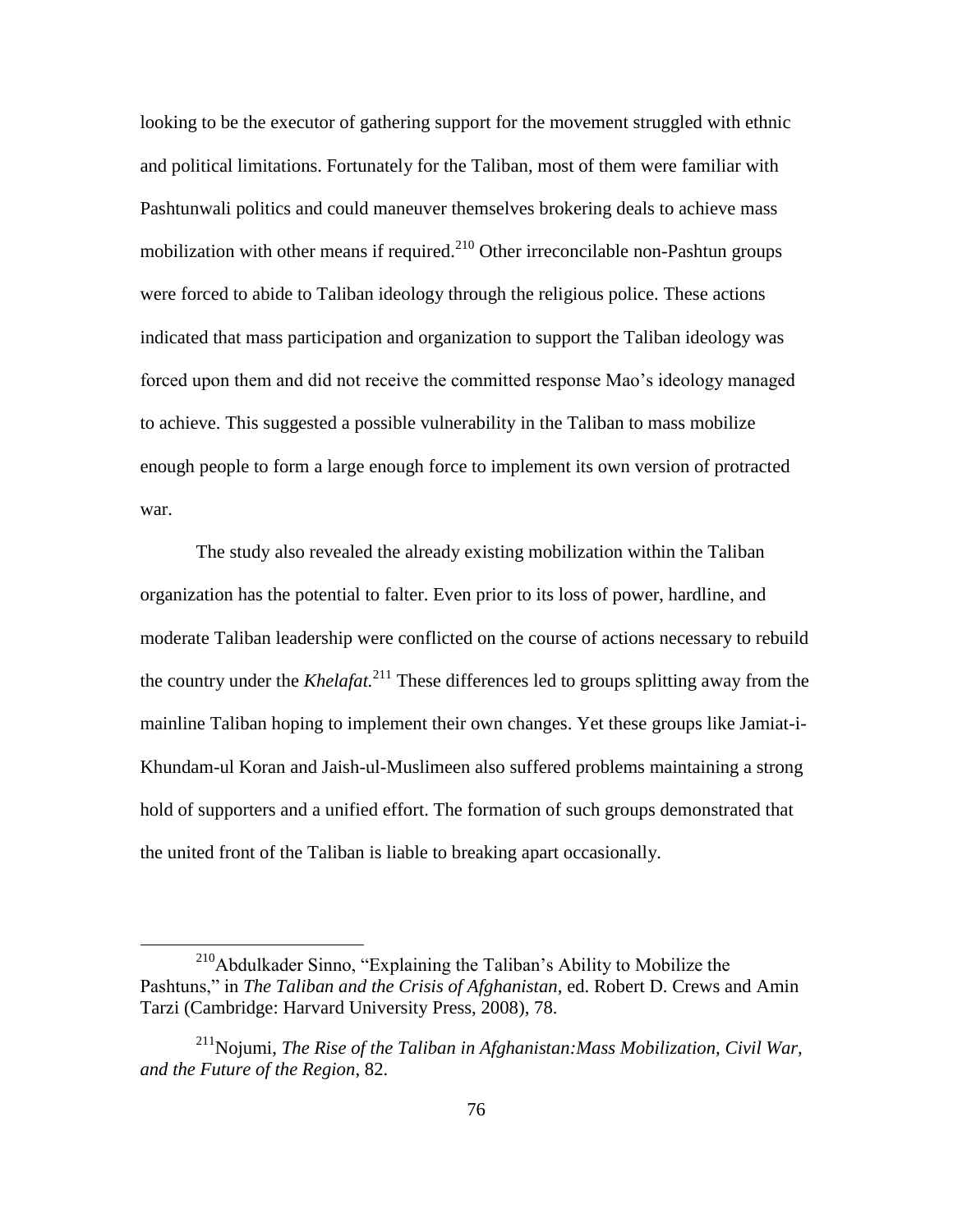In the realm of protracted war is where other vulnerabilities lie. The Taliban have attempted to conduct protracted war with its fragile alliance. The Maoist revolutionary approach suggests that the Taliban may be far from achieving strategic victory because of its inability to gain the international support for its cause. Prior to losing power in Afghanistan, the Taliban had already had marginal worldwide support for its perceived abuses of sharia. In 2001, only Pakistan, Saudi Arabia, and the United Arab Emirates recognized them as an official state. $2^{12}$  Nongovernmental organizations and the United Nations had documented a less than favorable relationship with the Taliban regime. The Taliban's struggle to gain the overwhelming support Mao prescribes as fundamental in winning protracted war.

Thus, the research provides two major insights on Taliban vulnerabilities. The findings suggest that the Taliban need to find a way to modify its rigid ideology in order to build stronger cohesion if it desires to achieve the levels of mass mobilization necessary to achieve victory. In addition, the research finds that if the Taliban desires to isolate the United States and its allies internationally, one of the first steps requires a significant change in the movement's attitude toward human rights. Improving the movement's international image would also include an attempt to normalize its relationship with other countries such as Iran and Saudi Arabia. Yet after having looked at the trends, building such relationship and isolating the United States and its allies is unlikely.

 $^{212}$ Country Watch Afghanistan, "Foreign Relations," http://www.countrywatch. com.lumen.cgsccarl.com/cw\_topic.aspx?type=text&vcountry=1&topic=POFOR (accessed May 2, 2011).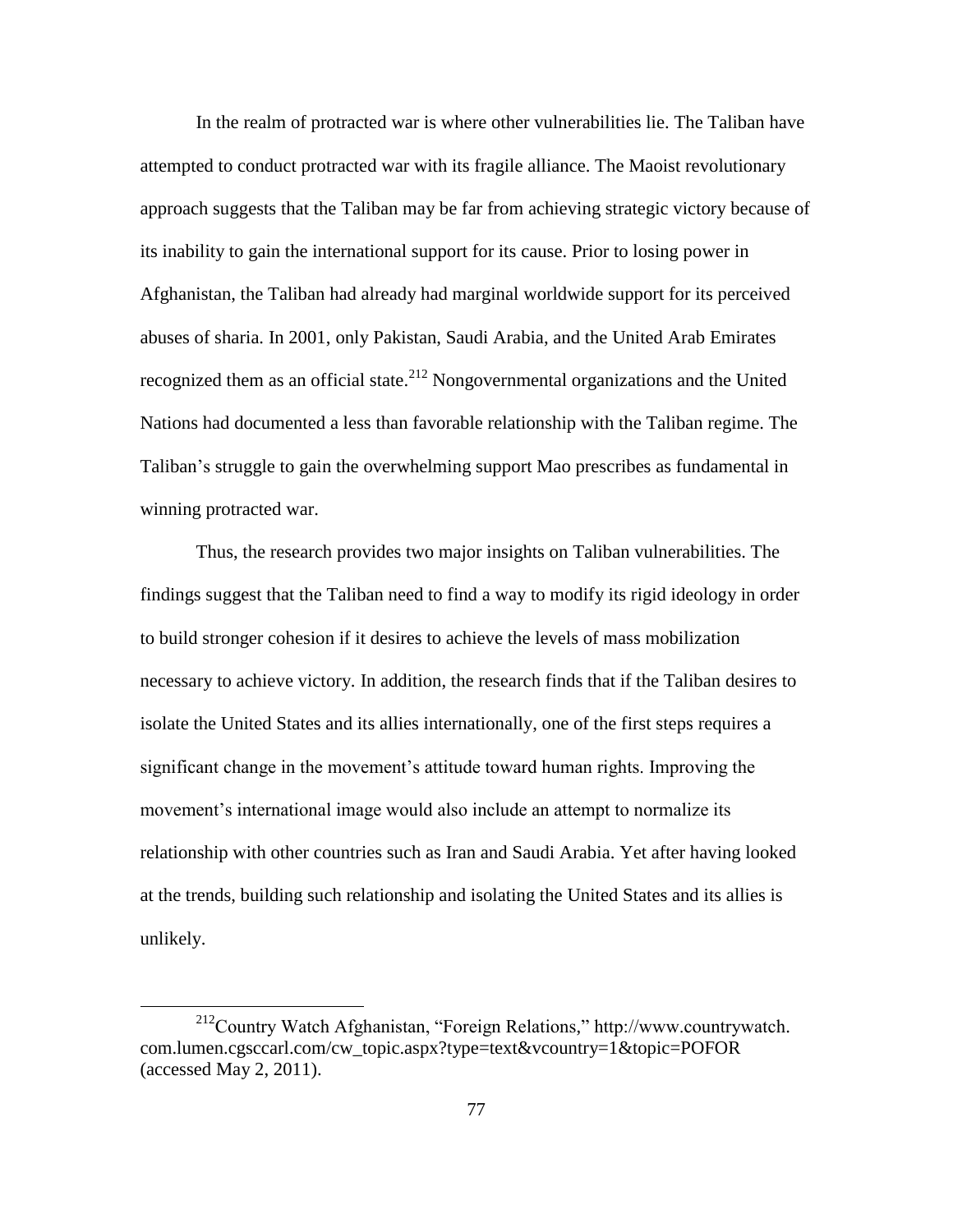### BIBLIOGRAPHY

#### Books

- Cahn, Steven M. *Classics of Political and Moral Philosophy*. 4th ed. New York: Oxford University Press, 2002.
- Cole, Juan R. I. "The Taliban Women, and the Hegelian Private Sphere." In *The Taliban and the Crisis of Afghanistan*, edited by Robert D. Crews and Amin Tarzi, 118- 154. Cambridge: Harvard University Press, 2008.
- Crews, Robert D., and Amin Tarzi, eds. *The Taliban and the Crisis of Afghanistan*. Cambridge: Harvard University Press, 2008.
- Dreyer, Edward L. "Continuity and Change." In *A Military History of China*, edited by David A. Graff and Robin Higham, 19-38. Cambridge: Westview Press, 2002.
- Ewans, Martin. *Afghanistan: A Short History of Its People and Politics.* New York: HarperCollins, 2002.
- Giustozzi, Antonio. *Koran, Kalashnikov and Laptop: The Neo-Taliban Insurgency in Afghanistan.* New York: Columbia University Press, 2008.
- Graff, David A., and Robin Higham, eds. *A Military History of China.* Cambridge: Westview Press, 2002.
- Greiss, Thomas. *The Arab Israeli Wars, The Chinese Civil War, and the Korean War.*  Wayne: Avery Publishing Group, 1987.
- Macridis, Roy C. *Contemporary Political Ideologies: Movements and Regimes.* Cambridge: Winthrop Publishers, 1980.
- MacKinnon, Stephen R. "The Sino-Japanese Conflict." In *A Military History of China*, edited by David A. Graff and Robin Higham, 211-228. Cambridge: Westview Press, 2002.
- Mao Tse Tung. *Selected Works of Mao Tse Tung.* 2 Vol. Peking: Foreign Languages Press, 1967.

———. ―Analysis of the Classes in Chinese Society.‖ In *Selected Works of Mao Tse Tung.* 1:13-22. Peking: Foreign Languages Press, 1967.

———. ―Dialectical Materialism.‖ In *The Political Thought of Mao Tse Tung*, 185-194. New York: Praeger, 1970.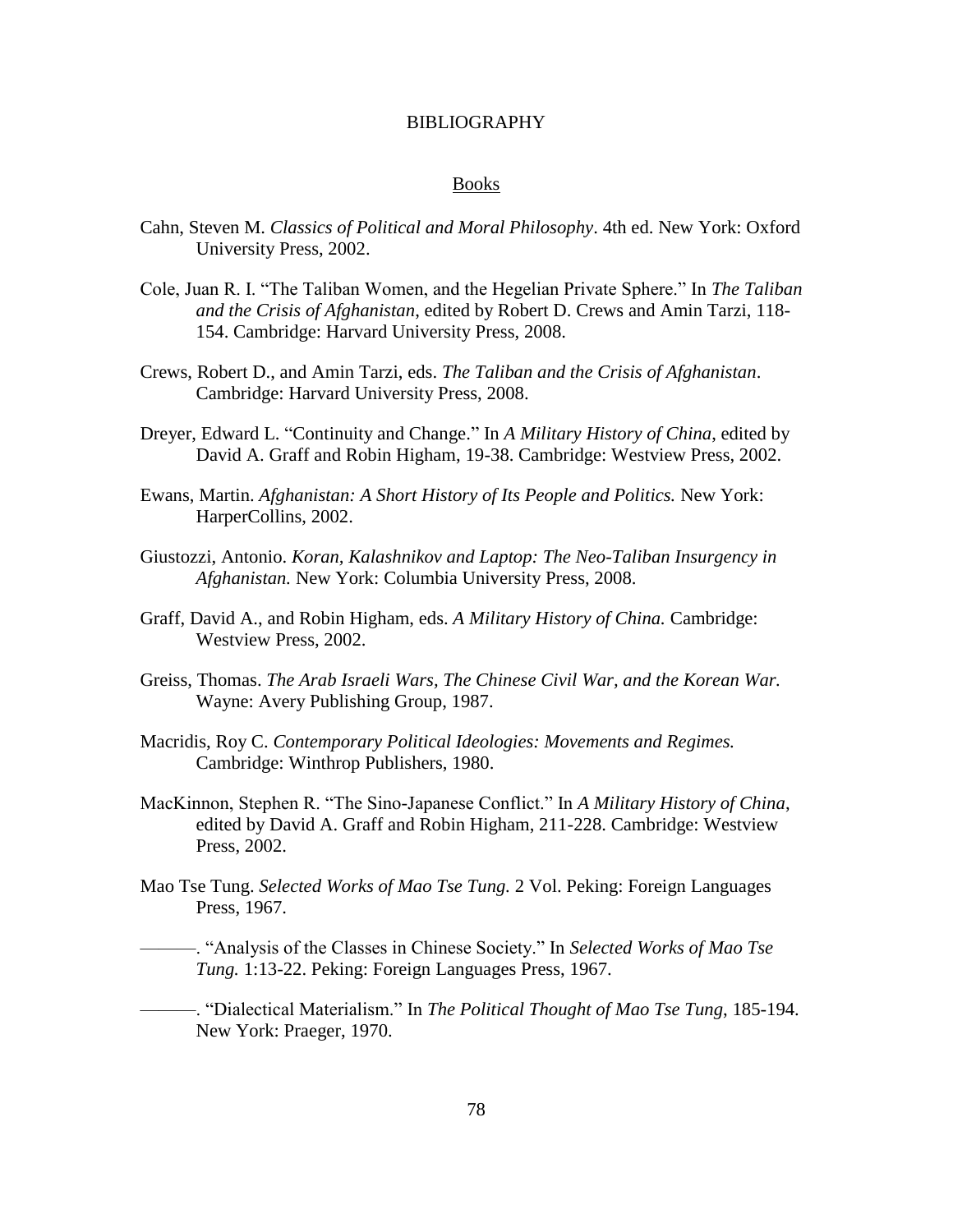———. ―On Contradiction.‖ In *Selected Works of Mao Tse Tung*, 1:311-345. Peking: Foreign Languages Press, 1967.

———. ―On Practice.‖ In *Selected Works of Mao Tse Tung*, 1:295-310. Peking: Foreign Languages Press, 1967.

———. ―On Protracted War.‖ In *Selected Works of Mao Tse Tung*, 2:113-188. Peking Foreign Languages Press, 1967.

———. ―Problems of Strategy in Guerrilla War Against Japan.‖ In *Selected Works of Mao Tse Tung*, 2:79-109. Peking: Foreign Languages Press, 1967.

**-**——. "Report on an Investigation of the Peasant Movement in Hunan." In *Selected Works of Mao Tse Tung*, 1:23-55. Peking: Foreign Languages Press, 1967.

———. ―To the Glory of the Hans.‖ In *The Political Thought of Mao Tse Tung*, 161-168. New York: Praeger, 1970.

Meisner, Maurice. *Mao's China*. London: Collier, Macmillan Publishers, 1977.

Nojumi, Neamatollah. *The Rise of the Taliban in Afghanistan:Mass Mobilization, Civil War, and the Future of the Region.* New York: Palgrave, 2002.

———. ―The Rise and Fall of the Taliban,‖ In *The Taliban and the Crisis of Afghanistan*, edited by Robert D. Crews and Amin Tarzi, 90-117. Cambridge: Westview Press, 2008.

- Rashid, Ahmed. *Taliban: Militant Islam, Oil and Fundamentalism in Central Asia.* New Haven: Yale University Press, 2010.
- Rejai, Mostafa. *Political Ideologies: A Comparative Approach*. Armonk: M.E. Sharpe, 1995.

Schram, Stuart R. *Mao Tse Tung.* Baltimore: Penguin Books, 1974.

———. *The Political Thought of Mao Tse-tung.* New York: Praeger, 1970.

- Schurman, Franz, and Orville Schell, eds. *The China Reader: Communist China.* New York: Vintage Books, 1967.
- Sinno, Abdulkader. "Explaining the Taliban's Ability to Mobilize the Pashtuns." In *The Taliban and the Crisis of Afghanistan*, edited by Robert D. Crews and Amin Tarzi, 59-89. Cambridge: Harvard University Press, 2008.
- Snow, Edgar. *Red Star Over China.* New York: Grove Press, 1968.
- Zaeef, Abdul Salam. *My Life with the Taliban.* New York: Columbia University Press, 2010.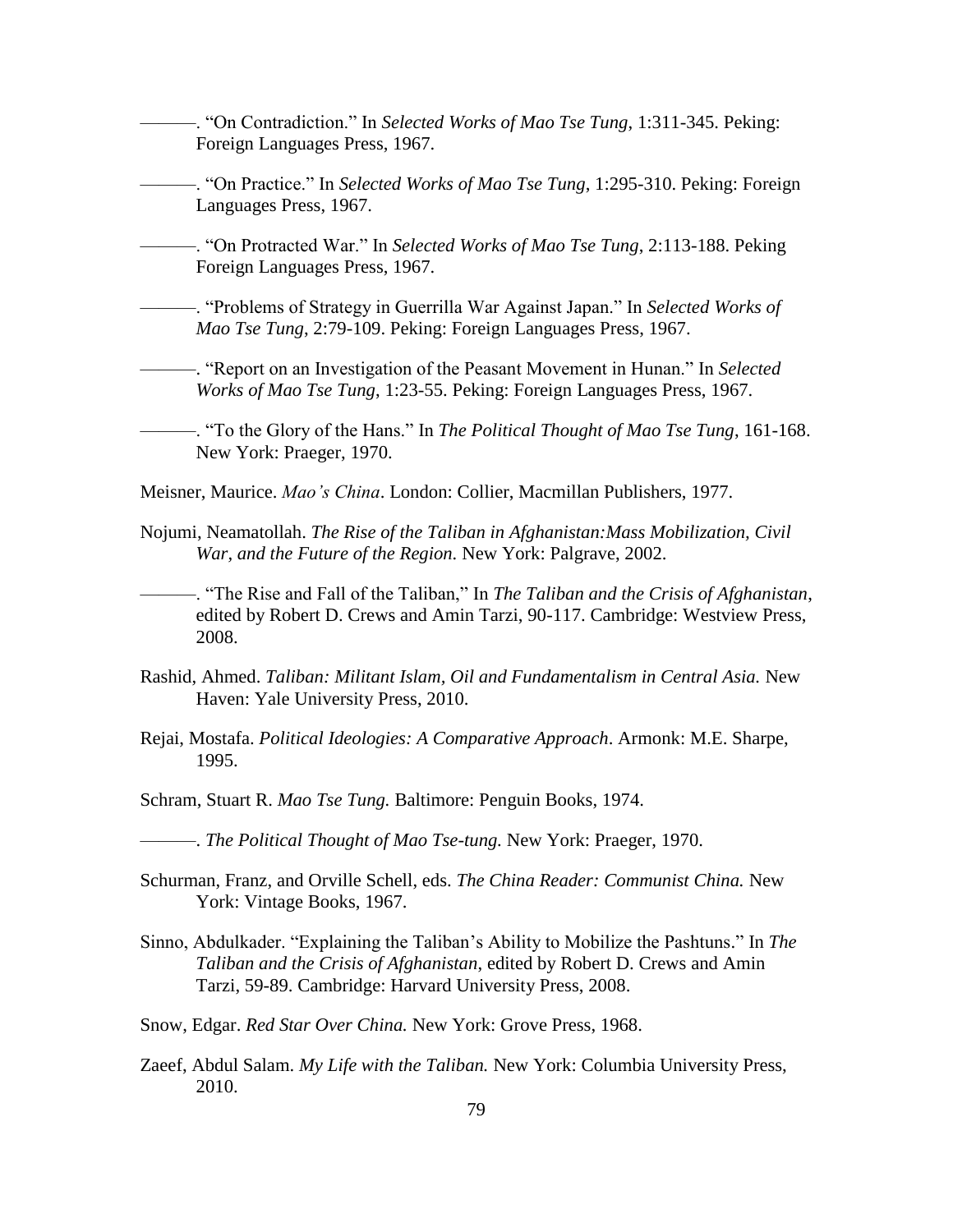### Journal Articles

- Dorronsoro, Gilles. "The Taliban's Winning Strategy in Afghanistan." Carnegie *Endowment for International Peace* (2009). http://carnegieendowment.org/ files/taliban\_winning\_strategy.pdf (accessed September 2, 2010).
- Frakt, Phyllis M. "Mao's Concept of Representation." *American Journal of Political Science* 23, no. 4 (November 1979):684-704. http://www.jstor.org.lumen. cgsccarl.com/stable/info/2110802?&Search=yes&searchText=Concept&searchTe xt=Mao%27s&searchText=Representation&list=hide&searchUri=%2Faction%2F doBasicSearch%3FQuery%3DMao%25E2%2580%2599s%2BConcept%2Bof%2 BRepresentation%26gw%3Djtx%26acc%3Don%26prq%3Dti%253A%2528Leni nism%2BAND%2BMarxism%2B%2BSome%2BPopulist%2BPerspectives%252 9%26Search%3DSearch%26hp%3D25%26wc%3Don&prevSearch=&item=1&ttl =562&returnArticleService=showArticleInfo (accessed April 5, 2011).
- Johnson, Thomas H., and M. Chris Mason. "Understanding the Taliban and Insurgency in Afghanistan.‖ *Orbis: A Journal of World Affairs* 51, no. 1 (Winter 2007). http://www.nps.edu/programs/ccs/docs/pubs/understanding%20the%20taliban%2 0and%20insurgency%20in%20afghanistan.pdf (accessed November 11, 2010).
- Kagan, Fredrick W. "The New Bolsheviks: Understanding Al Qaeda." *American Enterprise Institute for Public Policy Research* (November 2005). http://www.ciaonet.org.lumen.cgsccarl.com/pbei/aei/nso/nso020/nso020.pdf (accessed September 20, 2010).
- Katzenbach, Edward L. "The Revolutionary Strategy of Mao Tse-Tung." *Political Science Quarterly* 70, no. 3 (September 1955): 321-340. http://www.jstor.org/ stable/2145469 (accessed September 2, 2010).
- Meisner, Maurice. "Leninism and Maoism: Some Populist Perspectives on Marxism-Leninism in China." *The China Quarterly*, 45 (January-March 1970): 2-36. http://www.jstore.org/stable/651881 (accessed September 22, 2010).
	- ———. ―The Maoist Legacy and Chinese Socialism.‖ *Asian Survey* 17, no. 11 (November 1977): 1016-1027. http://www.jstor.org/stable/2643350 (accessed April 5, 2011).
- Sabet, Amr. "Review:Untitled." *British Journal of Middle Eastern Studies* 30, no. 1. http://www.jstor.org.lumen.cgsccarl.com/stable/pdfplus/3593252.pdf?accept TC=true (accessed April 5, 2011).
- Schmidt, Farhana. "From Islamic Warriors to Drug Lords: The Evolution of the Taliban Insurgency.‖ *Mediterranean Quarterly* (Spring 2010). http://web.ebscohost.com. lumen.cgsccarl.com/ehost/results?sid=927e06c9-74ac-4c2b-b4d7-f9db8f8193 ec%40sessionmgr10&vid=3&hid=19&bquery=(From+Islamic+Warriors+to+Dru g+Lords%3a+The+Evolution+of+the+Taliban+Insurgency)&bdata=JmRiPWE5a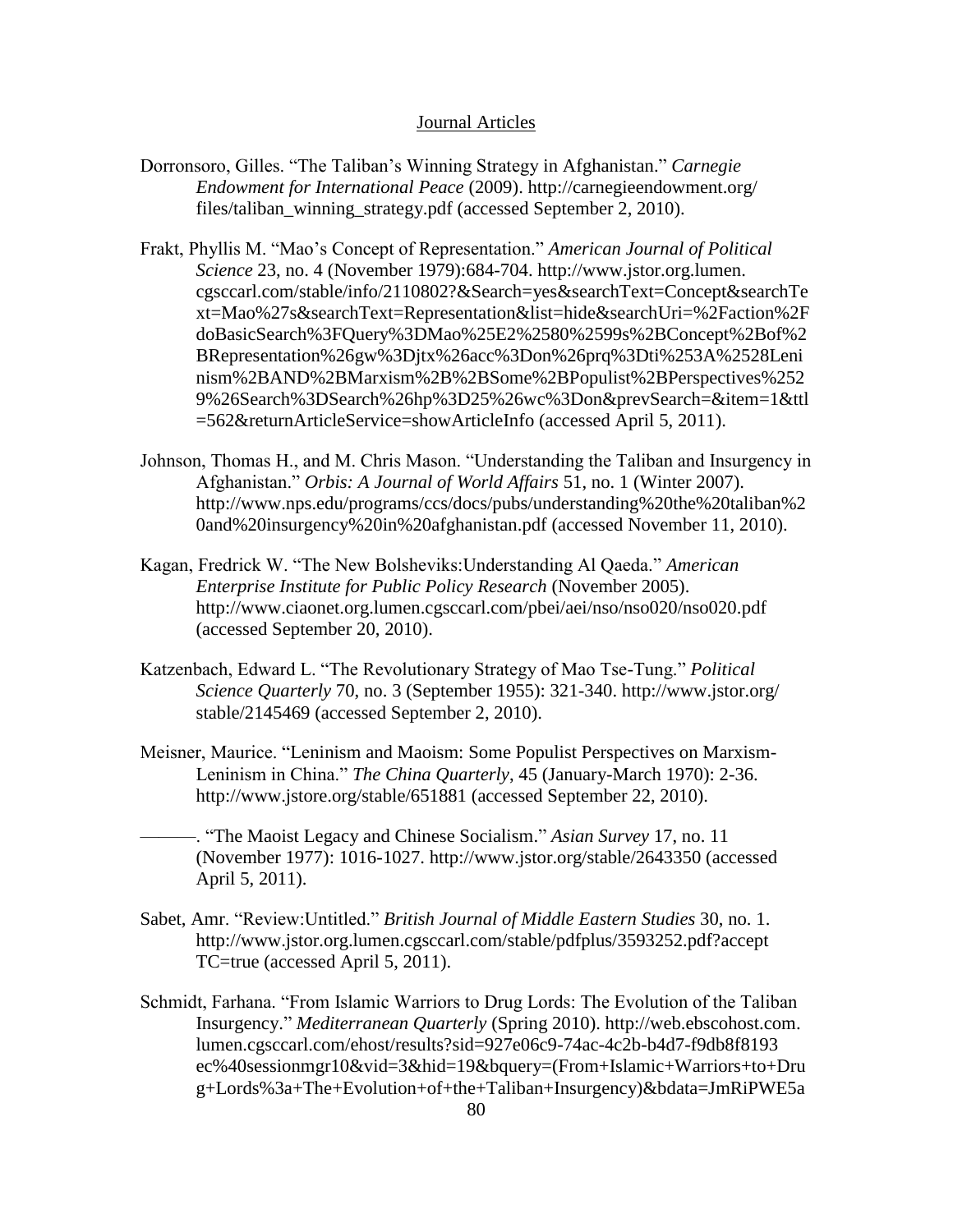CZkYj1idGgmZGI9bXRoJnR5cGU9MCZzaXRlPWVob3N0LWxpdmU%3d (accessed May 2, 2011).

Wittfogel, Karl A. "The Marxist View of China (Part 1)." *The China Quarterly* 11 (1962): 1-20. http://www.jstor.org.lumen.cgsccarl.com/stable/651446?&Search= yes&searchText=View&searchText=1&searchText=Marxist&searchText=Part&s earchText=China&list=hide&searchUri=%2Faction%2FdoBasicSearch%3FQuer y%3DThe%2BMarxist%2BView%2Bof%2BChina%2BPart%2B1%26acc%3Don %26wc%3D&prevSearch=&item=1&ttl=8792&returnArticleService=show FullText (accessed May 4, 2011).

———. ―The Marxist View of China (Part 2).‖ *The China Quarterly* 12 (1962): 154-169. http://www.jstor.org.lumen.cgsccarl.com/stable/651821?&Search=yes&searchTe xt=2&searchText=View&searchText=Marxist&searchText=Part&searchText=Ch ina&list=hide&searchUri=%2Faction%2FdoBasicSearch%3FQuery%3DThe%2B Marxist%2BView%2Bof%2BChina%2BPart%2B2%26acc%3Don%26wc%3Don &prevSearch=&item=1&ttl=8894&returnArticleService=showFullText (accessed May 4, 2011).

# Online Mao Selected Works

- Lenin, Vladimir I. "Backward Europe and Advanced Asia." *Lenin Collected Works*. http://www.marxist.org/archive/lenin/works/1913/may/18.htm (accessed September 2, 2010).
- Mao, Tse Tung. "Analysis of the Classes in Chinese Society." *Selected Works of Mao Tse Tung.* http://www.marxists.org/reference/archive/mao/selected-works/volume-1/mswv1\_1.htm (accessed October 14, 2010).

———. ―Dialectical Materialism.‖ *Selected Works of Mao Tse Tung.* http://www.marxists.org/reference/archive/mao/selected-works/volume-6/mswv6\_30.htm (accessed September 22, 2010).

———. ―On Contradiction.‖ *Selected Works of Mao Tse Tung* http://www.marxists.org/ reference/archive/mao/selected-works/volume-1/mswv1\_17.htm (accessed October 14, 2010).

———. ―On Practice.‖ *Selected Works of Mao Tse Tung* http://www.marxists.org/ reference/archive/mao/selected-works/volume-1/mswv1\_16.htm (accessed September 22, 2010).

———. ―On Protracted War.‖ *Selected Works of Mao Tse-Tung* Vol.2 http://www.marxists.org/reference/archive/mao/selected-works/volume-2/mswv2\_09.htm (accessed September 22, 2010).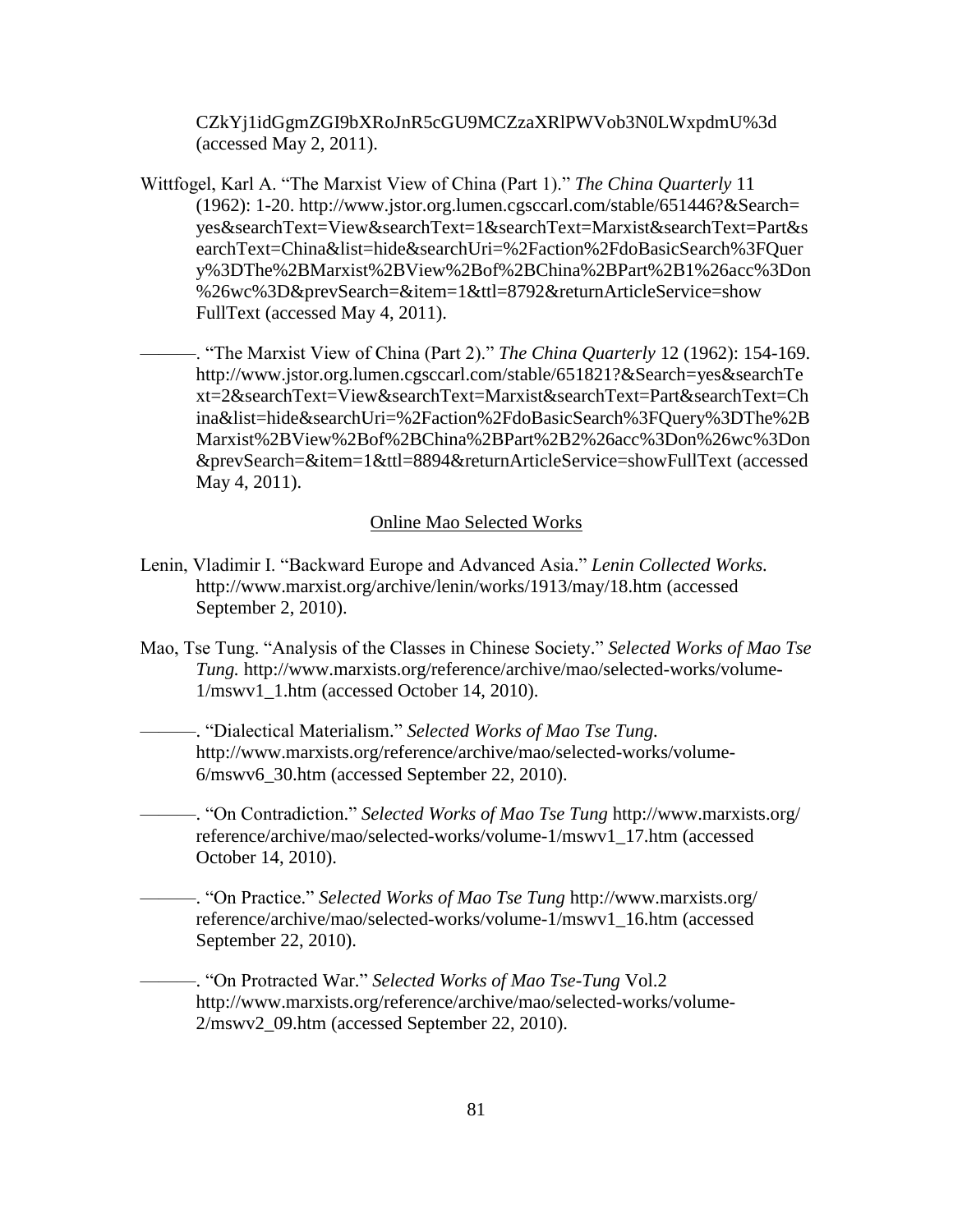———. ―Problems of Strategy in Guerrilla War Against Japan.‖ *Selected Works of Mao Tse Tung* Vol. 2. http://www.marxists.org/reference/archive/mao/selectedworks/volume-2/mswv2\_09.htm (accessed September 22, 2010).

- ———. ―Problems of Strategy in Guerrilla War Against Japan.‖ *Selected Works of Mao Tse Tung* Vol. 2. http://www.marxists.org/reference/archive/mao/selectedworks/volume-2/mswv2\_09.htm (accessed September 22, 2010).
	- ———. ―Report on an Investigation of the Peasant Movement in Hunan.‖ *Selected Works of Mao Tse Tung.* http://www.marxists.org/reference/archive/mao/selectedworks/volume-1/mswv1\_2.htm (accessed September 22, 2010).

### Thesis

- Asfar, Shahid, and Christopher A. Samples. "The Evolution of the Taliban." Master's Thesis, Naval Postgraduate School, 2008. http://www.dtic.mil/srch/ search?searchview=d4&c=t3&changequery=1&template=%2Fdtic%2Fsearch%2 Ftr%2Fresults-templatetr.html&s=1&fql=y&exact=n&xml=1&must1=and& pdfitems=&enableLemmatization=YES&q=&field1=TI&word1=The+Evolution+ of+the+Taliban&must2=AND&field2=AU&word2=&must3=AND&field3=KEY &word3=&must4=AND&field4=NU&word4=&must5=AND&field5=AB&word 5=&must6=AND&field6=AB&word6=&must7=AND&field7=DE&word7=&mu st8=AND&field8=SC&word8=&Submit=Submit+Query&newold=date&age=an y&sort=-RD&n=30 (accessed May 2, 2011).
- Cathell, John H. "Human Geography in the Afghanistan-Pakistan Region: Undermining the Taliban Using Traditional Pashtun Social Structures." Naval Postgraduate School, 2009. http://www.dtic.mil/cgi-bin/GetTRDoc?AD=ADA502894& Location=U2&doc=GetTRDoc.pdf (accessed May 2, 2011).

# Magazine and Newspaper Articles

- BBC News. "Interview with Mullah Omar-transcript." 15 November 2001. http://news.bbc.co.uk/2/hi/south\_asia/1657368.stm (accessed August 30, 2010).
- Bergen, Peter. "Two Arguments for What to do in Afghanistan." *Time*, October 1, 2009. http://www.peterbergen.com/services/print.aspx?id=403 (accessed March 21, 2011).
- The Guardian. "Mullah Omar-in his own words." 26 September 2001. http://www.guardian.co.uk/world/2001/sep/26/afghanistan.features11 (accessed August 30, 2010).
- Yousafzai, Sami. "Afghanistan Feels the Squeeze." *Newsweek*, January 3, 2011. http://proquest.umi.com.lumen.cgsccarl.com/pqdweb?index=0&did=2229985721 &SrchMode=1&sid=2&Fmt=3&VInst=PROD&VType=PQD&RQT=309&VNa me=PQD&TS=1306037803&clientId=5094 (accessed May 7, 2011).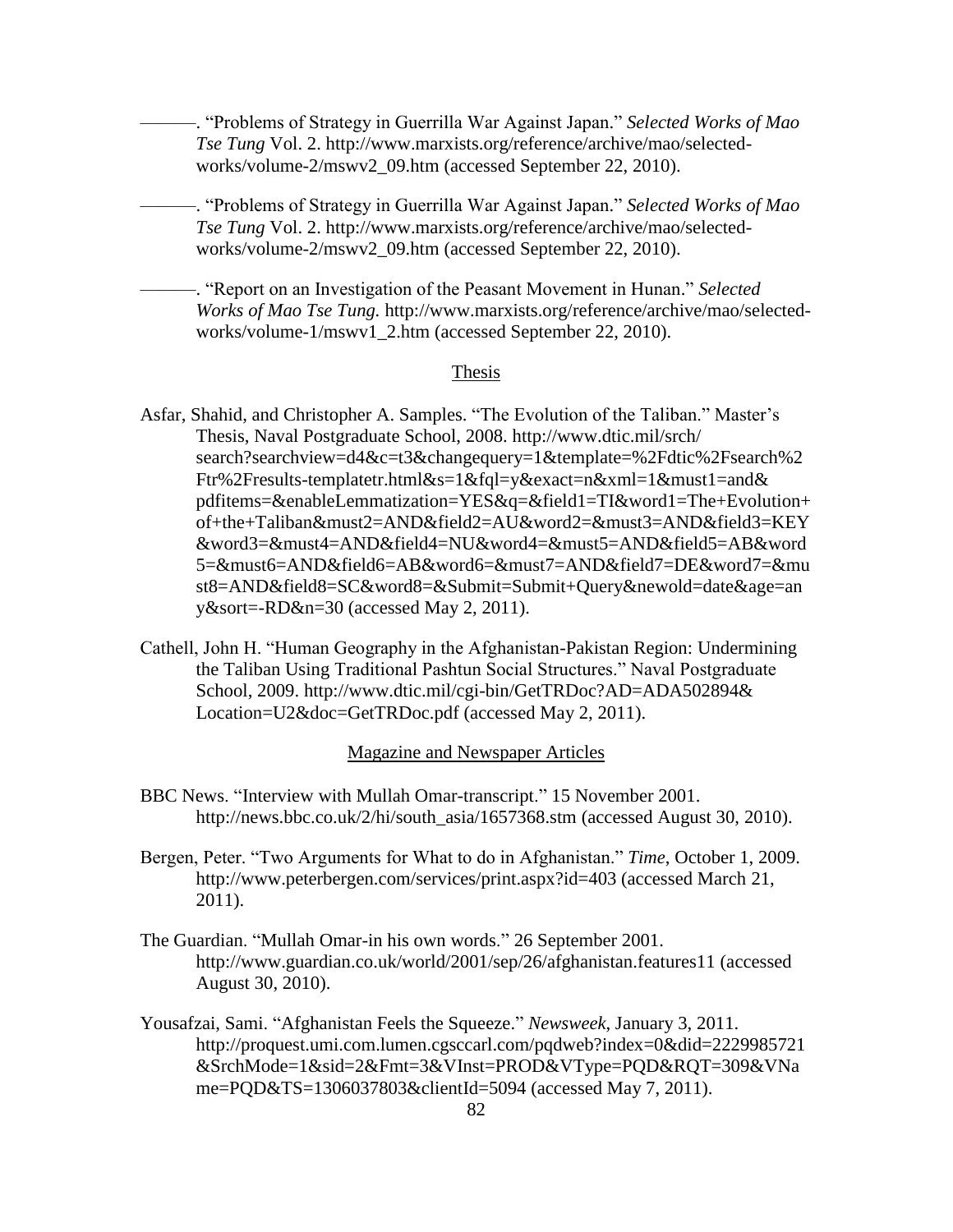–. "How the Taliban Lost Its Swagger." *Newsweek*, March 7, 2011. http://proquest.umi.com.lumen.cgsccarl.com/pqdweb?index=0&did=2281572621 &SrchMode=1&sid=1&Fmt=3&VInst=PROD&VType=PQD&RQT=309&VNa me=PQD&TS=1306012219&clientId=5094 (accessed May 7, 2011).

———. ―The Mysterious Mullah Omar.‖ *Newsweek*, March 5, 2007. http://proquest.umi. com.lumen.cgsccarl.com/pqdweb?index=0&did=1222977731&SrchMode=1&sid =4&Fmt=3&VInst=PROD&VType=PQD&RQT=309&VName=PQD&TS=1306 038133&clientId=5094 (accessed May 9, 2011).

———. ―There's Nothing Going On.‖ *Newsweek*, November 1, 2010. http://proquest. umi.com.lumen.cgsccarl.com/pqdweb?index=10&did=2171727501&SrchMode= 1&sid=7&Fmt=3&VInst=PROD&VType=PQD&RQT=309&VName=PQD&TS =1306038596&clientId=5094 (accessed March 6, 2011).

———. ―This Mullah Omar Show.‖ *Newsweek*, August 16, 2010. http://proquest.umi. com.lumen.cgsccarl.com/pqdweb?index=25&did=2104847411&SrchMode=1&si d=2&Fmt=3&VInst=PROD&VType=PQD&RQT=309&VName=PQD&TS=130 6012672&clientId=5094 (accessed September 24, 2010).

———. ―Taliban in Turmoil.‖ *Newsweek*, June 7, 2010. http://proquest.umi.com.lumen. cgsccarl.com/pqdweb?index=0&did=2046681941&SrchMode=1&sid=1&Fmt=1 &VInst=PROD&VType=PQD&RQT=309&VName=PQD&TS=1306037410&cli entId=5094 (accessed March 6, 2011).

# Government Documents

- Danspeckgruber, Wolfgang. *Petersberg Papers on Afghanistan and the Region.* Vol. 4 of *Liechenstein Colloquium Report*. Princeton: Princeton University, 2009. http://www.ciaonet.org.lumen.cgsccarl.com/wps/lisd/0018577/f\_0018577\_15903. pdf (accessed September 2, 2010).
- U.S. Embassy (Islamabad) Cable. "Afghanistan: In July 2 Meeting, [Excised) Defends Discriminatory Edicts on Women and Girls, and Controls on NGO's." July 2, 1998. Confidential. http://www.gwu.edu/~nsarchiv/NSAEBB/NSAEBB97/ talib9.pdf (accessed October 22, 2010).

———. ―Finally, A Talkative Talib: Origins and Membership of the Religious Students' Movement." February 20, 1995. Confidential. http://www.gwu.edu/~nsarchiv/ NSAEBB/NSAEBB97/tal8.pdf (accessed 23 October 2010).

# Online Sources

Central Intelligence Agency World Factbook. "Afghanistan." https://www.cia.gov/ library/publications/the-world-factbook/geos/af.html (accessed May 7, 2011).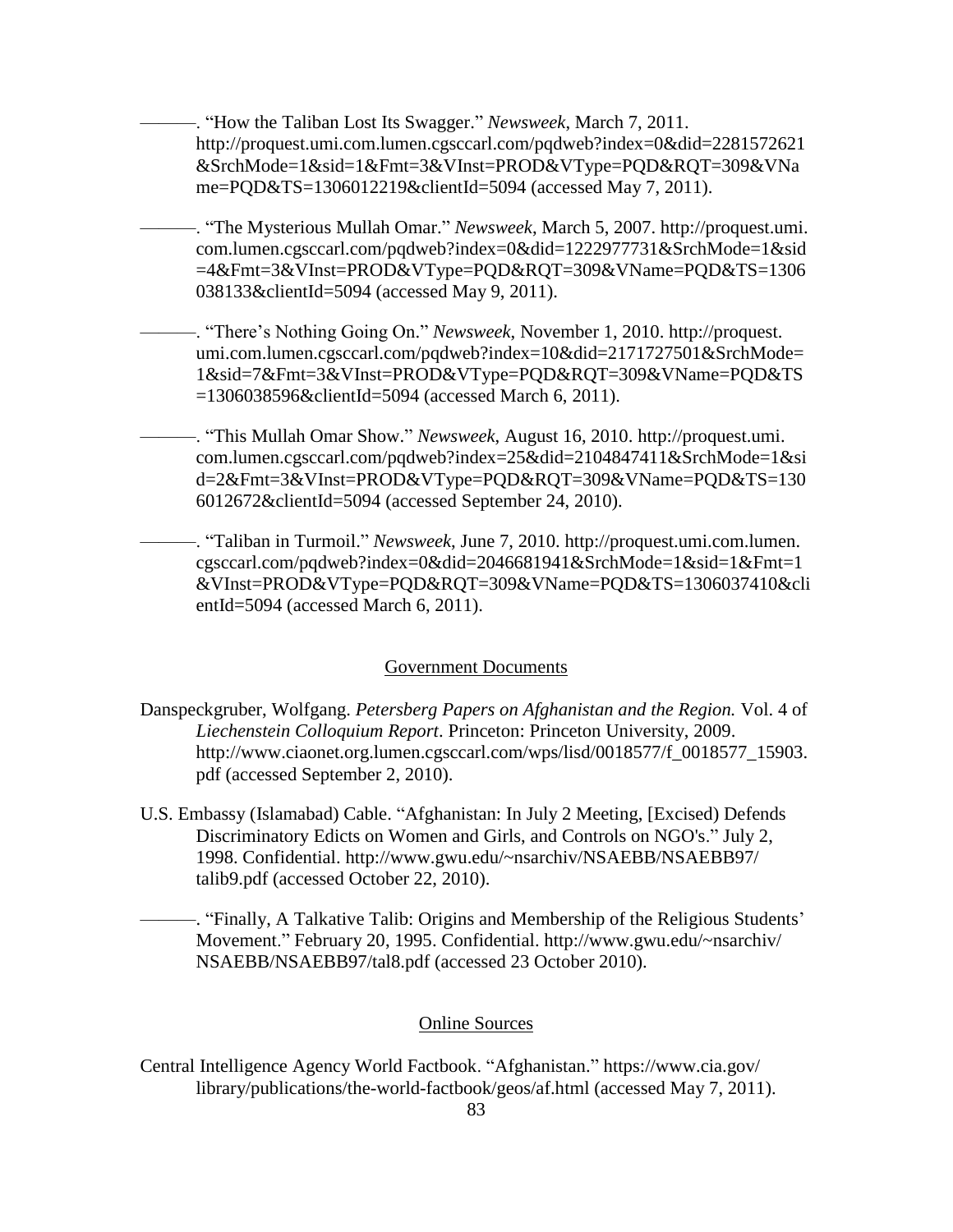- Council on Foreign Relations. "The Taliban in Afghanistan." http://www.cfr.org/ publication/10551/taliban\_in\_afghanistan.html (accessed October 22, 2010).
- Country Watch Afghanistan. "Foreign Relations." http://www.countrywatch.com.lumen. cgsccarl.com/cw\_topic.aspx?type=text&vcountry=1&topic=POFOR.
- Hammond, Andrew. "Islamic Caliphate a Dream, not Reality." *Middle East Online*, December 13, 2006. http://www.middle-east-online.com/english/?id=18746 (accessed May 7, 2011).
- Iskra Research. "Maoism versus Marxism." May 1994. http://web.mit.edu/people/ fjk/essays/maoism.html (accessed November 22, 2010).
- Jalili, Ali A. "Wither the Taliban?" Foreign Military Office. 6 March 1999. http://fmso.leavenworth.army.mil/documents/taliban.htm (accessed May 8, 2011).
- Jane's World Insurgency and Terrorism. "Taliban." http://search.janes.com.lumen. cgsccarl.com/Search/documentView.do?docId=/content1/janesdata/binder/jwit/jw it0270.htm@current&pageSelected=janesReference&keyword=Taliban&backPat h=http://search.janes.com.lumen.cgsccarl.com/Search&Prod\_Name=JWIT& (accessed October 22, 2010).
- Khan, Ehsan Mehmood. ―A Strategic Perspective on Taliban Warfare.‖ *Small Wars Journal* (2010). http://smallwarsjournal.com/blog/journal/docs-temp/396 khan.pdf (accessed September 2, 2010).
- The Marxist Archive Site. "The Selected Works of Mao Tse-Tung." http://www.marxists.org/reference/archive/mao/index.htm (accessed October 14, 2010).
- The National Security Archive. "The September 11th Sourcebooks." http://www.gwu. edu/~nsarchiv/NSAEBB/sept11/ (accessed September 15, 2010).
- Nine Eleven Finding Answers (NEFA) Foundation. "Taliban: A Book of Rules." September 10, 2009. http://www.nefafoundation.org/miscellaneous/ nefa\_talibancodeconduct.pdf (accessed April 5, 2011).
- Program for Culture and Conflict Studies. "The Taliban." Naval Postgraduate School. http://www.nps.edu/programs/CCS/Docs/Pubs/The%20Taliban.pdf (accessed October 22, 2010).

### Visual Sources

Keane, David. *Inside the Taliban.* Directed by David Keane. National Geographic Channel, 2007.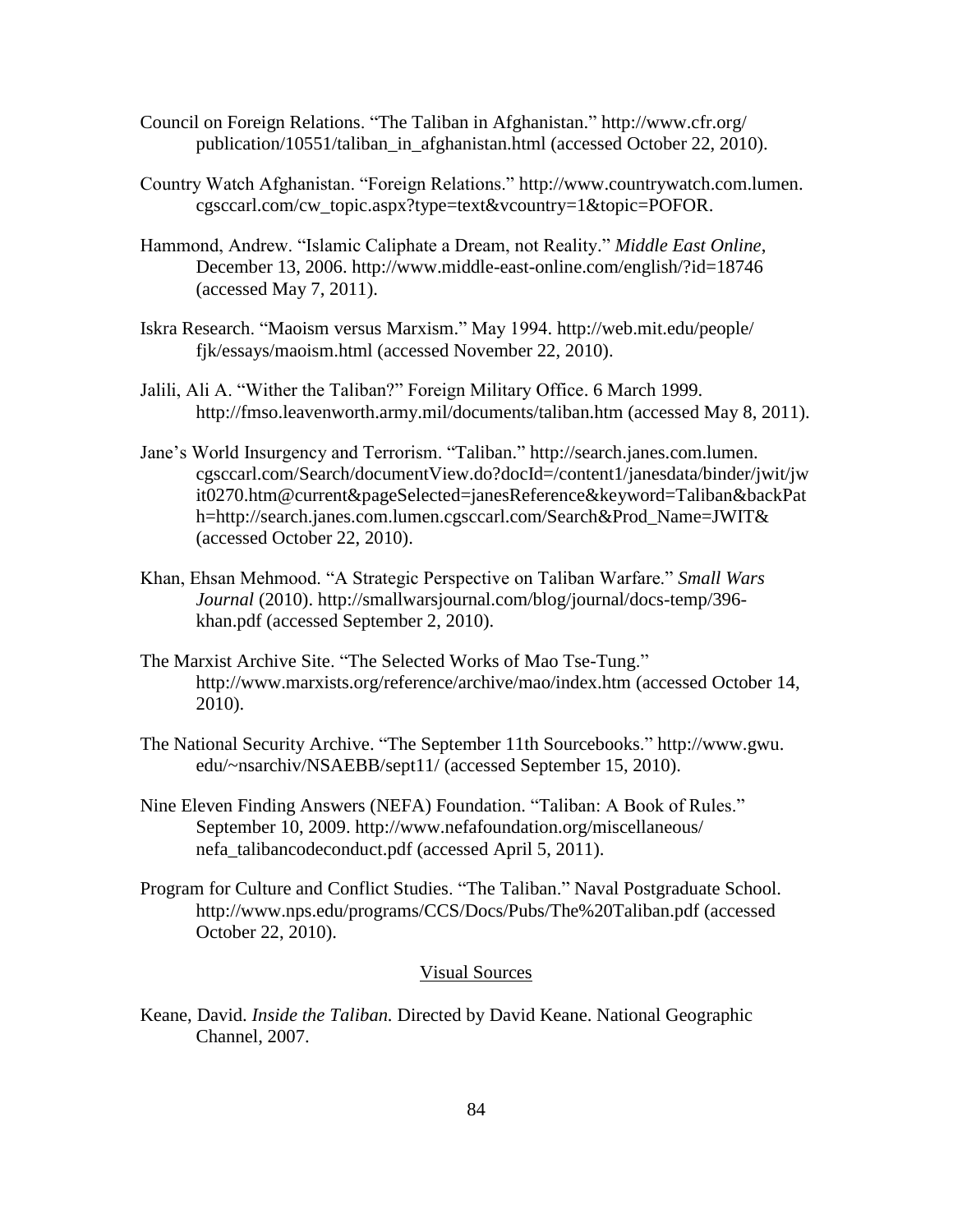Najibullah Quraishi. *Behind Taliban Lines*, Produced by Ken Dornstein. Clover Films, 2010. http://www.pbs.org/wgbh/pages/frontline/talibanlines/ (April 6, 2011).